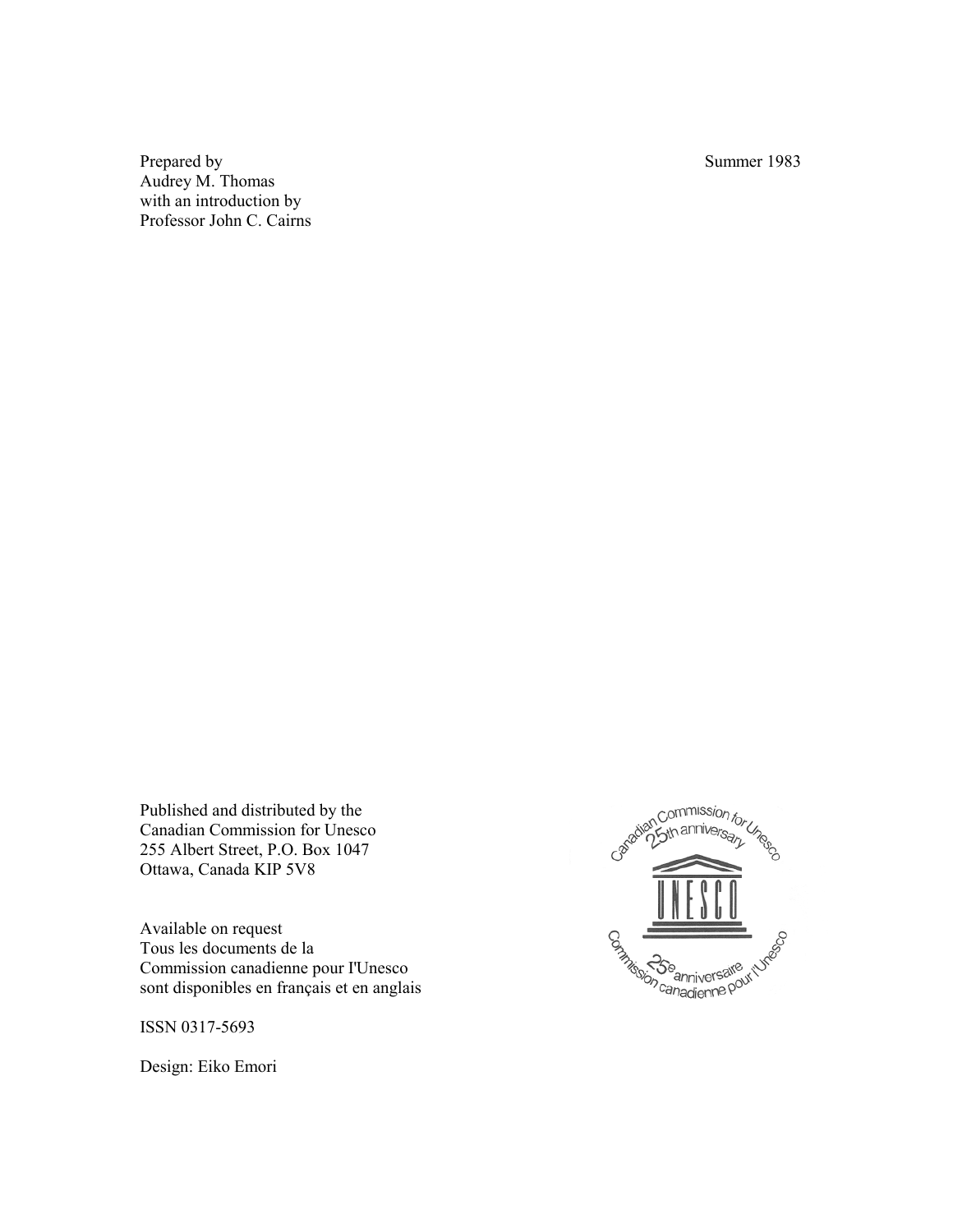CANADIAN COMMISSION FOR UNESCO Ottawa

# **ADULT ILLITERACY IN CANADA**

**- a Challenge -** 

Prepared by Audrey M. Thomas with an Introduction by Professor John C. Cairns

Occasional Paper No. 42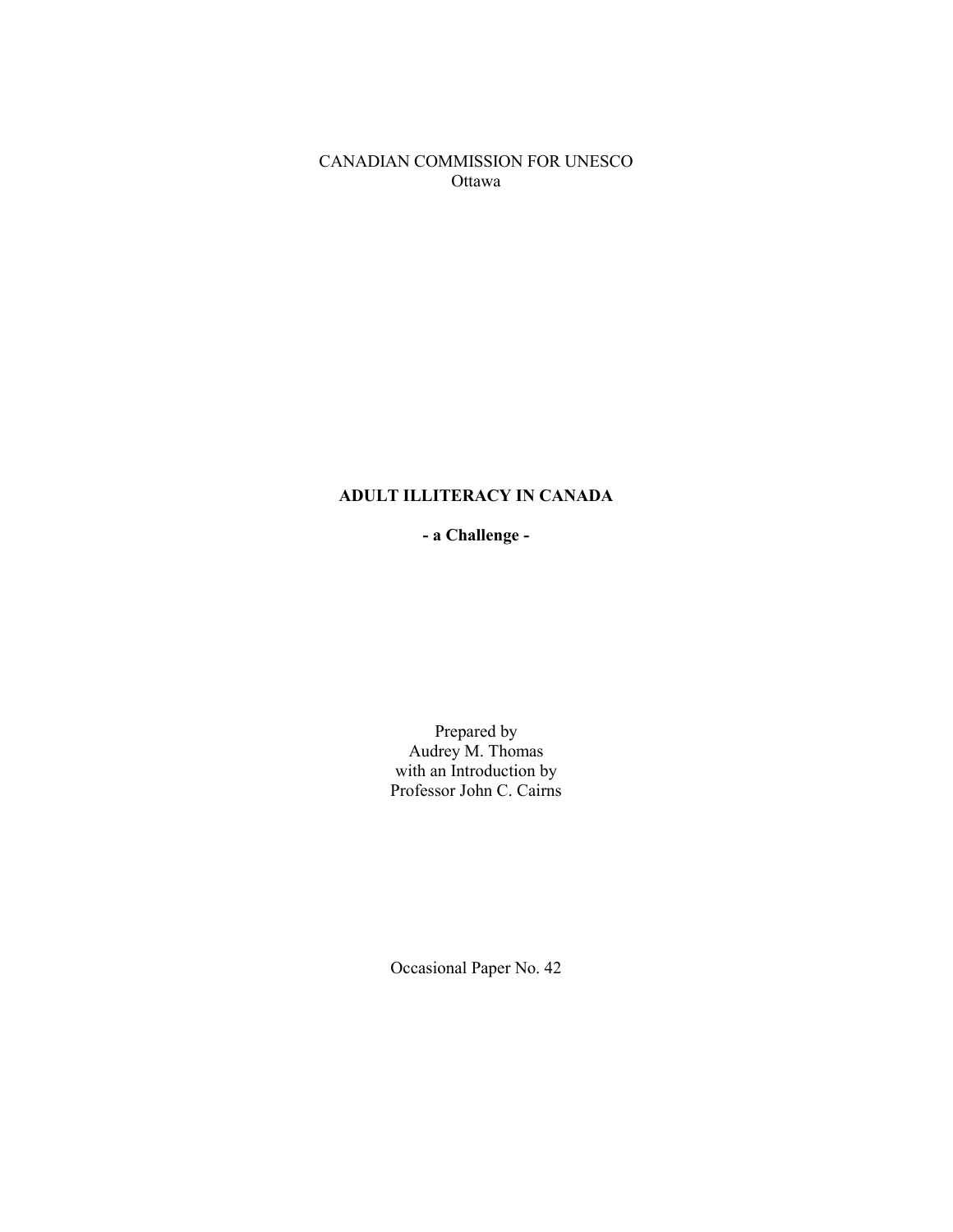## **PREFACE**

 This publication addresses issues facing a substantial number of Canadians, the illiterate and the seriously-undereducated. 5.5% of Canadian adults have less than Grade 5 schooling and as high as 28.4% of Canadian adults have less than Grade 9; an educational attainment well below the requirements of our society.

 The study prepared by Audrey M. Thomas for the Canadian Commission for Unesco, seeks to reflect the various thrusts and developments of this problem and outlines the various responses to the adult literacy issue by the federal and provincial governments as well as by a variety of organizations and volunteers.

 As this is an ever-changing field of work it has been impossible to mention every single development or to examine all the factors involved. The present work represents a snapshot of the changes and progress in the field from 1975 to the first part of 1982.

 We are greatly indebted to the author, Audrey M. Thomas and to the advisory group who reviewed the manuscripts, namely Gordon Selman, Chairman, Sub-Commission on Education; John C. Cairns, University of Guelph; Alan Clarke, Algonquin College; Jean-Paul Hautecoeur; Jack Pearpoint, Frontier College and J. Tim Douglas former staff member of the Commission.

 The best thanks to all who helped in preparation of the study would be the eradication of illiteracy. We hope this paper assists that struggle.

 This publication, while undertaken and supported by the Commission, does not necessarily reflect an official view of the Canadian Commission for Unesco on issues related to literacy.

Claude Lussier Secretary-General Canadian Commission for Unesco

Mariette Hogue Programme officer (Education) Canadian Commission for Unesco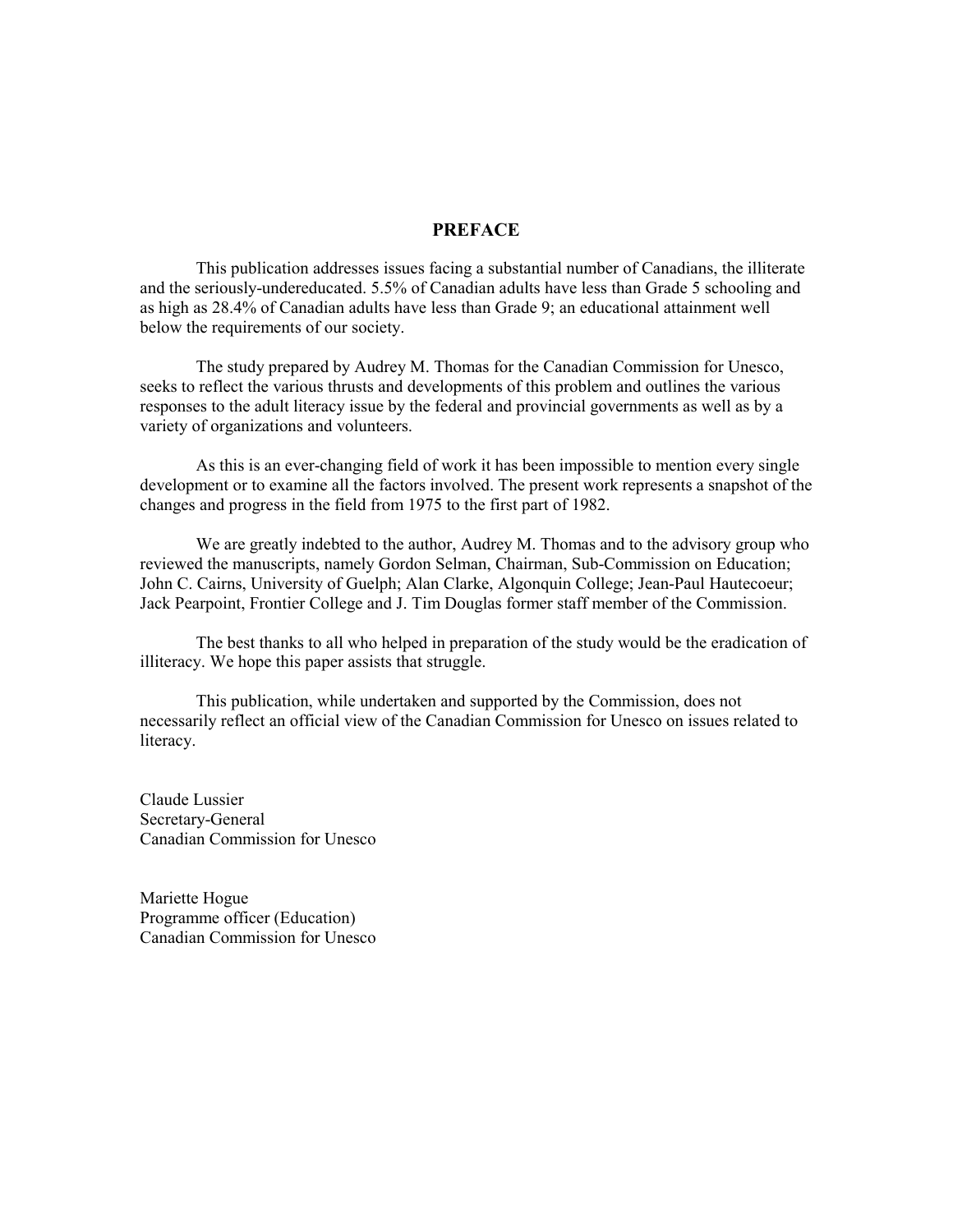# **TABLE OF CONTENTS**

# **[ACRONYMS](#page-6-0)**

# **LIST OF [TABLES](#page-8-0)**

# **OVERVIEW OF SOME OF [THE ISSUES BY](#page-9-0) PROF. JOHN C. CAIRNS**

## **[INTRODUCTION](#page-18-0)**

# **I [THE BASIC EDUCATION -](#page-21-0) LITERACY CONNECTION**

- [A. Definitions -](#page-21-0) Historical Perspective
- [B. Current](#page-22-0) Definitions
- C. [Quantification of Literacy](#page-24-0)
- [D. Adult Basic Education](#page-26-0)

# **II [THE WORLD SITUATION](#page-28-0)**

- A. Literacy [The Right of Every](#page-28-0) Human Being
- B. Illiteracy [in the World](#page-29-0)
	- [1. The Global Situation](#page-30-0)<br>2. Geographic Distributi
	- [2. Geographic Distribution of Illiterates in the World](#page-30-0)
	- [3. Illiteracy](#page-32-0) According to Sex
	- [4. Illiteracy](#page-33-0) According to Age
- C. [The Struggle for the Eradication of Illiteracy](#page-34-0)

# **III ILLITERACY [IN INDUSTRIALIZED COUNTRIES](#page-37-0)**

- A. Literacy [Developments in Europe](#page-37-0)
	- [1. Conditions Affecting](#page-38-0) Literacy Development
	- [2. Recent European Trends](#page-40-0)
- [B. The United Kingdom's Adult Literacy](#page-42-0) Campaign
	- [1. The First Phases of the Campaign](#page-43-0)<br>2. Subsequent Developments
	- **Subsequent Developments**
	- [3. Lessons to be Learned from](#page-47-0) the British Experience

# C. [The Experience in the U.S.A.](#page-48-0)

- 1. The Early [Twentieth Century](#page-49-0)
- [2. The Influence of the Second World War and Aftermath](#page-50-0)<br>3. Federal Involvement in the 1960s and Early 1970s
- [3. Federal Involvement in the 1960s and Early](#page-51-0) 1970s
- [4. The Current Situation](#page-52-0)
- [5. Voluntary](#page-53-0) Literacy Organizations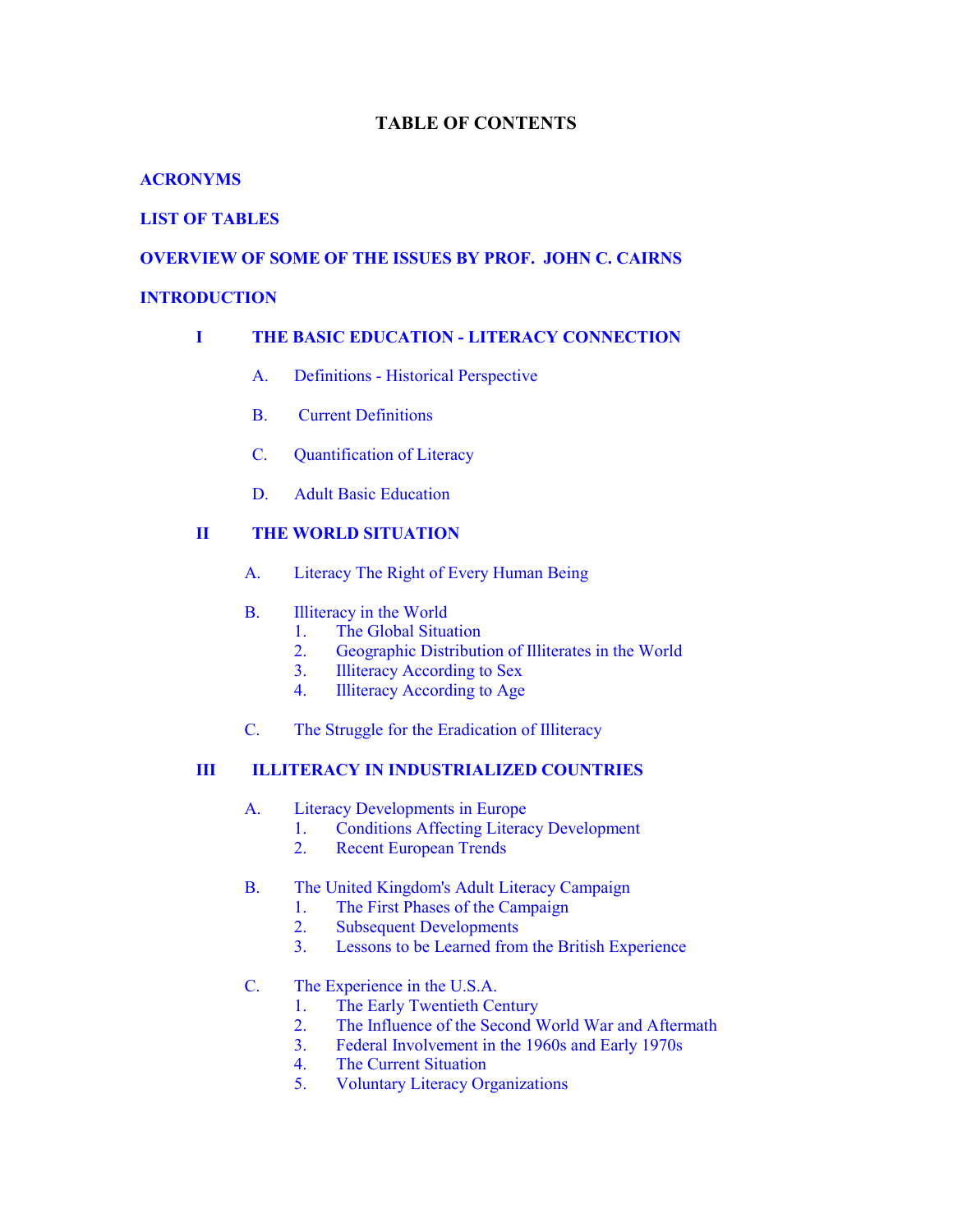- D. [The Australian Situation](#page-54-0)
	- [1. Adult Literacy](#page-55-0) Developments
	- [2. Recommendations](#page-56-0)

# **IV [ADULT ILLITERACY](#page-58-0) IN CANADA**

- [A. Census Data on Educational Attainment](#page-59-0)
	- [1. Geographic](#page-59-0) Distribution
	- 2. Urban [Rural Distribution](#page-61-0)
	- [3. Distribution](#page-62-0) by Sex
	- [4. Distribution](#page-63-0) by Age
	- [5. Summary](#page-65-0)
- [B. The Federal Government Response](#page-66-0)
	- [1. The Canada Manpower Training](#page-66-0) Programme

# **V. CANADA - [THE PROVINCIAL RESPONSE](#page-70-0)**

- A. [British Columbia](#page-71-0)
	- 1. The Policy [Process and Statement](#page-71-0)
	- [2. Ministry](#page-75-0) Personnel
	- 3. [Programmes](#page-75-0)
	- [4. Methods](#page-75-0) and Materials
	- [5. Distance](#page-75-0) Education
	- [6. Professional](#page-76-0) Activities
- [B. Alberta](#page-77-0)
	- [1. Programme Delivery](#page-77-0) and Activities
	- 2. Media [Developments](#page-78-0)
- C. [Saskatchewan](#page-78-0)
	- [1. Programme](#page-78-0) Activities
	- [2. Materials and Media Developments](#page-79-0)
- [D. Manitoba](#page-80-0)
- [E. Western provincial Cooperation](#page-81-0)
- [F. Ontario](#page-81-0)
	- [1. Activities](#page-81-0)
	- [2. Media](#page-82-0) Developments
	- [3. Involvement of the Provincial Government](#page-83-0)
- [G. Quebec](#page-84-0)
	- [1. Literacy](#page-84-0) Programmes
	- [2. Development](#page-85-0) Strategies<br>3. Approaches to Literacy
	- [3. Approaches to Literacy](#page-85-0) and Basic Education
	- [4. The lean Commission's Recommendations](#page-86-0)
- H. The [Maritimes](#page-87-0)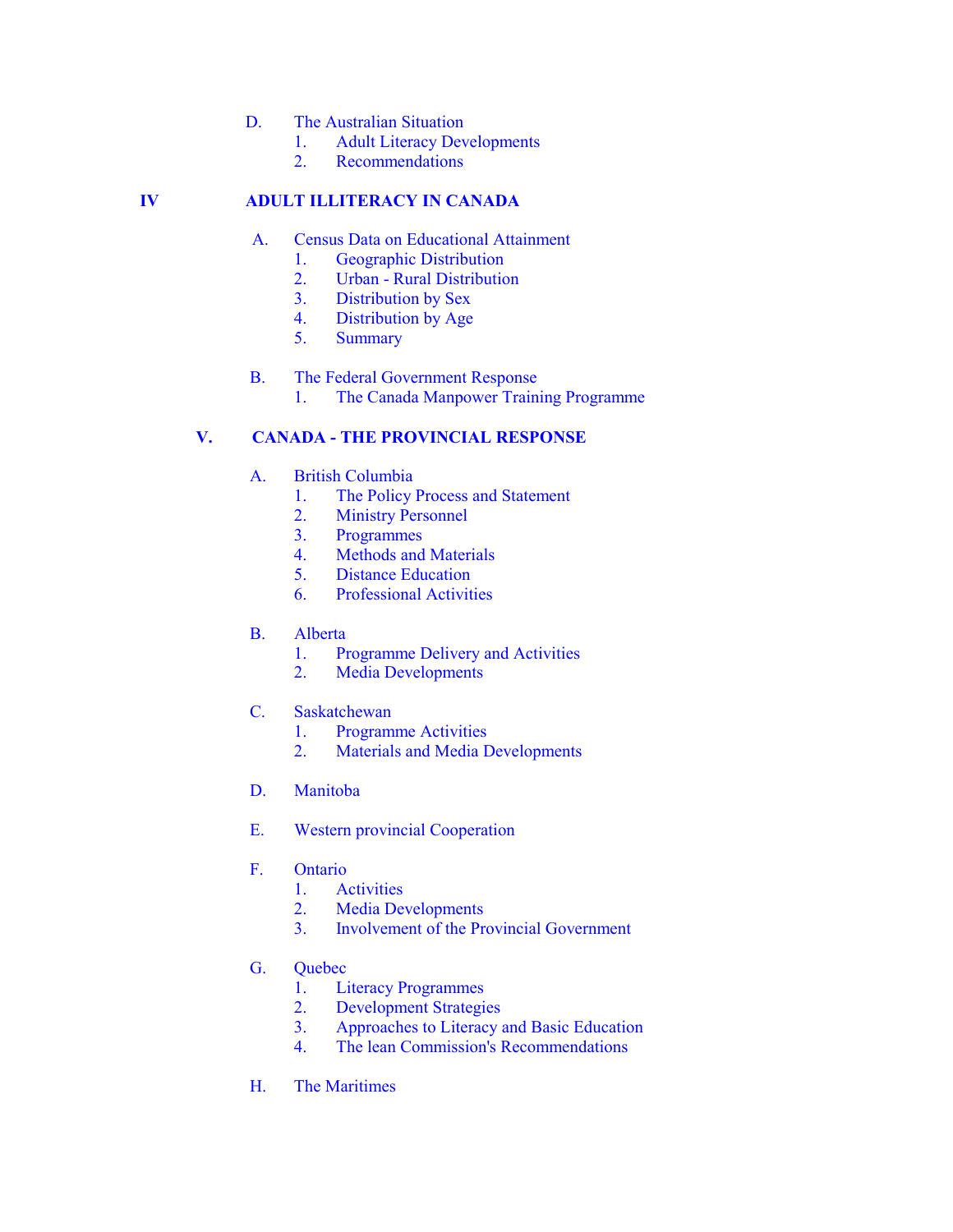- I. [Newfoundland](#page-88-0)
- J. [Atlantic Region](#page-89-0) Co-ordinating Committee (ARCC)
- [K. Chapter](#page-90-0) Summary

# **VI**. **CANADA - [OTHER RESPONSES](#page-92-0)**

- A. [Frontier College](#page-92-0)
- [B. Labour Union Involvement](#page-94-0)
- [C. World Literacy](#page-95-0) of Canada
- [D. The Movement for Canadian Literacy](#page-96-0)
- F. Literacy [Volunteers of America, Inc. \(LVA\)](#page-98-0)
- [G. Libraries](#page-99-0)
- H. The [Media](#page-99-0)
- I. [Programme](#page-99-0) Flexibility

# **VII**. **CANADA - [ISSUES AND PROSPECTS](#page-101-0)**

- [A. Issues](#page-101-0) and Implications
	- [1. Jurisdictional](#page-101-0) Questions
	- [2. Policies](#page-102-0) and Funding
	- 3. The Population [Special Groups](#page-103-0)
	- [4. Motivation](#page-106-0) and Access
	- [5. Methods](#page-108-0) and Materials
	- 6. Training [and Professional Development Activities](#page-108-0)
	- [7. Research](#page-109-0)
	- [8. Support](#page-109-0) Services

# **[VIII. CONCLUSION](#page-110-0)**

# **[FOOTNOTES](#page-111-0)**

# **[SELECTED BIBLIOGRAPHY](#page-118-0)**

# **DIRECTORY OF [ORGANIZATIONS](#page-136-0)**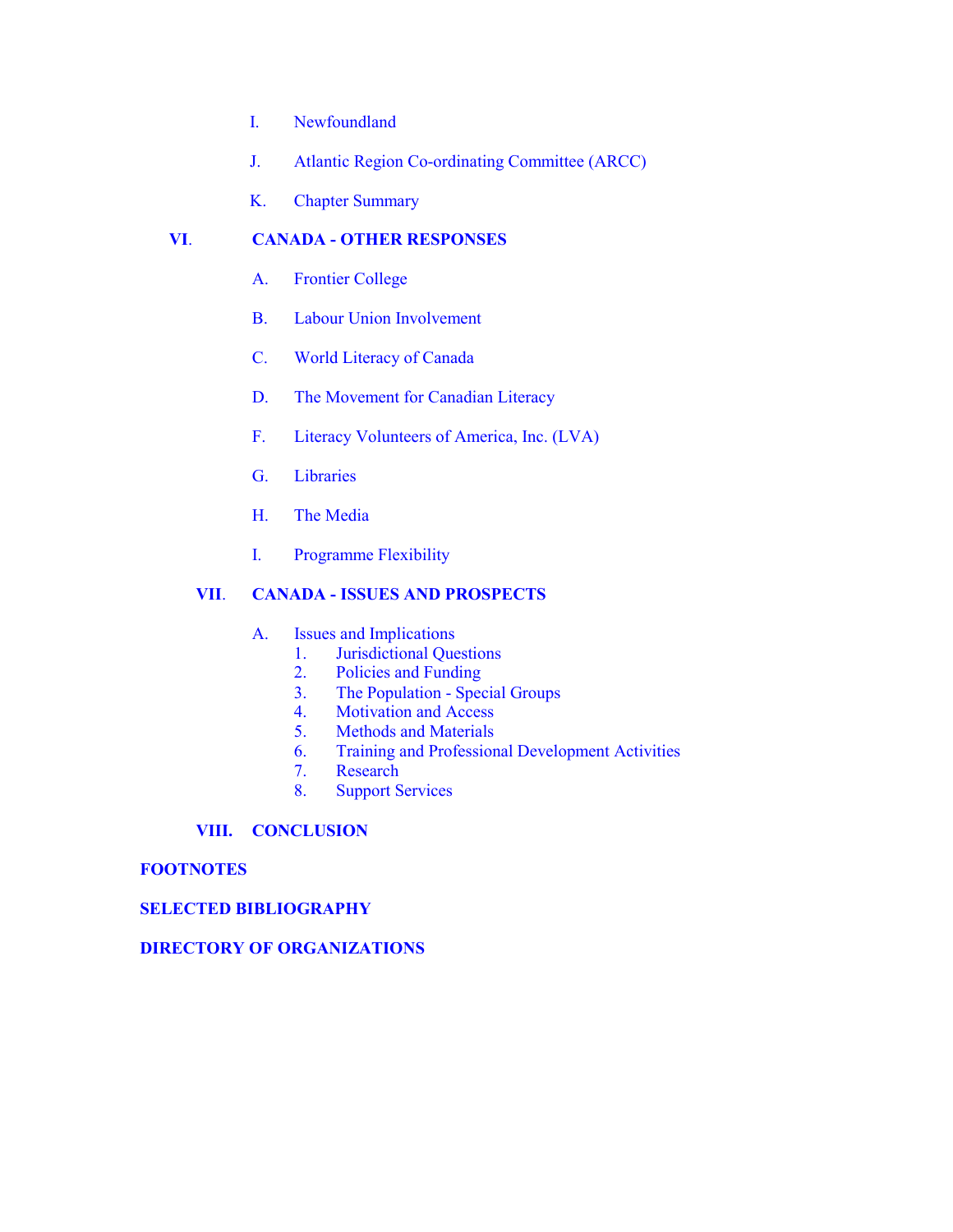# **GLOSSARY OF ACRONYMS USED IN THIS PAPER**

<span id="page-6-0"></span>

| AAEC                        | Appalachian Adult Education Centre (US)                                                                         |
|-----------------------------|-----------------------------------------------------------------------------------------------------------------|
| ABE                         | <b>Adult Basic Education</b>                                                                                    |
| <b>ACACE</b>                | Advisory Council on Adult and Continuing Education (UK)                                                         |
| <b>ACAL</b>                 | Australian Council for Adult Literacy                                                                           |
| <b>ACCESS</b>               | Alberta Educational Communications Corporation                                                                  |
| <b>ALBSU</b>                | Adult Literacy and Basic Skills Unit (UK)                                                                       |
| <b>ALRA</b>                 | <b>Adult Literacy Resource Agency (UK)</b>                                                                      |
| <b>ALU</b>                  | Adult Literacy Unit (UK)                                                                                        |
| <b>AOTA</b>                 | Adult Occupational Training Act (1967)                                                                          |
| <b>APL</b>                  | Adult Performance Level (Texas)                                                                                 |
| <b>ARCC</b>                 | <b>Atlantic Region Coordinating Committee</b>                                                                   |
| <b>AVC</b>                  | <b>Alberta Vocational Centre</b>                                                                                |
| <b>BAS</b>                  | <b>British Association of Settlements</b>                                                                       |
| <b>BBC</b>                  | <b>British Broadcasting Corporation</b>                                                                         |
| <b>BJRT</b>                 | Basic Job Readiness Training                                                                                    |
| <b>BLADE</b>                | <b>Basic Literacy for Adult Development</b>                                                                     |
| <b>BTSD</b>                 | Basic Training for Skill Development                                                                            |
| CAAE                        | Canadian Association for Adult Education                                                                        |
| <b>CBC</b>                  | <b>Canadian Broadcasting Corporation</b>                                                                        |
| <b>CEBAM</b>                | Comité pour l'éducation de base des adultes de Montréal                                                         |
| <b>CECM</b>                 | Commission des écoles catholiques de Montréal                                                                   |
| <b>CEIC</b>                 | Canada Employment and Immigration Commission                                                                    |
| <b>CLC</b>                  | <b>Canadian Labour Congress</b>                                                                                 |
| <b>CMEC</b>                 | Council of Ministers of Education, Canada                                                                       |
| <b>CMTP</b>                 | Canada Manpower Training Programme                                                                              |
| <b>COFI</b>                 | Centres d'orientation et de formation des immigrants (Québec)                                                   |
| <b>CTV</b>                  | Canadian Television (Network)                                                                                   |
| <b>DACUM</b><br><b>DGEA</b> | Designing a Curriculum<br>Direction générale de l'éducation des adultes (Ministère de l'éducation du<br>Québec) |
| ESL                         | English as a Second Language                                                                                    |
| <b>EOA</b>                  | Economic Opportunity Act (USA)                                                                                  |
| <b>EWLP</b>                 | Experimental World Literacy Programme (Unesco)                                                                  |
| <b>ICAE</b>                 | International Council for Adult Education                                                                       |
| <b>ICEA</b>                 | Institut canadien d'éducation des adultes                                                                       |
| <b>IIAP</b>                 | Indian and Inuit Affairs Programme                                                                              |
| <b>LCW</b>                  | Lutheran Church Women (North America)                                                                           |
| LEA                         | Local Educational Authority (UK)                                                                                |
| <b>LINC</b>                 | Learning Individualized for Canadians                                                                           |
| LOA                         | Learning Opportunities for Adults (Ontario)                                                                     |
| LVA                         | Literacy Volunteers of America, Inc., (North America)                                                           |
| <b>MCL</b>                  | Movement for Canadian Literacy                                                                                  |
| <b>MTML</b>                 | Metropolitan Toronto Movement for Literacy                                                                      |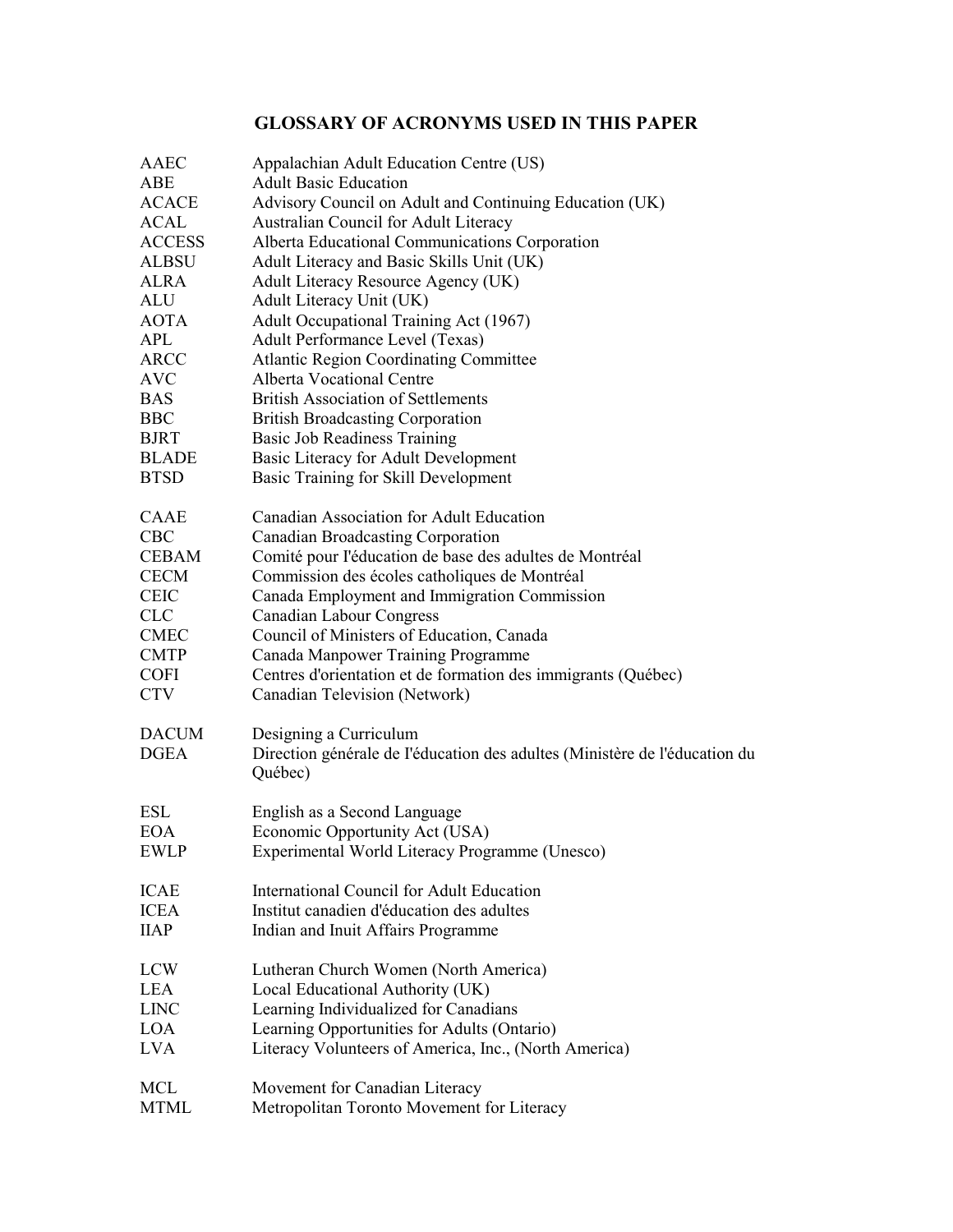| <b>NRIM</b><br><b>OECA</b><br><b>Ontario Educational Communications Authority</b><br>Organization for Economic Cooperation and Development<br><b>OECD</b><br>Ontario Institute for Studies in Education<br><b>OISE</b><br>Open Learning Institute (British Columbia)<br>OLI<br>Organismes volontaires d'éducation populaire (Québec)<br><b>OVEP</b><br><b>PEL</b><br>Paid Educational Leave | <b>NACAE</b><br><b>NALA</b><br><b>NIAE</b> | National Advisory Council on Adult Education (USA)<br>National Affiliation for Literacy Advance (USA)<br>National Institute for Adult Education (UK) |  |  |  |
|---------------------------------------------------------------------------------------------------------------------------------------------------------------------------------------------------------------------------------------------------------------------------------------------------------------------------------------------------------------------------------------------|--------------------------------------------|------------------------------------------------------------------------------------------------------------------------------------------------------|--|--|--|
|                                                                                                                                                                                                                                                                                                                                                                                             |                                            | Non-Registered Indian and Métis Programme (Saskatchewan)                                                                                             |  |  |  |
|                                                                                                                                                                                                                                                                                                                                                                                             |                                            |                                                                                                                                                      |  |  |  |
|                                                                                                                                                                                                                                                                                                                                                                                             |                                            |                                                                                                                                                      |  |  |  |
|                                                                                                                                                                                                                                                                                                                                                                                             |                                            |                                                                                                                                                      |  |  |  |
|                                                                                                                                                                                                                                                                                                                                                                                             |                                            |                                                                                                                                                      |  |  |  |
|                                                                                                                                                                                                                                                                                                                                                                                             |                                            |                                                                                                                                                      |  |  |  |
|                                                                                                                                                                                                                                                                                                                                                                                             |                                            |                                                                                                                                                      |  |  |  |
| Service d'éducation de base aux adultes de Montréal<br><b>SEBAM</b>                                                                                                                                                                                                                                                                                                                         |                                            |                                                                                                                                                      |  |  |  |
| Technical and Further Education (Australia)<br><b>TAFE</b>                                                                                                                                                                                                                                                                                                                                  |                                            |                                                                                                                                                      |  |  |  |
| <b>TRANDS</b><br>Training, Research and Development Station                                                                                                                                                                                                                                                                                                                                 |                                            |                                                                                                                                                      |  |  |  |
| <b>TVTA</b><br>Technical Vocational Training Assistance Act (1960)                                                                                                                                                                                                                                                                                                                          |                                            |                                                                                                                                                      |  |  |  |
| <b>UBC</b><br>University of British Columbia                                                                                                                                                                                                                                                                                                                                                |                                            |                                                                                                                                                      |  |  |  |
| <b>VCC</b><br><b>Vancouver Community College</b>                                                                                                                                                                                                                                                                                                                                            |                                            |                                                                                                                                                      |  |  |  |
| Volunteer Reading Aides (associated with LCW/NALA)<br><b>VRA</b>                                                                                                                                                                                                                                                                                                                            |                                            |                                                                                                                                                      |  |  |  |
| Work Adjustment Training<br><b>WAT</b>                                                                                                                                                                                                                                                                                                                                                      |                                            |                                                                                                                                                      |  |  |  |
| World Literacy of Canada<br><b>WLC</b>                                                                                                                                                                                                                                                                                                                                                      |                                            |                                                                                                                                                      |  |  |  |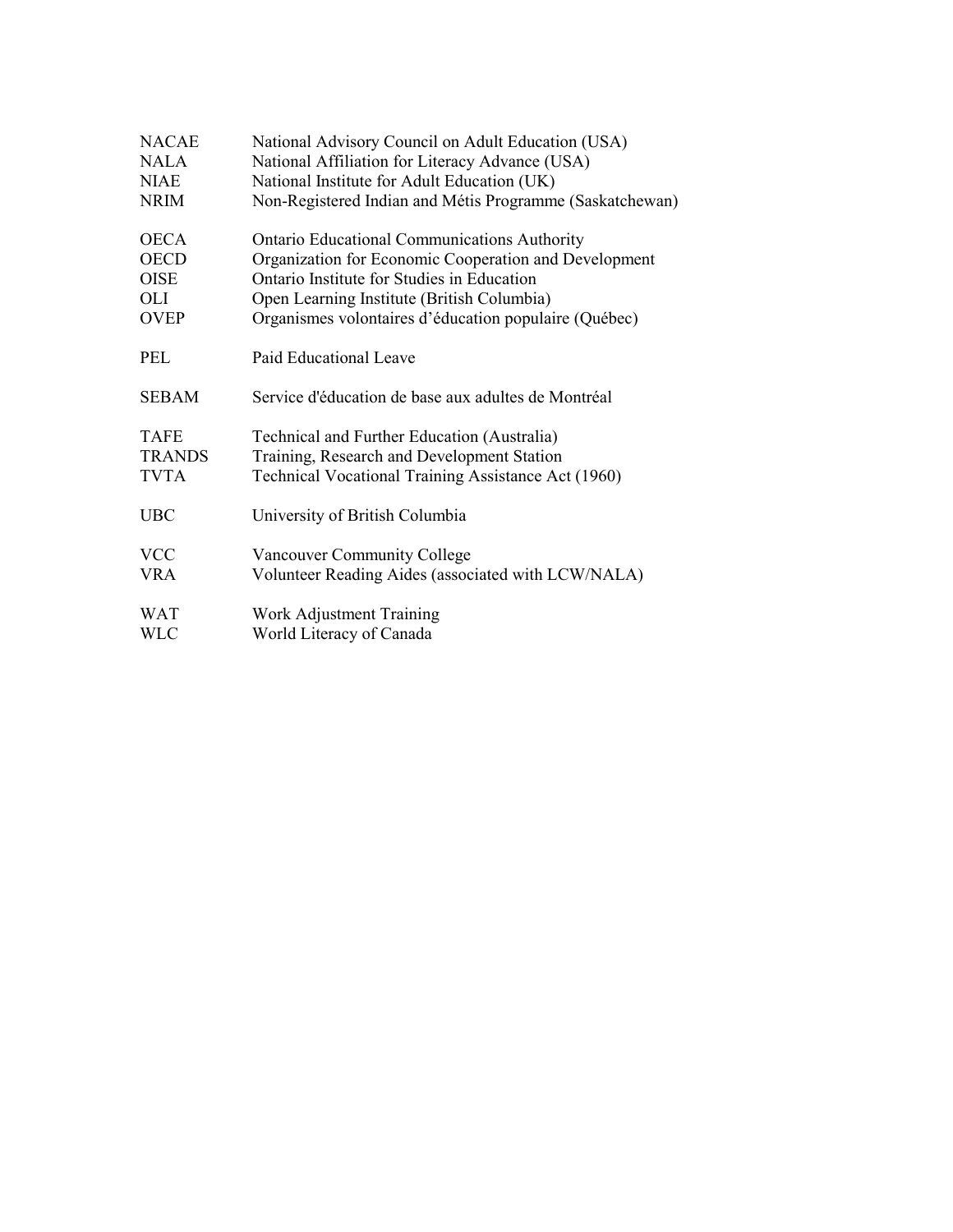# **LIST OF TABLES**

- <span id="page-8-0"></span>1 Growth of [Adult Population \(15 years and](#page-30-0) over) and Increase of Literates and Illiterates, 1950-1990.
- [2 Distribution of Illiterates \(15 years and](#page-30-0) over) by Major Regions of the World, 1970-1990.
- [3 Countries with the Greatest Number of Illiterates \(15 years and over\) 1980, with](#page-31-0) Projections for 1990.
- 4 World Situation in 1980 for Illiteracy [in Population \(15 years and over\) According](#page-32-0) to Sex.
- 5 Numbers of Students and Volunteers Involved in Adult Literacy Tuition, 1975-7S.
- [6 Population \(15 years and over\), Not Attending](#page-60-0) School Full-time, Showing Level of Schooling for Canada and the Provinces, 1976 Census.
- 7 Population (15 years and over), Not Attending School Full-time, Showing Level of Schooling [and Distributed in Urban and Rural Areas in Canada, 1976 Census.](#page-61-0)
- [8 Census Metropolitan Areas \(CMA\) Ranked According](#page-62-0) to Highest Percentage of Population 15 years and over, Not Attending School Full-time with Less than Grade 9, 1976 Census.
- [9 Population \(15 years and over\), Not Attending](#page-63-0) School Full-time, Showing Level of Schooling as Distributed Between the Sexes, 1976 Census.
- [10 Population \(15 years and over\), Not Attending](#page-64-0) School Full-time, Showing Level of Schooling by Age Group, 1976 Census.
- [11 Population \(15 years and over\), Not Attending](#page-65-0) School Full-time, 1961, 1971, 1976.
- 12 Number of Trainees in Basic Training for Skill Development (BTSD), Basic Job Readiness Training (BJRT) and Work Adjustment Training (WAT) programmes, 1972-1979.
- [13 Adult Basic Education Delivery](#page-71-0) Mechanisms in Canada Government Sponsored Full-time Programmes.
- [14 Adult Basic Education Delivery](#page-72-0) Mechanisms in Canada Other Literacy/ABE Programmes.
- [15 Educational Level of Inmates in Canadian Federal](#page-104-0) Correctional Institutions by Region, 1981.
- [16 Canadian Labour Force Participation Rates, Annual](#page-105-0) Average, 1980.
- 17 Canadian Labour Force by [Educational Attainment, Annual Average, 1979.](#page-107-0)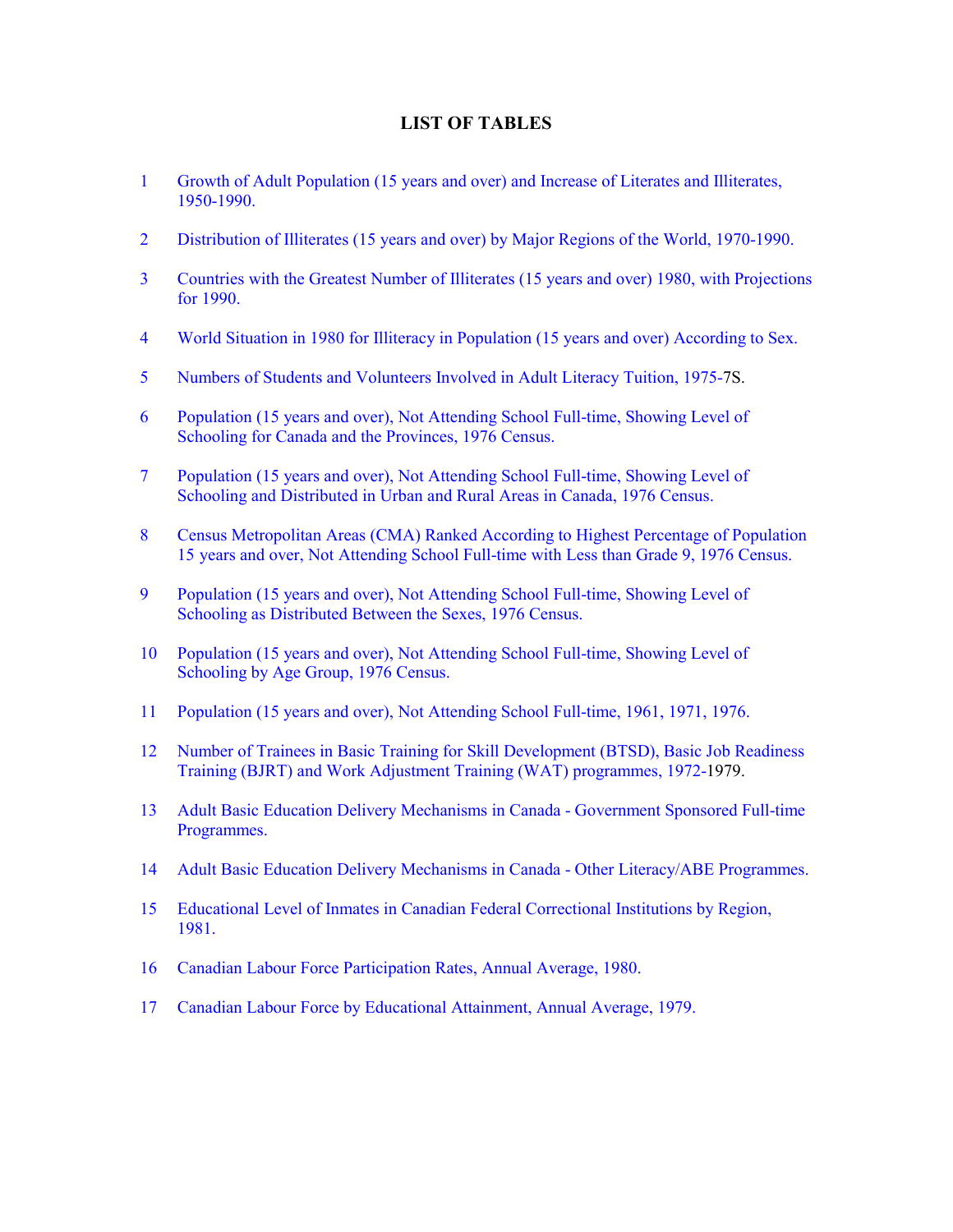## **OVERVIEW OF SOME OF THE ISSUES**

## **by Professor John C. Cairns, Director,**

## **Centre for International Programs, University of Guelph**

#### <span id="page-9-0"></span>**Dimensions of Illiteracy**

The realization that a considerable portion of the Canadian adult population is seriously "under-educated", and that many could be considered as functionally illiterate by normally accepted standards, is relatively new. Until some 10 years ago, illiteracy was considered by most Canadians as a somewhat remote problem peculiar to the developing countries. In view of the long and apparently successful experience with compulsory mass education, adult illiteracy, however defined, was scarcely an issue that preoccupied Canadian educational policy-makers. Yet by the early 1970s, the experience of adult education specialists in Unesco, and studies and assessments carried out in various societies, had indicated that in most industrialized countries there was a hard core of 15 to 25 per cent of adults whose educational attainment was well below the requirements of their societies.

 The Canadian dimensions of this problem which are set forth in Audrey Thomas' more detailed study, are therefore not peculiar. They are part of a global situation. All countries, developed or developing, face complex and persistent problems of illiteracy at various levels and of varying types.

 In the developing countries, most of those included in Unesco statistics are likely to be completely illiterate - unable to read or write, lacking in numeracy skills, normally with no, or extremely limited, exposure to education. In such societies, massive adult illiteracy is one of the fundamental components of under-development. The map of illiteracy is the map of poverty, chronic disease, low productivity, limited life expectancy, high infant mortality and similar afflictions. Few of these can be tackled successfully unless illiteracy is reduced; in many countries no large scale programmes of equitable development can succeed while most of the adult population remains illiterate. Meaningful development is based on people; it involves their participation in the process of change and societal transformation that will create their future. In those developing countries where widespread adult illiteracy is, for one reason or another, not perceived as a serious issue, development, if it occurs, it is likely to be distorted and illusory. It tends to be urban oriented, capital and technology intensive, alienating in respect to local culture and traditions, and to exclude most of the people from the process itself and from its benefits.

 Illiteracy is related to population growth. At a world level, the number of adult illiterates is increasing inexorably as education of all types fails to keep pace with population. The seven hundred million adult illiterates of 1950 had become seven hundred forty million by 1970, and by 1990 will reach eight hundred and eighty four million. Given the inherent difficulties of obtaining accurate statistics in this field, these figures are almost certainly conservative. In view of conflicting priorities and budgetary limitations of most governments of developing countries, significant reduction in the number of adult illiterates is unlikely within the present century. In the words of the Final Report of the 1972 Third International Conference on Adult Education held in Tokyo, these are "the forgotten people".

 In Canada and other industrialized countries, where levels of education are higher than in the developing countries, the requirements posed for literacy, numeracy and associated skills are also higher. Canadian illiteracy then - if we use this inexact and frequently misused term - is not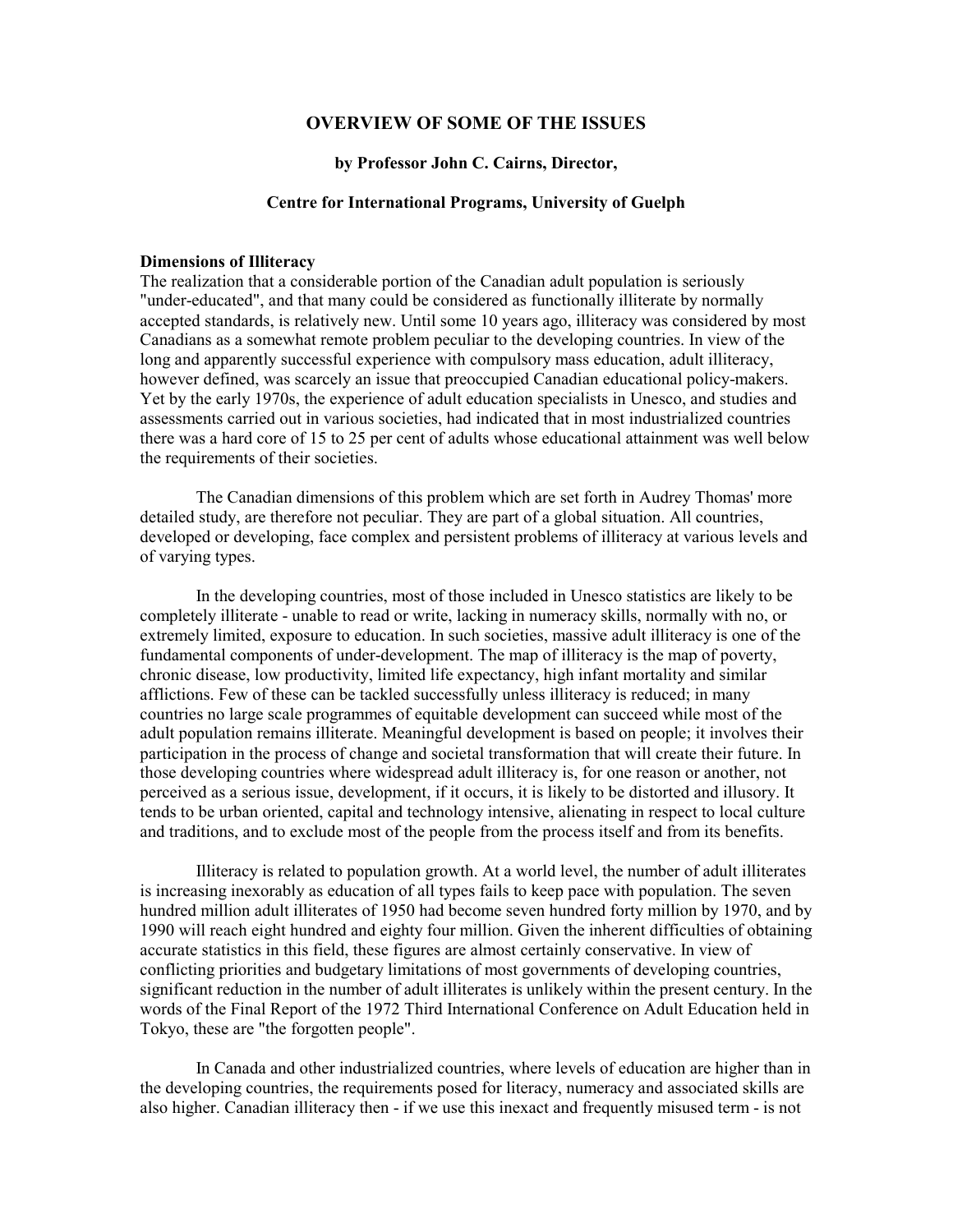quite the same as illiteracy in India or Bangladesh. Some of the Canadian under-educated population - especially among those with less than grade 5 education - will in fact be completely illiterate. Most of the remainder have varying but inadequate levels of education and skills. These are the functional illiterates, a large, difficult to define group.

 In Western societies, grade 8 is normally considered as the level necessary for functional literacy. This is admittedly arbitrary. Many Canadians with less than grade 8 education function perfectly well and cope with the normal requirements of their day to day lives. Nevertheless, as Mrs. Thomas' study points out, there are compelling reasons why such a cut-off point can be justified. In Canada, the attainment of grade 10 education has become a prerequisite for most skilled jobs. With the inflation of certificates during past decades, this level is likely to become even higher in the future. Those with less than grade 8 are in fact excluded from many areas of employment and skill training, regardless of their individual abilities. Further, it we assume 16 as the normal age for compulsory education, we assume at the same time a societal expectation that young people will pass through 9 or 10 years of schooling as a prerequisite for entering adult life. Yet census figures indicate that in 1976 almost four and a half million adult Canadians were well below this level, and over eight hundred and fifty thousand had in fact less than 5 years of education. This latter group is by any rational criteria, seriously under-educated. In a country like Canada, one of the richest and most productive in history, such conditions would be disturbing even if massive efforts were underway to improve them. Unfortunately such efforts do not exist, and have scarcely been contemplated.

 Education and under-education must also be seen in terms of the future. The industrial age has been succeeded by the post-industrial. This is now being replaced by what is commonly referred to as the information age. Change on an unprecedented scale, at a rate which even the most qualified individuals and systems find difficult to absorb, is likely to be the norm in coming decades. The mass media, the computer, highly sophisticated information systems are no longer peripheral but central to daily existence as Toffler's Future Shock and McLuhan's Global Village have helped us to understand.

What has this to do with literacy? Literacy may be considered as the ability to utilize effectively the communication systems of a given society at a particular time and to participate fully in the rights, responsibilities and privileges of citizenship. Viewed from this perspective, the basic "print literacy" which until recently has been adequate for Western civilization, is being influenced and partially supplanted by the new requirements posed by technological change and the transformation of communication systems. The ability to interpret these systems, to use them effectively and productively, so that they become an enriching rather than an alienating factor, is likely to become essential in coming years. Functional literacy is thus an evolving concept. Increasingly, in Canada and other Western societies, it implies the ability to cope with electronic media systems as well as printed matter of all types. Barron and Curnow, in The Future With Microelectronics. (Open University Press, 1979) state:

For as far as any outlook on the future of technology can reach -well into the next century - the ability to gather, record, organize, analyse and act upon information is going to be a dominant factor. What steam, steel, electricity was to the 19th century, information management and exploitation will be for the next half century if not longer. Not only is it the new raw material of technology, it will inevitably become an essential ingredient in the fabric of human society.

 Technology in short is redefining the meaning of literacy, yet the need for "print literacy" is unlikely to lose its present importance, despite those among the futurologists who prophesy,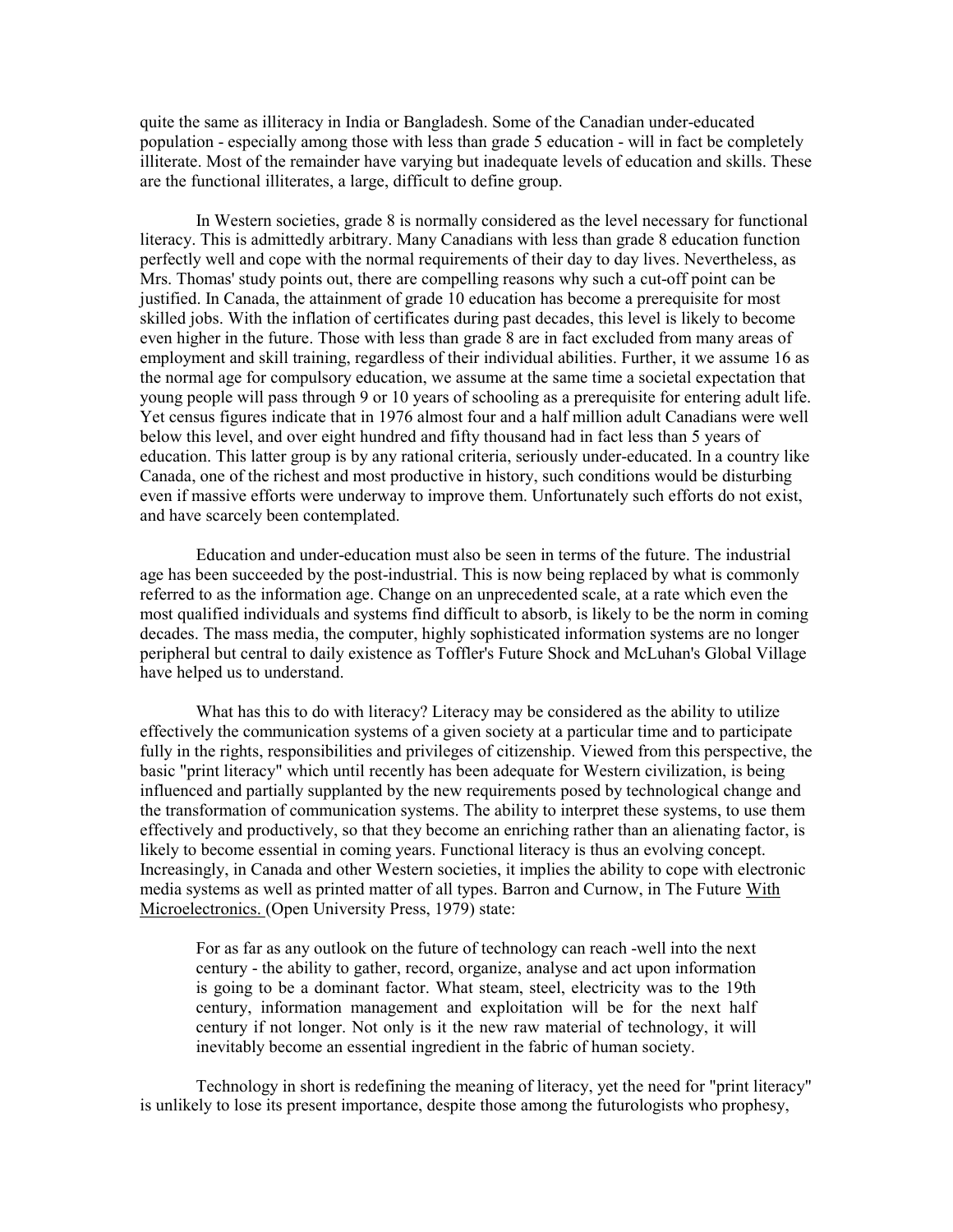with enthusiasm or foreboding, the death of the printed word. It is ironic that, in their daily lives even the most enthusiastic advocates of electronic media, in common with other highly educated groups, are themselves surrounded by, and work continually with, books, newspapers, magazines and journals. Electronic media, however significant, are not replacing print. The process under way is more complex. It is the transformation and expansion of the literacy concept to include both print and electronics systems of all types.

 In this process, those with only five or six years education will be marginalized. In today's Canada, and certainly in Canada of the year 2000, an unemployed adult of age 40 or 45 with less than grade 8 education will be in a far from enviable position. For this reason, debates about literacy and illiteracy which concentrate on levels of reading and writing are misleading; the real issue is whether people possess the education and skills necessary to participate fully and productively in the life of their society. This is what functionality is about.

#### **Characteristics of Under-educated Adults**

In societies where education is scarce, as in most developing countries, poorly educated adults are seldom embarrassed by their situation. They are normally willing to admit their need for education, and to enrol in whatever courses may be available. When development and modernization are underway, functional literacy is seen as an obvious way for them to improve their condition.

 In countries where literacy and advanced education are the norm, undereducated adults feel a stigma. They hesitate to reveal their inadequacies publicly, especially if they fear an indifferent or sceptical response. Functional illiteracy in industrialized societies thus tends to be hidden, since the victims seldom have an instinctive desire to publicize their problems or to seek help. In literacy programmes, the motivation of the adult learner is thus critical. Unlike students in primary and secondary schools, adults do not form a captive audience. They will participate in programmes only if they expect real benefits.

 The motivation of adults, and the type of courses that interest them, will also depend on age. Adults under 45 are more likely to be receptive to courses which improve their economic and employment potential. Beyond age 60 or 65, literacy and related programmes are likely to be important for individual self -fulfilment. Differentiation by age is however overly simplistic. Experience, especially in the United States, has shown that adult motivation varies enormously, and for a variety of reasons. Among functionally illiterate adults, a small proportion will be eager to improve their condition and take advantage of any opportunity. A larger number are likely to be embarrassed, hesitant about publicly revealing their inadequacy, and reluctant to make the necessary commitments which participating in an upgrading programme involves. Finally there will be those who feel no need to change or improve their situation, or see no realistic possibility of so doing.

 In general, it remains true that those most in need of literacy and skill training are those least likely to receive it. This is the case in most countries, although the reasons vary. The provision of functional literacy and skill training of whatever type, will not automatically result in a flood of enrolments. The need is to develop courses, many of them tailor-made for specific groups, which respond to the needs of the adult learner as he/she sees them. Equally important is the creation of an environment in which functionally illiterate adults are motivated and willing to commit themselves. This environment consists of attitudes in the community, relations with the instructor or group leader, the time, duration, purpose and quality of the programme, the nature of the learning group itself, the real possibility of benefits as perceived by the learner, and other factors. Programmes for under-educated adults must therefore be planned, and implemented, with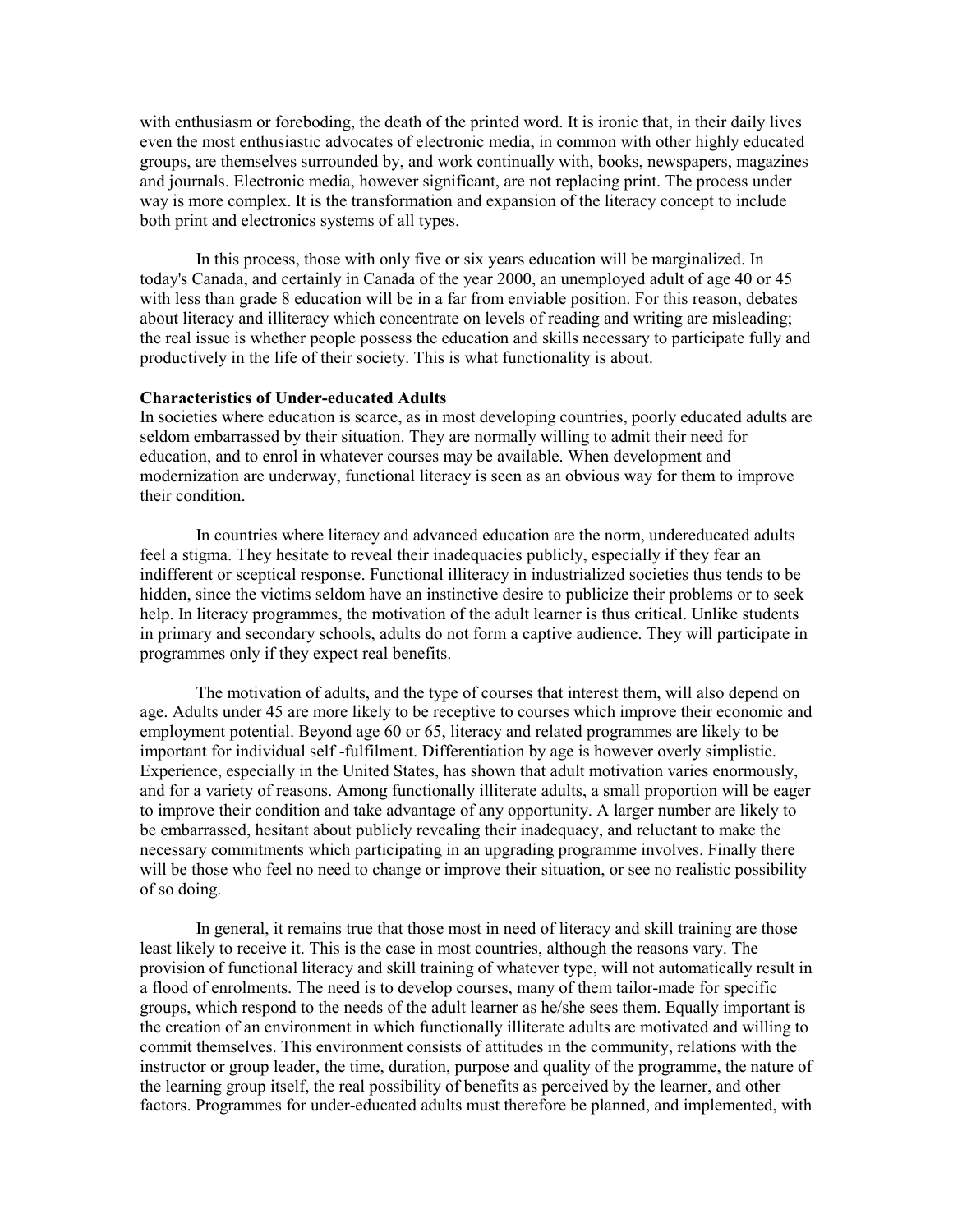unusual sensitivity, and those developing and organizing such programmes require expertise considerably different from the skills demanded by the formal educational system. Canada's large-scale problems of functional illiteracy, in short, will not be solved by approaches designed for younger students in schools.

#### **Canadian Initiatives. What is Being Done?**

This report summarizes the efforts being made by federal and provincial governments, as well as by voluntary organizations. In the context of the Canadian federal/provincial situation, in which education is a provincial responsibility, the role of the federal government has been largely confined to job training and employment-oriented programmes, implemented by the provinces under various arrangements. These programmes, successful or not, have little to do with under-education or functional illiteracy as such. Quantitatively, they have limited impact. The most functionally illiterate adults, ironically enough, are unable to enter federally sponsored employment training programmes because they lack the necessary educational qualifications, a situation exacerbated by recent regulations and changes.

 The provinces, as the report indicates, are making considerable progress in the initial stages of attacking this issue. The illusions of the 1960s that functional illiteracy did not exist on a significant scale are gradually dying, replaced in most provinces by studies, assessments and moves towards programme development and implementation.

 Yet in the majority of cases, illiteracy in Canada is being approached as if the problem were something new, for which precedents did not exist. Except perhaps in Québec, it is doubtful if the conceptual, psychological and sociological aspects of adult illiteracy and under-education have received the serious study which they require, and which is a necessary prerequisite of any major effort to change social conditions. Most of the official initiatives have been under the auspices of Departments of Education. Departments of Education are mainly concerned with schools, which are seldom the proper settings for under-educated adults whose needs, life experiences, motivation and sensitivity are quite different from the youthful clients who comprise the normal constituency of educational departments.

 More importantly, in Canadian initiatives to date, there is little evidence that the rich experience of literacy and adult basic education in other parts of the world has been internalized in this country. There is an assumption that, in our relations with the developing countries, we give but do not receive. The developing countries can teach us much, provided we wish to listen. In India, in the midst of poverty and appalling lack of facilities, there are dozens of adult basic education activities, largely implemented by voluntary agencies, which are arguably more effective and more professionally implemented than most programmes in Canada. In Brazil, the giant Mobral system of literacy, adult basic education, skill training and cultural activities, representing one of the world's largest adult education initiatives, is an example of an efficiently organized programme in a federal state, providing five to six million adults annually with a wide range of practical skills. One might ask how many departments of education, or how many voluntary agencies in Canada, have studied the Mobral system in any depth? Unesco, through its annual Literacy Awards, has for more than a dozen years recognized outstanding literacy programmes throughout the world. These activities have in many cases important implications for Canada, although to date they have not received the attention they deserve.

 In 1977, Unesco awarded an Honourable Mention to Canada's Frontier College for "meritorious work in the field of adult literacy." This was not only an international recognition of the innovative activities of Frontier College, it clearly indicated to most Canadians, perhaps for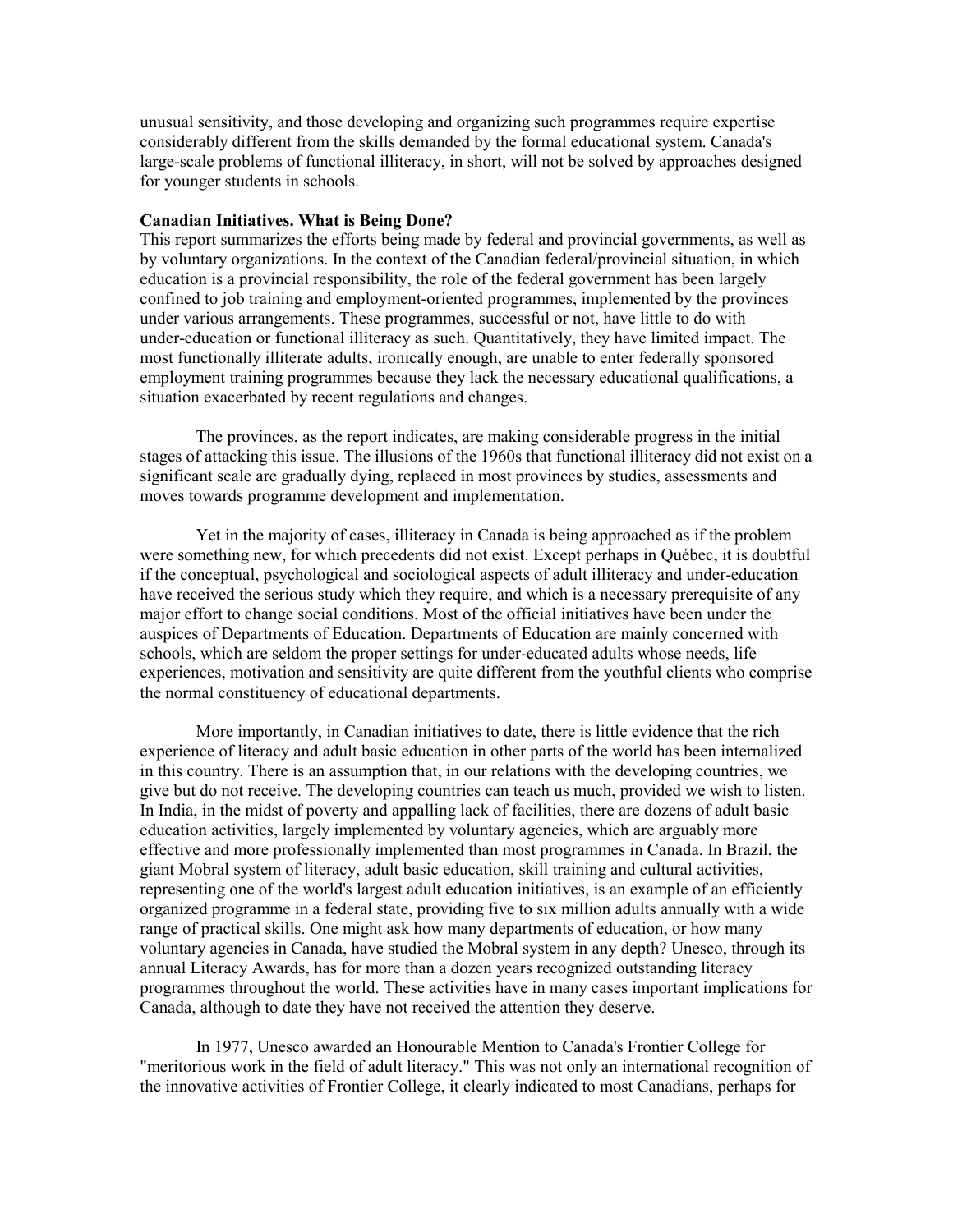the first time, that Canada, like other societies, has an illiteracy problem of some magnitude. The opportunity which this presented has unfortunately not been grasped.

 Among Western industrialized societies, in which the problem of functional illiteracy and under-education is somewhat similar to that of Canada, the British experience is noteworthy. It is well-documented, and provides rich and detailed information for Canadian educators and government departments. In the United States, adult functional illiteracy, for many years a relatively hidden issue, is now increasingly recognized as a major public concern. In most societies, the essential step in the development of large-scale programmes is the fostering of public awareness. To accomplish this, a public service advertising programme in the United States is expected to begin in late 1982 or early 1983, designed to familiarize the American public with the needs and problems of under-educated American adults. It will also be oriented to functionally illiterate adults themselves, who will be encouraged to come forward and participate in training and literacy courses. Largely involving non-governmental organizations, the programme illustrates an approach possible in a large federal system with competent and experienced voluntary agencies.

#### **The Fragmentation of Efforts**

One striking aspect of Canadian efforts is their fragmentation. Whether at governmental or non-governmental level, one encounters relatively small underfunded projects, most with little linkage to, knowledge of, or relationship with others. At a national level, given constitutional mandates, govern men t-sponsored programmes or policies may be neither feasible nor desirable. But at provincial government levels there would be value in further co-operation and sharing of views. To some extent this is being done, as the study indicates. Among the voluntary agencies, which are carrying out a range of small-scale but praiseworthy initiatives, attempts at setting up coalitions are hampered by lack of funds. The Movement for Canadian Literacy which was created to play this role, has found it impossible to obtain sufficient financing to carry on except in truncated form. Yet the sharing of information among professionals and practitioners on issues related to training, methodology, curricula planning and development, evaluation and other matters, is essential.

 Fragmentation, although rooted in Canadian regionalism and geography, is also related to lack of public awareness. The mass media during recent years has publicized problems of functional illiteracy, frequently in dramatic terms. Yet it remains true that widespread awareness is lacking. Without public awareness and support, funding from private or governmental sources is difficult to obtain. Without such funding, effective organization, planning, information-sharing and other developments remain limited. It is interesting for instance that there is no such thing as a national resource or documentation centre for functional literacy, and the efforts of Frontier College, the International Council for Adult Education, and other organizations in this area have not achieved success. Yet if Canadian educators wish professional information on literacy developments within Canada and on projects which would be of interest in dozens of other countries, there is no apparent source where they can obtain it. The Institute of Adult Education in Dar-es-Salaam, Tanzania, is an instructive example of what can be done by a national centre even in a poor under-developed society. In this country, the most suitable approach might be for two centres - one for anglophone and the other for francophone Canada, each nongovernmental but receiving government support.

 The lack of public awareness has broader implications. If functional illiteracy and under-education is not recognized as a significant problem, research funding will be difficult to obtain. Research will thus remain minimal, and university departments and colleges of education will find other issues on which to concentrate, as they do now. Yet functional illiteracy and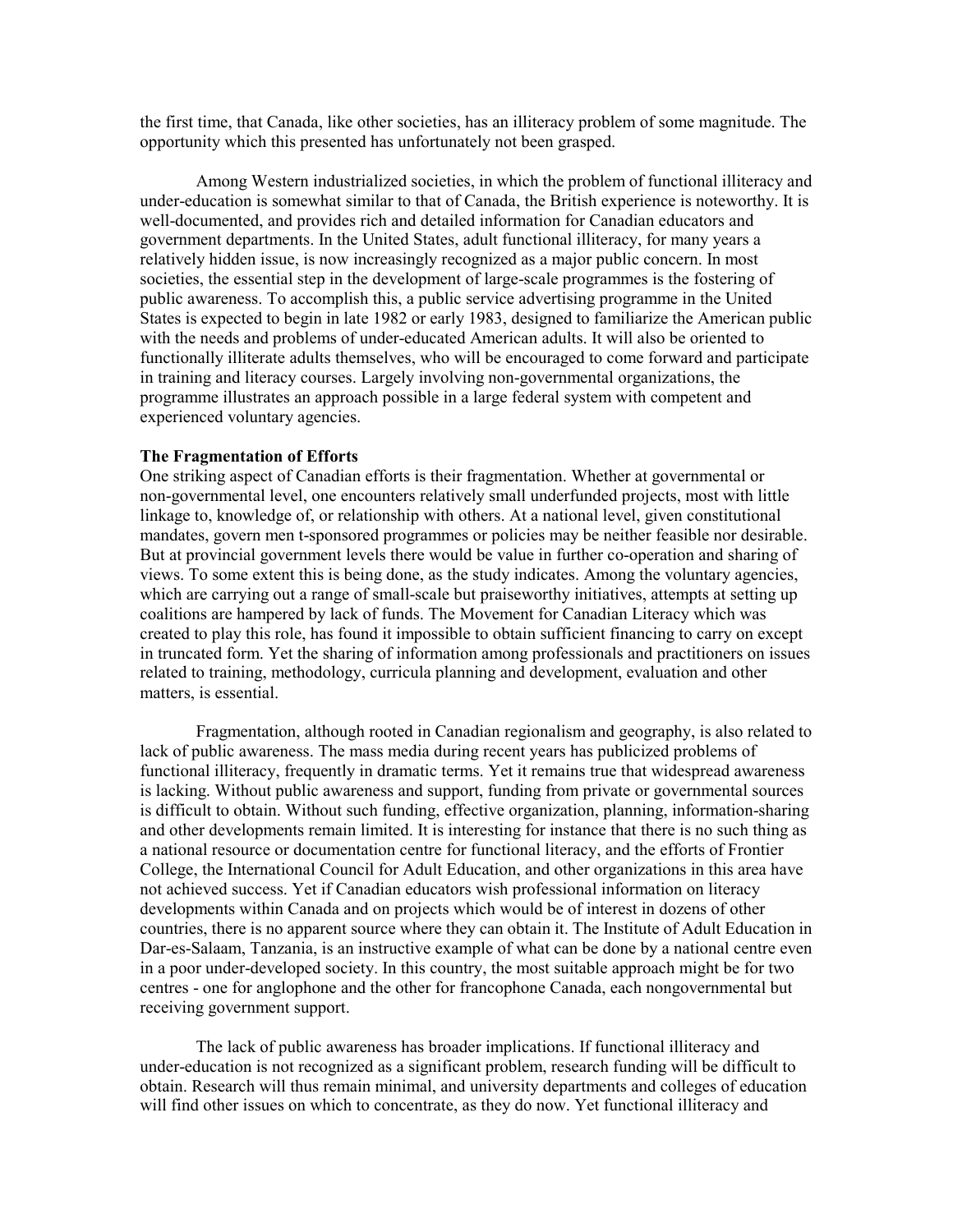under-education require much more research, in terms of their relationship to economic development, to specific industrial and manpower needs, to cultural policies, to social and political participation, to individual self -fulfilment, and to a host of other issues. One would expect this to be a prime area for researchers in many disciplines. Such is not the case.

## **Neglected Human Resources for a Post-Industrial Era**

The Federal Task Force Report, Employment Opportunities for the '80's, calls for greater federal commitment to eliminate illiteracy in Canada. The Force, established in May 1980, was concerned with the imbalances that have produced significant shortages of skilled trades in Canada's labour market at the same time that high levels of unemployment existed across the country. The Report of the Task Force, headed by Liberal MP Warren Allmand, stated that if Canada were to make full use of its human resources, then "those human resources must have the basic literacy and education to train and retrain for the higher skills required". The Report pointed out that a large percentage of Canadians are functionally illiterate and that they "lack basic educational preparation to even enter training programs." This, states the Report, "accounts for much of our unemployment and our shortages of skilled labour." The Report, stressing the high social cost of illiteracy, linked it with poverty, racism and crime.

 The Task Force Report makes a number of statements and recommendations related to illiteracy. These are summarized below:

- functional illiteracy is a national problem.
- the federal government, which appears to have lost sight of its commitment and duty to provide adult basic education for Canadian illiterates, should reaffirm its commitment to eliminating functional illiteracy and should work with provinces and other bodies to that end.
- federal participation in the Basic Training for Skill Development program should be increased.
- a 10-year Right to Read Program, jointly implemented by the private sector, voluntary organizations, and federal and provincial governments, should be initiated.
- a large scale media program on functional illiteracy should be adopted, some of it designed to inform the Canadian public, other components directly prepared for adult illiterates.
- basic literacy standards in Canada should be established by the Council of Ministers of Education.
- the federal government should co-operate with the provinces in a number of practical operations, i.e., training of instructors.
- special programs of information, as well as literacy training, should be developed suited to the specific needs of immigrant groups, Indians and Inuit.
- financial arrangements made by governments for participants in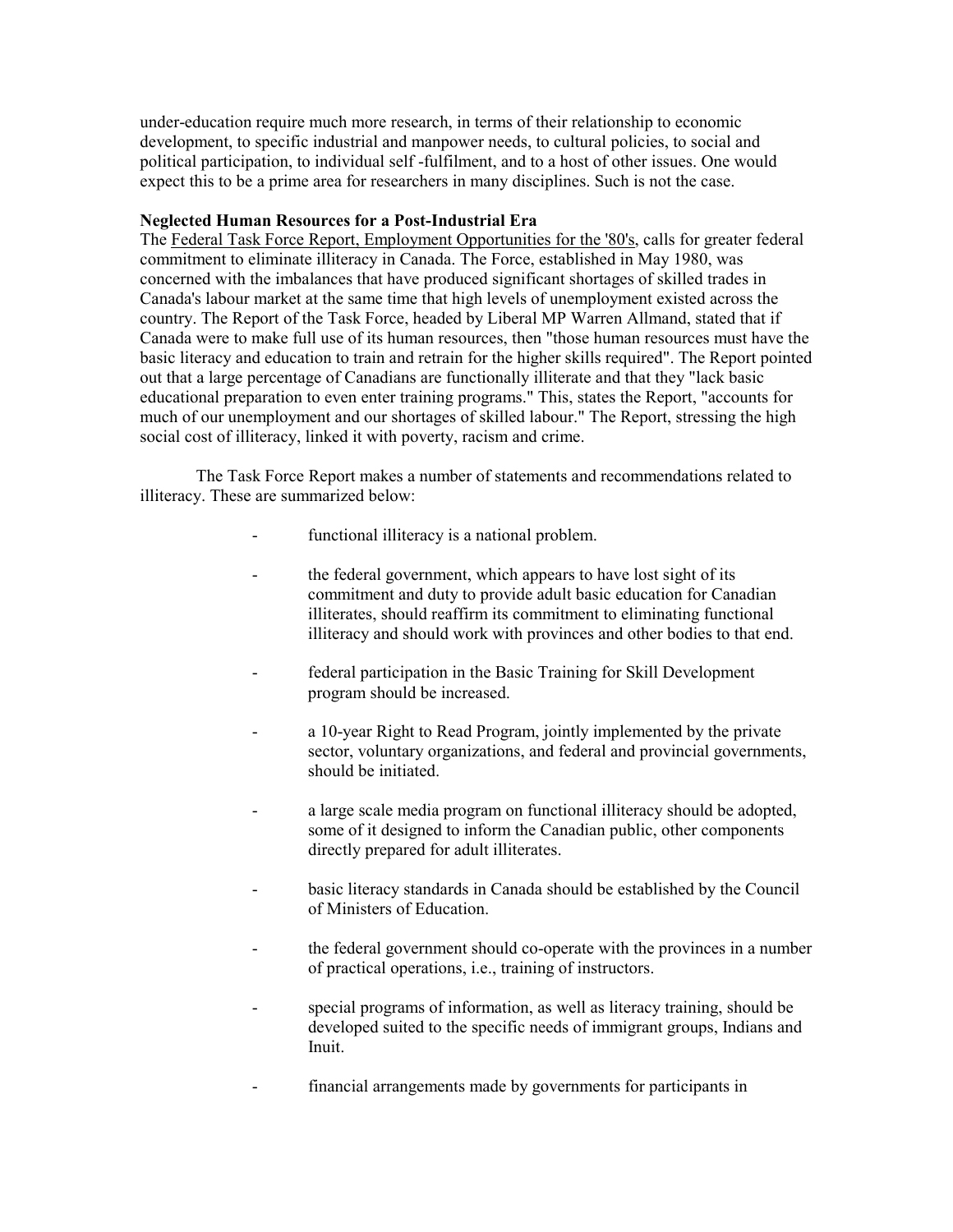pre-trades training, job orientation and job readiness programs, should be improved.

 The Task Force, in view of its mandate, concentrated on illiteracy in respect to employment and the economy. Within that framework its recommendations are significant, although they may be seen as representing federal encroachment on provincial jurisdictions. They also imply a top down approach; some would argue that literacy programmes require planning, decision making and materials development at grassroots level, in view of specific cultural and sociological factors.

 Issues associated with adult illiteracy are also documented in considerable detail in the Adams Report, Education and Working Canadians, Report of the Commission of Inquiry on Educational Leave and Productivity (Labour Canada June 1979), which concludes,

 "To adequately address the severe social and economic problem of adult illiteracy special incentives are required." (p. 232)

 The Report recommends the establishment of an adult literacy fund, from which grants would be made available to "individual employers, to trade unions, to educational organizations, and to the employee himself." (p. 232). This proposal would combine central funding assistance with decentralized programming. It would thus facilitate programmes based on local requirements.

 The development of such programmes would necessitate learning materials based on the needs and cultures of adult learners. This is a crucial task, especially in programmes for the most seriously under-educated. Appropriate teaching materials enable local tutors to draw out the language and lifestyle of the learner. They encourage motivation. At another level, appropriate materials are needed for tutors, teachers and supervisors.

The preparation of suitable materials requires experimentation, testing, and in some cases, rethinking of existing concepts. Unesco, in the Experimental World Literacy Programme, integrated literacy with technical, vocational and/or agricultural training, in sophisticated packaged programmes in which academic and technical components reinforced one another. In this way, literacy, instead of being an introductory step on the road to skill training, becomes part of a unified package in which the functionally illiterate adult acquires technical skills from the beginning. Research on programmes of this type, based on the Canadian context, is needed.

 Research and experimentation is also needed for training and support systems. There is extensive international, and some Canadian voluntary agency experience, which indicates that on-going refresher training and supportive activities of various types for literacy instructors are critical to the success of programmes. In this field, where to date little has been done, more efforts would be beneficial. The expansion of literacy activities presupposes more support for voluntary organizations, where valuable but still limited efforts are underway. New groups are being formed, and there are increasing indications that organizational linkages are improving. What these agencies require from government is not control, or indifference - but support, since they can in most cases carry out programmes which governments find difficult. In this work, government departments, schools, voluntary agencies, community groups, and the media can be associated.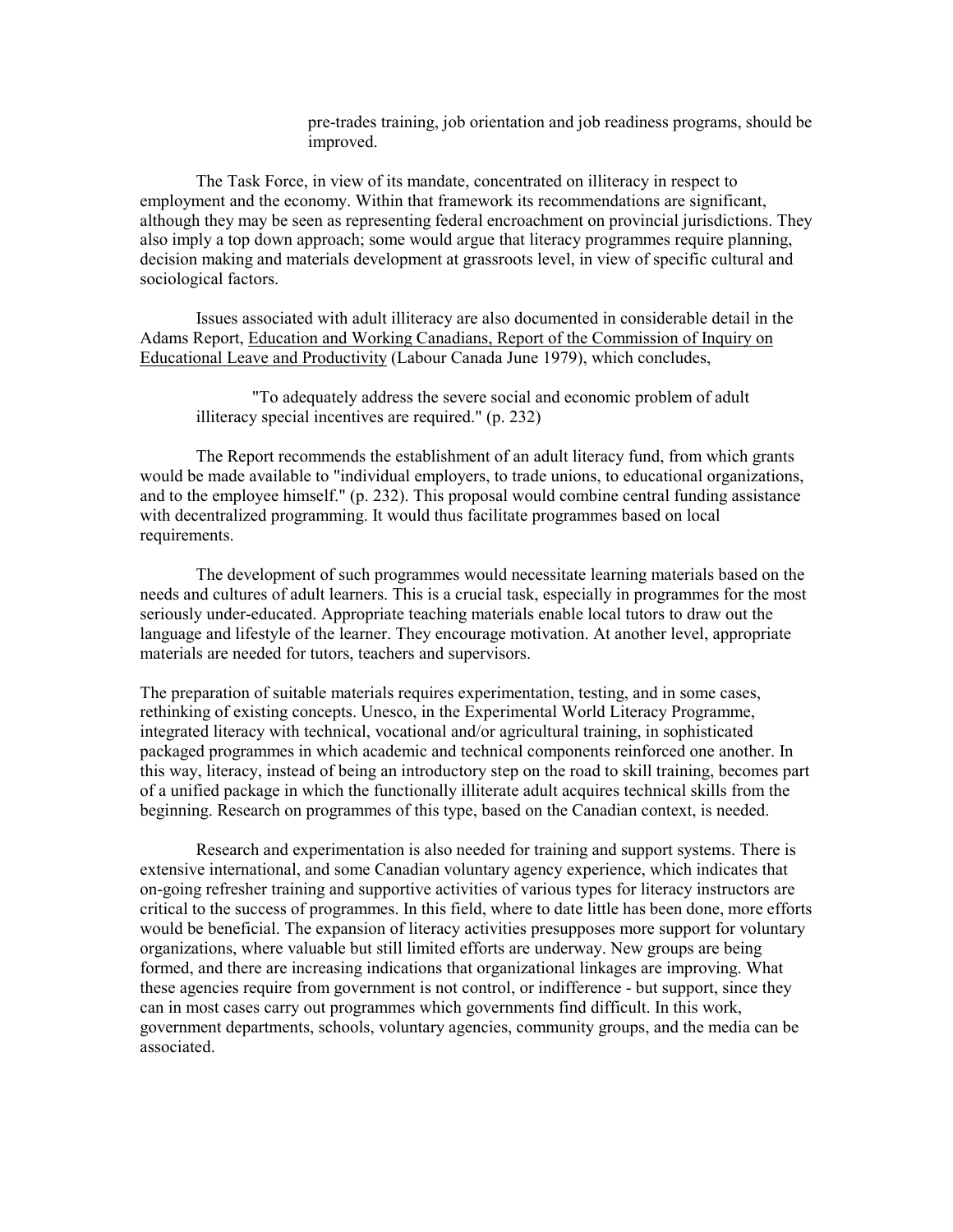#### **The Role of the School System**

It is sometimes assumed that adult illiteracy will be eliminated by the passage of time and the increased efficiency of primary and secondary education. International experience leads us to conclude the reverse.

 In most developing countries, there is no realistic way by which formal schooling can be provided for more than 60-70% of school-age populations within the present century. The only answer, if those excluded are to have any access to education, is through innovative non-formal programmes of many types, using local resources, volunteer instructors and group leaders, and incorporating widespread use of mass media, especially radio. In Canada and other industrialized societies, a good number of young people slip through the net of compulsory education without gaining the skills they need. There are many reasons - changing schools, poor health, family and peer group attitudes, apparent irrelevance of courses, late maturing, lack of academic interests, etc. These issues are not simple, and schools can only do a certain amount to solve them. Under-educated adults seldom have pleasant memories of schooling. In their years of formal education, many experienced inadequacy, embarrassment, frustration. School for the poor achiever is often something to escape from. For those with less than grade 5, the school is likely to be a somewhat forbidding institution. For this reason, Canadian efforts to reach functionally illiterate adults should be diversified, incorporating many types of programmes, and should include resources and agencies beyond the school itself. The best instructors in many cases will be members of the adult learner's own group. Unesco experience has shown repeatedly that the most effective instructors for functionally illiterate farmers were other farmers - rather than teachers who frequently were not accepted as part of the local community. The critical factor in the learning situation was empathy between the instructor and the group; this was more important than the academic qualifications of the instructor. Although this should not be an inflexible rule for Canadian situations, it probably holds good for immigrant groups, for Canadian Indians and Inuit, and for minorities in which functional illiteracy is strongly linked to linguistic and cultural factors.

#### **Political and Social Will**

Illiteracy is normally considered as primarily an educational issue, for which solutions, if found, will come from educators. This is a misreading of the problem.

 The question is fundamentally political. What sort of society do we want? Are we seriously interested in improving the skills and training of the poorly educated? Will we make this a priority, and commit funds and expertise in an age of dwindling resources? Are we willing to allow one-quarter of the adult population of Canada to remain under-educated? This raises other questions which starkly clarify the values we put on people and their ability to realize their full potential.

 In those 20th Century societies which have carried out large and successful literacy programmes, the key factor has been political will. Out of this, depending on the nature of the society, appropriate policies can be developed, programmes and projects initiated. Political will is related to public awareness. When these exist, resources will be found, and educators and other specialists will be enabled to deal with professional and technical issues.

#### **Lifelong Education**

Attempts to reduce functional illiteracy should be part of a long-term and continuing strategy to raise the level of Canadian education and quality of life. This will be influenced by changing Canadian demographic patterns. As a nation, we are entering a period with fewer young and more older people. This has profound implications, not least in education, where it reduces resource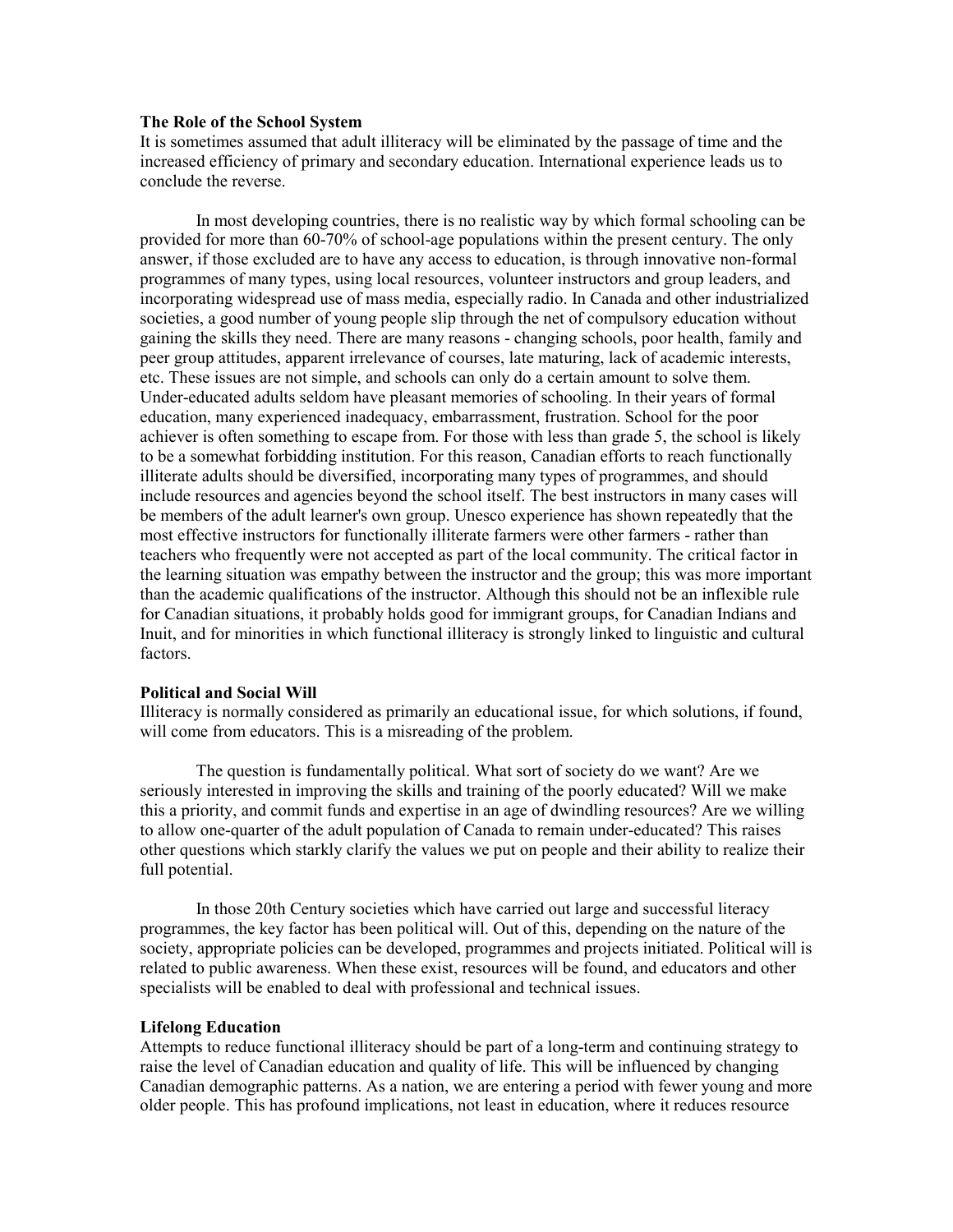pressures on public schooling for the young, and strengthens the case for educational programmes for older groups. As those beyond the years of compulsory education form a larger proportion of the population, it is logical to expect a corresponding shift in educational spending. There is thus the possibility, even in a period of financial restraint, that more real resources could be allocated from educational budgets for the needs of under-educated adults.

 This relates to lifelong education. The concept has been under discussion for at least 20 years, and was accepted in principle by most governments at the Third International Conference on Adult Education 1972. It underlies Unesco's Recommendation on the Development of Adult Education, approved by the General Conference of Unesco in 1976. As a theoretical and philosophical approach to the development of comprehensive educational systems, lifelong education is increasingly relevant. The relation between formal and non-formal learning, between mass education of young people and programmes for adults who have left the formal system, relationships between learning and the work place, between individual and societal needs - these are issues that increasingly demand research, experimentation and solutions, however tentative. They are issues with *which Canada* and other societies are now grappling uncertainly.

 The practical application of lifelong education is still in its infancy. It implies the creation of a network of learning opportunities available throughout life. The ways by which this might be done, and the financial and organizational arrangements necessary, are complex, and are the subject of much debate. Nevertheless, the experience of both developing and industrialized countries indicates the need for broader provision of learning opportunities for adults, especially for the under-educated, for whom existing institutional channels are normally insufficient.

 Literacy should therefore be considered not only in the framework of Canadian manpower needs; it is best seen in the overall context of lifelong learning, in which facilities are increasingly provided by which adults can fulfil themselves and join the mainstream of the development of their societies. No individual should be prevented from discovering his potential. No person should be denied the chance for participation and membership in the community. In an age when we probe the galaxies and send men to the moon, it is ironic that many Canadians are still unable, through lack of education, to enter federally sponsored employment training programmes.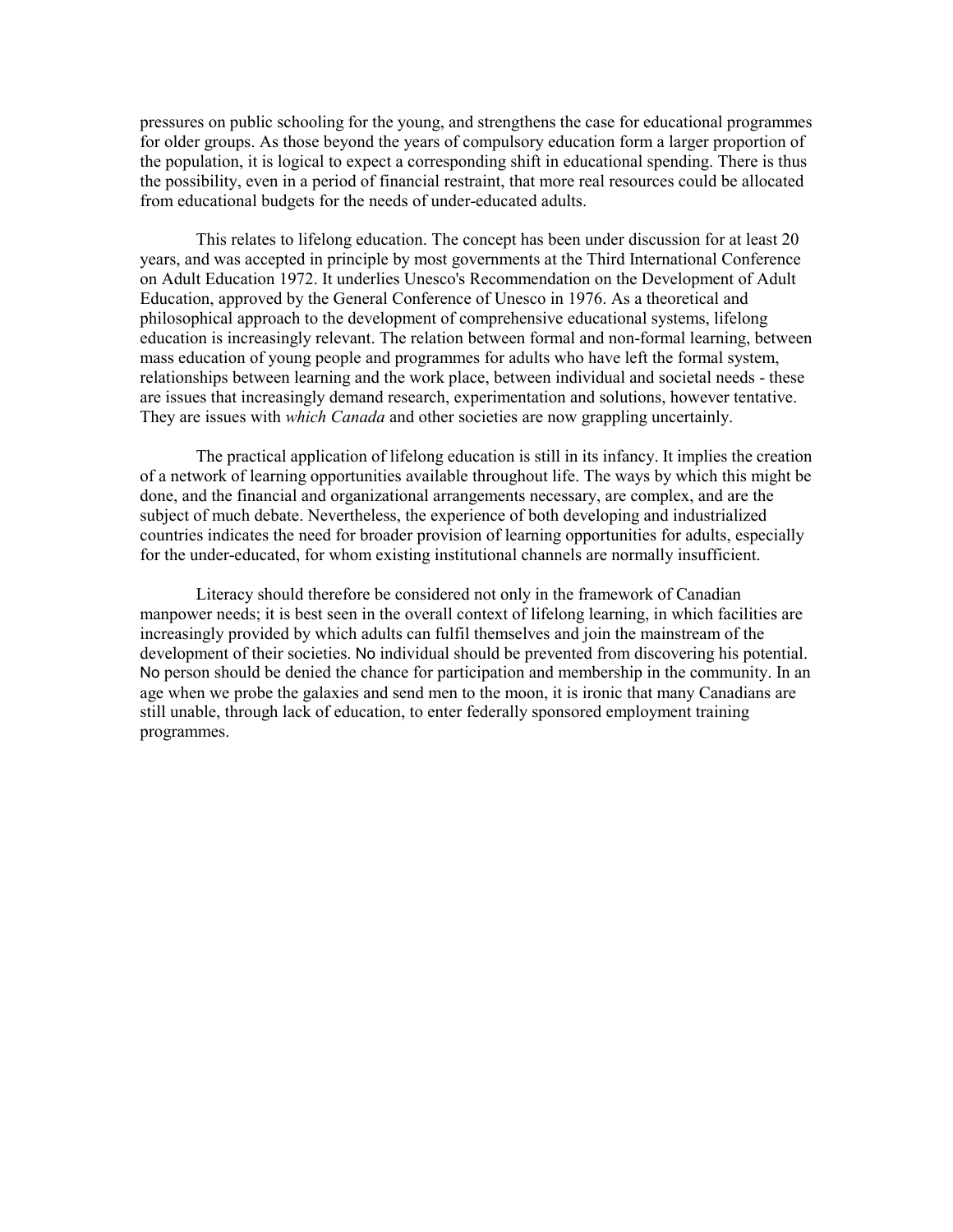## **INTRODUCTION**

## **"Literacy is a right, but millions of people are still unaware of that right!** " **(Unesco pamphlet)**

<span id="page-18-0"></span>**Literacy, or the lack of it, is becoming one of the issues of our time.** In the last thirty years or so, there have been more than one hundred national literacy campaigns in the world. This is in sharp contrast to the first half of the twentieth century when only two governments undertook adult literacy campaigns, those of the Soviet Union and Turkey (Oxenham, 1980).

 It has been estimated that, in the mid-nineteenth century, less than one adult in ten in the world could read and write compared with seven out of ten adults in the mid-1970s. These facts point to a fairly remarkable accomplishment, especially when it is recognized that the achievement has taken place while the total world population has been increasing at an ever greater rate. **Literacy also has been identified and declared a universal human right;** that is, every human being is entitled to a basic education. However, three out of ten adults, or over eight hundred million people in the world, are barely aware of that right. This is the estimated population of those adults who can't read.

 **Literacy is a tool for symbolizing language.** It is coded speech. Language precedes literacy and is basic to human society. Literacy, on the other hand, had to wait for the invention of writing and for a series of technological changes before it became universal. Writing was invented about 5000 years ago; the Greek alphabet, upon which the language and communication of the Western World are based, came into being about 700 B.C.; the printing press was invented in the fifteenth century A.D.; mechanically powered printing was introduced in the nineteenth century. In a relatively brief period of time, the first 80 years of the 20th century, we have seen the advent of the paperback book, the generalized use of radio, television, cybernetics and space communications technology, and increasing applications of microelectronic technology. Is literacy by virtue of these developments already obsolete, or is it only the forms of its transmittal that are changing? Literacy is a code whether it is conveyed by marks on the earth with the twig of a tree, or a stick on the sand, by stylus markings on clay tablets, by a quill pen on parchment paper, by newsprint and ink from mechanical presses, or by microfilm or interactive television. A message is transmitted visually to the receiver whose task it is to decode and obtain meaning from the visual stimuli in order to take appropriate action.

 **Literacy is a tool for extending the power of the intellect** and as such can push and modify thought into new realms. **Literacy is a means to an end,** not an end in itself. It is precisely because it is a means that it has become a value-laden issue which excites so many different attitudes. Confusing the issue is the lack of clear definitions of illiteracy and literacy. **Literacy is conditioned by the contexts in which it is found.** Its acquisition and application depend on a human being's individual abilities and motivation as well as on the cultural, social, political and economic contexts of the society in which the person lives. Historically, literacy appears to have developed in response to conditions encouraging trade and commerce, craft and industrial production, urbanization and administration, and the spread of Protestantism in the Western world.

 **Literacy could be perceived as a wedge for democracy.** Where a largely illiterate society is ruled by an educated elite, mass literacy may well be unwelcome because it could entail a loss of power and status for the ruling literati. Under oppressive regimes, **literacy may be a means of conscientisation** - awakening the dispossessed and disenfranchised to the realities of their social situation so that they might deal with them critically. Literacy in such circumstances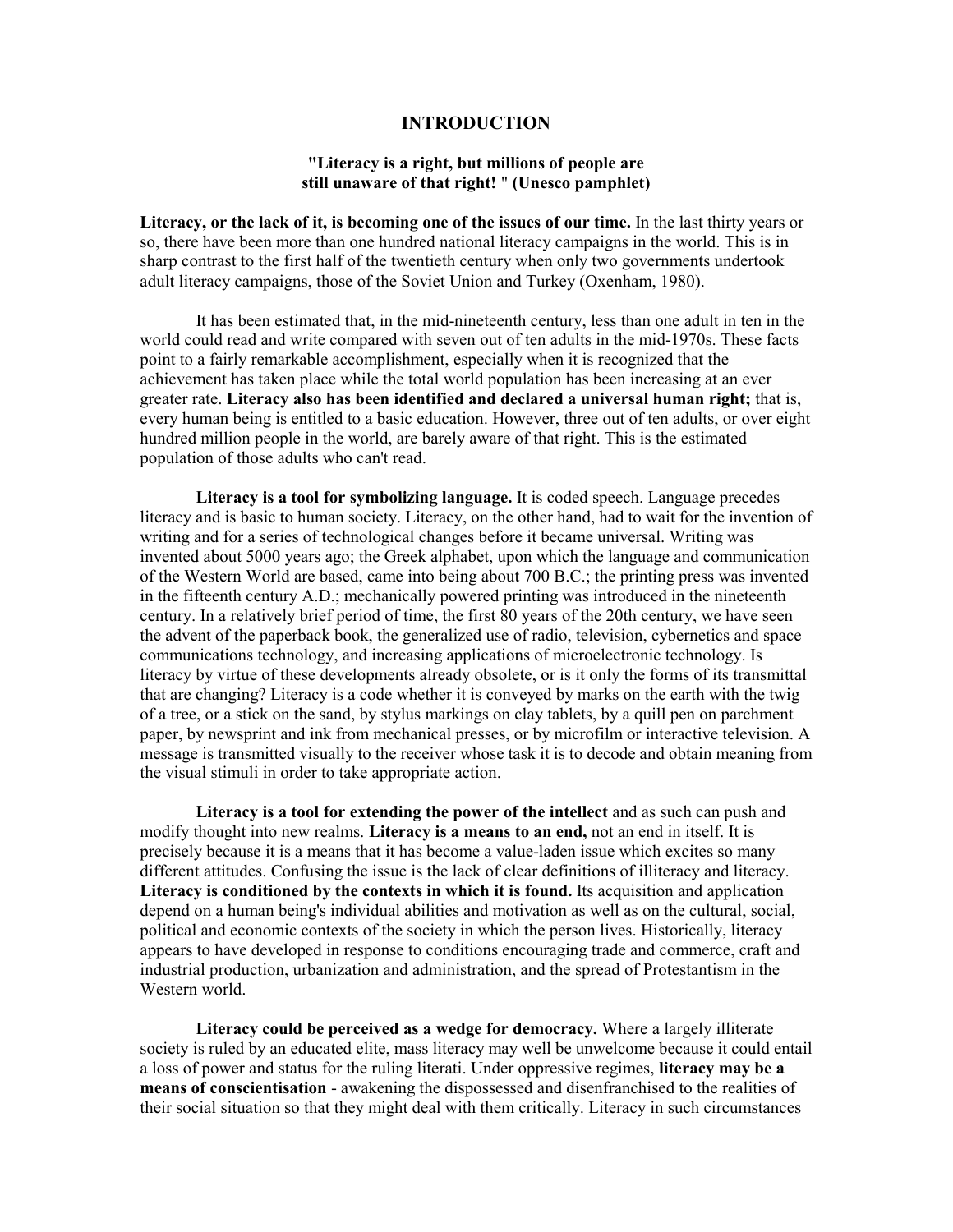is often linked to liberation movements and revolutionary factions. It is often easier to innovate and introduce a mass literacy campaign when old social orders collapse than under more static social conditions. In more literate societies where the illiterate population is in the minority, social norms may favour domestication. In other words, there may be a greater likelihood of existing social relationships being perpetuated and of the newly literate persons having to fit into the norms of the dominant society. Those who are unable to do so may become marginal citizens, disoriented and alienated from the culture of the larger society and even from themselves.

Literacy is a skill or the acquisition of a set of skills which makes participation in one's community possible. The extent to which these skills are acquired and practised, however, depends on a multiplicity of individual and societal factors. A minimum of four years of primary schooling has been generally considered necessary to maintain literacy skills although this standard is now a subject for further research. Class size, quality of instruction, materials and facilities, content and length of lessons, are only some of the variables which could affect maintenance of literacy or lapses into illiteracy even after four years of schooling. It is necessary to see literacy as a continuum within which there are many phases and complex interactions.

**Literacy is generally needed for something.** Today, in the poorer countries of the world it is seen as being the key to further social and economic development and to self-reliance. In the developed world, literacy has, until recently, generally been taken for granted. Various studies and campaigns, however, have revealed the existence of groups of adults whose literacy skills are inadequate for daily living in current society. Questions, discussions, studies and campaigns are proliferating on a world-wide basis as individuals, organizations and nation-states try to come to grips with the dimensions of literacy and its practical applications.

 Traditionally, the developing countries of the world have been known as the Third World. The Third World has been differentiated on the basis of material resources, so that the poorest countries with the least material resources constitute the "Fourth World". A recent concept ties together all the illiterates of the globe into the "Fifth World" (Botkin, Elmandjra and Malitza, 1980). The "Fifth World" concept is applied to that part of the world's population which is poorest in certain non-material resources, chief among which is literacy. A large proportion of the "Fifth World" is made up of women in the rural areas of the poorest countries, but the "Fifth World" also extends to the developed countries to include those unable to participate in their society.

 Illiteracy is thus a global problem encompassing at least one fifth of humanity, and the rate of technological change at once makes possible universal literacy, but also raises the question of its demise (Oxenham, 1980).

## **The Scope of this Paper**

The thrust for global literacy has affected Canada. one effect has been an increased awareness about our own Fifth World. For the most part, in the 1960s and 1970s, adult literacy training, in Canada has been carried out by:

- (1) the federally funded Canada Manpower Training Programme where the emphasis has been on training leading ultimately to employment;
- (2) a small number of voluntary and private organizations working with learners on a one-to-one basis or in small groups in local communities; and
- (3) sporadic school board and college activity.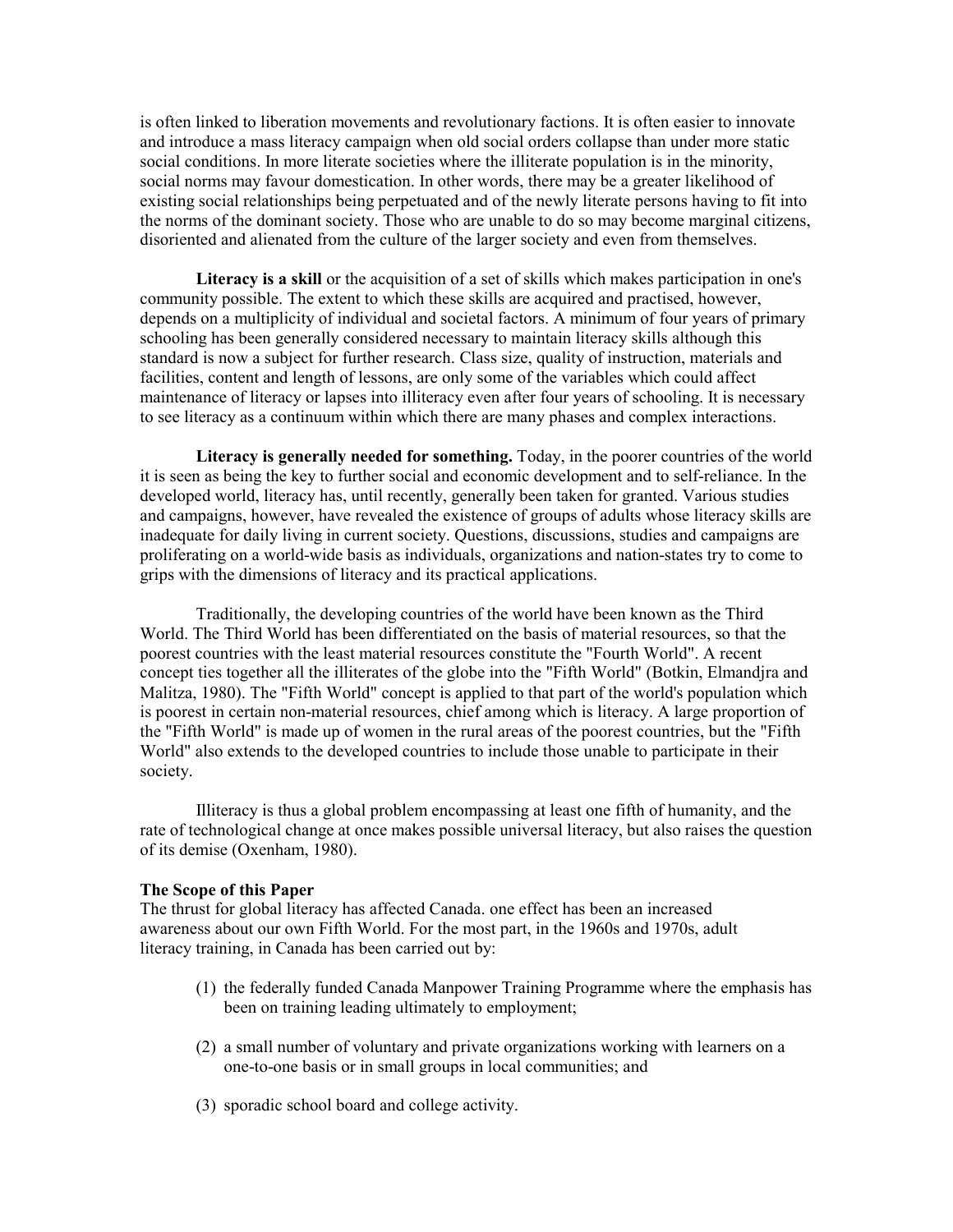Various organizations and some provincial governments are beginning to recognize the problem of adult illiteracy and to devise strategies and policies for addressing the issue. The progress, however, is uneven and fragmented.

 In terms of addressing national issues, especially educational ones, Canada has to face several factors related to geography, culture and political jurisdictions.

 Canada is the second largest country in the world with an area of about ten million square kilometres. In this area, there is a population of twenty-three million people from St. John's, Newfoundland to Victoria, British Columbia (a distance of over 7000 kilometres). Most of the population lies within a few hundred kilometres of the boundary with the United States and within twenty-three metropolitan areas of over 100,000 people. Nonetheless the overall population density of Canada as a whole is very low, about two persons per square kilometre.

 Canada is bilingual with English and French being Canada's two official languages. Canada is also a multicultural country. Many immigrant and refugee groups have maintained their customs and linguistic heritage even though they probably use one or both of the official languages within the larger Canadian society. Because of their relationship to citizenship, classes in the official languages for immigrants in Canada generally have been well sponsored and organized. Within some ethnic groups, however, the problem of illiteracy in the mother-tongue has surfaced. This problem makes it more difficult to teach a second language and requires more attention. The indigenous peoples, the Indians and the Inuit have many languages and oral traditions are still very strong. Minority language groups tend to face problems of acculturation to the dominant society.

 Canada is organized into ten provinces and two territories with a federal government located in Ottawa. Under the British North America Act of 1867, education became a provincial responsibility. One result is that there is no federal department or office of education and therefore no federal policy in education per se. The federal government does however have a considerable presence through various cost-sharing programmes and other arrangements between some federal government departments and relevant provincial government counterparts. At the national level, the Council of Ministers of Education in Canada (CMEC) provides for a sharing of common educational concerns and a means for cooperation among those departments. In addition, there are many national non-governmental organizations concerned with various aspects of education.

 A review of the above factors sets the context for a description and discussion of literacy activities and issues in Canada. However, the Canadian context should also be seen in relation to the overall literacy situation in the world. Therefore, the paper attempts to draw together various aspects of the historical developments in literacy, current definitions and attempts at measurement, as well as examining literacy's link with adult basic education. It highlights elements of the global situation and examines more closely some developments in the industrialized world, using Great Britain, Australia and the United States especially as case-study examples. The balance of the paper is devoted to the Canadian situation. It begins by giving the Census data, proceeds with a description of various responses to the adult literacy issue by the federal and provincial governments as well as by a variety of other organizations, and finally raises some questions on the issues at stake. A fairly comprehensive bibliography with emphasis on Canadian sources and a Directory of Canadian organizations and contact persons are also provided.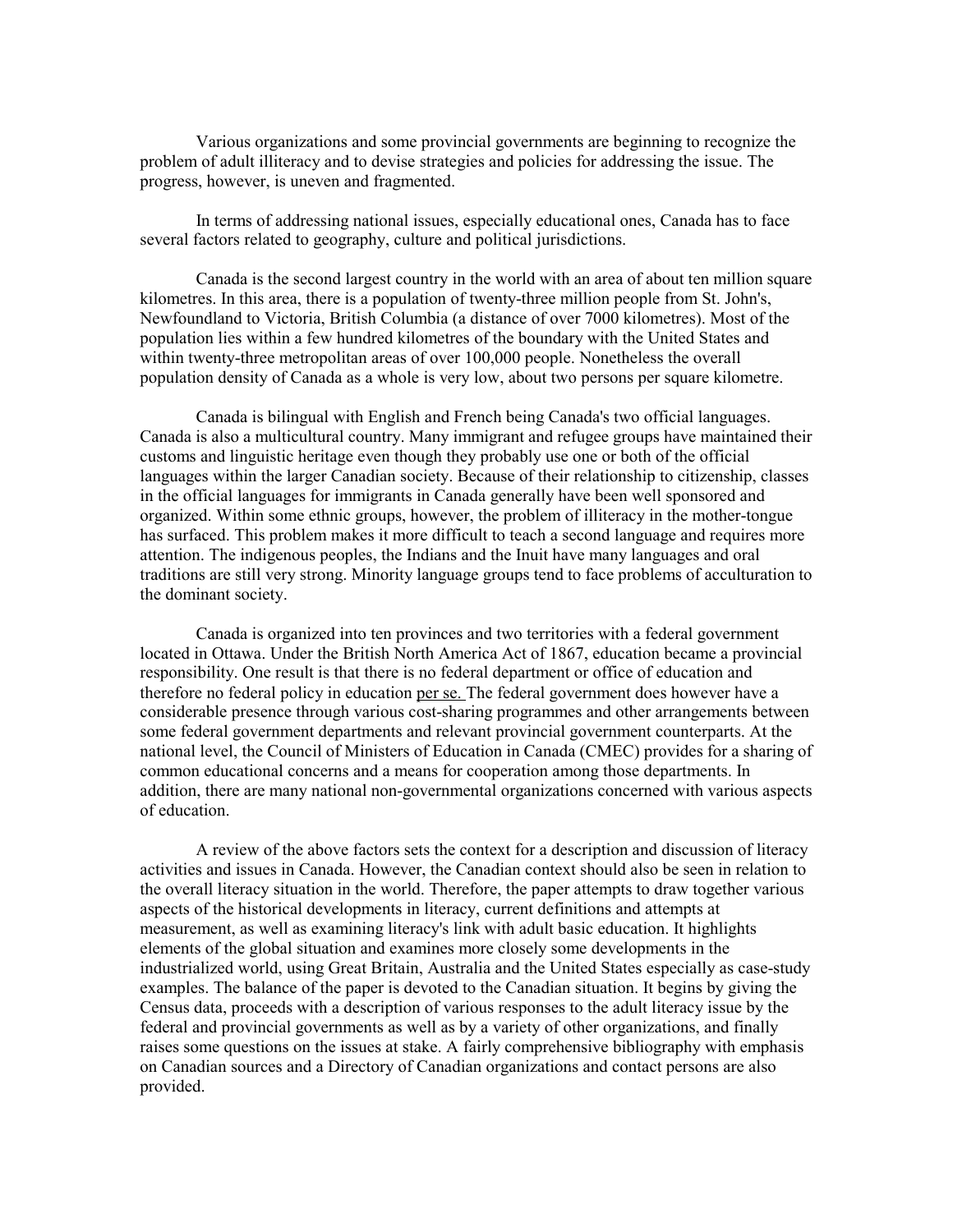# <span id="page-21-0"></span>**I THE BASIC EDUCATION - LITERACY CONNECTION**

# **"Literacy training is only a 'moment', an element, in adult education."** [1](#page-111-0)

For a long time, literacy training was considered as a separate entity, as an end in itself. More recently, with increased sharing and exchange of information regarding literacy campaigns or programmes and their results, a shift in thinking has come about. Literacy is seen as an essential component of development projects in the Third World.It is also acknowledged that there is a literacy continuum. The recognition of pre-literacy and post-literacy phases in literacy campaigns, however, serves to focus on literacy as a distinct stage between the two phases. In the developed world, 'literacy' covers a wide range of abilities and skills that give it more subtle and complex connotations. This section will examine various concepts and meanings attached to literacy.

# **A. Definitions - Historical Perspective**

Literacy is a concept which is relative to the social, economic and political contexts in which human beings find themselves. Literacy is often linked with culture, but it should be remembered that many cultures are or have been traditionally oral cultures. Furthermore, in the pre-literate world of ancient Greece, oratory was a highly prized ability. In the global context, a "pre-literacy" phase of a campaign often concentrates on oral and aural skills to ensure familiarity and fluency with the spoken language. It has been suggested that perhaps the reason many North American children [hav](#page-111-0)e difficulties with reading today is because their oral skills are not sufficiently practised.<sup>2</sup>

Throughout the history of the world, syllabaries, alphabets and other forms of coded language have evolved for the purpose of either communicating with another human being, or aiding one's memory. Havelock (1974) has pointed to the Greek alphabet as "the first and only system to achieve concurrently the three conditions for reading." These conditions he outlined as;

- (1) exhaustive coverage of linguistic sound;
- (2) unambiguous coverage of such sound by the visual symbols; and
- (3) a strict limit for the number of shapes representing sounds.

These three conditions were achieved after 700 B.C. in Greece in the invention now known as the "alphabet". The form was modified through history so that three main alphabetic systems now compete with each other - Greek, Roman and Cyrillic. Modifications were made according to local sounds not used or found in the ancient Greek tong[ue.](#page-111-0) The use of different scripts has been ascribed to cultural politics rather than to linguistic logic.<sup>3</sup>

 Once spoken language was written, it was theoretically possible for it to be shared by many people through reading. However, the materials available for writing and the art of mastering the script were factors which prevented the widespread development of literacy. Writing tended to become the practice of scribes and elites for reading by scribes and elites. Calligraphy became an art and as such provided further barriers to literacy. These practices in the hands of a small minority of the general population have been dubbed craft literacy. For social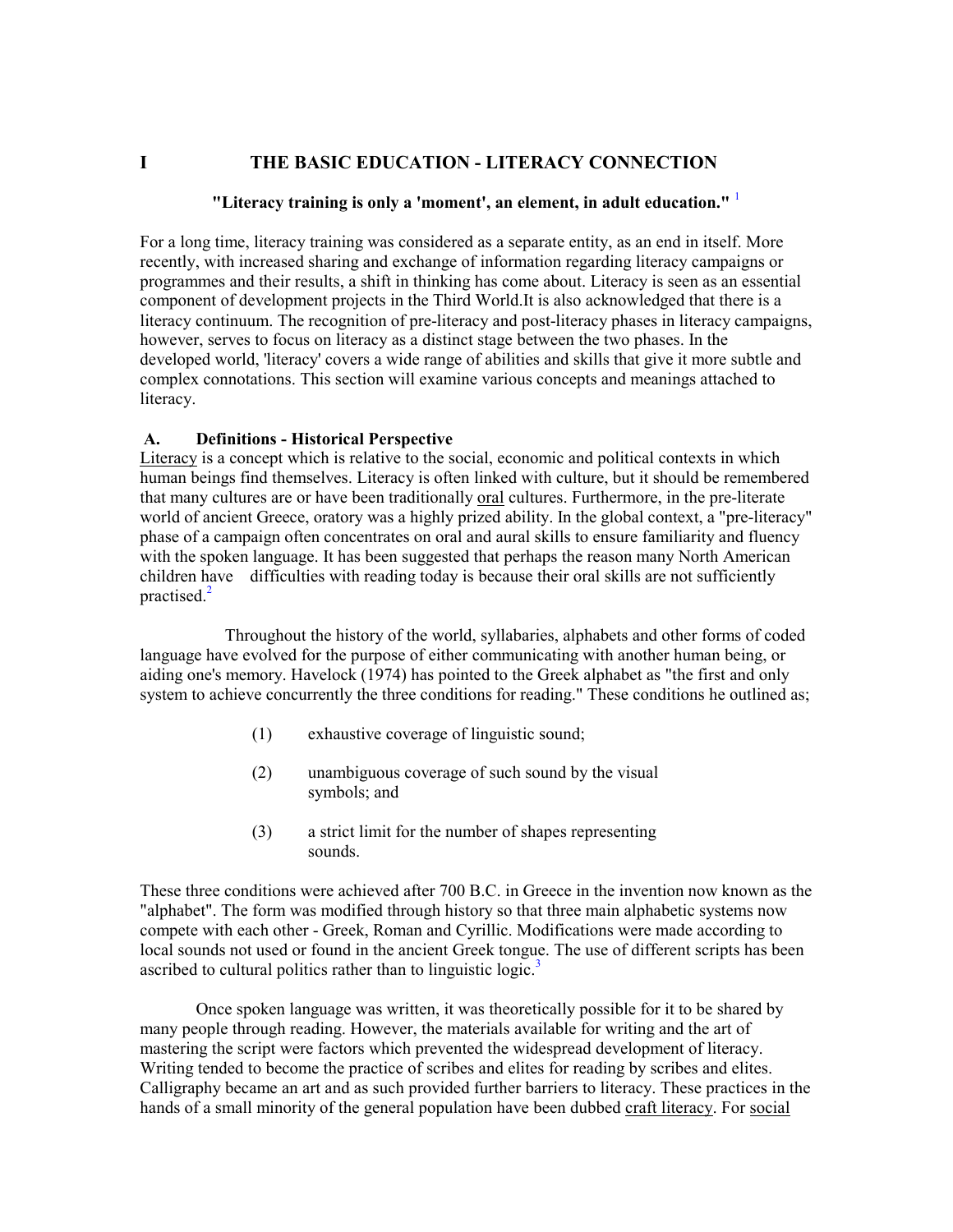<span id="page-22-0"></span>literacy to occur, readership must be widely developed.<sup>[4](#page-111-0)</sup> After the invention of the Greek alphabet, expansion of reading habits took place as the Greek culture spread throughout the Mediterranean world. After the decline of the Roman Empire, most of Europe during the Dark Ages reverted to craft literacy. The invention of the printing press laid the foundation for the modern era and universal social literacy.

The technology of printing freed writing from its handicraft production. It provided a basis for standardization and legibility of scripts as well as making possible mass production of reading materials. Learning to read could be introduced to children as they learned the sounds of their spoken tongue. Theoretically, therefore reading skills could be acquired by the majority of the population. Technologically, literacy had passed from the hands of an elite to the populace at large. Historical factors and socio-political conditions, however, have determined the extent to which universal social literacy has come to pass.

## **B. Current Definitions**

It has been noted that literacy is relative to the societal context in which people find themselves. Because of this fact, requirements for literacy change. Literacy is multi -dimensional and has both qualitative and quantitative aspects which frustrate attempts to neatly define it. The World Congress on the Eradication of Illiteracy in 1965 defined it in functional terms:

Rather than an end in itself, literacy should be regarded as a way of preparing man for a social, civic and economic role that goes far beyond the limits of rudime[nta](#page-111-0)ry literacy training consisting merely in the teaching of reading and writing.<sup>5</sup>

Functional literacy became associated with work-oriented literacy programmes that tended to fit into the established economic order. Debate and discussions on the nature of literacy began to be influenced by the ideas of Paulo Freire particularly in the early part of the 1970s. Literacy was seen as a process, an awakening of people's innate potential so that they could free themselves by critically analyzing the conditions under which they lived. Literacy thus went beyond merely training people for jobs.

The new ideas found expression in the Declaration of Persepolis (1975). Literacy was seen as:

... not just the process of learning the skills of reading, writing and arithmetic, but a contribution to the liberation of man and to his full development. Thus conceived, literacy creates the conditions for the acquisition of a critical consciousness of the contradictions of society in which man lives and of its aims; it also stimulates initiative and his participation in the creation of projects capable of acting upon the world, of transforming it, and of defining the aims of an authentic human development. It should open the way to a mastery of techniques and human relations.<sup>[6](#page-111-0)</sup>

It is clear from the literature that literacy has the following properties:

- (1) Literacy is a means, not an end in itself.
- (2) Literacy contains many skills, not only reading and writing.
- (3) Literacy is a tool for self-fulfilment.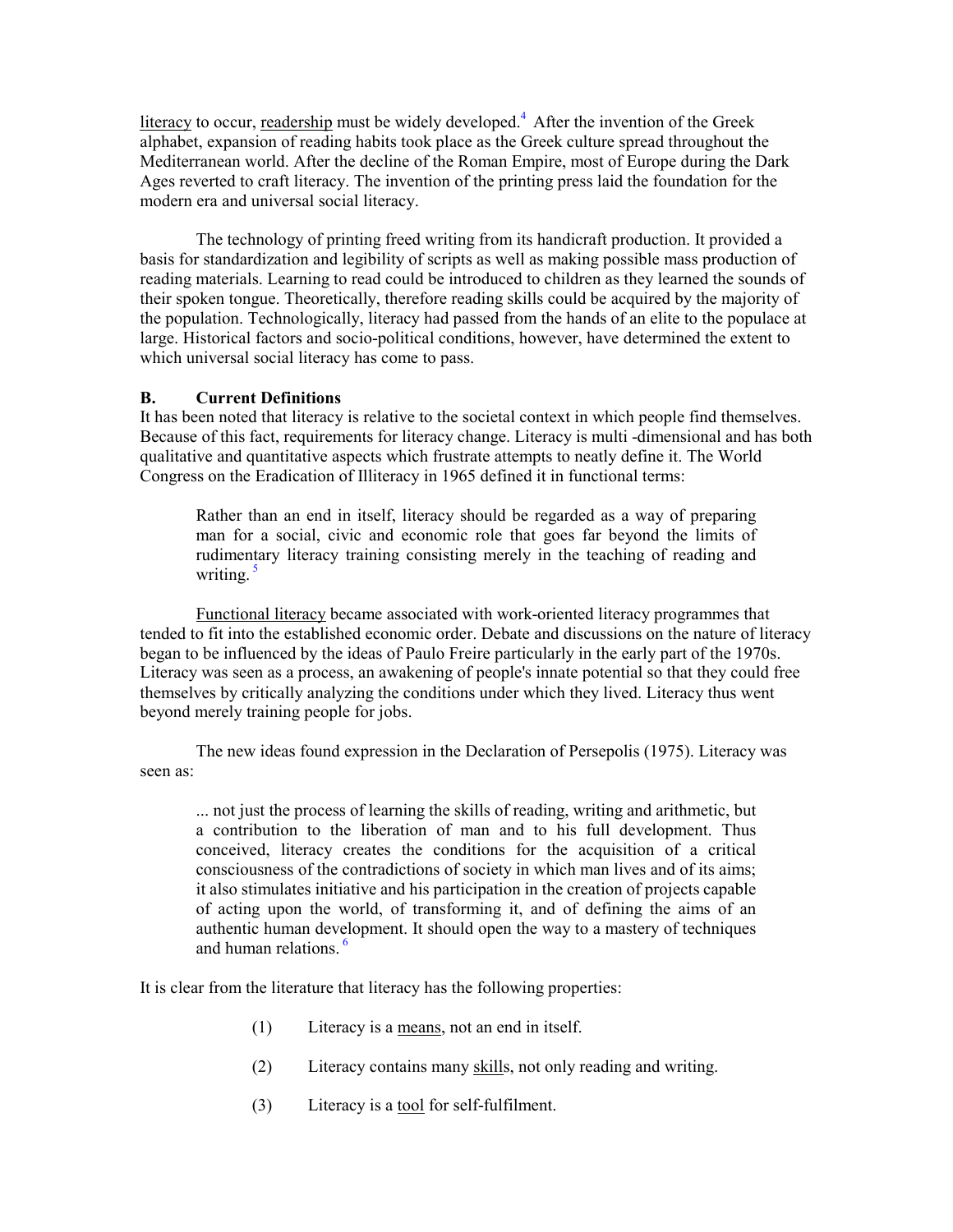(4) Literacy involves participation of the learner and leads to participation in society.

In the global context functional literacy has been related to community development and non-formal education projects, as opposed to conventional literacy classes. In the technologically developed and print-oriented societies of the Western World, literacy permeates the learning and developmental processes. There is a continuum ranging from basic literacy to a series of technical literacies.

Basic Literacy. -- At one end of the continuum, is basic literacy, or what some authors refer to as conventional literacy. This is the stage at which a person's ability to read and write is limited to very simple tasks such as reading and writing one's name and address, recognizing and understanding some social sight words, writing some simple sentences for communication purposes. Literacy is confined at this stage to some simple "survival" skills of reading and writing. A person without these skills has been designated as "illiterate", as "non-reader".

Functional Literacy in the North American Context. -- As we move from basic or conventional literacy we come to a stage known as functional literacy. Implied in the definition is a critical threshold which, once reached, enables a person to handle the tasks of everyday life with confidence and responsibility. The relativity of the concept however, has begun to spawn almost as many definitions as the word literacy itself.

Sticht (1975) defines functional literacy in a job-related context as "the possession of those literacy skills needed to successfully perform some reading [ta](#page-111-0)sk imposed by an external agent between the reader and a goal the reader wishes to obtain."<sup>7</sup> More recently, Hunter and Harman (1979), have defined functional literacy as:

the possession of skills perceived as necessary by particular persons and groups to fulfil their own self-determined objectives as family and community members, citizens, consumers, job-hol[ders](#page-111-0), and members of social, religious, or other associations of their choosing.<sup>8</sup>

This definition is an elaboration of former ones which indicated that literacy was the ability to effectively engage (or function) in the activities of one's community. It also reflects the findings and work of the Adult Performance Level (APL) Study (Texas, 1975) in which functional literacy became functional competency and was defined in terms of applying a set of skills to a set of general knowledge areas required for adult living. The skills were the communication skills of reading, writing, speaking, listening and viewing; computation; problem-solving and interpersonal relations. The general knowledge areas consisted of consumer economics, community resources (including transportation), health, government and law, and occupational knowledge.

 Another element in the Hunter and Harman definition which differs markedly from that of Sticht's is the emphasis on the self-perception and self-determined objectives of the people concerned rather than their reaction to an external agent. This definition accords with the British literacy experience where a discussion of definitions led Jones and Charnley (1978) to declare:

If people are in fact coping with their lives without literacy, can they be judged to be functionally incompetent and therefore in need of education? On this basis, the only working definition of an adult sub-literate seems to be 'one who knows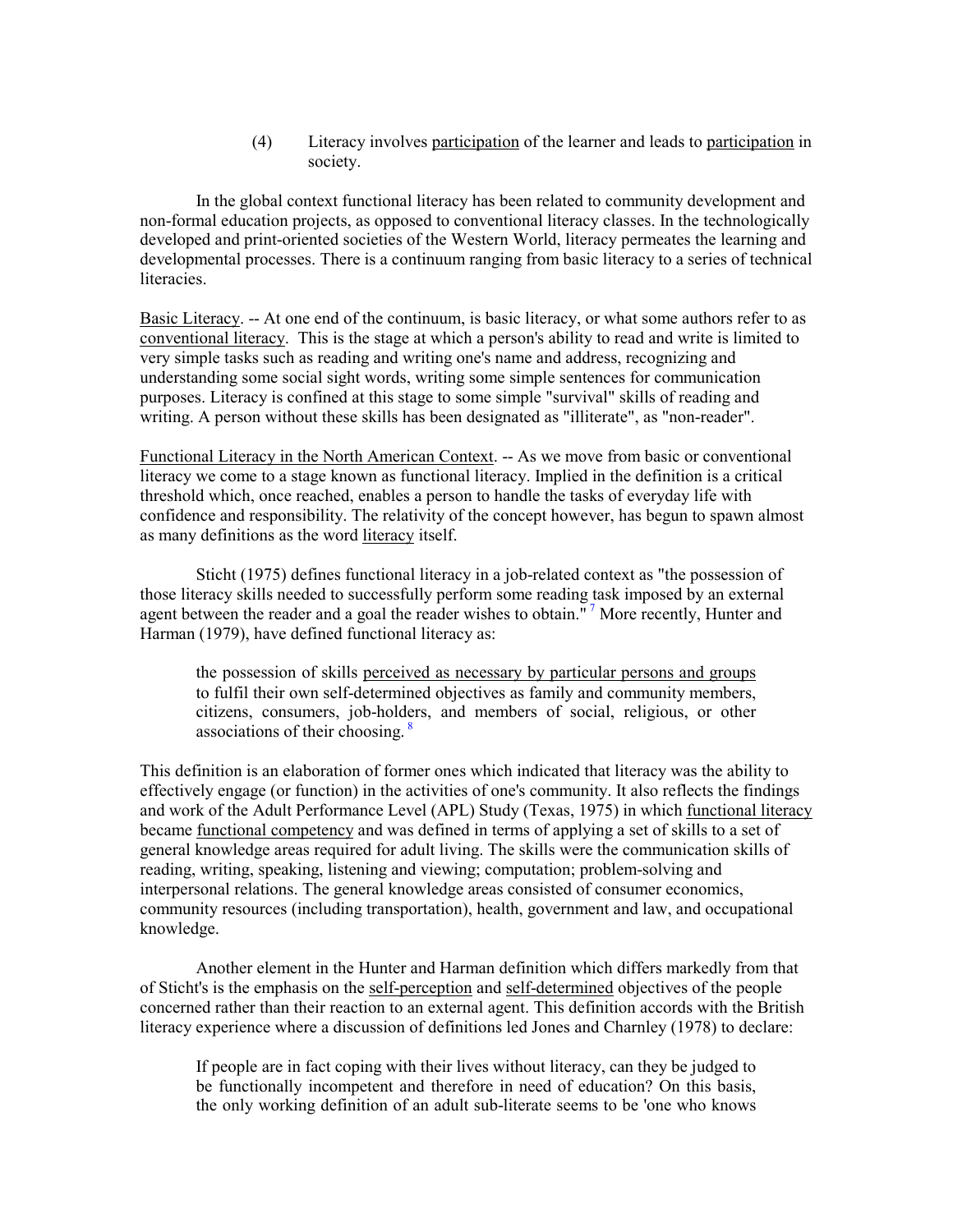he is'. It is the perception of his inadeq[uacy](#page-111-0), attested by his willingness to seek tuition, that includes him in the category.<sup>9</sup>

<span id="page-24-0"></span>It is easy to see that when functional literacy is defined in terms of social and community development, the workplace, and the ability to cope with life, that "literacy" expands beyond the written word and can begin to mean all things to all people! Reading specialists have argued for keeping the term related to "competency with printed materials". Kirsch and Guthrie (1978) stated: "Literacy, whether general or functional, should not be used to represent skills or behaviours beyond those with printed materials.<sup>"10</sup> Part of the rationale for this stance is in order to develop a methodology and the tools for adequately assessing the reading competency. There is a great deal of merit in focussing on the link with printed materials, since much of what is printed in Western Europe and North America is at the equivalent of a grade 10 readability level or higher. Thus, in relation to the printed word, functional literacy can vary considerably among the population according to the combined effects of factors such as levels of educational attainment, individual ability, the technicality of the prose and so on. There are probably very few people, if any, who would not be functionally illiterate under certain circumstances where technically abstruse or highly esoteric printed material is presented. In these circumstances, however, literacy is considered to extend beyond the functional domain.

Humane Literacy. -- Once the threshold of functional literacy is attained, the literacy continuum continues to a stage identified as humane literacy. This has been defined as "the ability to read with comprehension and judgment the works of the best practitioners of the language, philosophers and poets in all their guises."<sup>11</sup> Others would refer to this stage as "mature literacy" and place it in the broader context of a person being able to read and understand nearly all materials except the most esoteric and technical materials beyond the person's interest.

Technical Literacies. -- Literacy, as a competency, as a coping ability, as a tool for critical evaluation, as a decision-making tool for informed action, as a manipulative tool related to psychomotor skills has given rise to technical literacies. Thus, one reads or hears of: numeracy (the literacy of numbers), cartolacy (the literacy of map reading), scientific literacy, environmental literacy, civic and political literacy, computer literacy, and visual literacy. Every subject specialist probably has in mind a critical threshold of functioning or skill acquisition which constitutes a "literacy level" for that subject. The main point of departure, between functional literacy as related to printed materials only and functional literacy as being a set of skills going beyond the printed word, is to a great extent based on the differences in viewpoint between subject specialists - the reading specialists on the one hand, and the social scientists and adult educators on the other.

To the extent that the printed word is now so widespread, at least in the Western World, the key to understanding the other "literacies" is based on the foundation of basic or conventional literacy. As further media technologies develop and interactive television becomes widespread the word will be transposed from paper to a screen, but it will still be a word - a key to the present, the future, the wisdom and the historical records of the past.

When all is said and done, how [is l](#page-111-0)iteracy defined? "That depends upon the point of departure and the intended destination".<sup>12</sup>

### **C. Quantification of Literacy**

Unfortunately, there is no adequate measuring device available when it comes to quantifying literacy on a large scale.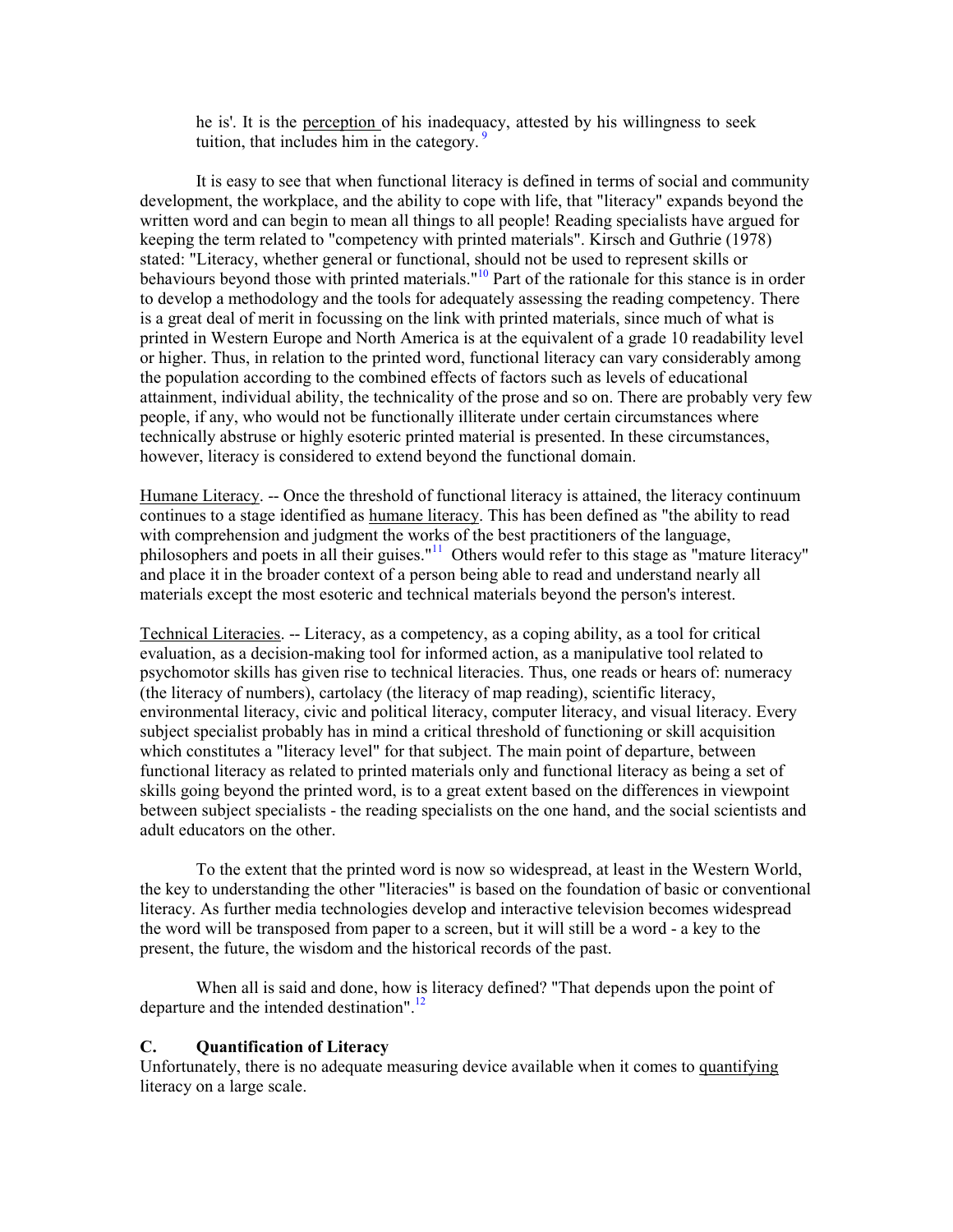Unesco has provided some guidelines to Member States for collecting data on illiteracy. The 1978 Unesco Revised Recommendation Concerning the International Standardization of Educational Statistics provided the definitions below and the suggested methods of measurement.

# Statistics of Illiteracy

**Definitions** 

- 1. The following definitions should be used for statistical purposes:
	- (a) A person is literate who can with understanding both read and write a short simple statement on his everyday life.
	- (b) A person is illiterate who cannot with understanding both read and write a short simple statement on his everyday life.
	- (c) A person is functionally literate who can engage in all those activities in which literacy is required for effective functioning of his group and community and also for enabling him to continue to use reading, writing and calculation for his own and the community's development.
	- (d) A person is functionally illiterate who cannot engage in all those activities in which literacy is required for effective functioning of his group and community and also for enabling him to continue to use reading, writing and calculation for his own and the community's development.

# Methods of measurement

- 2. To determine the number of literates (or functional literates) and illiterates (or functional illiterates) any of the following methods could be used:
	- (a) Ask a question or questions pertinent to the definitions given above, in a complete census or sample survey of the population.
	- (b) Use a standardized test of literacy (or functional literacy) in a special survey. This method could be used to verify data obtained by other means or to correct bias in other returns.
	- (c) When none of the above is possible, prepare estimates based on:
		- (i) special censuses or sample surveys on the extent of school enrolment;
		- (ii) regular school statistics in relation to demographic data;
		- (iii) data on educational attainment of the population.

 One has only to view the definitions provided by Unesco to realize the enormity of the task in obtaining accurate literacy/illiteracy statistics. In Canada, the Census ceased to ask people whether they could read and write in the 1930's. Studies involving standardized tests are usually only administered to small segments of the total population. The Adult Performance Level Study in the States projected national figures from its sampling techniques with different groups of Americans. Such studies demand extensive research resources and time. In the absence of any commonly agreed upon literacy measuring device, most countries fall back on Unesco's suggested estimations outlined in 2(c) above. School enrolment is an indicator of the extent of elementary school education and therefore the opportunity for children to learn to read and write. Data on the educational attainment of the population provide a rough guide to the adult population's literacy levels.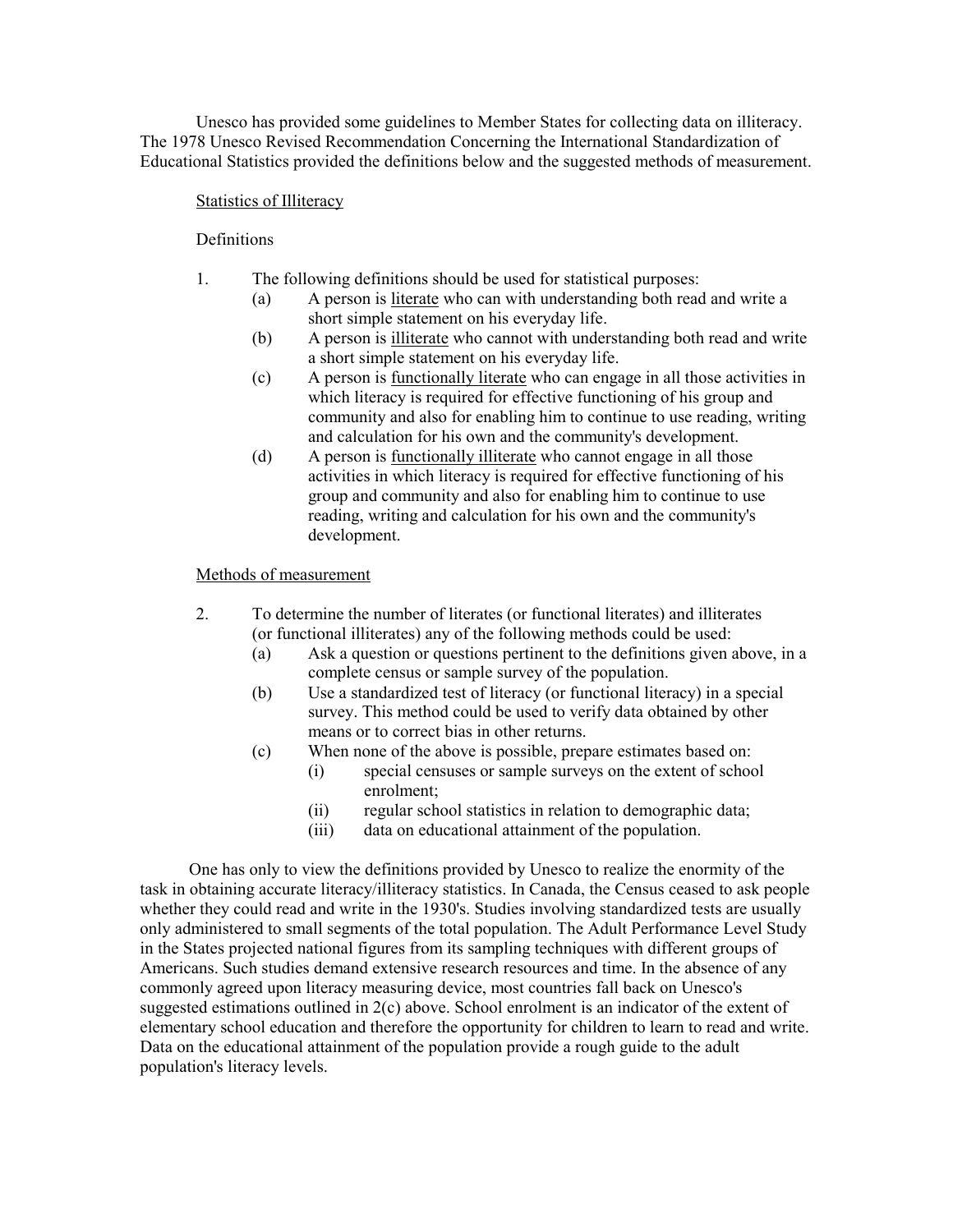<span id="page-26-0"></span>On the global scale, the numbers of adult illiterates refer to those who have had no or minimal schooling. In the developed world, these numbers are very small, in comparison to The Third World. However, given the level of technological development and the demands of the workplace, adults with less than elementary schooling are generally considered functionally illiterate and in countries such as the U.S.A., the U.K. and Canada, such population constitutes between one third and one quarter of the adult population.

## **D. Adult Basic Education**

Adult Basic Education (ABE) is the generic name used to denote the provision of activities and programmes for adults who have not completed elementary or high school education. Necessarily, therefore, it includes basic literacy and functional literacy skills. Literacy, in its mature or humane phase goes beyond ABE. Also, ABE, in its programme scope, addresses activities other than basic or functional literacy as narrowly interpreted in relation to printed materials. There is a symbiotic relationship between the two, as indicated by the overlapping circles in the following figure.



In that ABE includes the kinds of skills and competencies we have begun to talk about in relation to functional literacy or functional competency, many practitioners in North America feel more comfortable using the term ABE. In educational institutions, where levels are assigned to ABE, the cut-off point for naming literacy programmes is below the grade 9 level. However, some practitioners reserve the term "basic literacy" for programmes concentrating on communication skills below the grade 5 level.

Communication skills normally include listening, speaking, viewing, reading and writing. For the totally illiterate person, the first step to literacy is development of oral skills. Experience has shown that students who are [havi](#page-111-0)ng difficulty with literacy skills (reading and writing) also have poorly developed oral skills.<sup>13</sup> It is important to develop fluency in the spoken tongue as well as good auding skills. (Auding is to speech as reading is to writing.) In the world context, the use of the term "basic education" leaves open the option of developing oral/aural skills through radio technology as a first step to literacy. Part of the logistics of a literacy campaign mass or selective - is providing the tools of literacy. Writing tools, paper, reading materials and so on are needed in great quantities. One reason for identifying a "postliteracy" phase is a reminder to planners that unless a literacy environment exists, the gains made during the literacy campaign may be lost if learners cannot practise their newly found skills. The necessity for providing and distributing follow-up reading materials is a planning consideration that adds to the cost of literacy campaigns. The coming of the transistor has made radio a cheap and easily available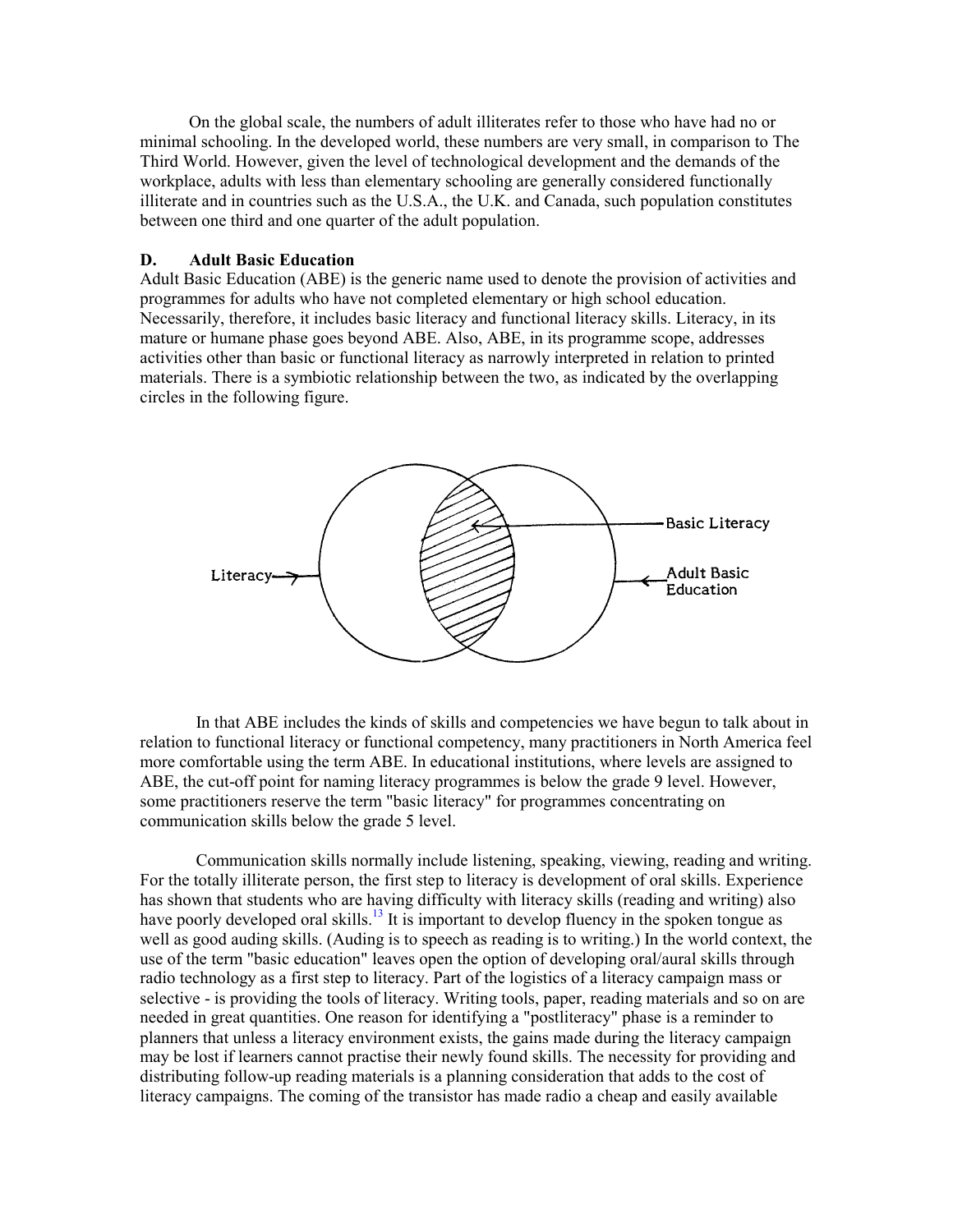medium whose educational potential has not yet been fully explored. It has been stated that "the number of radios per inhabitant exceeds the number of copies of daily newspapers per inhabitant, both for the developing world and for the world as a whole.<sup>14</sup> Several international reports have commented on the potential but underuse of radio as an educational medium.<sup>15</sup> It can be a tool in oral instruction, as well as a learning aid in other forms of educational delivery once literacy skills have been acquired.

Viewing or observing skills are important in developing interpersonal relationships, as in, for example, the interpretation of body-language "cues". Viewing skills are also important in critically appraising the visual media. A recent report indicated that the average Canadian child watches television for 4  $1/2$  hours per day.<sup>16</sup> By grade 3, "the televised child has spent 5000 hours watching the tube."<sup>17</sup> "An eleven-year old child spends 80% of his viewing time watching ADULT programmes, and by the time the child is 15, he will have witnessed 13,000 murders and a variety of other violent acts."<sup>18</sup> Media technology is forging ahead. Microelectronics and fibre optics are making possible some exciting innovations for programme delivery such as the Canadian videotex system - Telidon. The software, however, is lagging behind. Coping with such technological changes will present some of the greatest educational challenges ahead.<sup>[19](#page-112-0)</sup>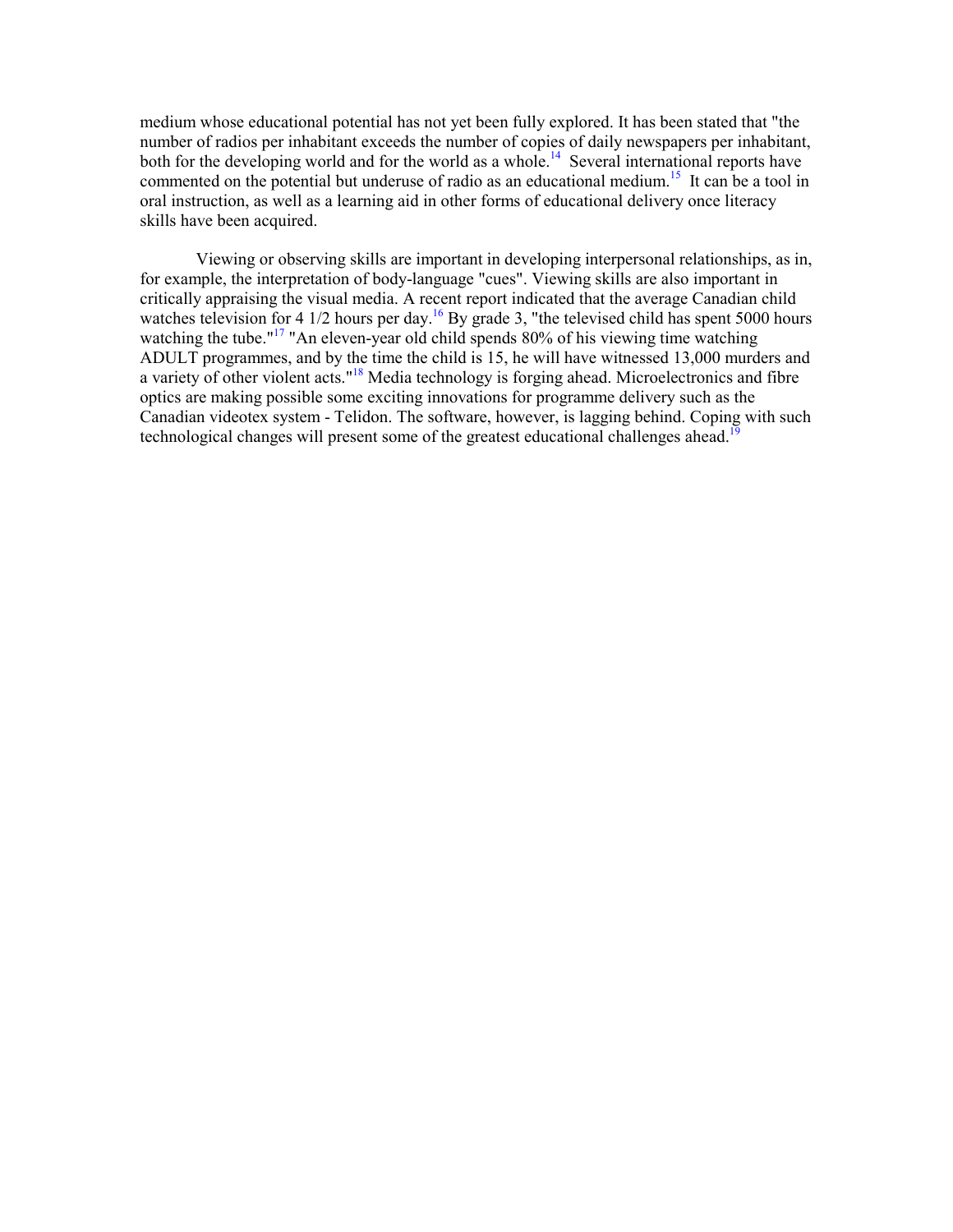## <span id="page-28-0"></span>**II THE WORLD SITUATION**

## **A. Literacy. The Right of Every Human Being**

On December 10, 1948, the United Nations adopted its Universal Declaration of Human Rights. Article 26 of that Declaration states:

Everyone has the right to education. Education shall be free, at least in the elementary and fundamental stages. Elementary education shall be compulsory. Technical and professional education shall be made generally available and higher education shall be made equally accessible to all on the basis of merit.

This Article is the one on which subsequent world statements and declarations about literacy as a right have been based. However, this Article is closely related to others in the Universal Declaration and its execution is dependent, to a very great extent, on the recognition given to these preceding Articles. The Director of the United Nations Human Rights Coordination Unit (Herzog, 1973) in discussing the work of Unesco stated:

For unless the equality of all men is recognized (Article 1 of the Universal Declaration) whatever their race, colour, sex or language (Article 2), and unless discrimination of any kind is condemned (Article 7), the proclamation of the right to education, to culture and to information (Articles 26, 27, and 19) which fall within the competence of Unesco, are only hollow words. $20$ 

He goes on to say:

Although education is a right, like other rights it is conditional and not absolute: its exercise depends on the practical possibilities of applying it. ...

Too many countries still face too many difficulties of all kinds economic, social and cultural, scientific and technical - which, despite the enormous ef[forts](#page-112-0) they are making, prevent them from providing schooling for all their children. 21

Herzog talks about adult illiteracy as a form of discrimination which divides mankind, and says that literacy training is the prerequisite for the exercise of human rights. A former Director-General of Unesco is quoted as having declared: "An illiterate is unaware of the law which could protect him ... another right, the righ[t to i](#page-112-0)nformation, remains a dead letter for him. Illiterates are not informed; they are conditioned."<sup>22</sup>

 Pioneering activities to awaken the world community to the seriousness of illiteracy, culminated in a World Conference on Adult Education in Montreal in 1960. It advocated the organization of a vast campaign aimed at eradicating illiteracy within a few years and was followed by the World Congress of Ministers of Education on the Eradication of Illiteracy (Tehran, 1965). These events resulted in the initiation and implementation of the Experimental World Literacy Programme (EWLP) between 1967 and 1973 under the auspices of Unesco. EWLP, however, was not designed to eliminate or reduce illiteracy on a world scale but to provide some demonstrations and data on the economic and social returns of literacy as well as the relationships between literacy training and development.

 In 1975, an International Symposium for Literacy was held at Persepolis, Iran. The Declaration of Persepolis promulgated at this event provides a charter for literacy workers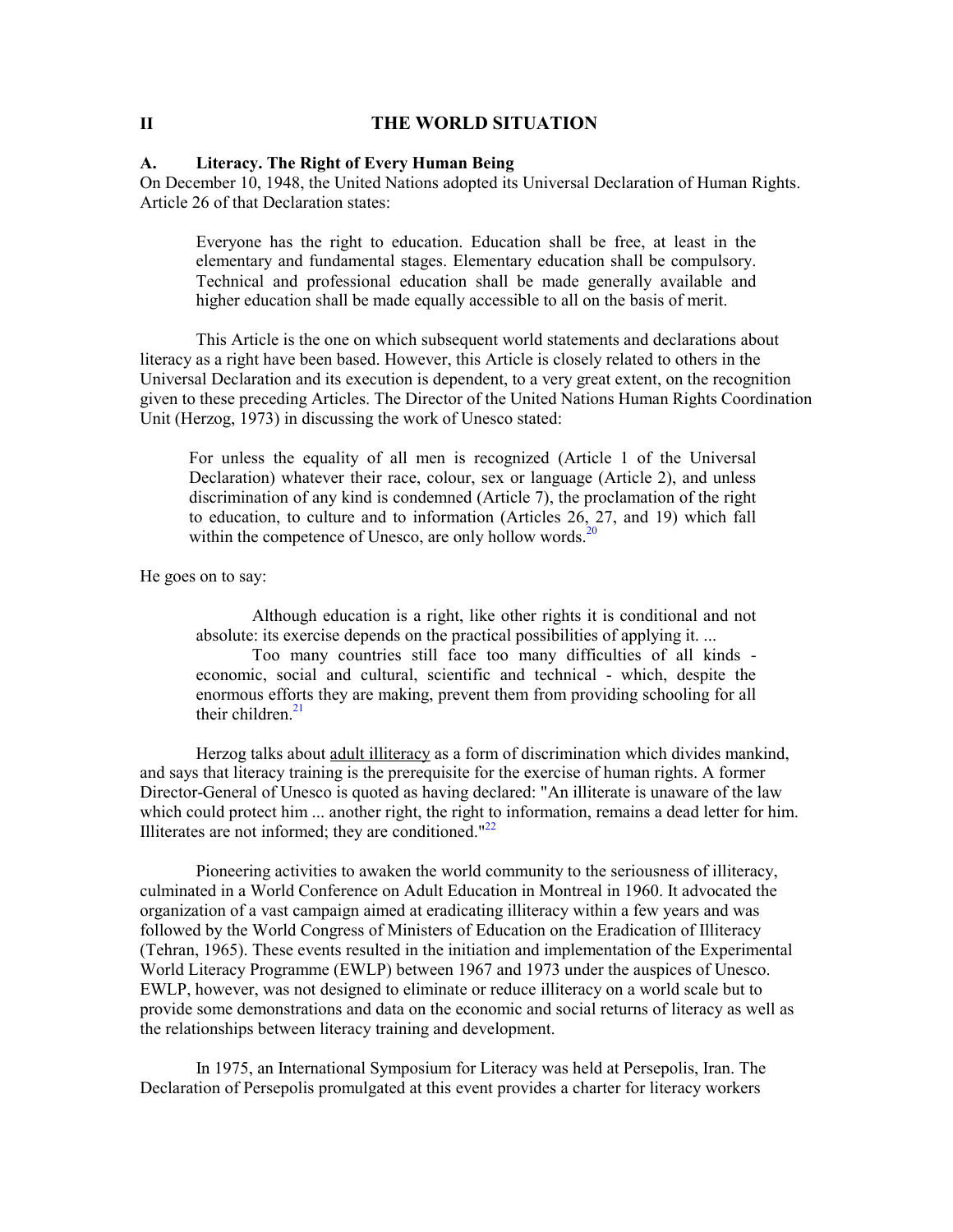<span id="page-29-0"></span>throughout the world. It states that: "Literacy is not an end in itself. It is a fundamental human right."

A year later at the Nineteenth Session of Unesco's General Conference (Nairobi, 1976), the Recommendation on the Development of Adult Education was adopted. This Recommendation made many references to the underprivileged groups of society and to illiterates and stated that "the most educationally underprivileged groups should be given the highest priority within a perspective of collective advancement."<sup>23</sup> Unesco has taken two other steps to help focus public attention on literacy activities. These are:

- (1) The establishment of International Literacy Day to be celebrated on September 8th each year. (This was the day on which the World Congress was convened in 1965.)
- (2) The establishment of two major prizes and other awards for meritorious work in literacy undertaken by individuals or organizations. The announcement of the recipients is made in Paris on International Literacy Day.

Thus, in the thirty or so years since the Universal Declaration of Human Rights, much has been accomplished on a global scale and an international climate prevails which is conducive to literacy work.

# **B. Illiteracy in the World**

As a result of the campaign waged throughout the world in recent years, the illiteracy rate has fallen. But the fact remains that a vast number of children and adults are still deprived of their fundamental right to education and literacy. Taking the world as a whole, three adults out of ten are illiterate. (Unesco pamphlet)

Literacy and education have been considered as technologies or processes which may transform the individual person and society. Literacy work has been characterized therefore by two major thrusts:

- (1) provision of universal primary education, and
- (2) adult literacy campaigns.

The dual struggle against illiteracy has also been summed up by the words 'elimination' and 'remediation'. It has been estimated that the critical threshold for economic development in a nation is forty per cent adult literacy or primary enrolment.<sup>24</sup> Allocation of scarce resources has often resulted in switching priorities to favour those already educated. Thus, in areas where there is little or no demand for literacy, illiteracy prevails. Such conditions exist generally in the rural areas, among the poor and the women of the world.

 The statistics for adult illiteracy will be examined according to the global situation, geographic distribution, sex and age groups. Illiteracy, as used in this global context, refers to those persons who have never received schooling or whose literacy training has been so limited that they have been unable to acquire the basic skills in reading and writing.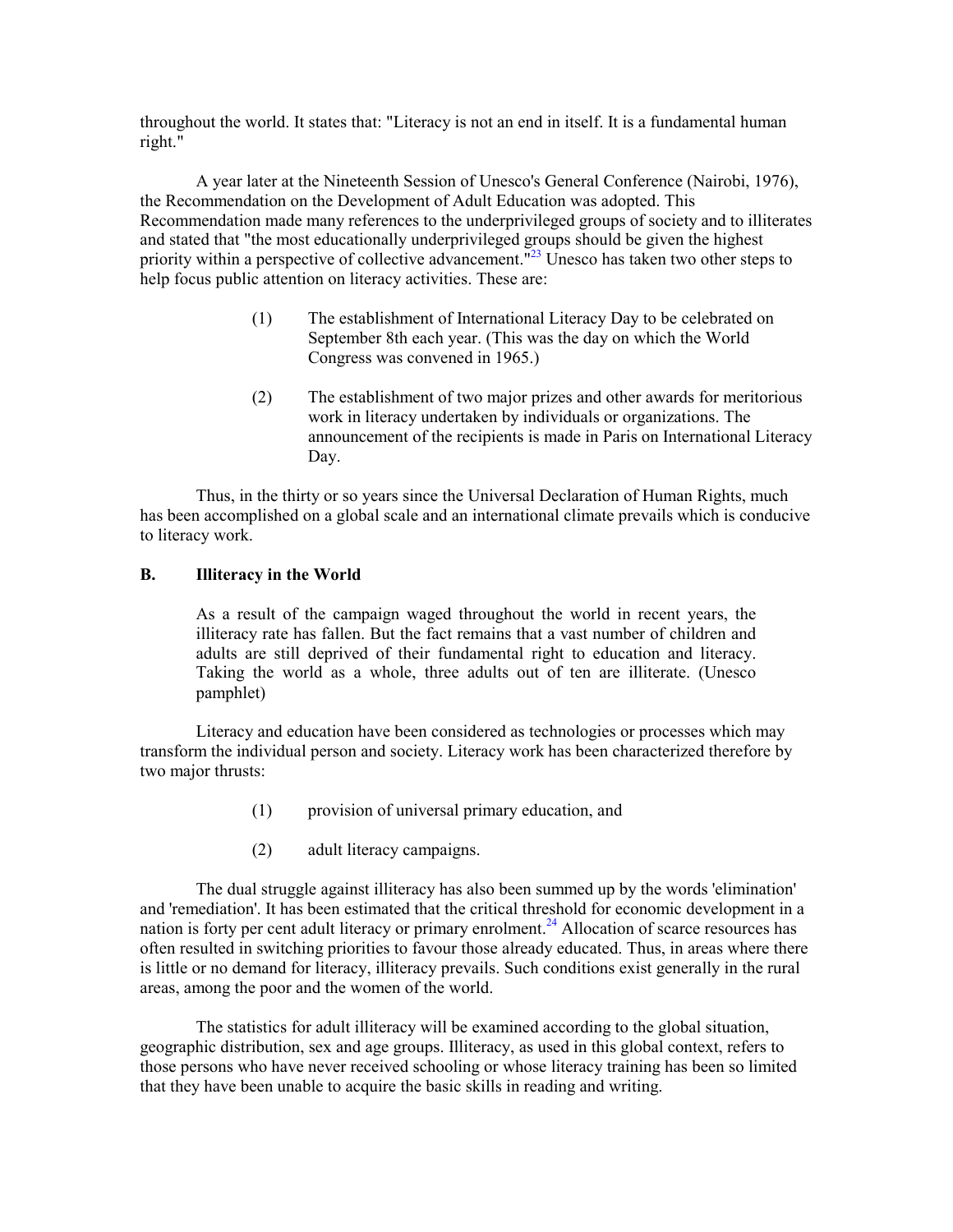# <span id="page-30-0"></span>1. The Global Situation

As can be seen from Table 1, there is a paradox facing the world. on the one hand, the percentage of adult illiterates has declined, but on the other hand, the absolute number is increasing. The overall increase is mainly because of the unprecedented rate of population growth in developing countries.

| Year | Adult      | Adult     | Adult       | Illiteracy |
|------|------------|-----------|-------------|------------|
|      | Population | Literates | Illiterates | Rate       |
| 1950 | 1,579      | 879       | 700         | 44.3       |
| 1960 | 1,869      | 1,134     | 735         | 39.3       |
| 1970 | 2,290      | 1,548     | 742         | 32.4       |
| 1980 | 2,818      | 2,004     | 814         | 28.9       |
| 1990 | 3,444      | 2,560     | 884         | 25.7       |

# **Table 1. Growth of Adult Population (15 years and over) and Increase of Literates and Illiterates 1950-1990. (Numbers in millions).**

(Unesco Statistics)

At the present time (1980), it is estimated that there are 814 million adult illiterates in the world and these represent 28.9 per cent of the adult population. It is further estimated that at the turn of the millennium there will be at least 954 million illiterate adults. It should be noted, however, that these statistical projections make no allowance for the effects of mass literacy campaigns which are either currently underway or planned for the future.

As of 1980, five countries have over 90 per cent illiteracy, namely Upper Volta, Ethiopia, Niger, Somalia and Yemen. A further nine have over 80 per cent illiteracy, another nine have a rate over 70 per cent and a further six countries have more than 60 per cent. Forty-four countries have over 50 per cent illiteracy a[cco](#page-112-0)rding to the Unesco statistics. Another forty-five countries have between 10 and 49 per cent.<sup>25</sup>

# 2. Geographic Distribution of Illiterates in the World

As Table 2 shows, about three quarters of the illiterates in the world are in Asia; and approximately a further fifth (twenty per cent) are in Africa. Of the seven per cent remaining, it is estimated that most (5 per cent) are in Latin America.

# **Table 2. Distribution of Illiterates (15 years and over) by Major Regions of the World, 1970-1990. (Numbers in millions).**

| Year | Asia | % of World<br>Total | Africa | % of World Rest of the<br>Total | World | % of World<br>Total |
|------|------|---------------------|--------|---------------------------------|-------|---------------------|
| 1970 | 540  | 72.8                | 139    | 18.7                            | 63    | 8.5                 |
| 1980 | 599  | 73.6                | 156    | 19.2                            | 59    | 7.2                 |
| 1990 | 654  | 74.0                | 168    | 19.0                            | 62    | 7.0                 |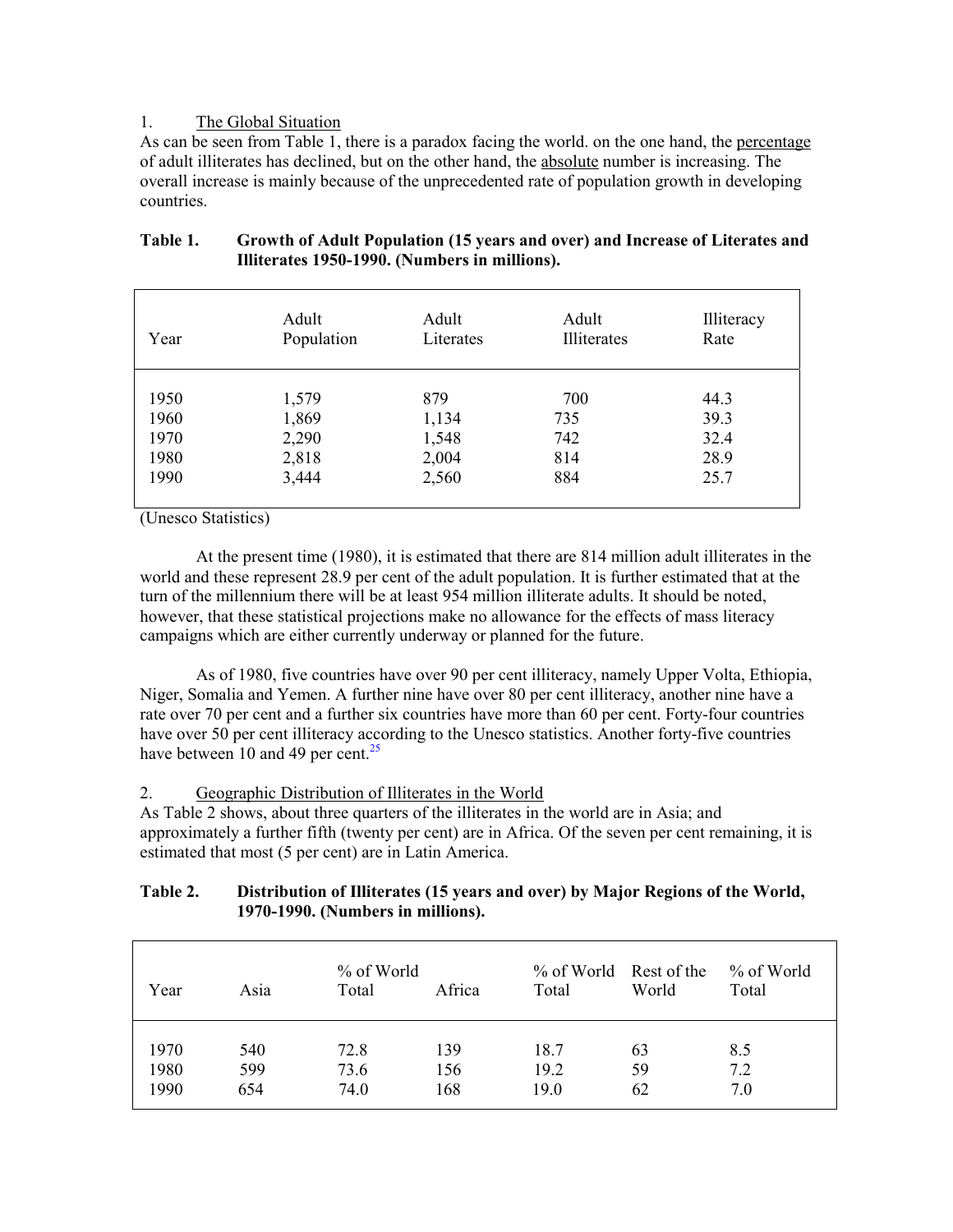## <span id="page-31-0"></span>(Unesco Statistics)

In 1980, ten countries have a combined illiterate population of over 420 million or 52 per cent of the world total. These countries are listed in Table 3. The gravity of the situation in India is particularly apparent. The number of illiterates is more than eight times as great as the next country listed. Also, the projected net increase over the next decade (43.7 million) is greater than the total number of illiterates in any other country.

|                | Country          | Number of Illiterates<br>1980 | 1990  |
|----------------|------------------|-------------------------------|-------|
| 1              | India            | 243.1                         | 286.8 |
| 2.             | Pakistan         | 29.8                          | 33.8  |
| 3 <sub>1</sub> | Indonesia        | 29.2                          | 26.8  |
| 4.             | Nigeria          | 27.6                          | 29.9  |
| 5.             | Bangladesh       | 26.9                          | 28.6  |
| 6.             | <b>Brazil</b>    | 18.1                          | 15.9  |
| 7.             | Ethiopia         | 16.7                          | 20.0  |
| 8.             | Egypt            | 11.7                          | 12.8  |
| 9.             | Iran             | 11.1                          | 10.4  |
| 10.            | Afghanistan      | 10.7                          | 13.4  |
|                | Sub Total        | 424.9                         | 478.4 |
|                | % of World Total | 52.2                          | 54.1  |

# **Table 3. Countries with the Greatest Number of Illiterat[es \(1](#page-112-0)5 years and over) 1980 with Projections for 1990. (Numbers in millions).** 26

(Unesco Statistics)

 There are only three African countries listed in Table 3, but the illiteracy rates are higher in Africa than any other region of the world. Of the fourteen countries which have a rate greater than 80 per cent, ten are in Africa and four are in Asia. The major regional groupings with constituent countries are as follows:

| West Africa:       | Upper Volta, Niger, Mali, Gambia, Guinea, Sierra<br>Leone, Senegal and Chad |
|--------------------|-----------------------------------------------------------------------------|
| East Africa:       | Ethiopia and Somalia                                                        |
| Middle East:       | Saudi Arabia and Yemen                                                      |
| Middle South Asia: | Afghanistan and Nepal                                                       |

 Only two countries listed in Table 3, Iran and Brazil, indicate a decline in the total number of illiterates. This trend is a result of the literacy campaigns in those countries, although the full effect of such campaigns is difficult to measure.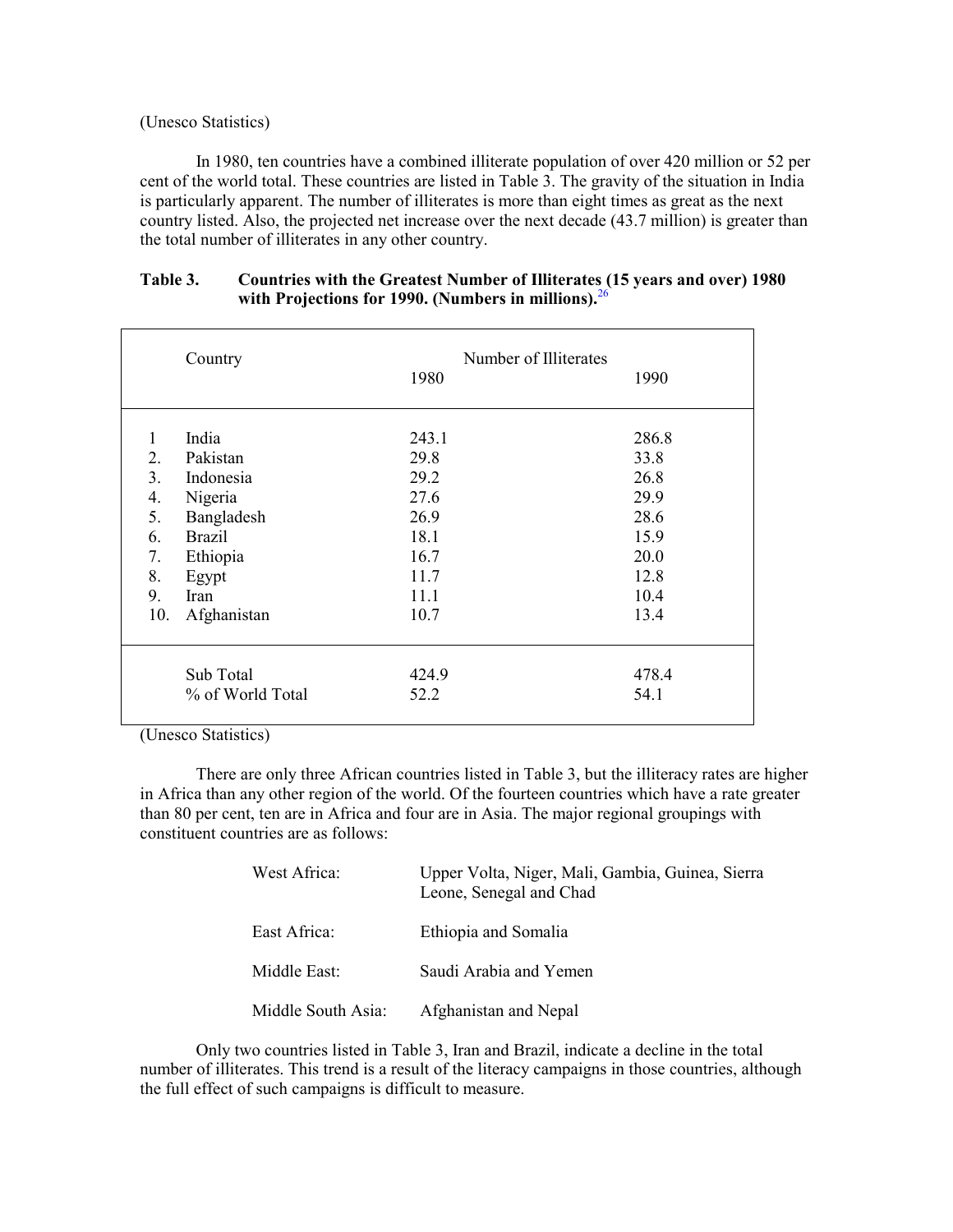# <span id="page-32-0"></span>3. Illiteracy According to Sex

It has been stated that 28.9 per cent of the world's adult population is illiterate. Within this percentage and the total figure of 814 million illiterates which it represents, there are inequalities based on sex. Of the 814 million in 1980, 39.6 per cent (322 million) were male and 60.4 per cent (492 million) were female. This latter percentage has increased from 58 per cent in 1960 and it is also known that in several communities virtually the whole of the female population is illiterate. The gap is not estimated to close by 1990 when the male/female illiteracy percentages will be 39.0 and 61.0 respectively of the total illiterate population.

| Item                                   | Total               | Male                | Female             |
|----------------------------------------|---------------------|---------------------|--------------------|
| Population<br>Literates<br>Illiterates | 2818<br>2004<br>814 | 1400<br>1078<br>322 | 1418<br>926<br>492 |
| % of Illiterates                       | 28.9                | 23.0                | 34.7               |

# **Table 4. World Situation in 1980 for Adult Illiteracy in Population (15 years and over) According to Sex. (Numbers in millions).**

(Unesco Statistics)

Table 4 indicates that 23 per cent of the world's males are illiterate compared to nearly 35 per cent of the world's females. This disparity between the sexes is a cause of concern for many Unesco officials and others, such as representatives of the World Bank, who are involved in international development and aid programmes. Some of their comments related to this sexual disparity are included below.

It has been stated that men and women 'are entitled to equal rights as to marriage', but what meaning have such rights so long as the illiteracy rate in certain societies is 86 per cent for women and 51 per cent for men and so long as the number of illiterate women between 15 and 45 years old is almost double that of men of the same age group? ... the illiteracy of a very large number of women cannot but accentuate their [su](#page-112-0)bordination within the family, thus making principles of equality illusory.<sup>27</sup>

The difficulties encountered in educating women are enormous: for example, some families are prepared to pay for schooling for a boy, but not for a girl, or they may be afraid that educated girls will leave the village, or there may be rivalry within the family, and the mother-in-law may be unwilling for her young daughter-in-law to study, or certain customs may be infringed, thereby jeopardizing either the caste system or the village structure. The main difficulty springs from the fact that people have little or no idea of how much women's education can benefit the communit[y.](#page-112-0)<sup>28</sup>

There are unequal education opportunities within countries based on sex, socioeconomic status, and different regional, rural, urban and, sometimes, ethnic background. Of all the disparities, none is of greater hindrance to development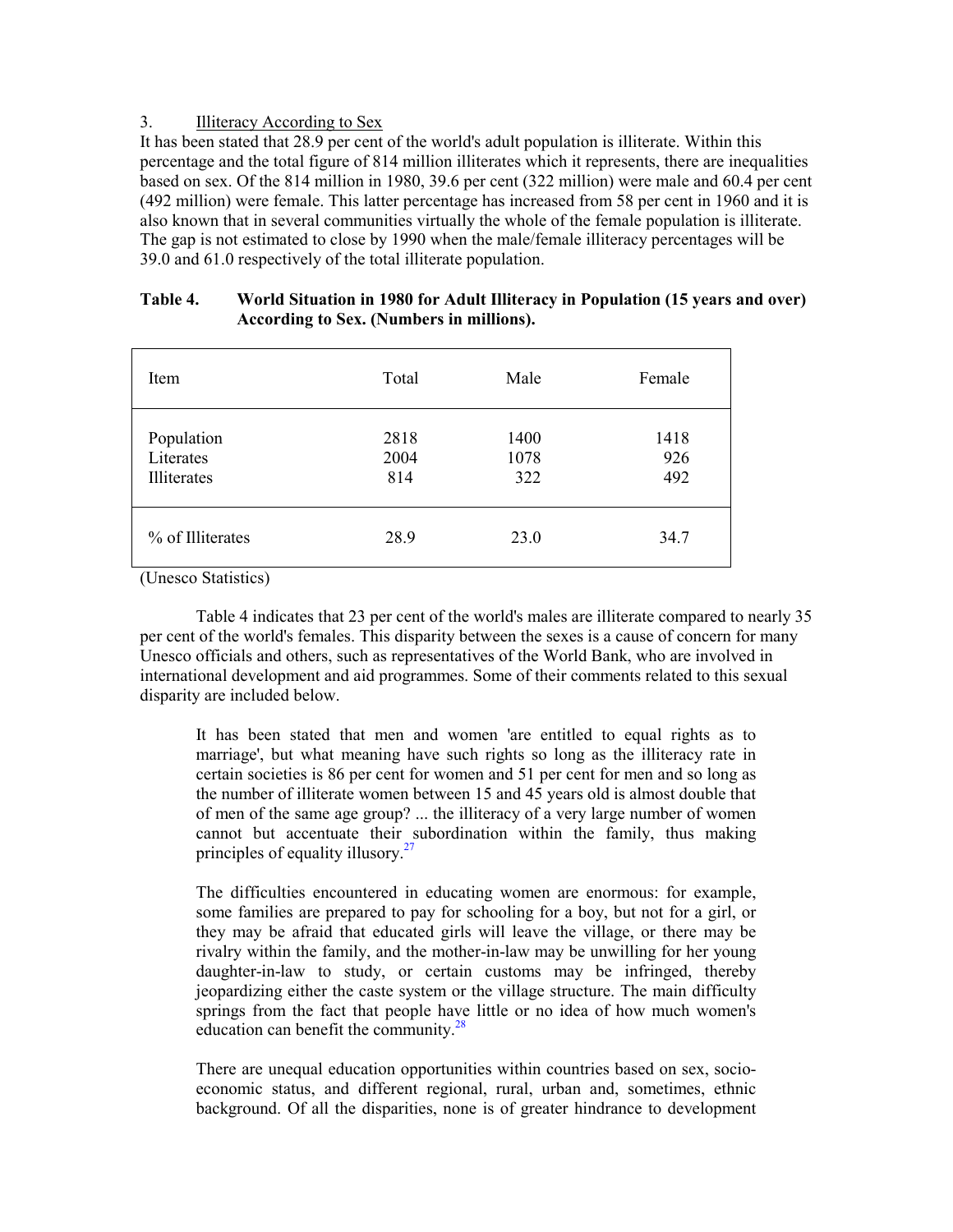<span id="page-33-0"></span>than that based on sex. If the greatest single obstacle to improvement in general living conditions is continuing population growth, and if the social, economic and educational status of women significantly affects fertility leve[ls, t](#page-112-0)hen the education opportunities available to women are of crucial importance.<sup>29</sup>

## 4. Illiteracy According to Age

Illiteracy rates within certain age groups are indicators of past achievements and future trends. The 15-19 years age group is a particularly useful one. Fisher (1980) cites three reasons for analyzing this group:

- (1) It is an indicator of the number of new illiterates who have been added to the total stock of adult illiterates in the previous five years. (After reaching the age of 15, very few people are likely to become literate through the regular school systems, hence, age 15 is taken as a suitable threshold for the measurement of adult illiteracy.)
- (2) The illiteracy rates within this age group indicate what changes can be anticipated in the total adult illiteracy rate.
- (3) The illiteracy rate of the group is an indicator of the performance of the regular school system at the primary level. The rate can be used as an educational planning tool to determine whether greater priority should be placed on adult literacy initiatives or on the regular primary school system,

Within the 15-19 years age group, India has the greatest number of illiterates in the world. The numbers have increased from 26.4 million in 1970 to 31.7 million in 1980 and are estimated to increase to 36.3 million in the 15-19 years age grouping by 1990. Thus in these twenty years there is a projected increase of about 10 million illiterate people in India. This figure is six times that for the total world increase in illiterates in the same age group for the same period (71.4 million in 1970 to 72.9 million in 1990, for an increase of 1.5 million). It is hoped that the current National Adult Education Programme in India which is aiming to reduce illiteracy among 100 million people by 1984 will make a considerable impact on the overall figures.

For the rest of the world, by 1990, illiteracy rates for the 15-19 years group are expected to be lower in all thirty-eight countries which had over 50 per cent illiteracy in this age group in 1970. This trend appears favourable. However, as with the overall global figure, absolute numbers will increase because of the population explosion.

Of the 2 thousand million inhabitants of the developing countries more than 800 million are under fifteen, and ..[. le](#page-112-0)ss than 4 children in 10 in those countries complete their primary schooling.<sup>30</sup>

 Before leaving this cursory review of the age factor, mention must be made of the 270 million children between the ages of 6 and 15 who are not enrolled in any school and thus are generally deprived of any systematic education. This statistic represents about 30 per cent of the total global population in that age group, and added to the total illiterate adult population, brings the total number of illiterates in the world to well over one billion at the present time. It is this young population that is contributing to the net increase of 70 million adult illiterates in the world by 1990.

Serious efforts to reduce global illiteracy must include the following strategies: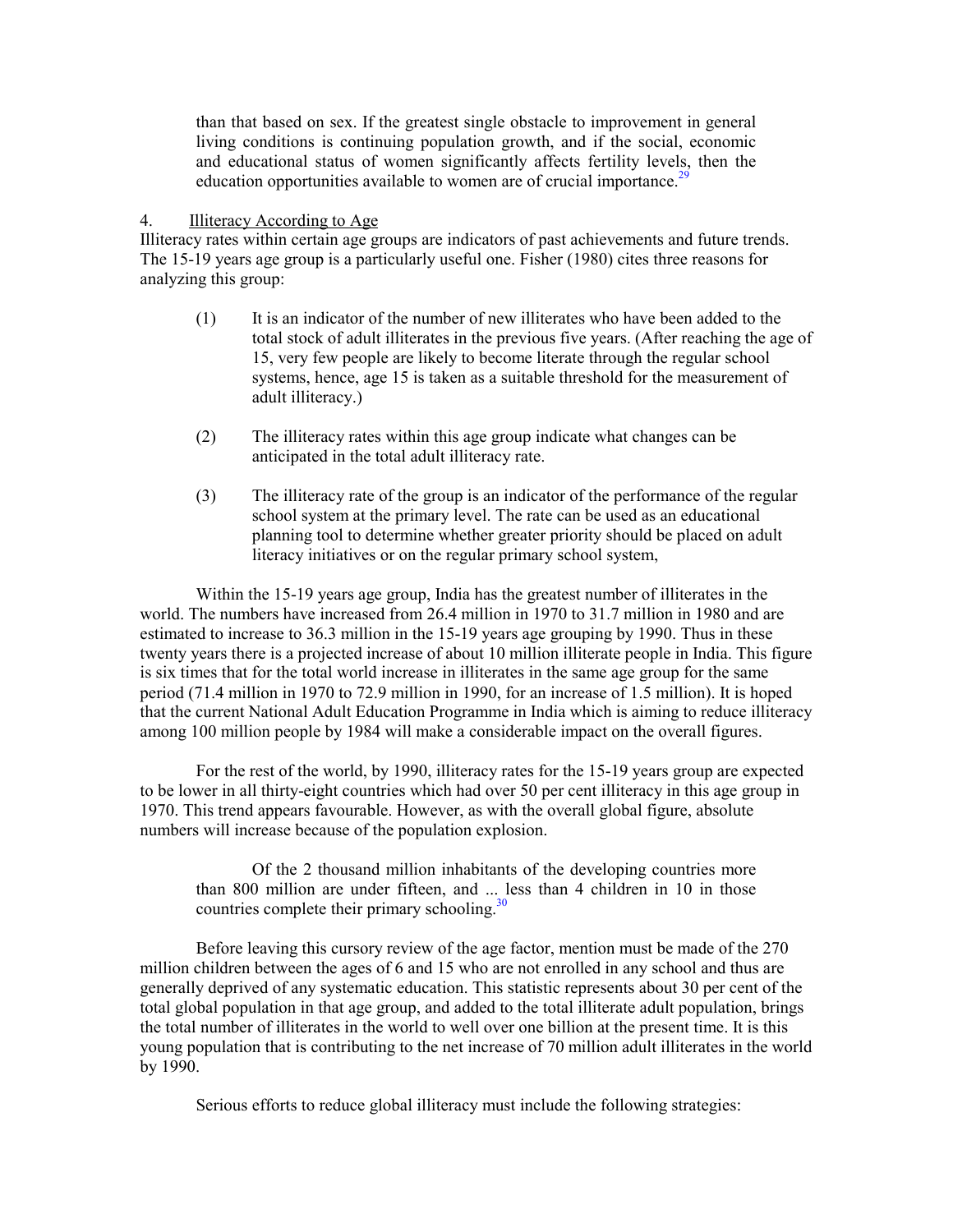- <span id="page-34-0"></span>(1) provision of universal primary education;
- (2) adult literacy programmes (selective or massive scale);
- (3) demographic control through family planning.

In some countries or regions all three strategies can be combined in one project, and this may be the most desirable way to tackle the problem.

The Director-General of Unesco, Mr. Amadou-Mahtar M'Bow made the following remarks on International Literacy Day, 1979:

If we are to make our children's future secure, we must deal with their whole environment. Everyone knows how essential the role of parents is in moulding children's personalities, in their success or failure at school and in their eventual choice of occupation. Hence the continual raising of adults' general level of culture and an increased awareness of their responsibilities are factors particularly advantageous to children's full development.

Conversely, an illiterate family environment is unfavourable to this development.

# **C. The Struggle for the Eradication of Illiteracy**

Two major conditions have to be recognized as necessary if literacy efforts are to have effective impact. These are national (political) commitment and the participation of the people. It has been noted that the most successful mass literacy campaigns have been conducted by socialist or revolutio[nary](#page-113-0) regimes such as the Soviet Union, China, Cuba, Tanzania, and more recently, Nicaragua.<sup>31</sup> In times of societal upheaval, new initiatives often can be more readily introduced and adhered to than under fairly static societal conditions.

The African and Latin American countries are aware of the problems facing them in relation to illiteracy. The Final Report of the Experts' Meeting on Training Needs in the Field of Literacy in Africa held in Monrovia, Liberia in December 1979 points to the lessons to be learned from the Tanzanian experience. It notes the following requirements for eradicating illiteracy:

- a firm political resolve of governments,
- a sensitization and conscientization of populations in order for them to adhere to literacy projects,
- mobilization of human, material and financial resources,
- a radical transformation of the school system: to integrate it to development processes,
- the establishment of concise literacy data for the definition of rational and effective strategies, (and)
- the implementation [of st](#page-113-0)ructures and institutions aiming at developing literacy programmes.<sup>32</sup>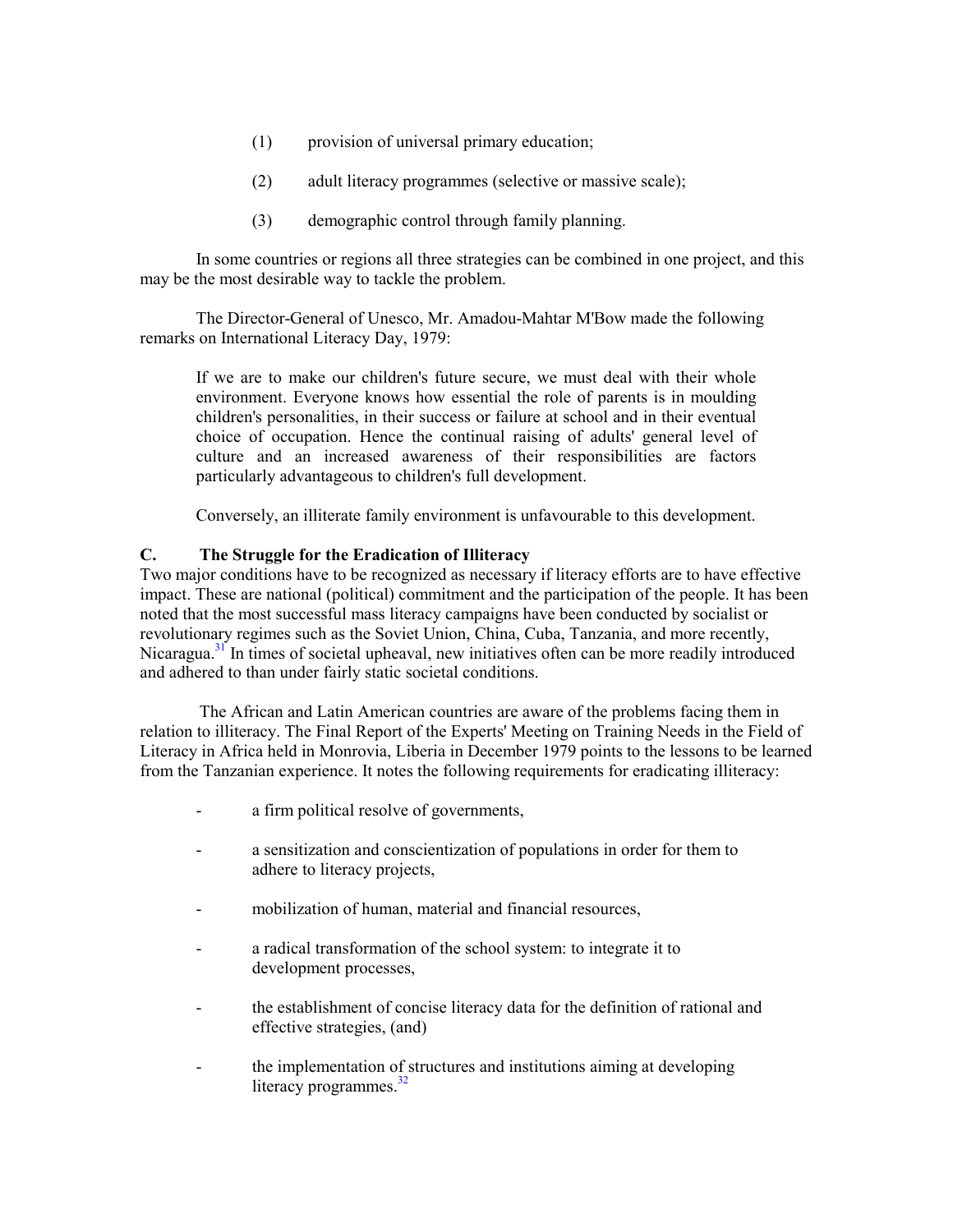The preamble to the recommendations made at this meeting states:

- Literacy must be a National Political Act for the promotion of economic, social and cultural development;
- Literacy must be an awareness through which the illiterates are en[abled](#page-113-0) to resolve their problems in the field of health, economics and culture.<sup>33</sup>

Also in December 1979, the Mexico Declaration was promulgated at the Unesco Regional Conference of Ministers of Education and Those Responsible for Economic Planning of Member States in Latin America and the Caribbean. The Conference declared that:

education is an essential tool for the release of man's highest potential to create a more just and balanced society, and that political and economic independence cannot be fully attained unless the population is educated, has a firm grasp of reality and assumes responsibility for its destiny.

It further declared that Member States should:

- Provide a minimum of 8 to 10 years' general education and establish as their goal to incorporate all children of school age in the system not later than 1999, in accordance with national education policies;
- Adopt a clear-cut policy with a view to eradicating illiteracy before the end of the century and to extending educational services for adults;
- Allocate increasingly substantial budgets to education until not less than 7 or 8 per cent of the gross national product is earmarked for educational purposes.

The Conference also appealed to Member States:

To set themselves, for the forthcoming decades, the fundamental and vitally urgent task of combating extreme poverty by using all available resources and means to ensure the general introduction of complete or primary or basic education for all children of school age, to eliminate illiteracy and to intensify, gradually and thoroughly, programmes designed to make full provision for children of preschool age who live in conditions of social deprivation.

The above statements remind us that resource allocation is vital for the implementation of literacy programmes. Literacy training entails a great effort in both human and financial terms. Unesco has said that funds have to be found, even if the implication is "a reduction in [non](#page-113-0)essential national expenditure - especially expenditure that encourages the arms race.<sup>"34</sup> Statistics indicate that many developing and developed countries spend more on military production than on education.

 His Holiness Pope John Paul II made the following comments in June 1980 at Unesco headquarters in Paris:

I should like here to pay tribute, ladies and gentlemen, to your Organization's outstanding work, and at the same time to the work of the States and institutions you represent and their commitment to the task of promoting the general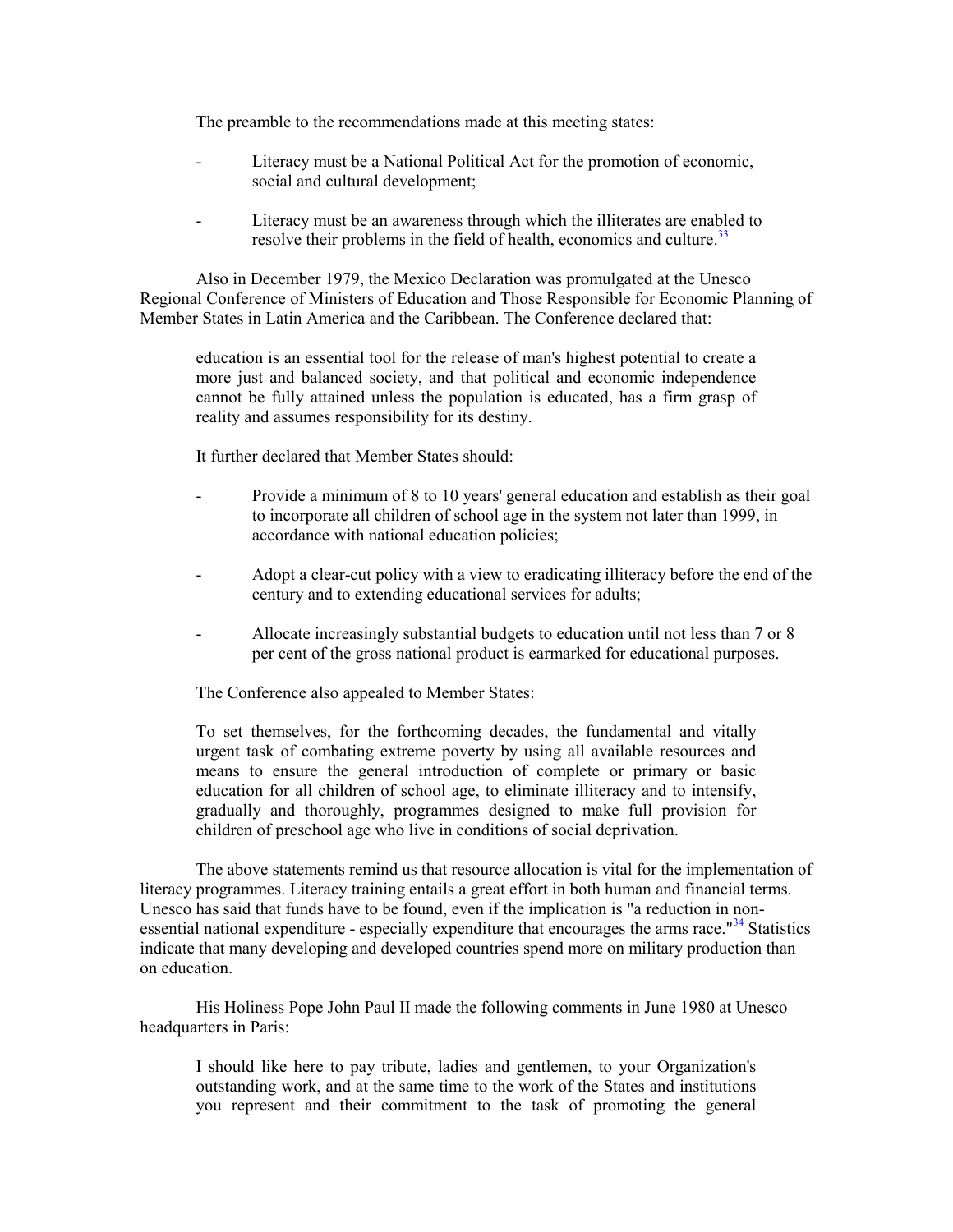provision of education for the people at large, at all grades and levels, and of eradicating illiteracy which reflects the non-existence of even the rudiments of instruction, a grievous deficiency not only from the point of view of the basic culture of individuals and their environment, but also in terms of socio-economic progress. There are alarming signs of disparities in this field, linked with an often acutely unequal and unjust distribution of wealth: we need only think of situations where a small plutocratic oligarchy coexists with starving multitudes living in extreme poverty. The disparity can be remedied, not through bloody struggles for power, but above all, by systematically promoting literacy through the widespread provision of education for the masses. This is the direction in which we must work if we wish afterwards to bring about the changes needed in the socio-economic domain. Man, who 'is more' because, also, of what he 'has', and what he 'possesses'., must know how to possess, that is to say, how to deal with and administer the resources in his possession, for his own good and for the common good. For this, education is essential.

It is evident that literacy cannot be separated from the prevalent socio-economic and socio-political conditions, any more than it can from the psycho-social conditions. There is a complex matrix of circumstances which has to be faced in any given situation. The most common causes of illiteracy cited by Unesco ar[e po](#page-113-0)verty, hunger, isolation, lack of funds for education and externally imposed education systems.<sup>35</sup> The cost of programmes required to combat adult illiteracy and achieve universal primary education is immense and demands international cooperation as well as intensive efforts on the part of the nations most concerned. As a step towards strengthening such cooperation, Unesco has pressed for literacy work to be included as a basic component of the Third United Nations Development Decade which began in 1981.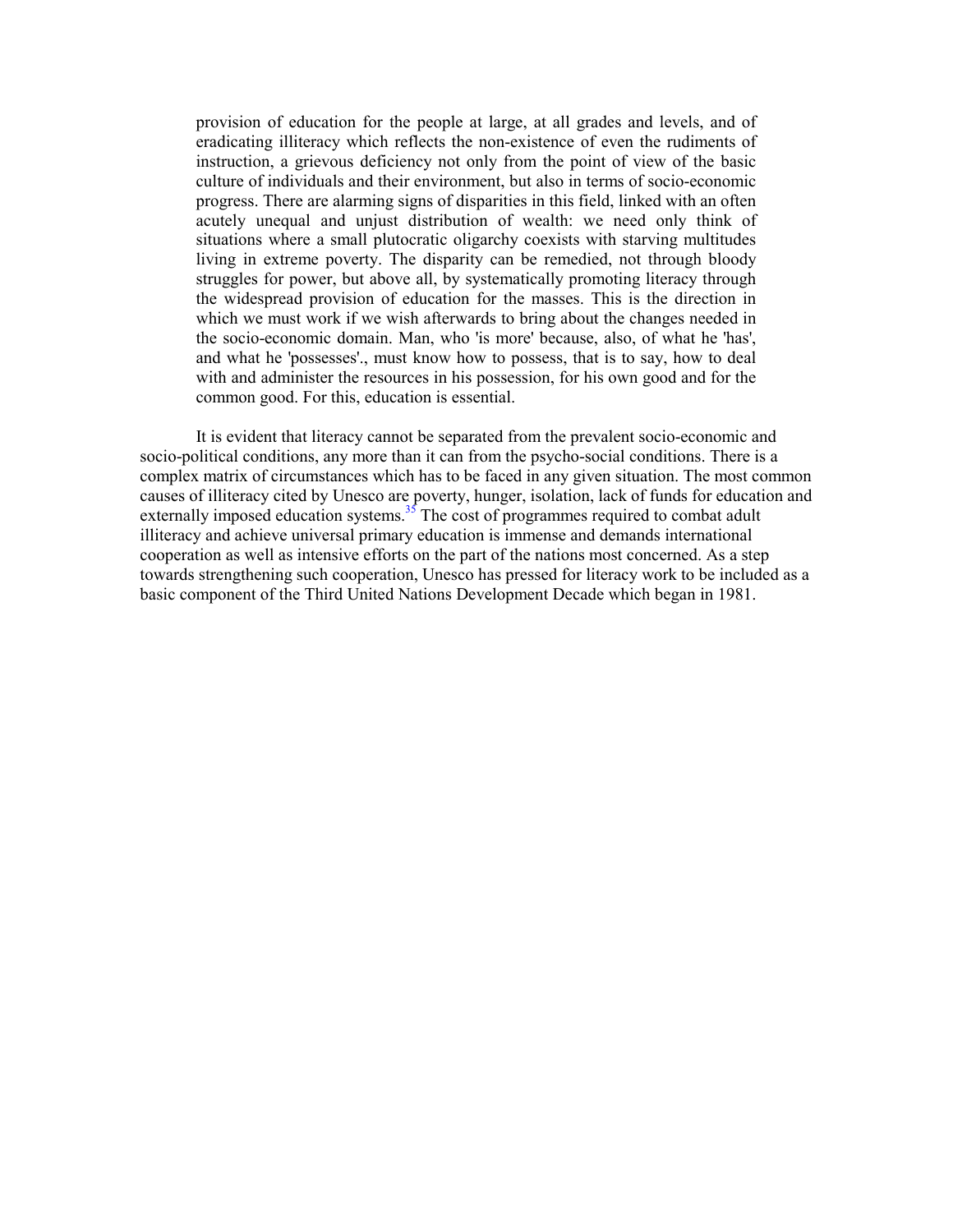#### **III ILLITERACY IN INDUSTRIALIZED COUNTRIES**

Illiteracy is found in the developed countries as well as the developing nations of the world. It is a persistent phenomenon in society, but because of the prevalence of compulsory public education in the industrialized world, the phenomenon tends to be invisible. It is the minority of the adult population that is illiterate and consequently the term illiteracy has often been used disparagingly to convey stupidity and inferiority. Under these circumstances, it is little wonder that those who are unable to read or write feel embarrassed, ashamed, fearful of being discovered, and isolated in their plight. Within industrialized countries, migrants, immigrants, handicapped people, indigenous minority groups, the incarcerated, rural dwellers and inhabitants of the inner city arid urban slums are some of the groups that suffer as a result of inadequate or poor literacy skills. Estimates of the levels of illiteracy in the industrialized world where compulsory schooling is in place are usually about one to three per cent. This situation is in contrast to the substantially higher levels in the developing countries. These are simplistic and inadequate estimates however for the industrialized world. In terms of the technological and economic development of the "Western World", high levels of schooling are normally required for economic self-sufficiency and social advantage. The "under-educated" adults of Western society, therefore, are generally socially and economically disadvantaged, and are considered to be those with less than elementary schooling.

 Literacy and schooling have tended to be linked together in many minds, but Furet and Ozouf (1977) have shown that the history of literacy has been more a result of social development rather than the history of compulsory schooling. A review of the European situation therefore may provide a useful basis for understanding literacy/illiteracy patterns today. Later in this section, more detailed studies are provided of the recent British literacy campaign and literacy/ABE developments in the United States. Both of these countries have influenced the Canadian literacy scene. A shorter review of initiatives in Australia is also included for comparison with Canada, since both countries have many similarities in size, population, history and political structure.

## **A. Literacy Developments in Europe**[36](#page-113-0)

A mid-nineteenth century map of illiteracy in Europe would reveal the following distribution:

- a. the countries of Fennoscandia (including Iceland), other north European countries such as Germany, Holland, Scotland, and Switzerland with an illiteracy rate of below 30 per cent;
- b. the west European countries (Ireland, England, Belgium, France, Luxemburg) and the Austrian Empire with an illiteracy rate of between 30 and 50 per cent;
- C. the east European countries (most of present-day Yugoslavia, Hungary, Bulgaria, Rumania) and the Mediterranean countries (Greece, Italy, Spain and Portugal) with an illiteracy rate of over 50 per cent; and
- d. the Russian Empire with an illiteracy rate of 90 to 95 per cent.

 There was thus a great variation in literacy rates on the continent. Sweden was 90 per cent literate, for example, while Spain and Italy were only 25 per cent literate. These overall statistics, however, mask regional variations within the country. For instance, at the time of Italy's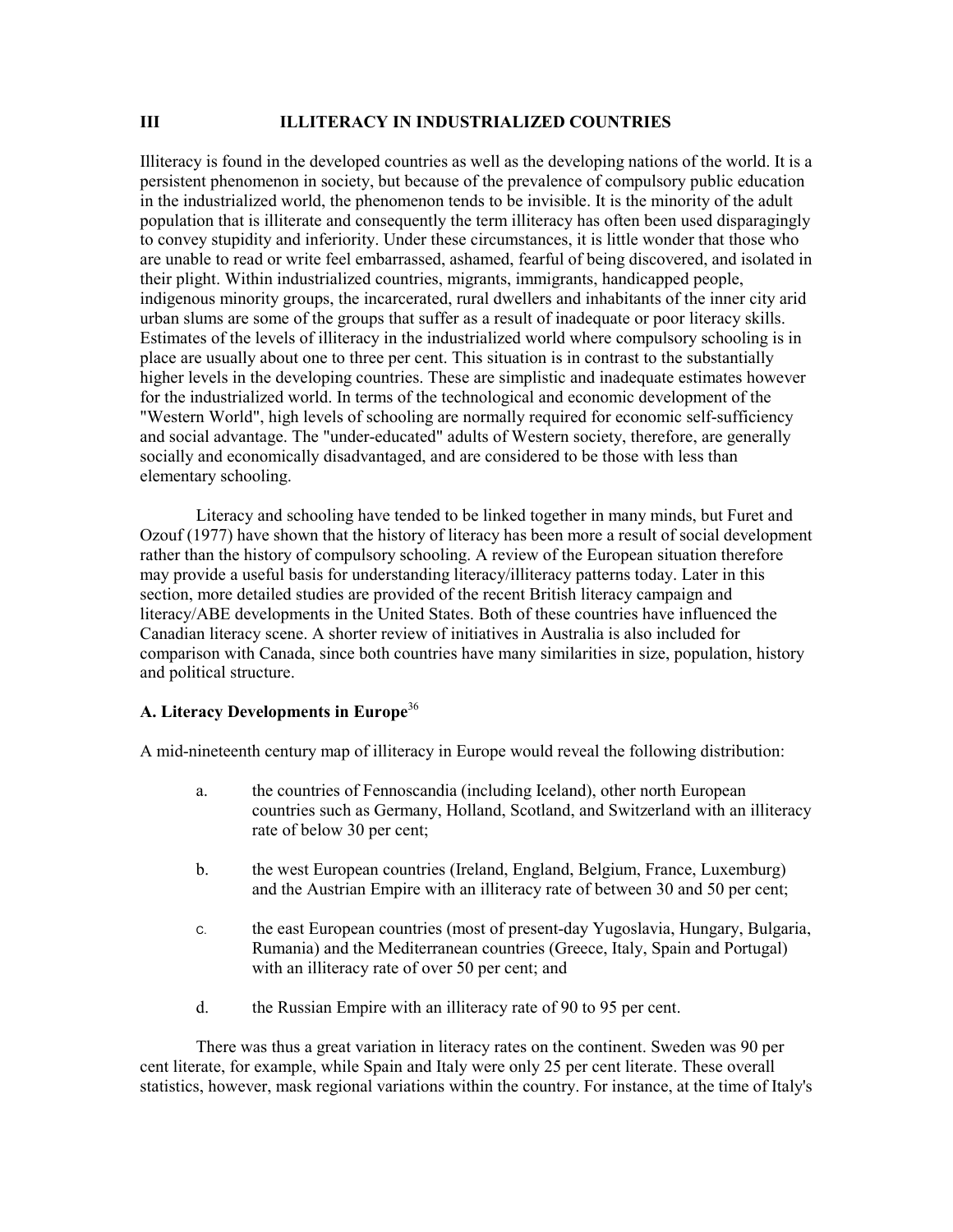unification (1871), Piedmont in northern Italy was 42 per cent illiterate, Tuscany in central Italy was 68 per cent illiterate and Basilicata in southern Italy was 88 per cent illiterate.

#### 1. Conditions Affecting Literacy Development

Historical, religious, social, economic and linguistic conditions are some of the many factors which have contributed to the level of literacy in a particular country or region. We must go back before 1850 to understand some of the factors underlying the European situation at mid-century.

 After the invention of the Greek alphabet, literacy was diffused through the classical world of Greece and Rome. With the fall of Rome in the fifth century and the invasions of northern people, the schools which had been set up fell into disuse. The Church alone was in the position of being able to save a literate culture from complete destruction. The clergy were directed to provide schools for the preparation of children wishing to enter the priesthood and for acquainting children with the scriptures. Between the fifth and eleventh centuries, most evidence of a literary culture comes from southern Europe, reflecting the difference between the Roman and German worlds. In the latter, literacy was considered unmanly. The case of France is interesting because it comprised elements of both the Roman and German worlds. The literacy history of this country reveals a division along an imaginary line joining St. Malo and Lake Geneva. Evidence of a literary culture in France during this period comes from south of that line.

 Between the eleventh and twelfth centuries, the growth of towns provided a turning point in literacy development as the predominance of the urban centre over the countryside was established. Urban society depended on trade and industry which necessitated the division of labour with consequent social stratification. Lawyers, merchants and craftsmen required written records so literacy was favoured over oral traditions. The emergence of the paper industry, the art of spectacle making and the invention of the printing press laid the technological foundations for universal literacy. Under these circumstances, the Church began to lose its monopoly on literacy and education.

 The Renaissance, Reformation and Counter-Reformation were all developments which stimulated the diffusion of literacy. A contributing factor was the use of the vernacular languages in print rather than the previously widespread Latin. The exhortations of Reformers such as Martin Luther, John Calvin, John Knox and their followers resulted in educational legislation in certain German states and northern European countries such as Sweden and Scotland whereby provisions had to be made in every parish for children to learn to read. The effect of such legislation, together with the spread of Jesuit schools during the Counter-Reformation affected the literacy map of Europe. At the end of the seventeenth century, the map pattern was the reverse of that in the Dark Ages. That is, northern European countries had a lower illiteracy rate (55 to 65 percent estimate) than southern European countries (70 to 80 percent illiteracy estimate). In the eighteenth and nineteenth centuries in Europe, the inequalities between rural/urban areas, women/men, and rich/poor were becoming more noticeable and resulted in further reform or revolution.

 As literacy became more widespread, some elements of society questioned its usefulness. Members of the aristocracy and educated elite felt that the "common people" and the peasants only needed to know what was necessary for their daily tasks. Any greater knowledge might make the workers unhappy with their lot, decrease the manual labour supply and provide a base for sedition! Such fears were expressed in pre-Revolutionary France and in England in 1807. In the latter instance a Bill to provide elementary education in England was vehemently opposed by many and defeated in the House of Lords. As the Industrial Revolution gained momentum, England was to suffer for this short-sightedness. The Factory Act of 1802 had provided for mill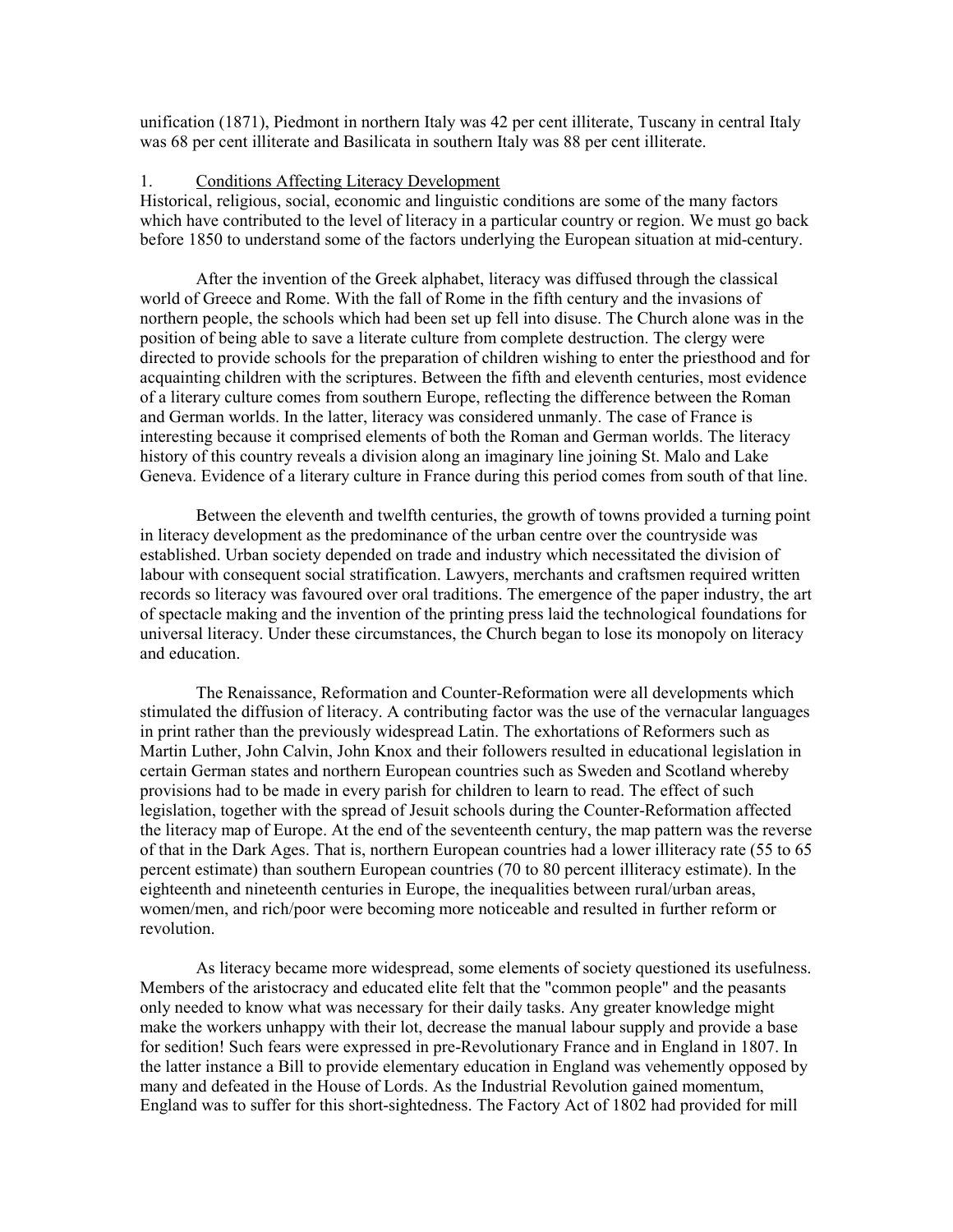owners to provide schoolrooms in their factories for children, but the children were generally exhausted with their long labours. The rapid growth of industrial towns quickly outstripped the available means of instruction. The structure and values of British society became barriers to education. This situation stimulated the growth of a wide variety of charitable societies and trusts that attempted to meet the educational needs of the population. State intervention was slow to come.

When the Industrial Revolution reached continental Europe, laws on free compulsory elementary education had generally been passed, as one country after another followed the examples of the German States. These countries were in a better 'take-off' position, therefore, than England with regard to social and educational progress. In parts of Europe, however, the peasantry remained largely illiterate, most notably in Russia.

The Industrial Revolution has been noted for its exploitation of children in mines and factories, and this fact tends to obscure the fact that children were also exploited prior to the Industrial Revolution by the demands of agriculture. Admittedly, life in the fields was healthier than in the mines and farm work was limited to one or two seasons, compared to year-round activity in the mines and factories, but the rhythms of agricultural life partially account for the lower literacy rates in rural areas. The sowing and harvesting of the crops at the right time were vital to the life of the agricultural family. Attendance of children at school, even if schooling were free, meant lost economic opportunities for family units. Records of attendance at schools in France, Scotland and Italy in the nineteenth century show a decline in school attendance of anywhere from 25 to 85 per cent during the early summer period and the harvesting season.

The rural/urban split persisted until quite recent times in Europe. In France, the St. Malo - Geneva line tended to separate commercial, agriculturally wealthy, urban, more literate France in the north and north east from the poorer, rural, more illiterate France of the south, with the exception of urban centres such as Bordeaux, Lyon and Marseille. In Italy, the high rates of illiteracy and poor educational facilities of Southern and Insular Italy (Sardinia and Sicily) persisted to the middle of the twentieth century when various experiments with Tele[scuo](#page-113-0)la Reading Centres and Adult Schools helped to close the gap between north and south.<sup>37</sup>

 With regard to the male/female literacy ratio, until recent times, men were always more literate than women. In their study of literacy in France, Furet and Ozouf (1977) found that where women could read they generally could not write. Men on the other hand, could write but not read as well. There is a division of family labour here. Writing was generally not considered to be useful for women whose labours included the domestic ones of cooking, sewing, washing, ironing and mending. Reading was more important because of the educational role a mother played with her children. Writing was seen as more important for men in the keeping of farm accounts and in the work of the marketplace. Social attitudes served generally to keep women less literate than men.

 In France, free, compulsory, secular education was decreed by the laws of Jules Ferry between 1881 and 1886, the law of 1882 being the most important one. However, it has been suggested that these laws already confirmed what was in fact being practised. Be that as it may, there existed in France pockets of illiteracy related to non-Francophone people. Thus, there is the question of how the imposition of an alien official language affects the literacy process among speakers of indigenous languages.

 In nineteenth century France, a link has been established between low literacy levels and Breton, Catalan and Basque languages. on the other hand, high literacy levels were established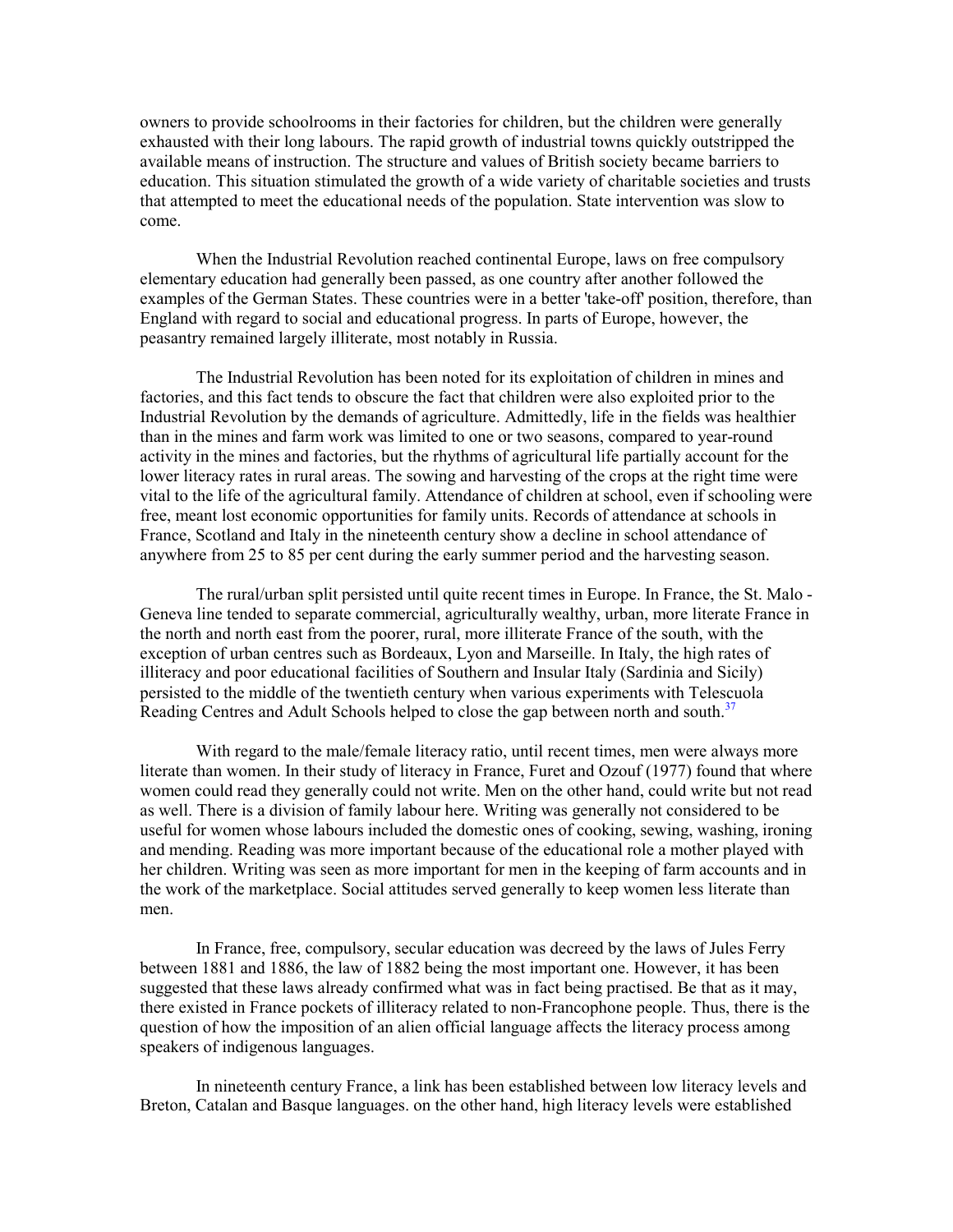for German and Flemish speaking areas of France compared to Francophone pockets within the same areas. The differences in the two situations have been explained by a difference of wealth: Francophones more affluent than the Bretons; Flemings and Germanophones more affluent than the Francophones. Another explanation, perhaps more valid, is the difference between oral and written cultures. The Flemings and Germans had developed a written culture and were affected by the changes brought about by the Reformation. On the other hand, Basque, Catalan and Breton represent oral cultures. The Frenchification of the people in these areas was resisted. When schools were introduced they were Francophone schools and therefore seen as oppressive. The spoken language of a non-Francophone group of people provided an instrument of intimacy and solidarity which the official language did not provide. A gulf existed therefore between the two languages and there was little motivation to read or learn the foreign language - French. In Catalonia in the eighteenth century when the elite were "Frenchified" an abyss was created between the Catalan people and those who spoke French. Non-literacy of certain minority language groups then appears as an expression of resistance to centralization and acculturation to the dominant society represented by the spread of the written official language. It should be stressed that this situation is most marked for <u>oral</u> cultures, because there are other examples from French history of minority language groups who had their own written form and were very eager to be assimilated into French life and acquire French schooling.

 These cultural situations provide lessons and parallels for developing countries today where many languages exist. More attention is being given now to instruction in the mother tongue of the learners and to the transition to the official language. It is interesting to note that when communist Russia embarked on its literacy campaign there were 65,000,000 non-Russian people. Tsarist Russia had forbidden the use of native languages and sought to cripple native culture. The Soviet regime reversed the policy of Russification and decided that instruction had to be in the native language. For many minority groups this meant obtaining their own alphabet before literacy could be acquired. The tasks of the 1920s and 1930s were to develop these alphabets and materials.

## 2. Recent European Trends

Universal schooling has helped keep literacy rates high in the twentieth century, but literacy also has a history independent of the schools. Churches, voluntary associations, charities and the family have provided environments and opportunities for learning. Thus, the struggle for literacy is as much one of social development and community involvement as of schooling. It is important to recognize these findings and bear them in mind as the problem of functional illiteracy arises in industrialized countries today.

 Recognition of an adult illiteracy problem in such countries is not uniform. Central governments in Britain, Sweden and the Netherlands have allocated funds for literacy training. Some states of the Federal Republic of Germany have supported literacy work. Denmark has produced a multi-media project - Danish for Adults - and the recent Oheix Report (1981) on poverty in France calls for an adult literacy campaign among its many recommendations.

 The recent concern about illiteracy in the above countries is for the adult nationals of those countries. Changing technology and the raising of the compulsory school-leaving age, along with language training provision for foreign nationals, are some of the factors which have helped expose the literacy problems of native-born citizens.

 Many of the West European countries have been concerned with the language and literacy training of migrants since the Second World War and especially since the formation of inter-country groupings such as the Nordic Labour Market, and the European Common Market.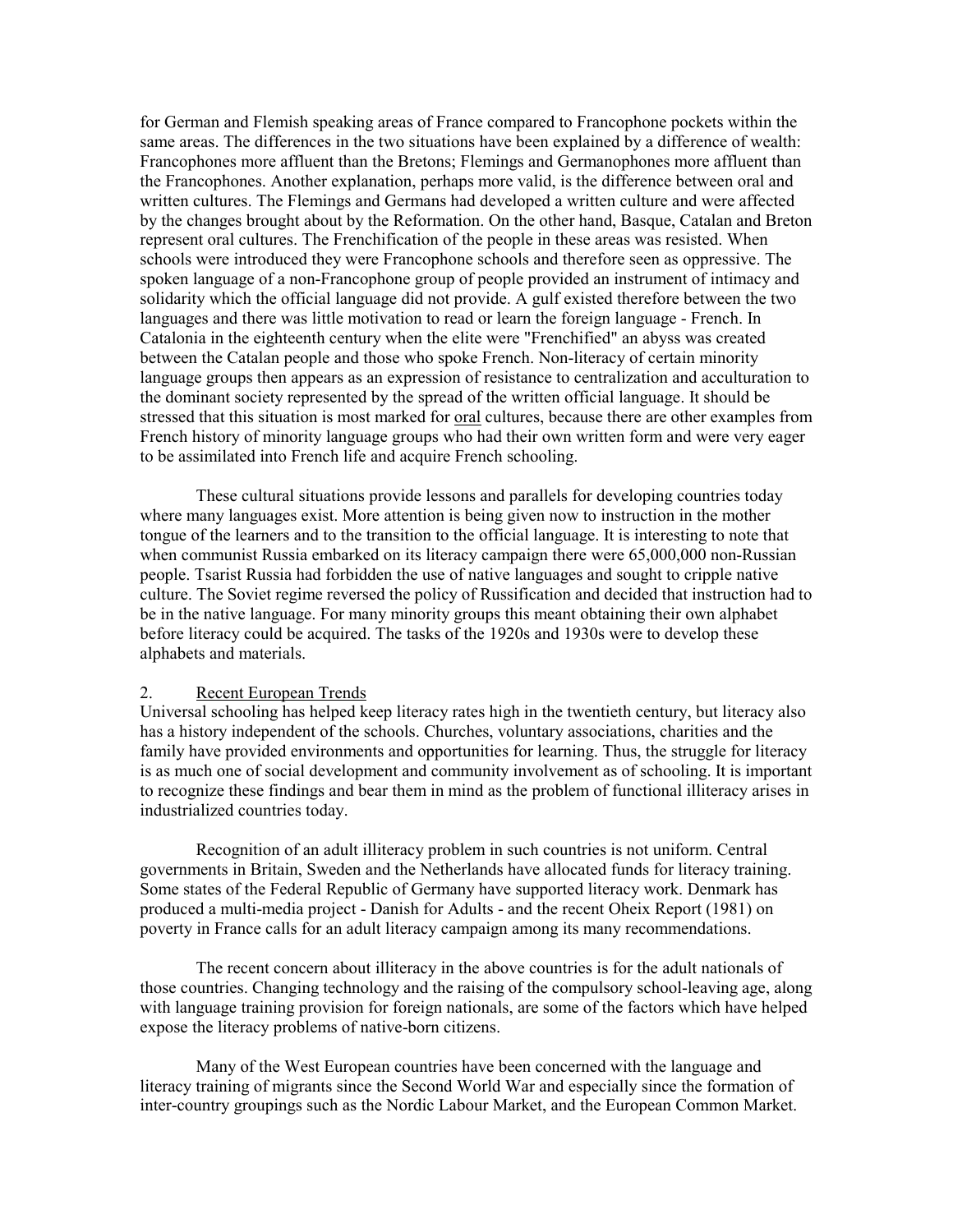Industrial development and economic cooperation have encouraged groups of people to move from one country to another in search of better job opportunities and improved subsistence. Many migrants tend to settle, become assimilated into and become citizens of the host country. For others, these routes are not as easy, nor very often is a return to their original country possible, because of the circumstances prevailing there. People who move from [their](#page-113-0) home countries, very often need oral and literacy training in the language of the host country.<sup>38</sup>

#### Sweden

In Sweden, a law was passed in 1973 requiring employers to give their immigrant employees 240 hours leave of absence with regular pay to attend lessons in basic Swedish. The lessons are provided free of charge. In addition, the State pays for courses in Swedish which are offered free to immigrants by various voluntary educational organizations.

 In 1975, a Committee appointed by the Director -General of the National Board of Education presented its report on the illiteracy situation and outlined plans for the future. The report provided the basis for subsequent changes in the field. The educational needs of adults having less than the now required compulsory nine years of schooling as well as the needs of immigrants requiring language training can be met through a variety of programmes. Extra government subsidies to study circle programmes, usually neighbourhood or industry based, have resulted in a third of all study circles giving priority to the learning needs of undereducated Swedish adults, immigrants, the handicapped and the unions. Some study circle programmes are offered in combination with the folk high schools. Municipal and national adult education school programmes also cater to undereducated adults. A parliamentary decision in 1977 set a minimum standard of knowledge and skills to practise a trade and take part in society's other activities. Educational counselling, extra tutoring and financial assistance are available to all students in municipal adult education. Tuition is free.

 Other programme study options include educational broadcasts combined with correspondence courses or study circles, or in conjunction with labour market training and trade union courses. Extra government subsidies and lowered minimum requirements as regards the number of students needed to start a class have made it easier to organize adult education programmes in rural areas. As of 1976, employers began paying a special payroll contribution for adult education. This fee helps to finance, among other things, high-priority study circles as well as outreach programmes at workplaces and in residential areas. Outreach programmes are aimed at reaching undereducated adults and are administered by local branches of trade unions in the workplace and by the voluntary educational associations in residential areas. In the latter areas, priority is given to immigrants, the handicapped, housewives and others working in the home.

#### Denmark

In Denmark, the Danish for Adults project had its origins in a government initiative in 1975 to make some educational provision for the "forgotten" groups in Danish society adults suffering social and educational deprivation. (About two-thirds of the Danish population over 35 years of age have attended school for only seven years.) The partners involved in Danish for Adults were: the Ministry of Education, the education authorities and fifteen further education centres in three counties, and the educational broadcasting department of Danmarks Radio. The overall aims of the project were: to provide compensatory adult education in the mother tongue for those with a limited educational background, and to test the necessary mechanisms between the mass media and the content, level, organization and methods of adult education required in a large-scale venture.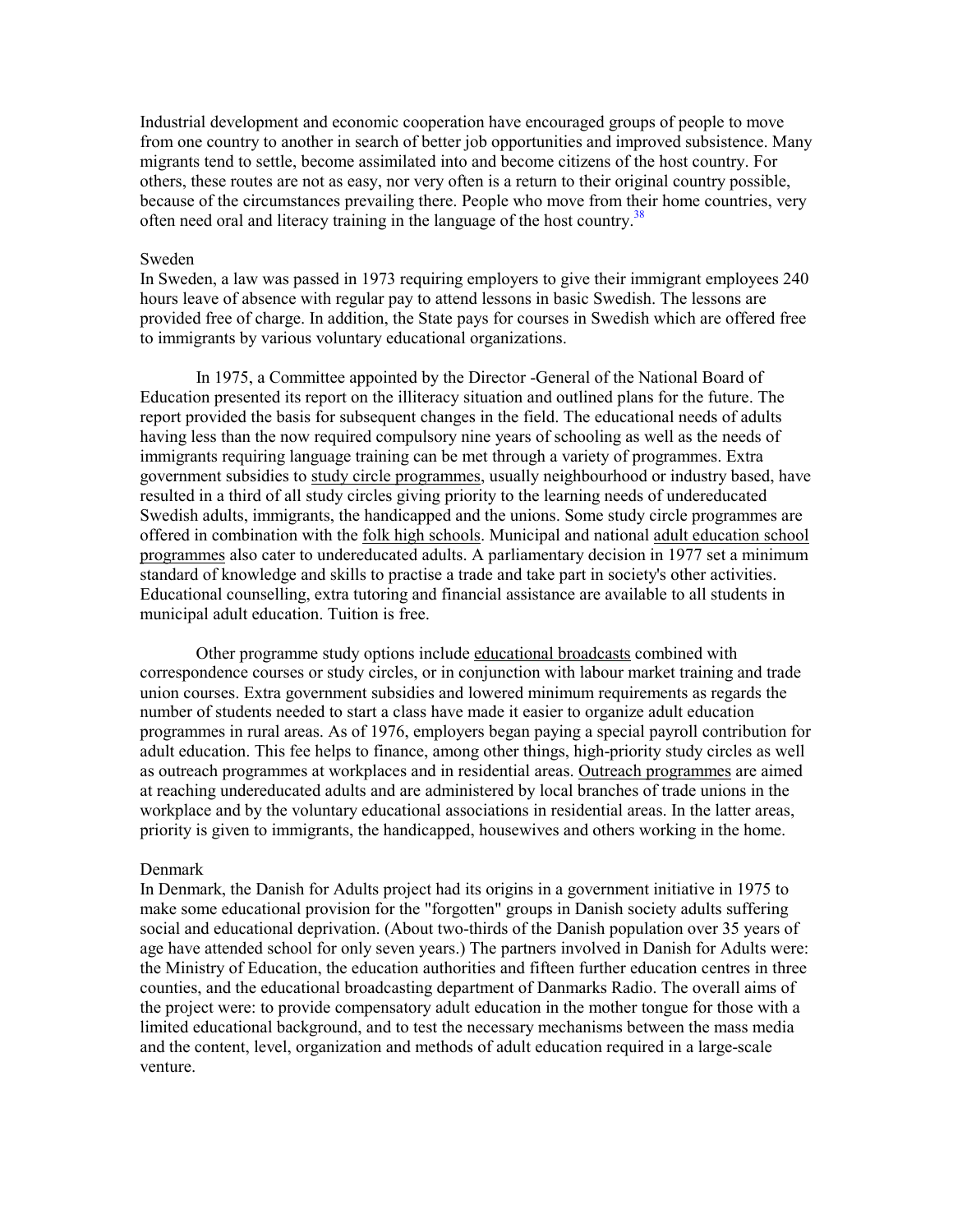Danish for Adults is a multi-media project involving television, radio and print materials as well as local support and counselling services. Three programme options were originally offered: class instruction, "self -service" distance learning, and a combination of both these options. After a pilot period in which one thousand students participated, some revisions to the programmes were made before being offered again. The programmes are being transmitted for the third time in 1981-82.

#### **Netherlands**

In the Netherlands, a research study financed by the Ministries of Culture, Education and Social Affairs was made public in the fall of 1977. At about that time, there were some 15-20 literacy schemes with no more than about 200 students. These schemes organized themselves into a national literacy network and developed, in the fall of 1978, into the National Literacy Support Organization with a small staff which received funds from the central government. There was considerable publicity around the results of the research and literacy efforts in the Netherlands multiplied. Consequently in 1980, the government released a policy document, and provided further funds for literacy work.

 There are three components to the present funding arrangements: local literacy schemes are allowed a per capita amount for each student; there are funds for a literacy trainer/coordinator in each province which has literacy schemes (there are 11 provinces in the Netherlands); a national and coordinating body has been formed as well as a literacy team for research and development work at the National Study Centre for Adult Education. The government policy is intended as a stimulant and an innovative measure in the literacy field. The effects and the desirability of reformulating the policy will be evaluated during 1983. The present policy is operative until the end of that year.

### Federal Republic of Germany

The Federal Republic of Germany has a total population of sixty-one million and consists of ten states and West Berlin. Bremen is the smallest of the federal states and has had experience in literacy work since 1976 through the work of the Volkshochschule (adult education institute) with young men in prison. The literacy programme outside jail began in 1978 and was related to the needs of gypsy families in Bremen and non-gypsies recruited through radio announcements. Requests for information about the Bremen experiences led the Volkshochshule in Bremen to arrange the first federal-wide conference for literacy workers and other interested persons in November 1980. The conference in Bremen has acted as a stimulus to the literacy effort in West Germany and various groups and organizations are beginning to plan further activities and seek funding for literacy work.

#### **B. The United Kingdom's Adult Literacy Campaign**

Although current developments in Western Europe have taken place in response to adult learning needs in the particular countries, there is no doubt that the British literacy campaign has affected and shaped some of the literacy activities in certain European countries. The highlights of the British experience will now be outlined.

 Britain has a long tradition of education for those wanting to go to university (from the twelfth and thirteenth centuries in England, fifteenth and sixteenth centuries in Scotland), and also for secondary education provided by endowed grammar and public schools - many such schools dating from the sixteenth century, with some even preceding this period. As already noted, the introduction of universal education or mass literacy campaigns has often been associated with social and political changes. In England, the pressures and circumstances created by the Industrial Revolution brought about social and political reform in the nineteenth century.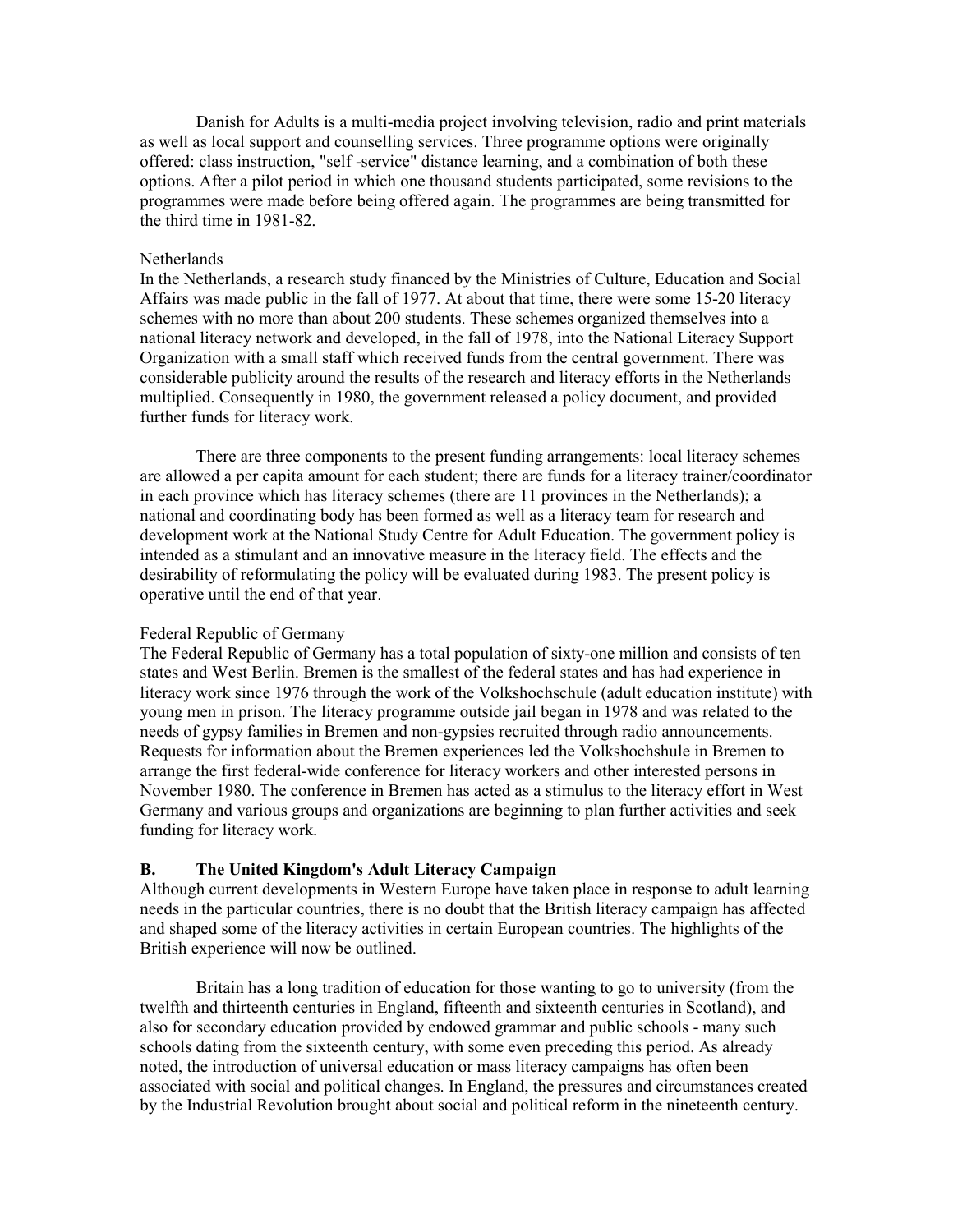Such popular education and literacy work that existed in the early 1800s was carried out by voluntary associations, most notably the churches, through organizations like the Sunday Schools and the Adult Schools.

The 1830s was the decade of the first Parliamentary grant for education, the first Reform Act, the first substantial Factory Act, and a law abolishing slavery in the British Empire. Many of these developments were the results of pressure on the Government to prevent the exploitation of children in mines and factories. In 1870, three years after the Second Reform Act gave the vote to working class people in towns, the Elementary Education Act was passed. This Act provided for education for all between the ages of five and 13 which condition was virtually achieved by the end of the nineteenth century. Subsequent Education Acts (1918 and 1936) raised the upper age of compulsory attendance to 14 and 15 respectively. The outbreak of the Second World War, however, prevented the effective raising of the school-leaving age to 15 until April 1st, 1947. This latter provision was enforced and was part of many educational reforms embodied in the Education Act of 1944 which essentially directed the subsequent course of the education system in England and Wales, for it superseded all existing Education Acts. Subsequent Acts supplemented the 1944 Act, and the school-leaving age was raised to 16 years in 1970-71.<sup>[39](#page-113-0)</sup>

In the light of this legislation and one hundred years of compulsory elementary schooling, a literacy campaign in the 1970s must come as a surprise. The fact is that workers with the British Association of Settlements (BAS) had been attempting to tackle the problem of adult illiteracy in their inner city neighbourhoods for many years. In November 1973, BAS held a conference "Status Illiterate - Prospects Zero". It prepared a booklet A Right to Read: Action for a Literate Britain (1974) and the campaign had begun.

### 1. The First Phases of the Campaign

The British had calculated from various surveys that there were two million adults in England and Wales with extremely poor literacy skills (a reading age of less than that of a nine-year-old child) and many more millions with a reading age between nine and thirteen years.<sup>40</sup> Hargreaves (1977) indicates that in the early 1970s there was virtually no literacy provision in about 40 per cent of the Local Education Authorities (LEAs), because there was no visible demand. Studies had shown that about 5,000 adults in England were receiving literacy tuition in 1973. At the BAS Conference, the British Broadcasting Corporation (BBC) made public its hope to mount a television series aimed at the adult illiterates.

 David Hargreaves was given responsibility for drafting an overall plan for the BBC's contribution and producing the television component. After wide discussions with representatives of LEA's and voluntary schemes such as those represented by BAS, a three-year plan, which would coordinate the radio and television contributions and supporting publications for the period 1975-78, was approved in May 1974. The proposal for the broadcasting was costed at 800,000  $(1,800,000)$ . In addition, it was estimated that 200,000  $(1,800,000)$  would be needed for other activities such as: a telephone referral service for would-be students and would-be tutors; tutor training; experimentation with the design and distribution of print materials for isolated adults with literacy difficulties; and independent research into the effectiveness of the project. A bid to the Department of Education and Science to finance a National Institute for Adult Education (NIAE) research project was successful. Eventually, in July 1975, the Ford Foundation provided a grant to aid in the provision of the other activities.

The characteristics of the broadcasting plan were as follows: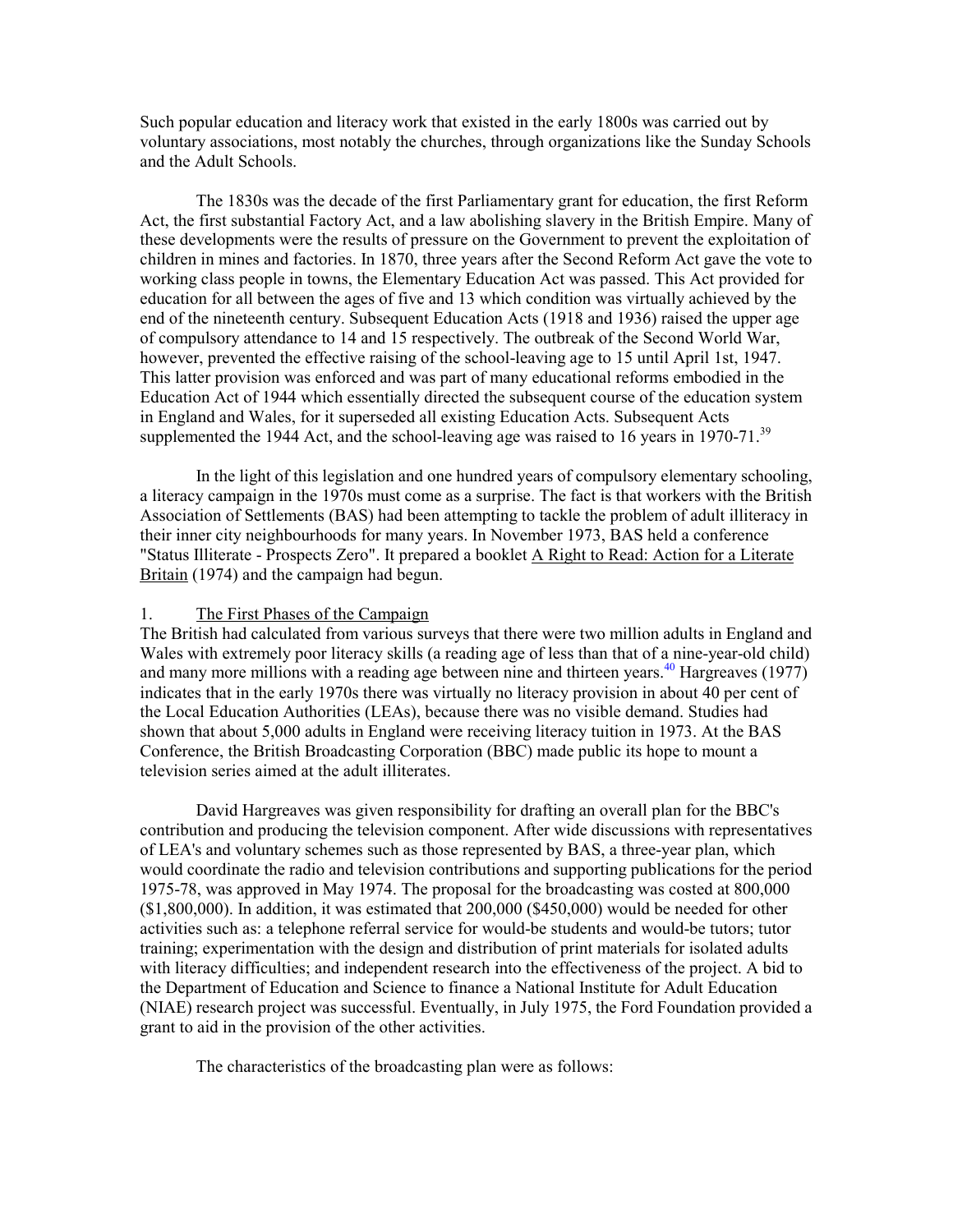- (1) there would be a dual thrust to contact potential students and potential volunteer tutors;
- (2) the most effective use of television would be to reduce anxiety, rather than to provide instruction;
- (3) the television programmes would be transmitted during peak viewing time and would have to be acceptable to the mass literate audience among whom the non-readers would be concealed;
- (4) there would be efforts to persuade other BBC programme producers to make common cause with the literacy programme to ensure widespread distribution of the "message".

 The serious efforts and commitment of the BBC prompted the Government to allocate a grant of 1 million (\$2,250,000) for one year (April 1975 to March 1976) for support of LEAs and voluntary schemes involved in literacy provision. To handle the distribution of these funds, a new organization, The Adult Literacy Resource Agency (ALRA) was set up as an autonomous body under the aegis of the NIAE. Thus began a partnership between the BBC, ALRA and the National Committee for Adult Literacy. Early in 1975, a logo was designed by the BBC for the campaign and launched jointly by the partners. This visual symbol was a valuable publicity device as it provided easy identification of literacy schemes and materials. In the spring of 1975 ALRA started a bimonthly Newsletter to inform LEAs and voluntary workers of new developments and provisions. This Newsletter was published throughout the life of the Agency.



## **The logo designed by the BBC for the British Literacy Campaign**

## 2. Subsequent Developments

For the second and third years of the campaign, the Government agreed to set up a separate agency for Scotland with a grant of 250,000 (\$562,500) and to make available to England and Wales 1 million (\$2,250,000) for each of the following two years -1976-77 and 1977-78. The terms of the grant, however, changed. For the start-up period, 1975-76, the money was seen as a pump-primer to aid LEAs in making adult literacy tuition an integral part of their provision for adult education. Grants were made for:

- (1) audio-visual and other technical aids;
- (2) teaching materials, including those prepared by the Adult Literacy Resource Agency or commissioned by it;
- (3) programmes of training for adult literacy tutors and for trainers of tutors;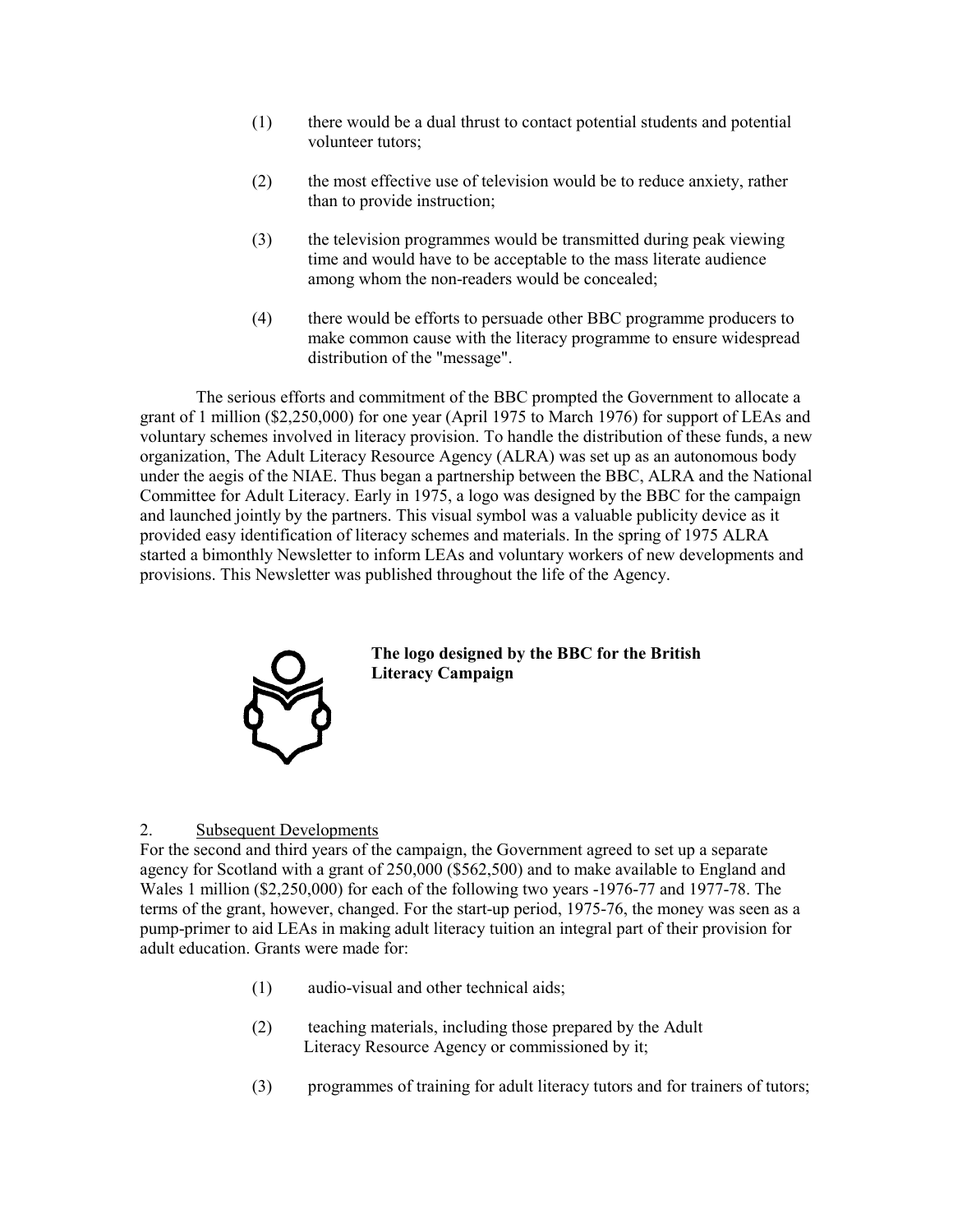- (4) improvement of voluntary organizations' premises for literacy tuition; and
- (5) assisting research or special projects.

After the first year, grants were allocated for:

- (1) appointing full- and part-time staff for adult literacy work in Local Education Authority areas;
- (2) providing an advisory and consultancy service;
- (3) assisting voluntary organizations to enable them in furthering their literacy work;
- (4) initiating and paying for training programmes; and
- (5) initiating and paying for research and special projects.

 Both the BBC and ALRA provided a series of ongoing publications. An eclectic methodological approach was favoured in materials. ALRA drew on the expertise of an Advisory Panel and literacy practitioners through BAS. The Agency produced kits such as: Lesson Kit for Trainers of Adult Literacy Tutors (1975), Resource Pack for Volunteer Tutors (1975), Pick and Choose (a resource kit for tutors - 1976); and booklets such as Teaching Adults to Read (1976), An Approach to Functional Literacy (1977), Helping Adults to Spell (1977). The BBC produced an Adult Literacy Handbook (1975, rev. ed. 1977), and a series of student's workbooks: On The Move (1975), Your Move (1976) and Next Move (1977). ALRA also produced films, provided training conferences and materials workshops.

 The BBC project came to an end in 1978, but its initiative in the field and the momentum it created served to considerably enhance adult literacy provision. As planned, ALRA also phased out on March 31, 1978. It was replaced, however, by a new Adult Literacy Unit (ALU) which operated on a Government grant of approximately 300,000 (\$675,000) per annum for the two-year period 1978 to 31 March 1980. The grant was given to further develop within the education service in England and Wales:

- (1) provision for adult literacy or provision in which adult literacy tuition was a substantial proportion; and
- (2) provision for immediately post-basic literacy students.

 Many of the Unit's functions were similar to those carried out by ALRA. However, the Unit was also charged with sponsoring new work in adult literacy. About two thirds of the annual grant was designated for Special Development Projects in collaboration with local education authorities for LEA and voluntary organization projects. The Unit put out a Newsletter which was geared more directly to field workers and practitioners. The concern for quality of provision was expanded to include progress beyond literacy, i.e., integration to adult basic education.

 In commenting on the literacy scene in Britain, the first Newsletter of the Unit had this to say: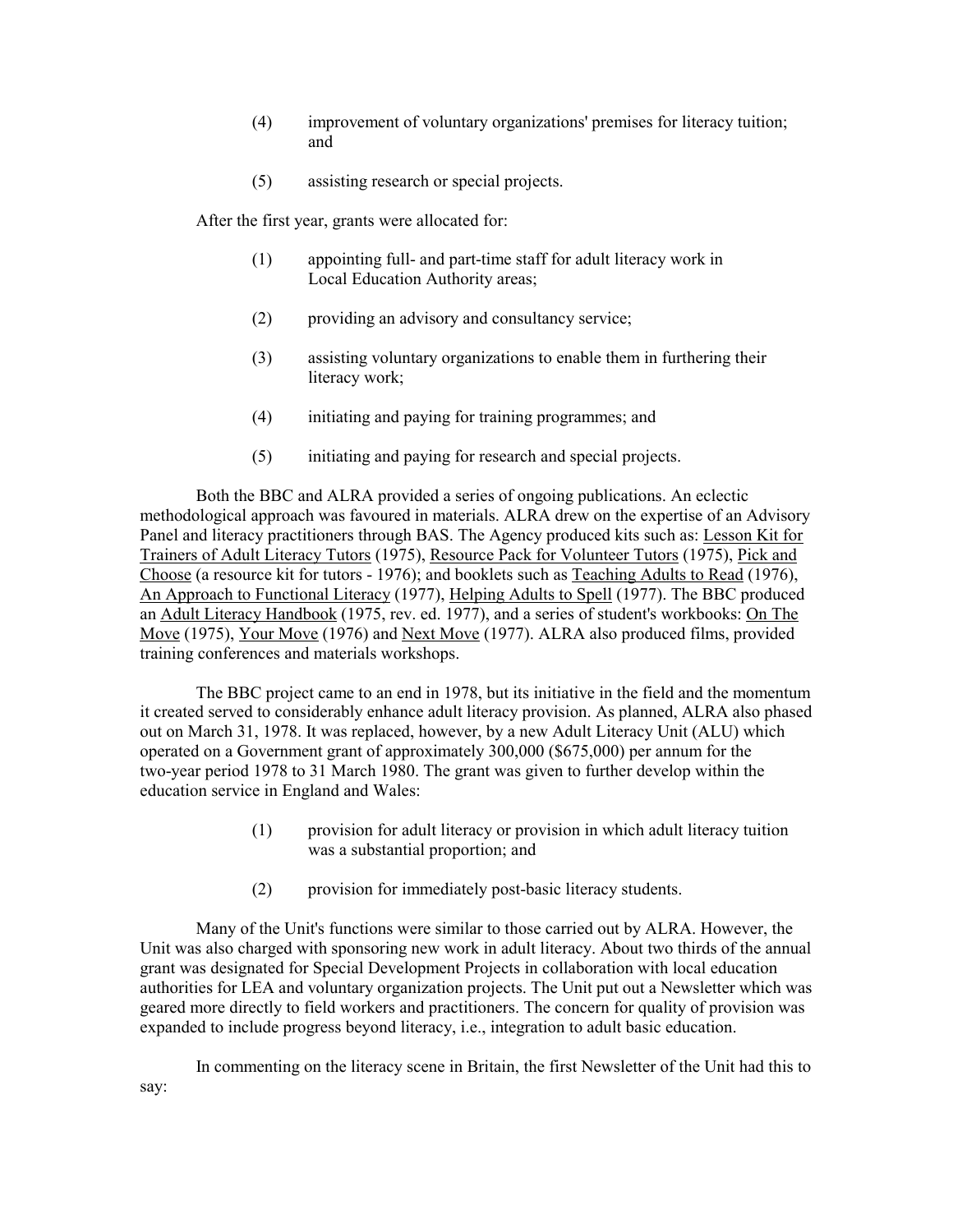The 'pump-priming' phase in adult literacy has ceased and local provision has now become - as in other parts of the educational service - a local responsibility. This change -although it has not happened without an element of insecurity and heart-searching does emphasize the changed role of a national focus and the need for the consolidation and the development of the service locally. It would perhaps be fair to say that the initial establishment period for adult literacy is over and needs to be followed by a period of qualitative improvement, further development and transition, recognising the essential role the adult literacy servic[e h](#page-114-0)as to play in the development of basic educational opportunities for adults. 41

The concern with the larger field of adult basic education had been growing with the experience of the literacy campaign. In particular, requests for help with numer[acy](#page-114-0) were fairly frequent, but were not normally heeded during the initial years of the campaign.<sup>42</sup> In 1977, the Advisory Council for Adult and Continuing Education (ACACE) was set up by the Secretary of State for Education and Science. The Council had been commissioned "to advise on the best way of building on the adult literacy campaign of the last three years in order to create and implement a coherent strategy for the basic education of adults including continuing provision for adult literacy.<sup>"43</sup> ACACE presented its findings in the spring of 1979 and made nine major recommendations as part of its strategy report. The general argument of the report concluded with this statement:

What is needed is a firm statement of national policy for Adult Basic Education, together with the assurance of continued fun[ding](#page-114-1) that will enable the policy to be planned ahead and executed with confidence.<sup>44</sup>

The Unit provided its own Annual Report for 1978/79 to the Secretary of State for Education and Science and made its recommendations for future literacy provision. The Adult Literacy Unit (ALU) emphasized that short-life agencies, however welcome, "do not help to create a coherent long term strategy for literacy and other basic skills work with adults".<sup>45</sup> In response to the ACACE Report and that of ALU, the Secretary of State indicated that he was not able to provide central support to encourage development across the whole field of the Council's report, but he attached "particular priority rather to work designed to improve the standards of adult proficiency in those basic skills, in areas such as literacy, numeracy, communication and coping, for those for whom English is a first or second lang[uage, w](#page-114-3)ithout which people are impeded from applying or being considered for employment".<sup>46</sup>

Subsequently ALU's mandate was widened to include the other basic skills mentioned by the Secretary of State. The new unit was accordingly named the Adult Literacy and Basic Skills Unit (ALBSU) with a life expectancy, initially, of three years and a budget of 500,000 (\$1,125,000) from the Government for the first year (198081). The first Newsletter of ALBSU, however, had some disturbing news. In announcing the new proposals from and action b central government, it expressed concern that in a "significant minority of areas" cuts in adult literacy provision were being made. The flexible delivery methods were being abandoned in favour of more regularized and centralized service, especially in some rural areas. Provision was thus being dictated by financial rather than educational criteria and ALBSU pointed sadly to the paradox of renewed commitment at the central government level while local areas were cutting back. ALBSU called for continual demonstrations to decision-makers to show that [adul](#page-114-4)t literacy and basic skills work are essential services that must be protected against the cuts.<sup>47</sup>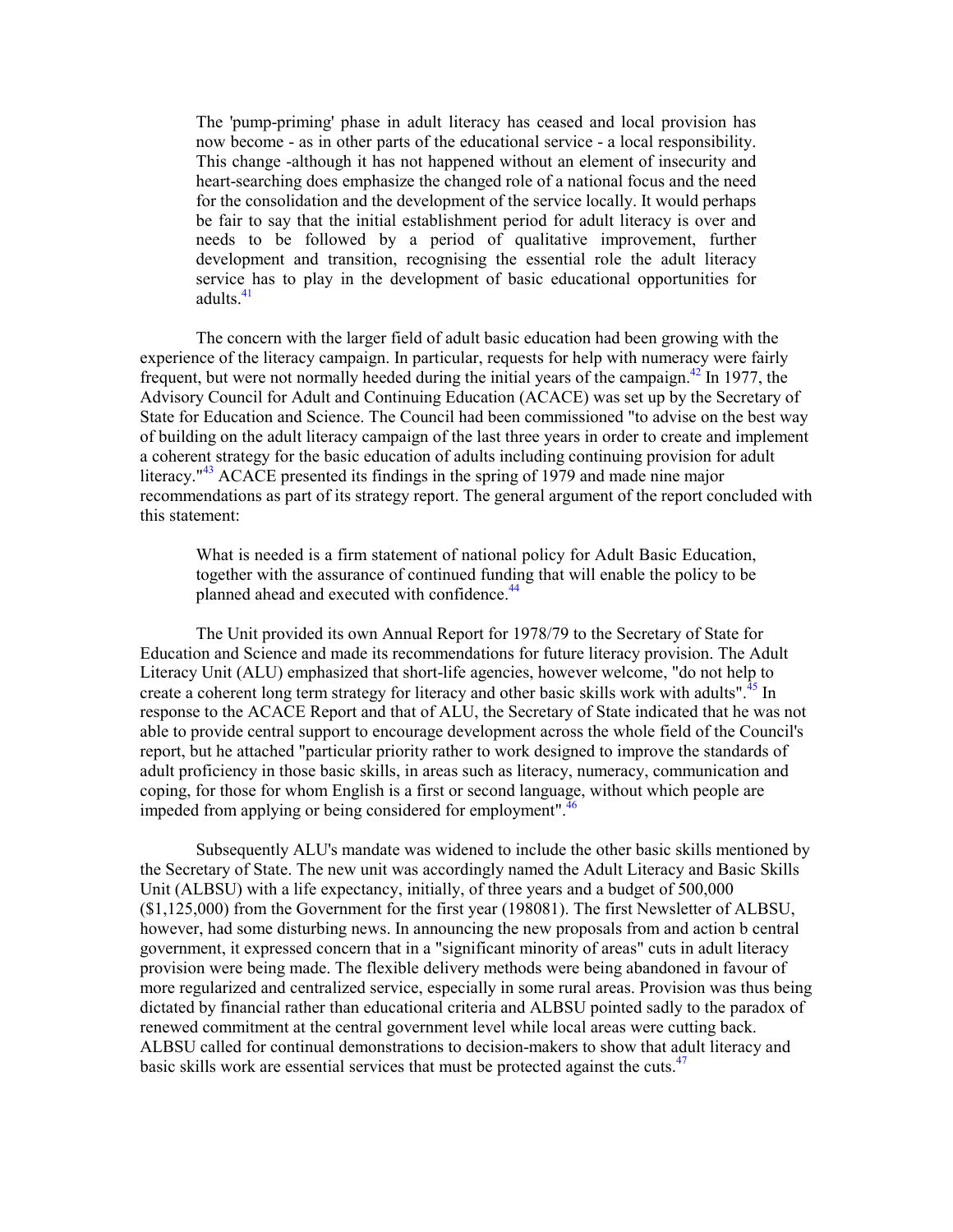3. Lessons to be Learned from the British Experience

Influence of broadcasting output. - The campaign was characterized by a major output of broadcasting both in television and radio. The major contribution was the influence of television as a motivator and stimulant to the illiterate adults to come forward for help. The brilliantly conceived programmes were presented in the working-class idiom with humour and pathos and combined minimal instruction with a documentary segment focusing on real-life stories of adults with literacy problems. The series persuaded 155,000 people who had hitherto been ashamed or embarrassed about their problem, to come forward for help during the three year period. While this number is only one-thirteenth of the estimated two million functionally illiterate adults, it represents a thirtyfold increase over the numbers in literacy schemes in 1973, as quoted earlier. The broadcasting also provided public awareness and encouraged volunteers to offer their services for tutoring or other activities. Table 5 indicates the numbers of students and volunteers who were involved in the programme as reported by British documents.<sup>[48](#page-114-5)</sup>

## **Table 5 Numbers of Students and Volunteers Involved in Adult Literacy Tuition 1975 - 1978**

| Year    | Students Receiving <sup>a</sup><br>Tuition | Volunteers Working in<br><b>Adult Literacy</b> |
|---------|--------------------------------------------|------------------------------------------------|
|         |                                            |                                                |
| 1975-76 | 52,622                                     | 41,704                                         |
| 1976-77 | 69,398                                     | 45,178                                         |
| 1977-78 | 70,924                                     | 43,157                                         |
| 1978-79 | 69,470                                     | 37,356                                         |

<sup>a</sup> It should be noted that for all figures there is a carryover into the next year.

Impact of the national referral service. - The referral service was closely linked to the role of the BBC. During the campaign's first year of op[eratio](#page-114-6)n (October 1975 -September 1976) over twenty thousand people came via this central service.<sup>49</sup> In contrast, after the broadcasting element disappeared, only three thousand students were referred through the national service (in 1978/79). Local referrals were obviously more important in the later stages.

 The use of volunteers as tutors has been hailed by commentators as one of the most significant developments in the British education service for many years. The large numbers of volunteers were indicators of commitment to society and the reservoirs of latent goodwill which had been tapped. They also provided a means of increasing public awareness about the adult illiteracy problem through various familial and peer relationships. A by-product of the volunteering was that many school teachers committed themselves to the campaign. They gained new insights, not only into reading and writing, but also into the social contexts of adult life for which their own students would need preparation.

Role of central government agency. - The formation of anew agency sponsored by the central government, allowed for direction and support of programme delivery. No new funds were available for this effort, the educational finances had to be rearranged for the campaign to take place. It is remarkable, given the period of severe financial restraint, that some form of centrally financed agency has continued for over six years.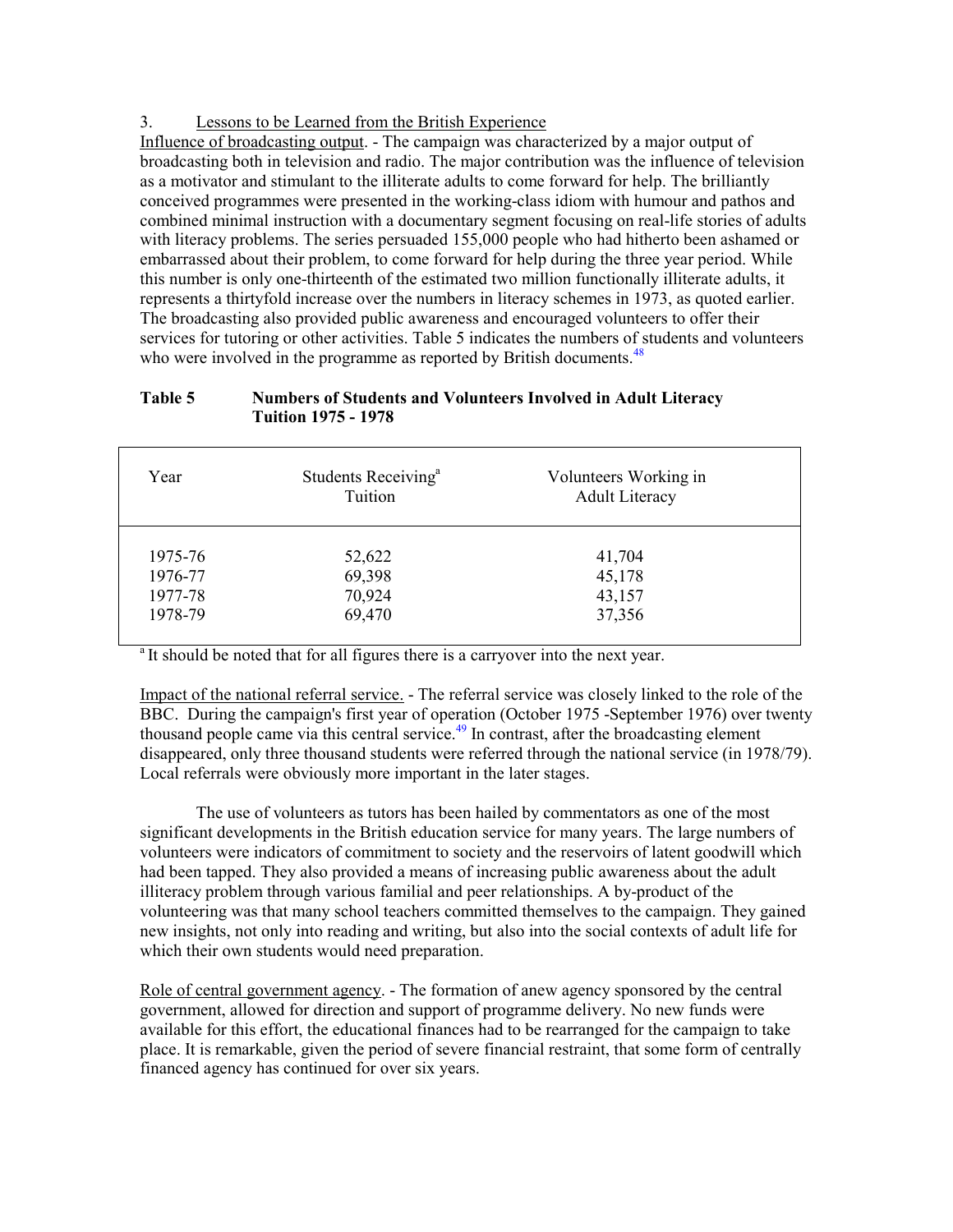Contribution of research. - The research reports (Jones and Charnley, 1978; Charnley and Jones, 1979) furnish an empirical base for judging the 'success' of literacy campaigns. The research has substantiated what experienced practitioners know to be a fact: the gains in self-esteem and self-confidence obtained by a new reader tend to outweigh other considerations such as reading level increments. Changes in the affective domain are just as crucial, if not more so than mere cognitive gains for the undereducated adult. In order of importance, the criteria of success that emerged from an analysis of students' progress in literacy tuition were as follows: affective personal achievements (I feel more self-confident); affective social achievement (I get on much better with my children now); socio-economic achievements (I was given more responsibility at work); cognitive achievements (I can write and spell better now); and enactive achievements (I have joined a library). In this approach, the students become their own agents of evaluation.

In sum, the UK Adult Literacy Campaign is unique for several reasons:

- (1) Adult illiteracy was found to be a problem in a developed, industrial society where at least eight years of compulsory education had been in force for nearly a century.
- (2) A coincidence of several factors blended together into a campaign with considerable political and social impact. A major factor, however, was the initiative of the BBC in putting forth its three year proposal.
- (3) The campaign and subsequent developments have taken place in times of great financial restraint.
- (4) The extremely well documented experiences and the results of the research projects have been generally available and well distributed, so that adult educators, planners and researchers may benefit from the collective wisdom and lessons learned in Britain.

As a final observation, it may be pointed out that Britain's small size and high population density coupled with its primarily unitary form of government are contributing geopolitical factors to an enterprise of this nature. These conditions should be borne in mind in making any comparisons with the larger federal countries which will be looked at next.

## **C. The Experience in the U.S.A.**

The nineteenth century in the United States was not so much a century of reform, as in England, but one of westward expansion, industrialization and transportation development. The social problems of the nation were given low priority and few efforts were made to educate the illiterate adults who settled the frontier where basic skills for survival were the paramount concern. The development of transportation systems brought inexpensive, unskilled and poorly educated labour from Asia, southern and eastern Europe. The struggles between old and new immigrants eventually led to restrictive legislation and practices regarding immigrants. Literacy tests were proposed as a means of eliminating the migrations of certain groups of people.

Within the United States, according to Cook (1977), the growth of illiteracy was nurtured by two prevailing attitudes of the public. Firstly, the enforcement of school attendance laws was hindered by the belief that no one was compelled to do anything in the United States. Secondly, there being a great belief in their own resour[cefuln](#page-114-7)ess in the face of a crisis, the people were not willing to submit to intervention in education.<sup>50</sup>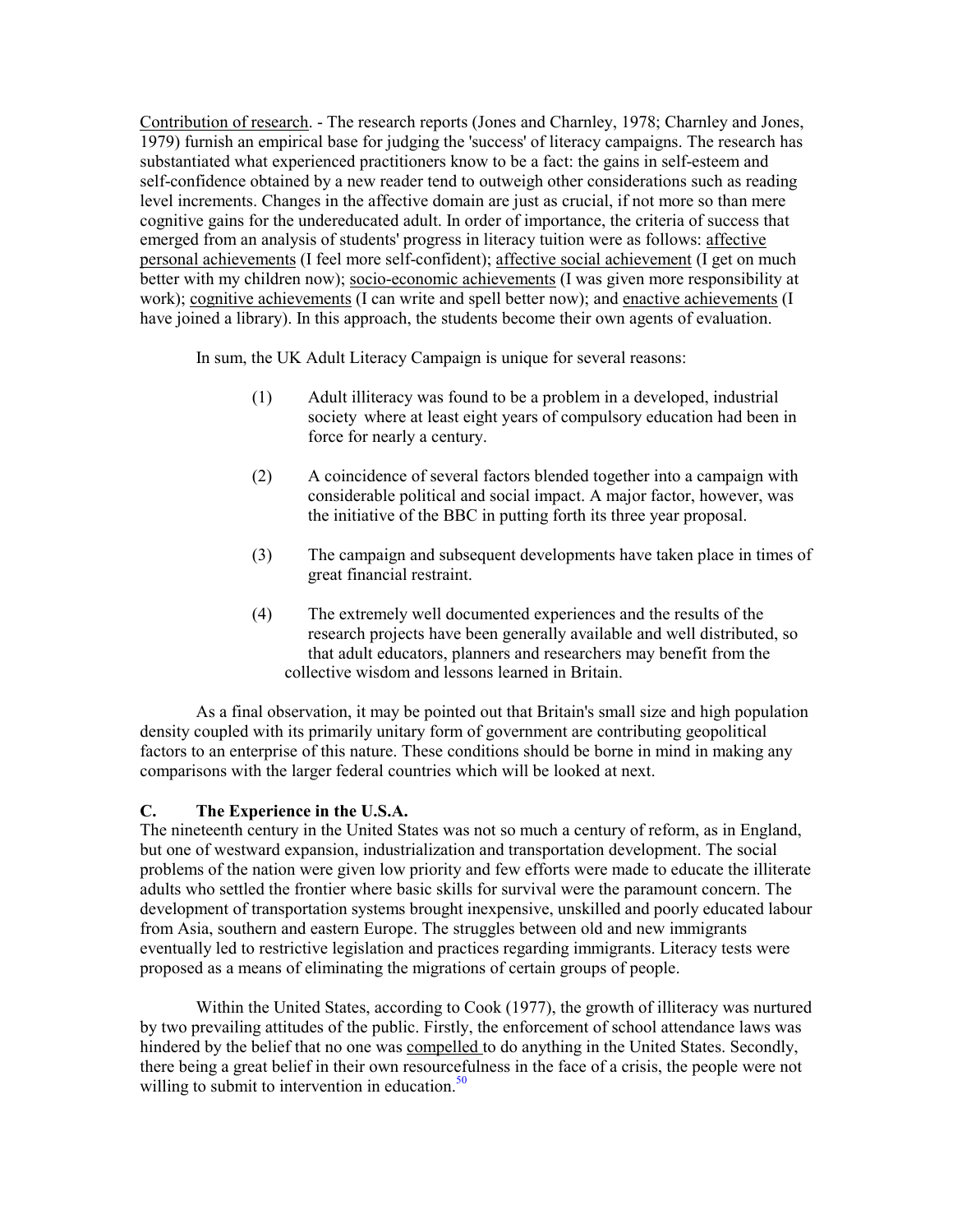At the turn of the century, the 1900 census defined an illiterate as any person ten years of age or older who was unable to read and write his native language. The results revealed that 6,180,069 persons answered "no" to the literacy question (10.7 per cent of the population in the United States). An early document in the twentieth century stressed the fact that literacy was a first requisite for democracy.

Unless means are provided for reaching the illiterate and near illiterate, every social problem must remain needlessly complex and slow in solution, because social and representati[ve g](#page-114-8)overnment rests upon an implied basis of universal ability to read and write.<sup>51</sup>

Just less than half of the illiterates in 1900 represented Negro, Chinese, Indian, and other non-white groups. Among the majority Caucasian groups were foreign-born whites and native Spanish-speaking whites. The growing number of foreign-born and native-born illiterates were gradually seen as wasted economic and human potential.

## 1. The Early Twentieth Century

Because of current concerns with the relationship between literacy/illiteracy and occupational health and safety in the workplace on the one hand, and paid educational leave as a mechanism for improving literacy skills of workers on the other, the following quotations from documents in the early part of the twentieth century in the United States may be of interest..

The Director of the Bureau of Mines states that the removal of illiteracy among miners, who are mostly foreigners, would save annually 1,000 lives and 150,000 injuries. One-half of all industrial accidents are due to inability to understand danger warnings. True economy certainly would sugge[st t](#page-114-9)hat a step forward in the banishment of illiteracy is of the greatest importance.<sup>52</sup>

Effective measures to reduce adult illiteracy can become possible by closer cooperation between industry and education. Industry can make it possible by allowance of time and wage to enable illiterate adult workers - who can earn usually but small wages, often because of their illiteracy and things that go with illiteracy - to learn to read and write, and in a minimum time of 60 hours enable them to surmount their worst obstacles to progress. The public schools can provide teachers. Illiterate workers are expensive workers. There seems to be no more effective, practical and economical way of meeting the problem of the unemployed adult illiterate than by means of the workers' public school day class. By its [adopt](#page-114-10)ion, much industrial inefficiency and social waste may rapidly be eliminated.<sup>53</sup>

 Twin thrusts to the literacy effort in the early part of this century were firstly the need to Americanize the foreign-born in the face of strong xenophobic feelings caused by the First World War and secondly the preparation of illiterate men for induction into the armed services. A parallel reform movement brought about some changes in education with federal grants to education being initiated with the passage of the Smith-Lever Act (1914) and Smith-Hughes Act (1917). Apart from the federal government's concern over the large numbers of illiterates revealed by the draft, most efforts to provide literacy training were at the state and local levels. The moonlight schools of Kentucky and an illiteracy commission established by the Governor of the same state in 1914 were pioneers in the field. The commission, however, had no funds to support its work!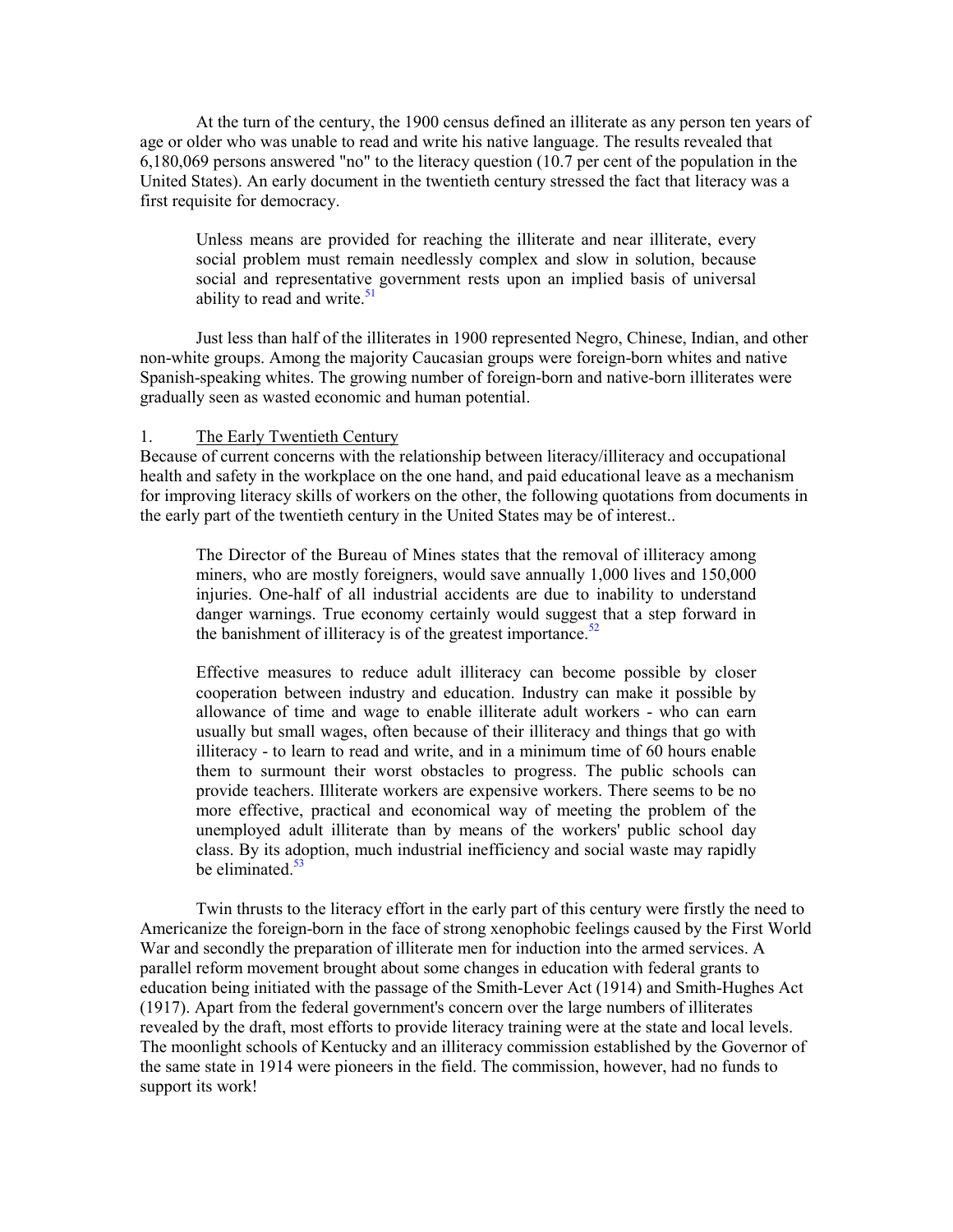By the 1920s most states had compulsory schooling to age sixteen by law, and 60 per cent of the states had enacted adult education legislation by 1927. An Advisory Committee on National Illiteracy was appointed in 1929 by President Hoover, but by 1933 the funds were exhausted and the committee concluded its work. Seven studies had been completed. Each study dealt with a different aspect of illiteracy. Despite the National Committee, however, much of the work in reducing illiteracy rates was being done at the local level. During the 1920s, new ideas on the literacy definition were being introduced and in 1930, the National Education Association decided that programmes should aim at a sixth grade achievement level as a basis for literacy. This decision presaged future trends. During the Depression, federal programmes involving illiterates were designed to provide work relief.

## 2. The Influence of the Second World War and Aftermath

Federal government initiatives in literacy work came about in the 1940s as a result of the Second World War. The experience of the First World War was being repeated: many persons registering for the draft were unable to write their names. A directive issued in May 1941 stated induction would be refused to any individual unable to pass an examination at roughly a fourth grade level. By September of the same year, over 140,000 people had been refused. The ratio of white to black rejections among potential inductees was 38:112 per thousand respectively. After Pearl Harbour, an all-out war effort was required. Literate personnel were required in the technical war industries at home, as well as on the war fronts. The refusals of able-bodied men, because of the Army's literacy requirement, became critical to the manpower situation. Military directives were changed to include illiterate inductees on a quota basis. However, rejection rates were still high. Therefore, the Army directive of June 1943 stated that the Army would accept all men who passed the intelligence examination, whether they were literate or not.

 Having taken this stance, the Army was then responsible for literacy training among illiterate personnel. Illiterates were given test batteries, placed in appropriate groups and taught in small classes by enlisted personnel. The Army produced teaching materials related to reading skills and adjustment to army life. Filmstrips and books related to military service and army life were produced. Supplementary reading materials of low readability levels were also produced. Various circumstantial reasons contributed to the success of this functional literacy programme. A similar programme was introduced into the Navy when it started accepting illiterate personnel.

 When the war was over, the question of further training arose. The only federal legislation significantly related to illiteracy, however, was the Serviceman's Readjustment Act of 1944 which provided for the education of military veterans. It fell far short of the massive attack on illiteracy which some Congressmen had proposed, but it was a helpful aid. In retrospect, the decade of the forties has been seen as a period of incubation for developments in later decades.

In the fifties, several factors led to progress in the sixties. Such factors included:

- (1) the Korean War which demonstrated once more that illiteracy was still a problem among soldiers;
- (2) an awareness that not all citizens were being afforded the same economic and educational opportunities;
- (3) an increased awareness of the need for a basic education in order to survive in an industrial society;
- (4) the launching of Sputnik by the Russians in 1957; and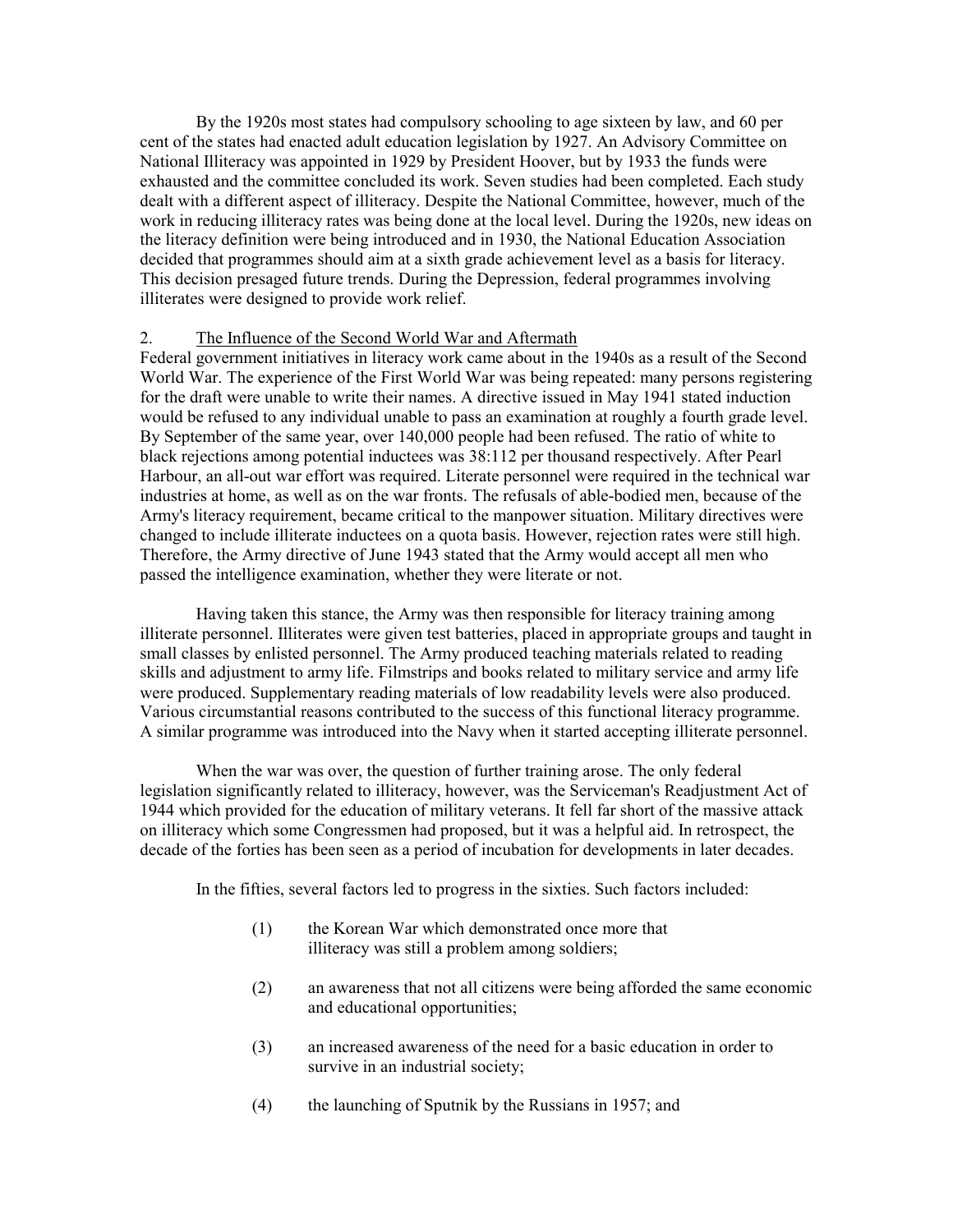(5) a desire for an informed citizenry capable of evaluating propaganda.

These factors provided the necessary stimuli for improved educational opportunities and advancement. By the end of the fifties, most states had laws pertaining to adult elementary education, but there was no federal legislation to coordinate efforts. Programmes were still largely at the local and state level. A National Commission for Adult Literacy was created, however, in 1957, by the Adult Education Association of the United States.

#### 3. Federal Involvement in the 1960s and Early 1970s

By the sixties, the changing definitions of literacy were coming into effect. The concern was more with functional literacy. The age of persons in adult illiteracy definitions had gradually increased from ten to twenty-five years. Fourteen and eighteen years were sometimes used in statistical definitions as well. The United States Office of Education considered eight years of schooling a minimum for adequate comprehension and communication. With this shift in grade level for defining functional literacy, the gross numbers for the United States' functionally illiterate population took a sharp increase. This led to concrete measures by the federal government in legislation, programmes and funds.

In 1962, the Manpower Development and Training Act established a programme of occupational training and retraining of the American labour force utilizing the resources of industry, labour, educational institutions, and various agencies. An amendment to the Act provided for adult basic education (ABE) for those who could not profit from the training because they were functionally illiterate. There was no time limit for training, but trainee allowances were paid for 72 weeks only. In the 1965 Manpower Act, the training period was extended to 104 weeks and allowances were increased.

In 1964, the passage of the Economic Opportunity Act provided direct allocation of federal government monies for literacy education. [Th](#page-114-11)e Act defined a functional illiterate as "one who has completed eight grades of school or less."<sup>54</sup> The various parts of the Act attempted to address the multi-faceted nature of functional illiteracy by the setting up of Job Corps Training Centers, the Adult Basic Education Program, the Work Experience and Training Program, and the Community Action Program. The target groups were the unemployed; the undereducated and illiterates; socially, culturally and economically deprived adults; and migrant and seasonal farm workers, respectively.

 The passage of the Higher Education Act of 1965 allowed for training people to teach in educationally deprived areas. In 1966, ABE became Title III of the amended Elementary and Secondary Education Act, and was subsequently known as the Adult Education Act. There have been various amendments to the Act, but the major features of interest are as follows:

- (1) The Act defines an 'adult' as any individual who has attained the age of sixteen.
- (2) Opportunities were extended to adults who had less than high school completion (i.e., less than grade 12).
- (3) Adult basic education was defined as meaning "...adult education for adults whose inability to speak, read or write the English language constitutes a substantial impairment of their ability to get or retain employment commensurate with their real ability, which is designed to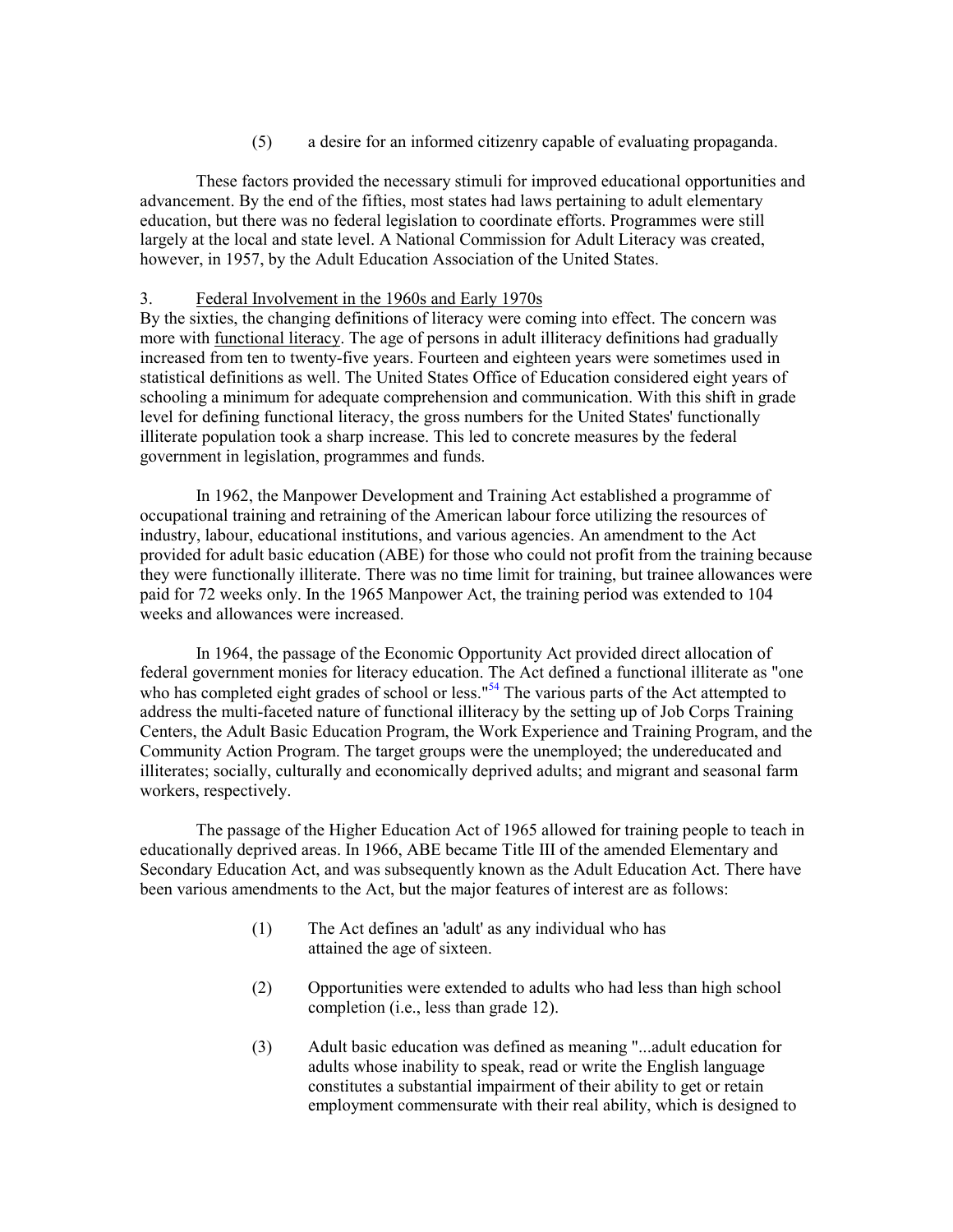help eliminate such inability and raise the level of education of such individuals with a view to making them less likely to become dependent on others, to improving their ability to benefit from occupational training and otherwise increasing their opportunities for more productive and profitable employmen[t, an](#page-114-12)d to making them better able to meet their adult responsibilities".<sup>55</sup>

The gist of this statement is that educationally disadvantaged persons will be helped to become more employable, productive and responsible citizens.

In 1971, a National Right to Read Program was initiated. It was a federally funded programme aimed at attacking (and eradicating) illiteracy over a ten-year period. There were a variety of thrusts to the Right to Read Program. One thrust was to establish demonstration projects. Such projects included community-based projects to increase functional literacy for adult populations and adult reading academies whose aim was to provide assistance for out-of-school adults mainly through private, non-profit organizations. Another thrust was the establishment of Right to Read States. States were given funding when a high priority was placed on reading and basic activities to implement statewide approaches. A third component was the national impact programme which included activities such as the dissemination of materials on a massive scale.

#### 4. The Current Situation

What have been the results of these efforts over the last fifteen to twenty years? With federal legislation and financial support, new programme materials, training events and research became possible. It looked as though a solid foundation was being established for a sustained effort in literacy and adult basic education. Dr. Gary Eyre, Executive Director of the National Advisory Council on Adult Education (NACAE) informed delegates to a conference in 1980 that:

12,825,520 people have been enrolled in federally supported ABE programs since 1965. Two million people are enrolled in ABE programs today. Sixteen years ago, no state had a designated person responsible for ABE at the state level. Today there is at least one in every state. Even more importantly, 26 percent of ABE enrolees gain a grade or better in reading and 19 percent gain a grade or better in math in only four months.<sup>[56](#page-114-12)</sup>

However, at another conference, in October 1980, Dr. Eyre reported that 53 million Americans had not completed high school, that there were 900,000 'drop-outs' from the public school system and that there were 1,000,000 incarcerated persons who could not read or compute beyond a sixth grade average.<sup>57</sup> He went on to say that very few state legislators or legislatures have passed laws on literacy and urged conference participants into political activism and advocacy to highlight the issues at the state level. He also said that the Carter Administration was committed to adult education but c[ongr](#page-114-12)essional "friends of adult education" were being lost through retirement and other means.<sup>58</sup> Since this conference, the entire political scene in the United States has changed and there is uncertainty about the future facing adult education.

Progress has been made, but it has not been enough. Reports and commentators in the seventies indicate that there is still a sizeable problem (APL, 1975; Hunter and Harman, 1979; Mezirow, Darkenwald and Knox, 1975). Some 23 million Americans function with difficulty in today's society because of, among other factors, low levels of schooling (less than eight years). Commentators have pointed to the fact that the goal of the Right to Read Program was unrealistic.<sup>59</sup> Literacy has to be seen in its sociological context, schooling alone is not the answer.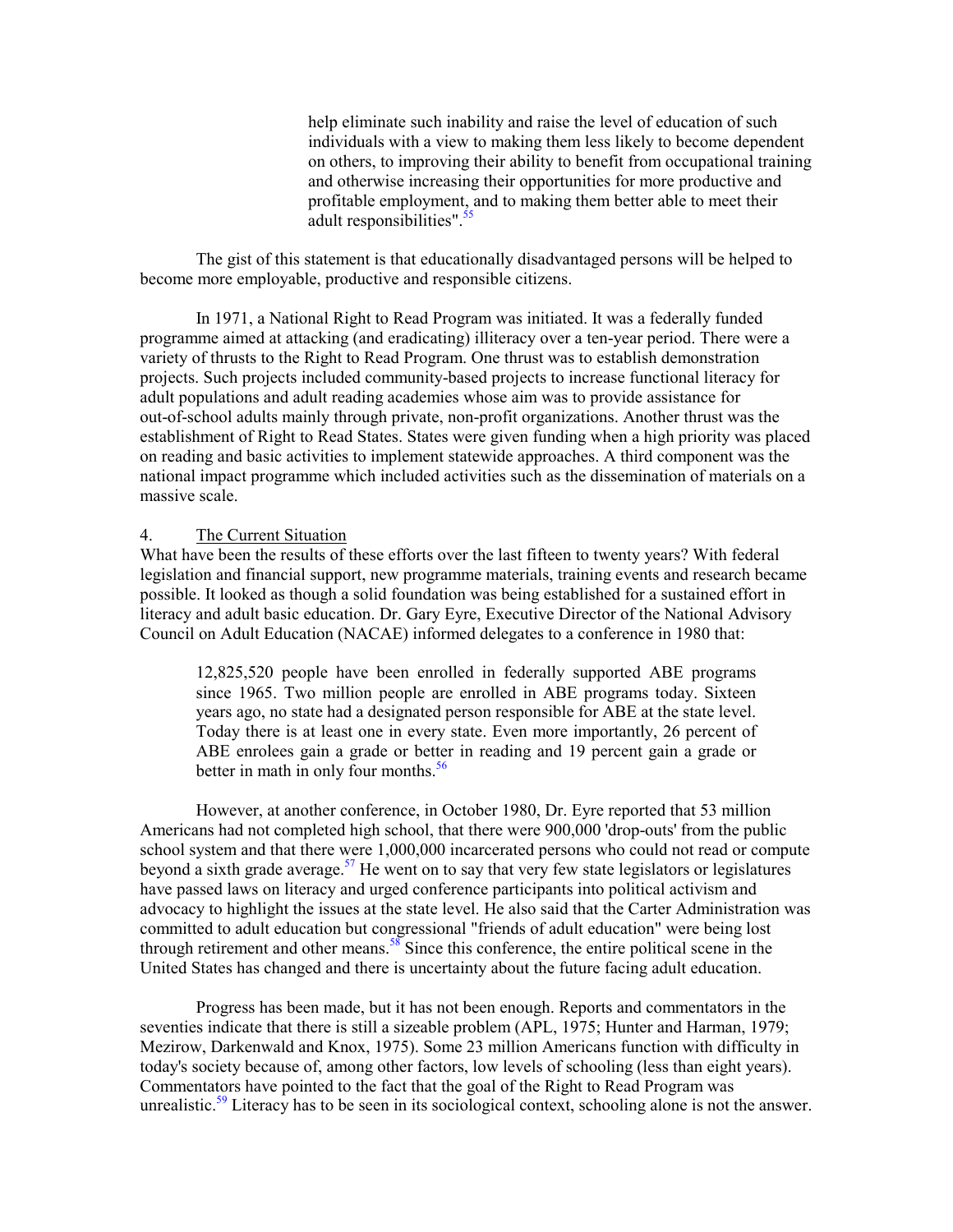ABE programmes have been called "creaming" operations.<sup>60</sup> Hunter and Harman point to the fact that most programmes do not reach the bulk of the educationally disadvantaged. They highlight the findings of George Eyster and his colleagues at the Appalachian Adult Education Center who, after intensive work over a numb[er of](#page-115-1) years with disadvantaged adults, identified four groups based on individual characteristics.<sup>61</sup> Firstly, there are those adults who can be easily recruited through the media. These persons are secure in themselves and respond well to group and individualized learning activities. Secondly, there are the adults who are less secure, in economic and personal terms: many may be seasonally employed and may have to work overtime in order to make ends meet. They are or would be eager learners, but one of their difficulties is the time factor. They cannot respond to rigidly set hours of instruction because of their varying shifts. A third group consists of those who have for the most part been only sporadically employed and need one-to-one contact and instruction. The fourth group has been called "the stationary poor". This is the group which is probably most in need of help, but which is generally inaccessible. Similar divisions of "would-be learners" and "nonlearners" have been identified in Canada (Waniewicz, 1976).

If the people in the last two groups are to be reached, entirely new strategies have to be planned and implemented. Jonathan Kozol (1980) has called for massive mobilization of literacy volunteers through a national coalition of adult literacy programmes in the U.S.A. He envisions "enlisting" and training five million helpers to reach the 25 million Americans in need of literacy training across the country. Most of these helpers would be recruited from high schools and colleges. Another recruitment source would be among senior citizens. [62 I](#page-115-2)n 1982, an alliance of ten national organizations with a track record in literacy and adult basic education formed the Coalition for Literacy to focus attention on the problem of adult illiteracy in America through a national media campaign.

### 5. Voluntary Literacy Organizations

Kozol's strategy depends on volunteers. Adult education legislation calls for a partnership between the public and private sectors and consequently voluntary organizations are included in the state grant plan and appropriations. There are at least three voluntary literacy training organizations in the U.S.A. which have also influenced the Canadian literacy scene. The two best known agencies are the former National Affiliation for Literacy Advance (NALA) and Literacy Volunteers of America (LVA). A lesser known organization is Lutheran Church Women (LCW).

 The National Affiliation for Literacy Advance (NALA) is a membership organization of Laubach Literacy International. It exists to promote and coordinate volunteer adult literacy programmes using the Laubach method throughout the United States and Canada. It was founded in 1968 and has its headquarters in Syracuse, New York. NALA recently changed its name to Laubach Literacy Action. Its work is an extension of that of Dr. Frank Laubach who developed a literacy method and approach in the Philippines in the 1930's. The method has spread to 103 countries and 312 languages. In the United States, the work is done by volunteer tutors working on a one-to-one basis. Training in the method is carried out by volunteer tutor-trainers who have apprenticed with experienced tutor-trainers. The books used are the New Streamlined English Series which start an adult learner at the very beginning with sight-sound correspondences between pictures and the alphabet. These basic skill books and a wide variety of supplementary reading and training materials are published by New Readers Press, another branch of Laubach Literacy.

 Literacy Volunteers of America (LVA) was founded in 1962 by a Syracuse housewife, Ruth Colvin, who was determined to do something about the illiteracy problem in her local community. Gradually, through alliances with other groups, LVA's work expanded and it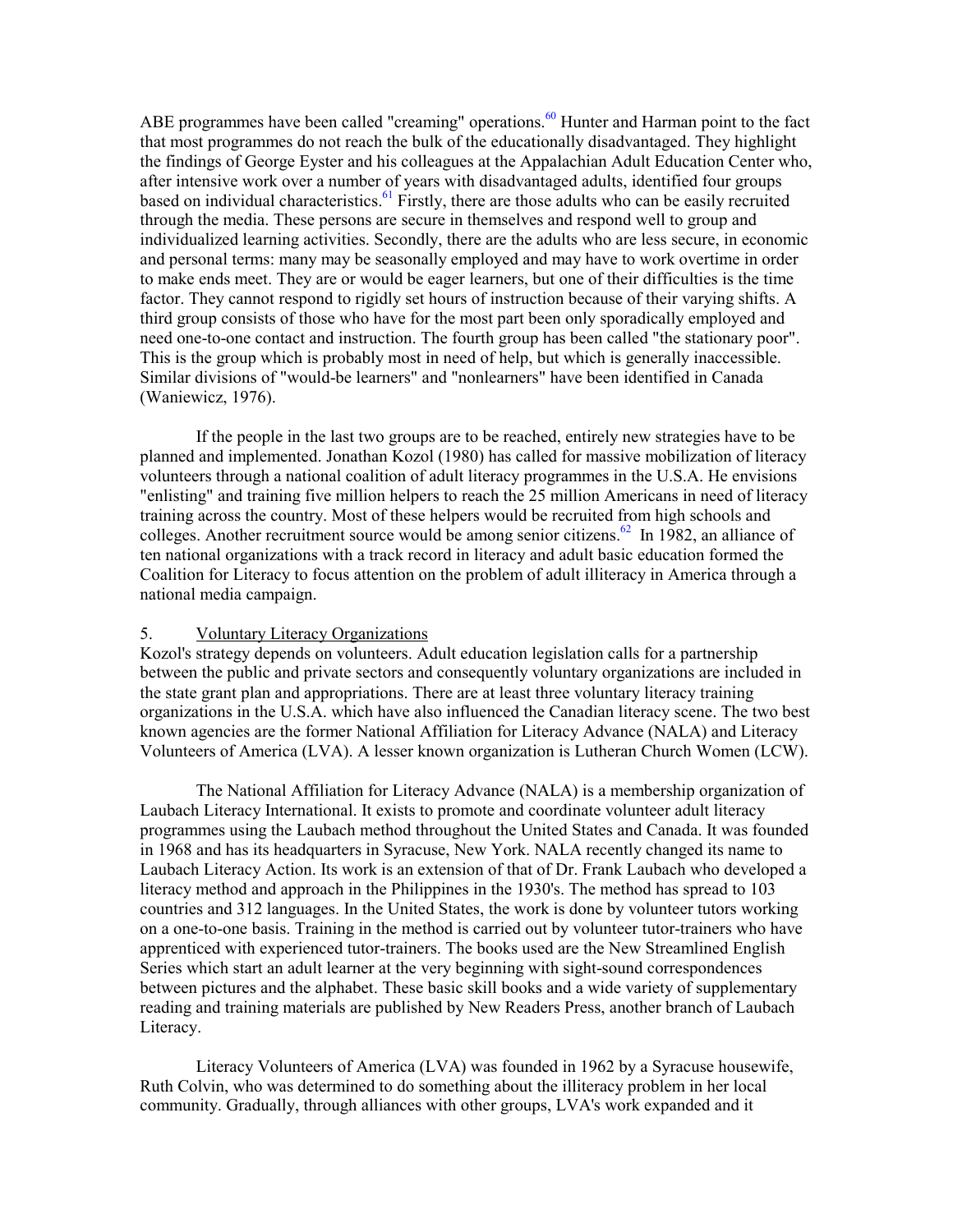established its headquarters in Syracuse, New York. The thrust of LVA's work has been to concentrate on training. It offers a variety of instructional techniques to the volunteer tutor and unlike Laubach Literacy, does not publish a great variety of materials. Instead, it relies on its core training manual - TUTOR - which explains the techniques and gives help with lesson planning. A diagnostic test - READ - is also published, as well as bibliographies of supplementary reading material to guide the tutor's choice of materials at the local library or resource centre. LVA has built links with the libraries and institutional ABE programmes, but the key element in the delivery of the instruction is the volunteer tutor. Initial LVA training is given by field staff from the central office. The core of the training is made up of a series of slides and tapes which explain the practice of the techniques. In this way, the training has a quality control built into the system. Because of this kind of training and the necessity of purchasing the slides and tapes, the LVA training is more expensive initially, than that offered by NALA. LVA regularly consults with reading specialists in order to keep the training up-to-date and useful to practitioners.

Lutheran Church Women (LCW), the auxiliary of the Lutheran Church of America, has a Volunteer Reading Aides (VRA) Program begun in 1969 by Norma Brookhart. The headquarters are in Philadelphia, Pennsylvania. LCW has a full-time VRA programme coordinator who travels throughout North America and gives training to groups interested in volunteer literacy tutoring. The expenses are paid by LCW. The training normally offered has been in the Laubach method and emerging literacy groups have been encouraged to affiliate with the Laubach organization.

Each of these voluntary groups has its roots in the tradition of Christian service and its volunteers constitute a dedicated corps of citizens willing to be trained and give some time on a sustained basis to help their fellow citizens decode the printed word and discover a new meaning to their lives. Although the numbers they serve are in the thousands rather than the millions, they nevertheless are providing an essential service for those adults who require basic literacy skills.

We have traced literacy developments in the U.S.A. through social conditions and legislation, and have seen the progress that has been made. While absolute illiteracy has declined and represents about one percent of the total adult population, we have seen that there are large numbers of functionally illiterate persons. As with the British campaign, however, all the programmes are only reaching a very small percentage of the people whom the statistics reveal are undereducated. Illiteracy in one form or another is a persistent phenomenon and one which can only be tackled with concerted preventative and remedial measures sustained over a long period of time and at all levels. An issue which has emerged from the UK campaign and the US experience which is worth stressing is that the activity of the central government, while necessary, is not sufficient in isolation, it is at the local and state levels that the "battle" must be joined.

### **D. The Australian Situation**

The "problem of illiteracy" is something of a paradox in Australia. By world standards, Australia is a highly literate country. There is compulsory education for all to the age of fifteen and, by that stage, an overwhelming proportion of the population can read and write quite compet[ently.](#page-115-3) Yet no other educational issue gives rise to so much public debate and concern as illiteracy.<sup>63</sup>

 This concern expressed by a writer in 1973 and other more recent articles in journals and the popular press<sup>64</sup> indicate that illiteracy is also a problem in Australia. Its experience appears to be similar to other developed countries in that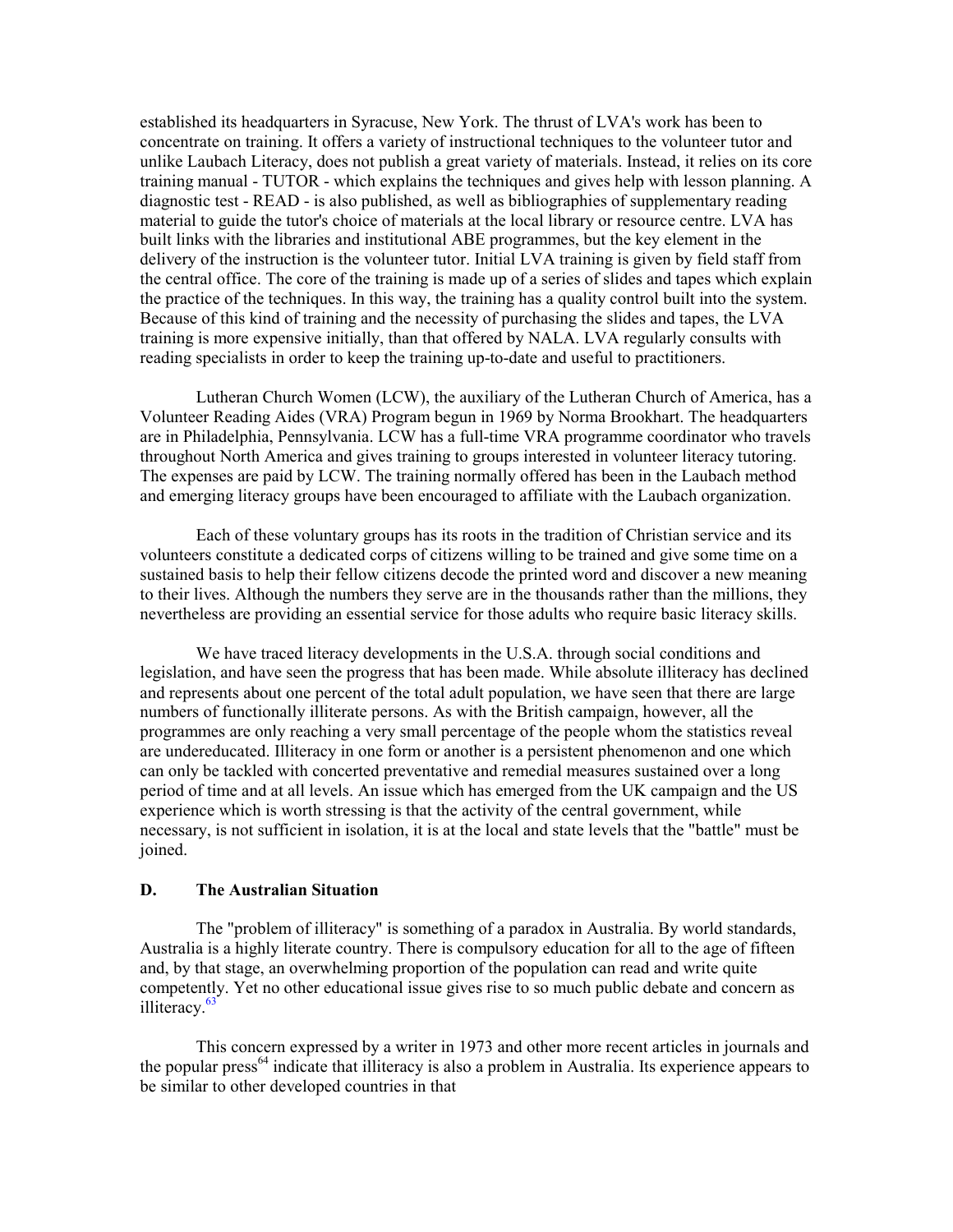Firstly, illiteracy is significantly more common amongst boys than amongst girls. Secondly, it is not democratically distributed; it is a predominantly working class phenomenon, most common in the families of semi-skilled and unskilled workers and in slum and housing commission areas. Finally, it is almost impossible to establish whether or not "standards of literacy" are falling.<sup>[65](#page-115-5)</sup>

This same commentator goes on to say that "regardless of whether 'standards' are rising or falling, we do know that there [are](#page-115-6) large numbers of children entering secondary schools who are functionally illiterate."<sup>66</sup> He then further comments on the consequences of illiteracy and failure in school for adults.

At the very least, illiterate adults become dependent upon relatives and neighbours for assistance in filling in forms, writing letters, and coping with written communications. The range of occupations available to them is severely limited; whole areas of information are closed to them. Given the reliance of bureaucracies upon written communication, the illiterate are virtually excluded from power and influence. The sense of rejection and shame with which they left school is often reinforced, and many go to great lengths to ensure that virtually nobody knows their deficiency. In a highly literate society, the illiterate is denied power and influence, has diminished personal [auto](#page-115-7)nomy and self-esteem, and is often limited in personal growth and fulfilment.<sup>67</sup>

Another country, in another part of the world, but a problem that is recognized as being similar to that experienced in Britain, the USA and Canada. Concern with literacy and numeracy in the Commonwealth of Australia prompted a national project -Australian Studies in Schools Performance - which tested skills in ten- and fourteen year-old students drawn from all parts of the Commonwealth. The results of this survey suggested that significant numbers of Australian students did not have the appropriate mastery of reading and writing skills for their age level. Thus, the conclusion was drawn that many stude[nts](#page-115-8) would leave school with inadequate skills for participation in contemporary Australian society.<sup>68</sup> Extrapolations from a literacy survey conducted in Sydney a few years ago<sup>69</sup> have indicated that one million Australians who cannot operate at a functional literacy level.<sup>[70](#page-115-10)</sup> The Sydney study had shown that 3.7 per cent who had English as their mother tongue were illiterate compared with 43.3 per cent of those from non-English backgrounds.

The Australians are embarking on a nationwide assessment of basic skills and educational progress in the schools. This exercise has not been without its dissenters in the educational community but indications are that it is forging ahead.<sup>71</sup> A report of an interdepartmental working party of the Commonwealth Department of Education on adult literacy and numeracy recommended that such an assessment might be extended to also include a survey of the competencies of adults, to provide a firmer data base than currently exists.<sup>[72](#page-115-11)</sup>

## 1. Adult Literacy Developments

The interest in adult literacy appears to have been stimulated by a report Learning Difficulties in Children and Adults, tabled in Parliament in October 1976. A non-governmental body, the Australian Council for Adult Literacy (ACAL) was formed as a result of the interest in adult literacy. The patron of ACAL, who was also chairman of the House of Representatives Select Committee on Specific Learning Difficulties which produced the above report, chaired a meeting of representatives of a number of Commonwealth departments and authorities in March 1978. This meeting resulted in the formation of the interdepartmental working party on adult literacy and numeracy. Its purpose was to advise the Government on matters relating to adult literacy and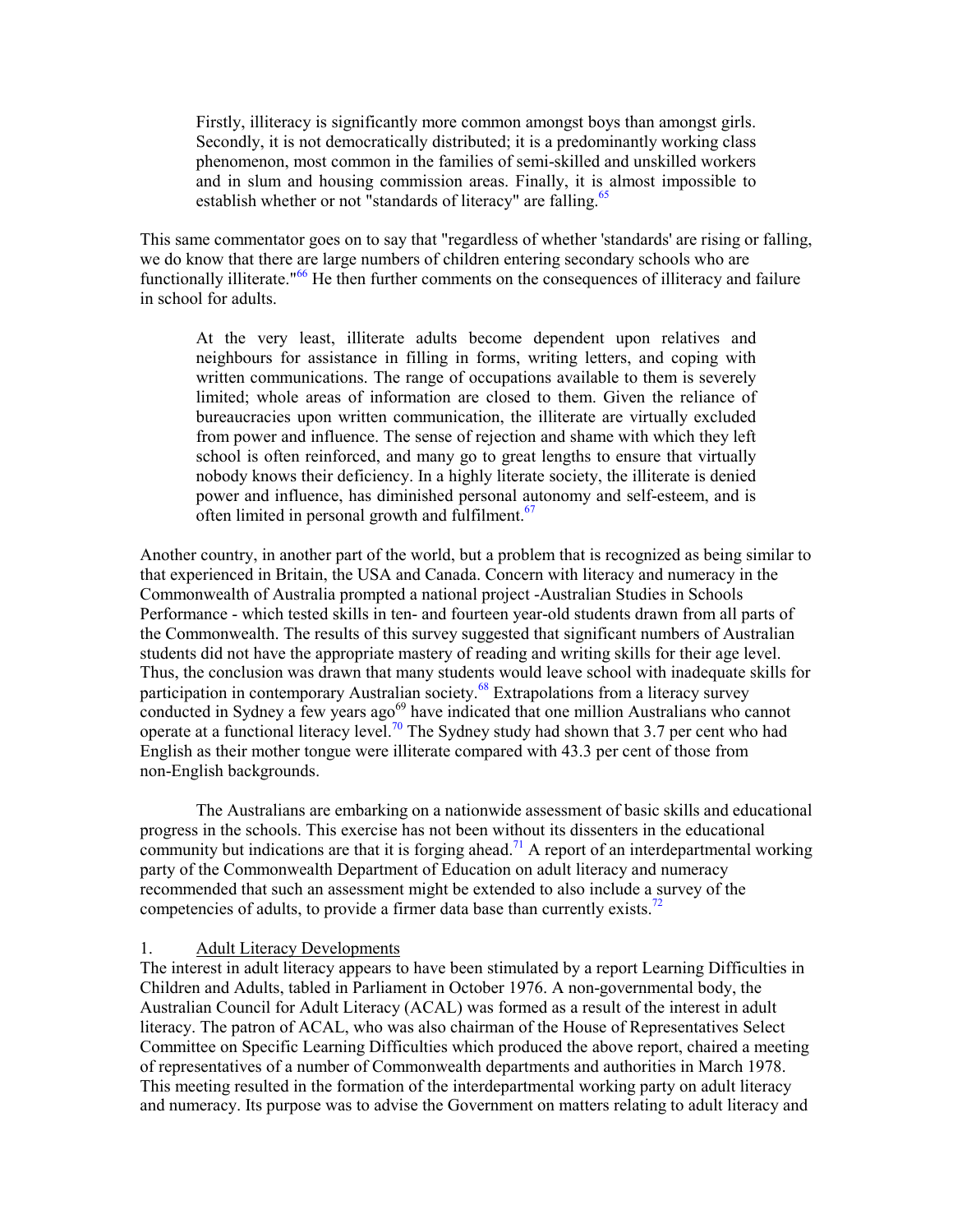numeracy and on the drafting of a Government policy statement.

In response to the suggestions for establishing such a working party, the Prime Minister, while agreeing with the idea, also replied:

... 1 would see it as important in the present climate of budgetary restraint for the working party to address itself primarily to the coordination of existing programs and ways in which such programs can, within presently available resources, be made more responsive to the needs of adult illiterates.<sup>[73](#page-115-11)</sup>

The working party was struck and presented its report in May 1979. It contained 20 recommendations and conclusions under the headings: Extent of the Problem, Commonwealth Policy and Programs, Consultation and Coordination. The various appendices to the report give data on current research and demonstration projects as well as an overview of programme provision in the adult literacy/numeracy field. Literacy and basic education programmes for adults appear to be funded from and delivered by a variety of agencies and government departments.

The Commonwealth of Australia, as the name implies, is a federal state. While it does have a Commonwealth Department of Education, the Commonwealth's role is essentially one of financial support, except for programmes in the territories for which it is directly responsible. The six states, therefore, are the major providers of facilities and services within their own boundaries. The agencies most heavily involved in provision of adult literacy programmes are: State and Territorial TAFE (Technical and Further Education) authorities and institutions; State Education Departments and their schools, largely through evening course provision; State adult education authorities; and voluntary organizations.<sup>[74](#page-115-11)</sup> As with Britain and the U.S.A., Australia is also using volunteer tutors in a one-to-one approach to literacy training. The Australian Library Association, like its British and American counterparts, also supports the literacy effort.

In addition to grants provided under TAFE for Particular Purposes and NonGovernment Adult Education, literacy work for specific population groups is available through other Commonwealth channels. Such groupings include Aborigines, Migrants (immigrants), and Unemployed Youth. There is an awareness that the literacy problems and needs of Aborigines living in non-metropolitan areas are different from those living in urban areas, and that a variety of approaches is necessary in the provision of literacy training. E[ven](#page-115-11) determining what constitutes "functional literacy" in the various contexts, is an important step.<sup>75</sup>

#### 2. Recommendations

As with other industrialized countries, Australia has discovered the presence of adult illiteracy to a significant degree among sectors of its population. To date, most of the concern and emphasis with literacy appears to have been expressed through the various studies aimed at the performance in schools. Australians seem loath to quote levels of schooling as an indicator of illiteracy among the adult population. Estimates are based either on the findings of the studies carried out among the school population or an extrapolation of data compiled from the literacy survey in Sydney. Nevertheless, programme provision throughout the country indicates a wide concern for the adult illiterate.

 The interdepartmental working party has called for a series of measures to: improve base-line data on adult literacy and numeracy; aid in consciousness-raising about the illiteracy problem among branches of Government; and to stimulate a role for the Australian Broadcasting Corporation in the field. Sensitive treatment of individuals with poor literacy skills by bureaucrats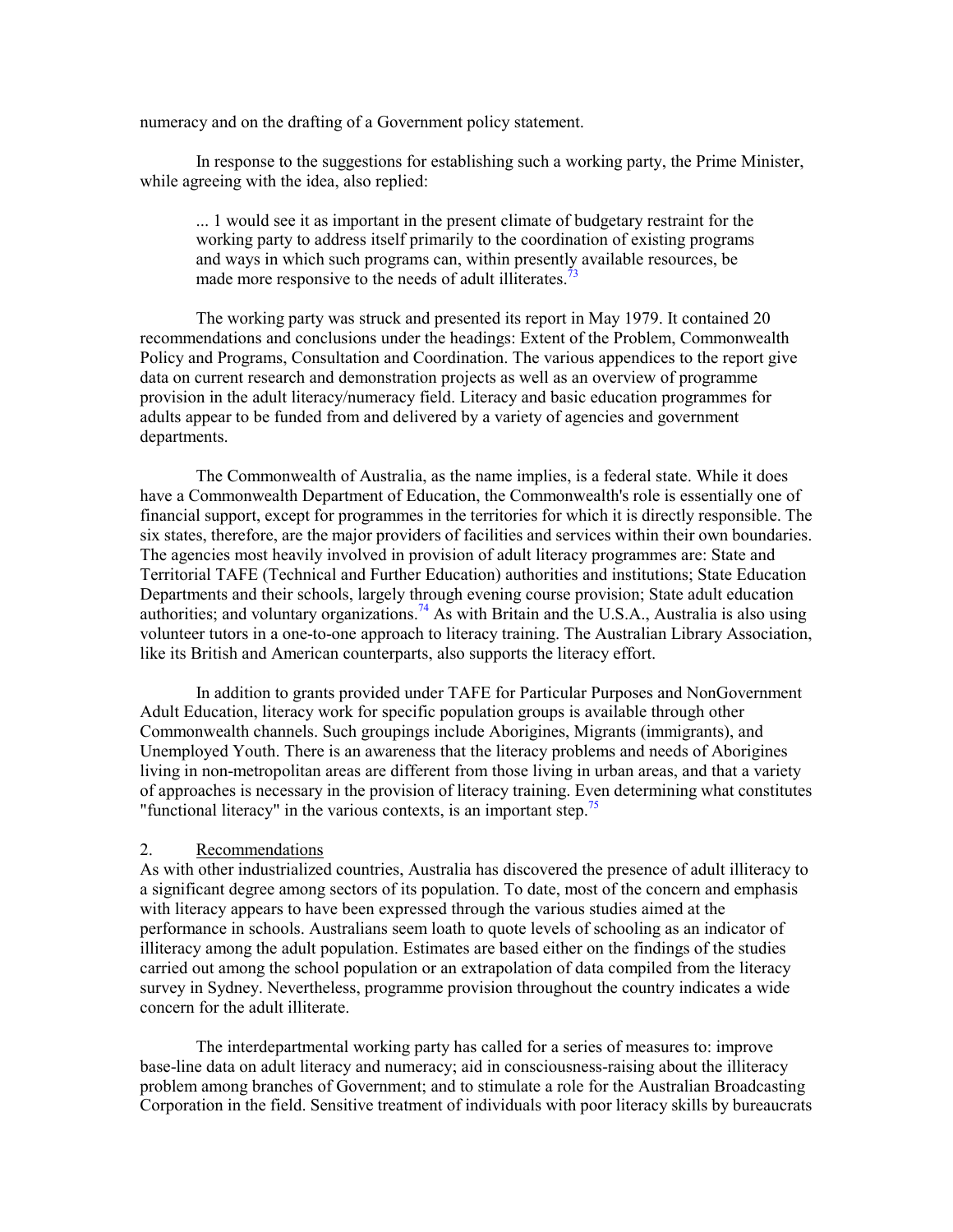is also advocated, as is the simple expression of written information aimed at poor readers. The possibility of providing written materials in other languages including Aboriginal languages, where appropriate, is also mentioned. Many of these recommendations are geared to future practice. In terms of the present, perhaps the most important recommendation is that the Government affirm the importance of literacy and numeracy both to the quality of life of individual Australians and to the national, economic and social objectives and that "curtailment of the current range and extent of programmes and strategies aimed at meeting the diverse range of needs in the adult literacy/numeracy field would be unwarranted."<sup>[76](#page-115-11)</sup>

 This survey of illiteracy and literacy provision in industrialized countries is necessarily brief and by no means all inclusive. Countries have been chosen because of the availability of data and because it is felt that their approaches to and provisions for literacy training are useful models from which Canada may learn. The principles applied in smaller unitary states such as Britain and Sweden could be applied at the provincial and local levels in Canada, whereas the experience of federal states such as Australia and the U.S.A. provide some data for comparing the record in our own country.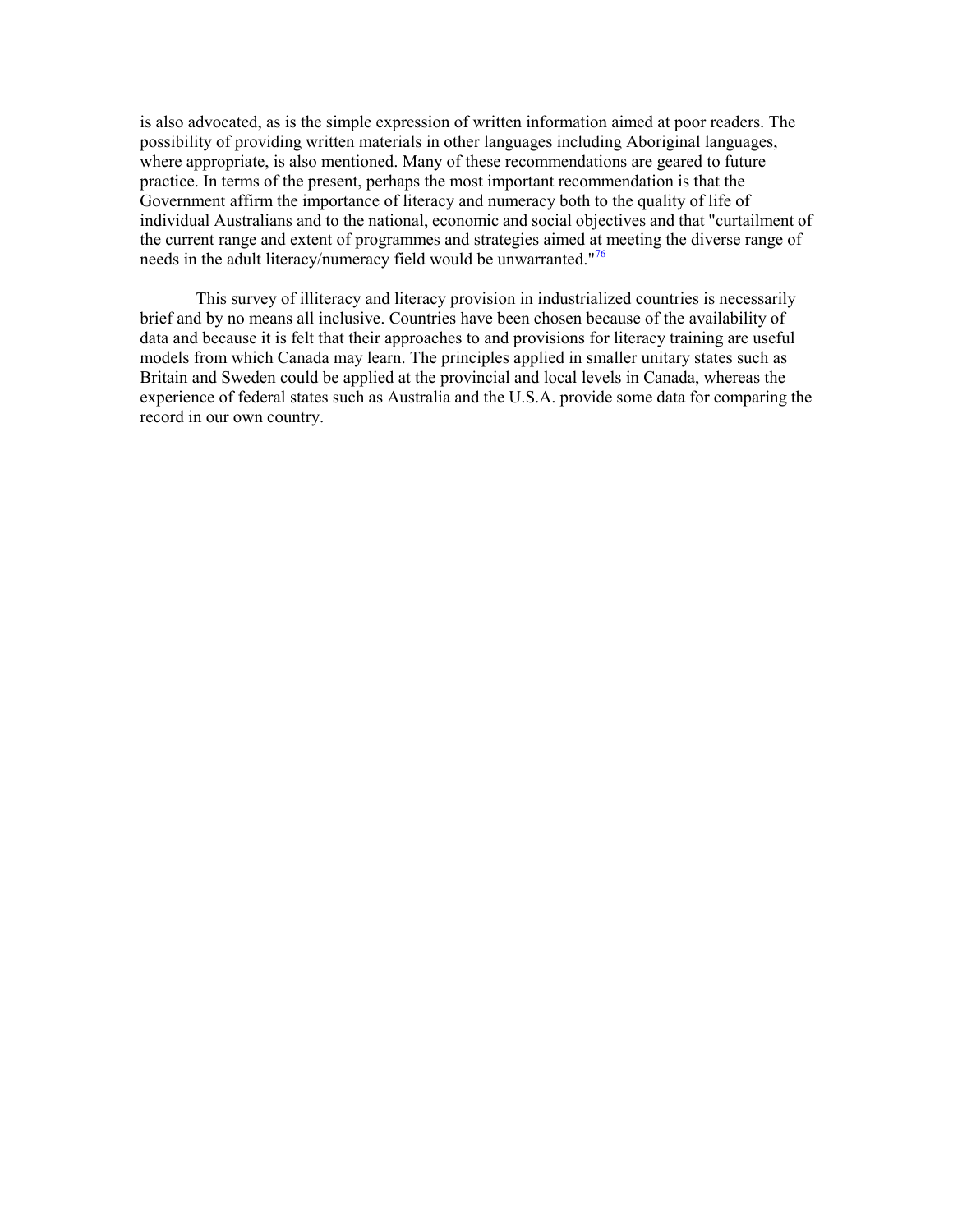## **IV ADULT ILLITERACY IN CANADA**

Why do people read? Here are some purposes:

To meet practical demands of daily living. To meet socio-civic needs and demands (good citizenship). To know and understand current happenings. To carry on and promote professional or vocational interest. For self -development or improvement, including extension of cultural background. To meet personal-social demands. For immediate personal satisfaction or value. To satisfy strictly intellectual demands. To satisfy spiritual needs. To further avocational interests. Merely to fill in or kill time. From a sense of duty. As a ritual, or from force of habit.<sup>[77](#page-116-0)</sup>

 Is there any doubt that reading is a vital skill based upon the real needs of people? Yet despite the fact that the majority of Canadians take reading for granted, there is a sizeable out-of-school Canadian population with reading difficulties. It comes as a surprise, however, to most Canadians, that in a country which has had compulsory schooling for many decades there is a sizeable number of adults for whom the lack of an adequate level of education constitutes a daily problem. Media events, such as open-line radio talk shows and television programmes with zenith numbers, have resulted in many adults coming forward to share heartbreaking stories about the frustrations and problems they face because of an illiteracy handicap.

 Illiteracy cannot be linked to lack of intelligence. On the contrary, illiterates have to be very adept at covering up their difficulties and devising methods of coping in a print-oriented society. Many illiterates develop prodigious memories as oral and visual information must be stored for possible future use. For instance, illiterate truck drivers rely extensively on landmarks to identify their delivery routes. Some people claim hand injuries, loss of glasses or pen to involve other people in the solution of their problem. These devices may detract from the problem for some time, but eventually situations may arise where the individual may not be so fortunate. opportunities for promotion may be turned down for fear of being incapable of handling the paperwork in the new position. Other adults quit their jobs in order not to be "found out". Still others face loss of economic livelihood when upgraded job regulations require workers to pass written tests to maintain their positions. The problems and the tragedies faced by Canadians in these situations are real ones and occur across the country.

 The extent of the adult illiteracy problem in Canada, however, has been the cause of some debate due to inadequate literacy measures. In Chapter 1 it was seen that literacy has many qualitative aspects and there are inherent problems in attempts to quantify it. The Unesco definitions for "literate" and "functionally illiterate" persons were given in that chapter, as were the Unesco guidelines for methods of measurement. One of the suggested methods of measurement was the use of data on educational attainment in the preparation of literacy estimates.

 These data cannot be equated with literacy levels per se, but they do provide a gross indicator of probable literacy levels and the need for programming in adult basic education. It is generally assumed that those adults who have not completed elementary schooling are likely to be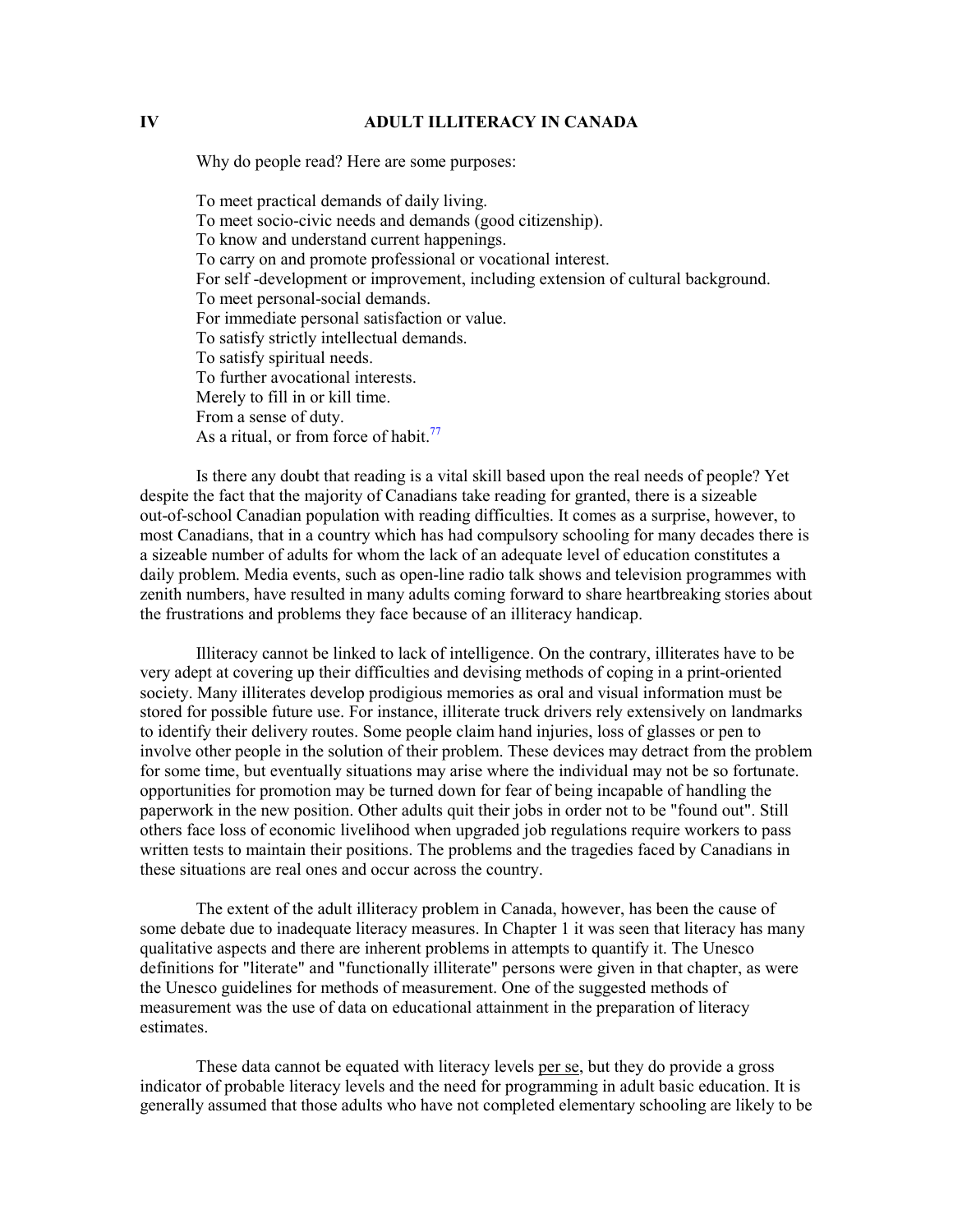deficient in literacy skills. These adults have been referred to as the "undereducated" of Canada. However, in today's contemporary technological society, the attainment of a grade 10 level of education is necessary for entry purposes to most skilled jobs. Thus attaining this level of education becomes a crucial factor for employment or further skill training. In the computerized and "hightech" world of tomorrow, it is likely that those with minimal levels of education will find it even more difficult to adapt to the workplace. Much of the printed information which is in circulation and with which Canadian adults have to cope is written at a grade 10 readability level or higher. It is because of factors such as those outlined above that organizations like the Canadian Association for Adult Education (CAAE) have considered the equivalent of at least the eighth grade of educational attainment necessary for functional literacy.

 In Canada, the substantive research carried out in adult basic and literacy education has based its analyses on the educational attainment of the population as reported by sample data in the Census. For purposes of analysis in this chapter, the tool used for describing the "undereducated" population of Canada, is the less than grade 9 level of educational attainment for the out-of-school population 15 years of age and over as reported in the 1976 Census. The percentages have been calculated from the data reported in Catalogue No. 92.827 (Bulletin 2,8). The 1981 Census data on levels of schooling are not available at the time of writing.

 In interpreting the Census data, the reader is cautioned to bear in mind some additional factors. Firstly, the less than grade 9 category does not indicate the number of persons over 15 years of age who may have achieved the equivalence of a grade 9 education or higher through self-education and life experience. Secondly, among those persons who have attained the eighth grade of education, a retrogressive factor may be operating: if acquired skills are insufficiently practised, then the actual level of functional literacy may be less than that suggested by the reported educational attainment. Thus, it must be stressed again that the level of schooling is only a proxy indicator of the literacy abilities and the need for adult basic education in the Canadian population.

### **A. Census Data on Educational Attainment**

Statistical Note:-An the Census reports, all figures are randomly rounded (up or down) to a multiple of "5". Totals are independently rounded so do not necessarily equal the sum of individual rounded figures in distributions as they appear in various tables. The Census data is also based on a 33 1/3 percent sample of the population.

#### 1. Geographic Distribution

According to the 1976 Census data, there are 4,376,655 Canadians who reported a level of schooling of less than grade 9. This number is 28 percent of a population of 15,402,025, who are 15 years of age or older and not attending school full-time.

 Using the individual provincial populations of those 15 years and over, the highest percentages having less than grade 9 schooling are found in the Northwest Territories (41%) and Newfoundland (40%). The next highest percentages are in the provinces of New Brunswick (36.7%) and Québec (36.6%).

 The four provinces showing the highest percentages of those having reported less than grade 9 are Qu6bec (35%), Ontario (32%), British Columbia (8%) and Alberta (6%). These four provinces also have the greatest number of Canadians in this age bracket, with Québec having 27 percent, Ontario 36 percent, British Columbia 11 percent and Alberta 8 percent.

Table 6 illustrates the distribution across the provinces.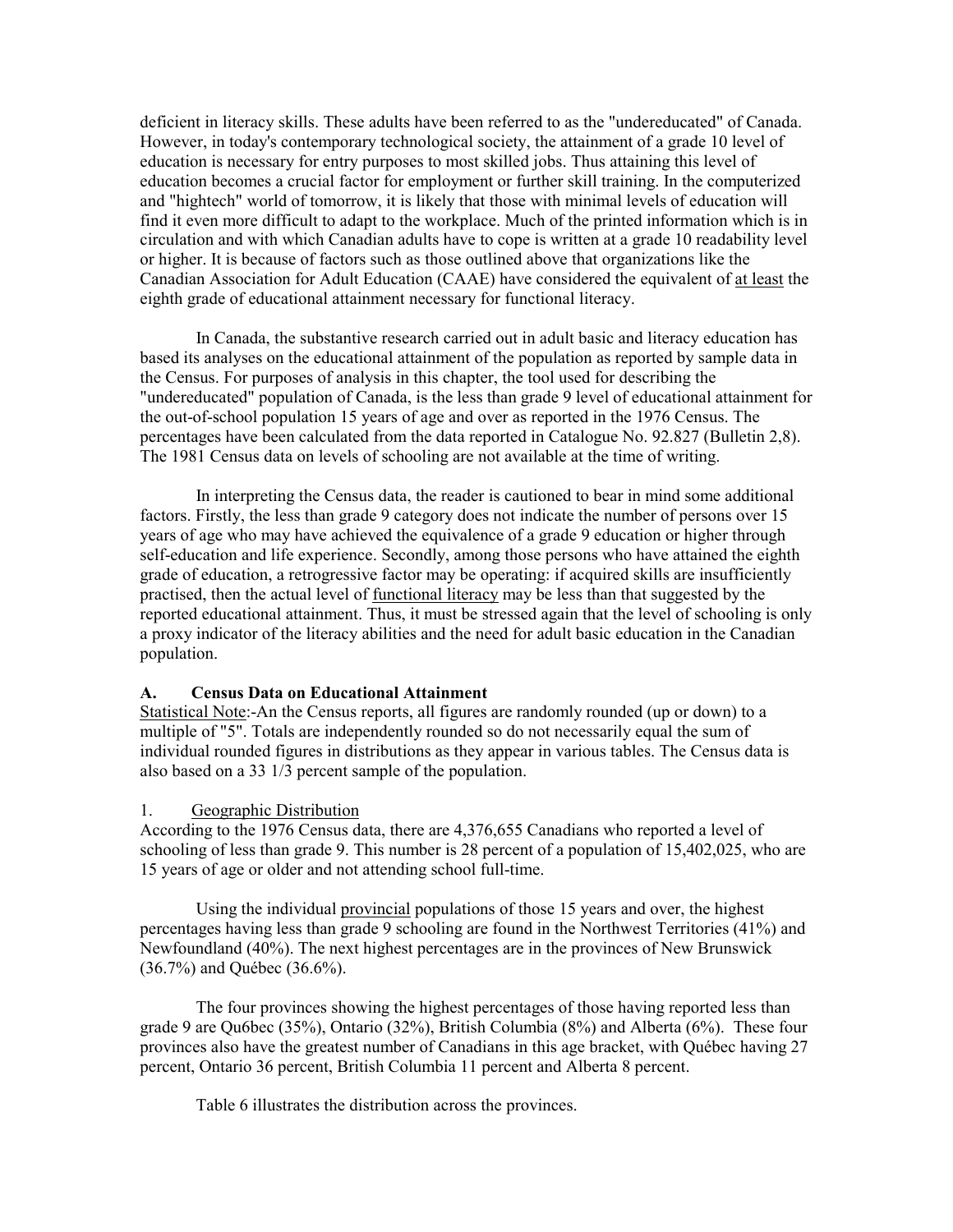| Region        | (a)<br>Population<br>15 years $\&$ | (b)<br>Less than<br>Grade 52     | (c)<br>Grades 5-8 | (d)<br>Less than<br>Grade 9 |
|---------------|------------------------------------|----------------------------------|-------------------|-----------------------------|
|               | over                               | (% of the provincial population) |                   |                             |
| Canada        | 15,402,025                         | 856,060                          | 3,520,595         | 4,376,655                   |
| $\frac{0}{0}$ | 100                                | 5.5                              | 22.8              | 28.4                        |
| Nfd.          | 338,640                            | 40,205                           | 94,360            | 134,835                     |
| $\frac{0}{0}$ | 100                                | 11.9                             | 27.9              | 39.8                        |
| P.E.I.        | 76,525                             | 3,785                            | 21,185            | 24,970                      |
| $\frac{0}{0}$ | 100                                | 4.9                              | 27.7              | 32.6                        |
| N.S.          | 547,595                            | 23,560                           | 125,850           | 149,410                     |
| $\frac{0}{0}$ | 100                                | 4.3                              | 23.0              | 27.3                        |
| N.B.          | 440,820                            | 34,555                           | 127,310           | 161,865                     |
| $\frac{0}{0}$ | 100                                | 7.8                              | 28.9              | 36.7                        |
| Québec        | 4,191,160                          | 312,785                          | 1,219,725         | 1,532,510                   |
| $\frac{0}{0}$ | 100                                | 7.5                              | 29.1              | 36.6                        |
| Ontario       | 5,550,345                          | 246,865                          | 1,147,070         | 1,393,935                   |
| $\frac{0}{0}$ | 100                                | 4.4                              | 20.7              | 25.1                        |
| Man.          | 692,185                            | 45,475                           | 155,820           | 201,295                     |
| $\frac{0}{0}$ | 100                                | 6.6                              | 22.5              | 29.1                        |
| Sask.         | 618,375                            | 39,715                           | 158,630           | 198,345                     |
| $\frac{0}{0}$ | 100                                | 6.4                              | 25.7              | 32.1                        |
| Alta.         | 1,199,855                          | 46,150                           | 194,445           | 240,595                     |
| $\frac{0}{0}$ | 100                                | 3,8                              | 16.2              | 20.0                        |
| B.C.          | 1,708,300                          | 56,630                           | 269,800           | 326,430                     |
| $\frac{0}{0}$ | 100                                | 3.3                              | 15.8              | 19.1                        |
| Yukon         | 14,065                             | 700                              | 1,775             | 2,475                       |
| $\frac{0}{0}$ | 100                                | 5.0                              | 12.6              | 17.6                        |
| N.W.T.        | 24,170                             | 5,625                            | 4,355             | 9,980                       |
| $\frac{0}{0}$ | 100                                | 23.3                             | 18.0              | 41.3                        |

## Table 6. Population (15 years and over), Not Attending School Full-time<sup>1</sup>,  **Showing Level of Schooling for Canada and the Provinces, 1976 Census.**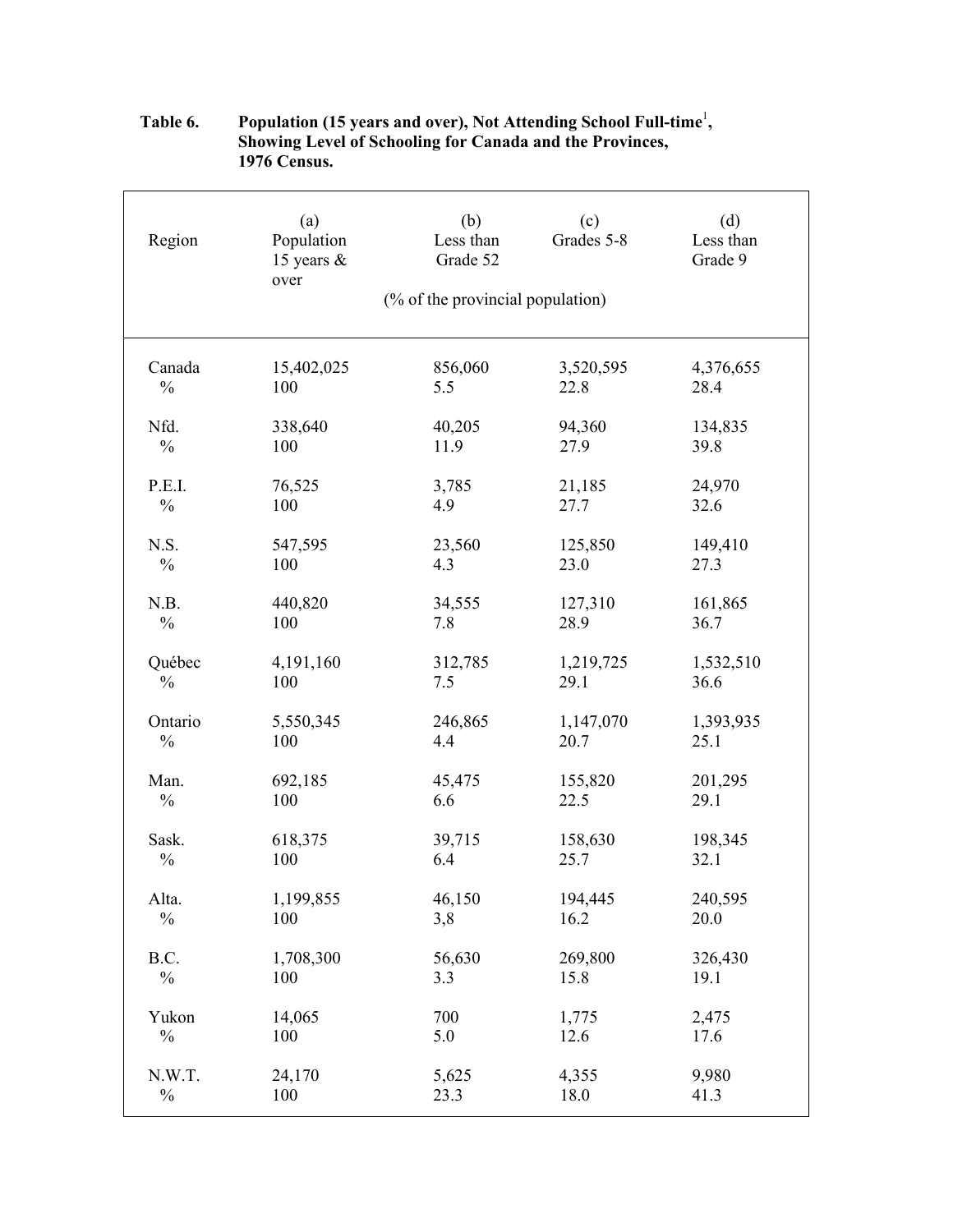$<sup>1</sup>$  Includes "attending part-time"</sup>

<sup>2</sup> Includes "no schooling" and "kindergarten".

Source: Statistics Canada. Population: Demographic Characteristics. Level of Schooling by Age Groups. 1976 Census of Canada. Catalogue 92-827. Bulletin 2.8, Table 30.

## 2. Urban-Rural Distribution

For Census purposes, the urban population includes persons living in an area having a population concentration of 1,000 or more and a population density of at least 1,000 per square mile (386 per square kilometre). Persons living outside the urban areas are included in the rural population.

 In Canada as a whole, the greatest numbers of undereducated adults are found in urban areas, but the highest percentages are found in rural areas. This situation is illustrated in Table 7. At the time of the 1976 Census, 76.6 percent of the Canadian population resided in urban centres, 23.4 percent in rural areas. of the less than grade 9 population, 69.7 percent resided in urban areas while 30.3 percent lived in rural areas.

 Of the population having less than grade 9, those with less than grade 5 education made up 5 percent of the total urban adult population; but 7 percent of the total rural adult population. Those people in the grade 5 to 8 group made up nearly 21 percent of the total urban population, whereas the comparable percentage for the rural population was nearly 30 percent.

|       | Population                                   | Less than<br>Grade 5        |      | Grades 5-8                 | Less than<br>Grade 9 |
|-------|----------------------------------------------|-----------------------------|------|----------------------------|----------------------|
| Total | 15,402,025<br>$\frac{0}{1}$<br>$\frac{0}{2}$ | 856,060<br>100.00<br>100.00 |      | 3,520,595<br>5.6<br>100.00 | 4,376,655<br>22.9    |
| Urban | 11,791,600<br>$\frac{0}{1}$<br>$\frac{0}{2}$ | 99,360<br>100.00<br>76.6    | 70.0 | 2,449,860<br>5.1<br>69.6   | 3,049,220<br>20.8    |
| Rural | 3,610,425<br>$\frac{0}{10}$<br>$\frac{0}{2}$ | 256,700<br>100.00<br>23.4   | 30.0 | 1,070,735<br>7.1<br>30.4   | 1,327,435<br>29.7    |

## **Table 7. Population (15 years and over), Not Attending School Full-time, Showing Level of Schooling as Distributed in Urban and Rural Areas in Canada, 1976 Census.**

Source: Catalogue 92-827. Bulletin 2.8. Table 29.

<sup>1</sup> First percentage figure should be read horizontally and represents proportion within the designated group.

<sup>2</sup> Second percentage figure should be read vertically and represents proportion between the designated groups.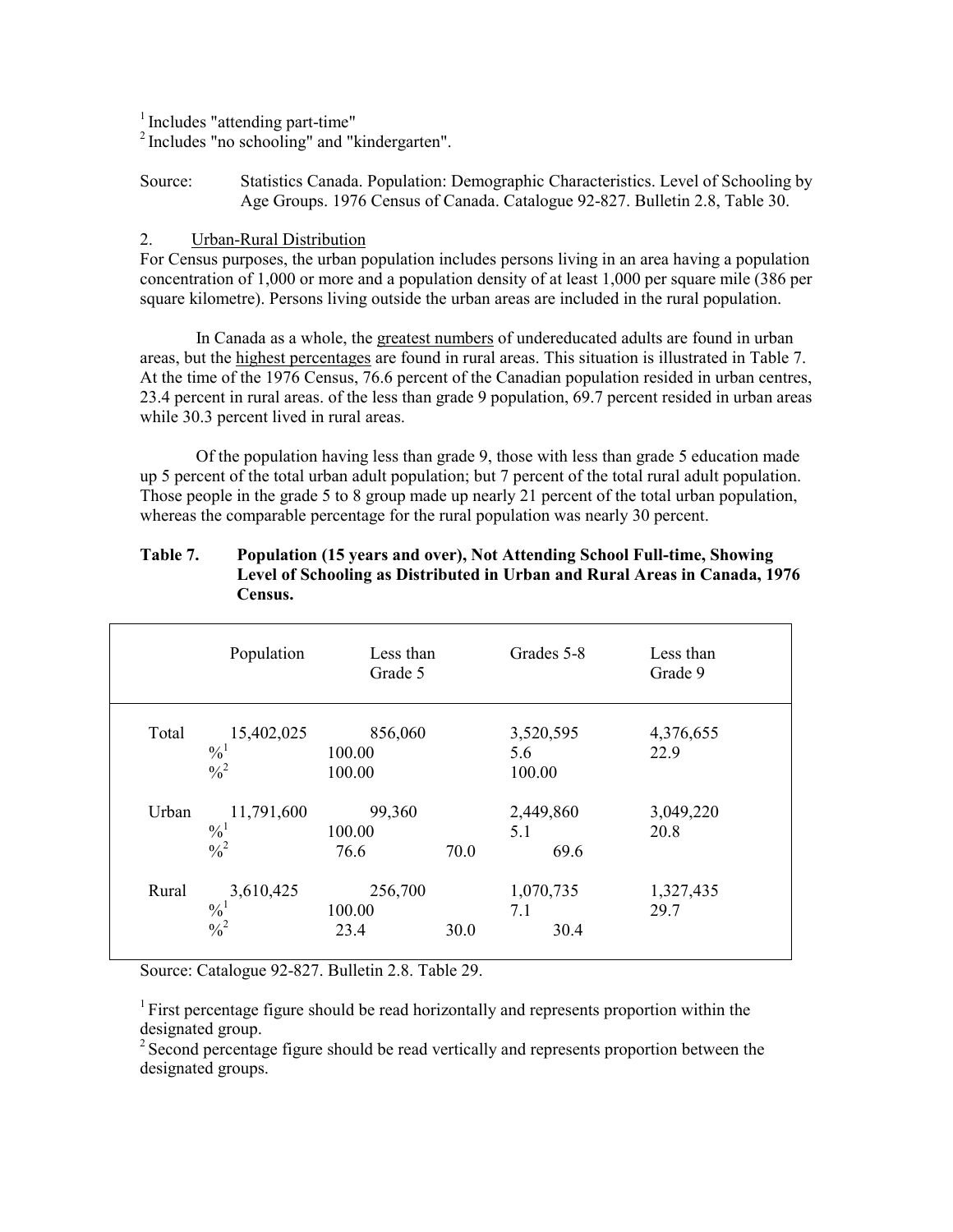Table 8 indicates the distribution of the undereducated among the 23 Census Metropolitan Areas of Canada. The cities are ranked by percentage of the population having less than grade 9. Ten metropolitan areas had more than 25 percent of their population with less than grade 9 education.

| Rank                    | C. M. A.               | Population<br>15 years $\&$<br>over | Less than<br>Grade 9 | Percent |
|-------------------------|------------------------|-------------------------------------|----------------------|---------|
| 1                       | Montréal               | 1,944,035                           | 623,315              | 32.1    |
| $\overline{2}$          | Chicoutimi-Jonquiére   | 80,190                              | 25,020               | 31.2    |
| $\overline{\mathbf{3}}$ | Québec                 | 364,295                             | 110,395              | 30.3    |
| $\overline{4}$          | Sudbury                | 98,660                              | 29,215               | 29.6    |
| 5                       | Thunder Bay            | 80,250                              | 23,315               | 29.1    |
| 6                       | St. Catharines-Niagara | 203,320                             | 55,595               | 27.3    |
| $\overline{7}$          | Windsor                | 163,445                             | 43,090               | 26.4    |
| 8                       | St. Jolin's            | 90,795                              | 23,715               | 26.1    |
| 9                       | Kitchener              | 179,185                             | 46,770               | 26.1    |
| 10                      | Saint John             | 75,235                              | 19,360               | 25.7    |
| 11                      | Hamilton               | 357,865                             | 86,960               | 24.3    |
| 12                      | Toronto                | 1,920,790                           | 447,740              | 23.3    |
| 13                      | Winnipeg               | 400,090                             | 90,030               | 22.5    |
| 14                      | Oshawa                 | 88,605                              | 19,855               | 22.4    |
| 15                      | Saskatoon              | 88,110                              | 19,010               | 21.6    |
| 16                      | Regina                 | 101,530                             | 21,320               | 21.0    |
| 17                      | Halifax                | 177,010                             | 33,920               | 19.2    |
| 18                      | London                 | 180,515                             | 34,455               | 19.1    |
| 19                      | Ottawa - Hull          | 459,020                             | 86,105               | 18.8    |
|                         | Hull area              | 110,725                             | 31,845               | 28.8    |
|                         | Ottawa area            | 348,295                             | 54,255               | 15.6    |
| 20                      | Vancouver              | 831,190                             | 142,520              | 17.1    |
| 21                      | Edmonton               | 363,220                             | 60,915               | 16.8    |
| 22                      | Victoria               | 159,485                             | 23,985               | 15.0    |
| 23                      | Calgary                | 310,865                             | 41,020               | 13.2    |

# Table 8. Census Metropolitan Areas (CMA)<sup>1</sup> Ranked According to Highest Percentage  **of Population 15 years and over, Not At-tending School Full-time with Less than Grade 9, 1976 Census.**

Source: 1976 Census, Catalogue 92-827, Bulletin 2.8 Table 31.

 $1 \text{CMA} = 100,000$  or more population usually known by name of largest city and includes surrounding municipalities.

## 3. Distribution by sex

Unlike the situation in developing countries, the educational disparities in Canada between the sexes are not as marked. In the overall adult population with less than grade 9, 50.1 percent were women, 49.9 percent were men. A breakdown of these figures reveals that more women (50.4%) than men (49.6%) had attained a grade 5-8 level of education, while slightly more men (51.2%)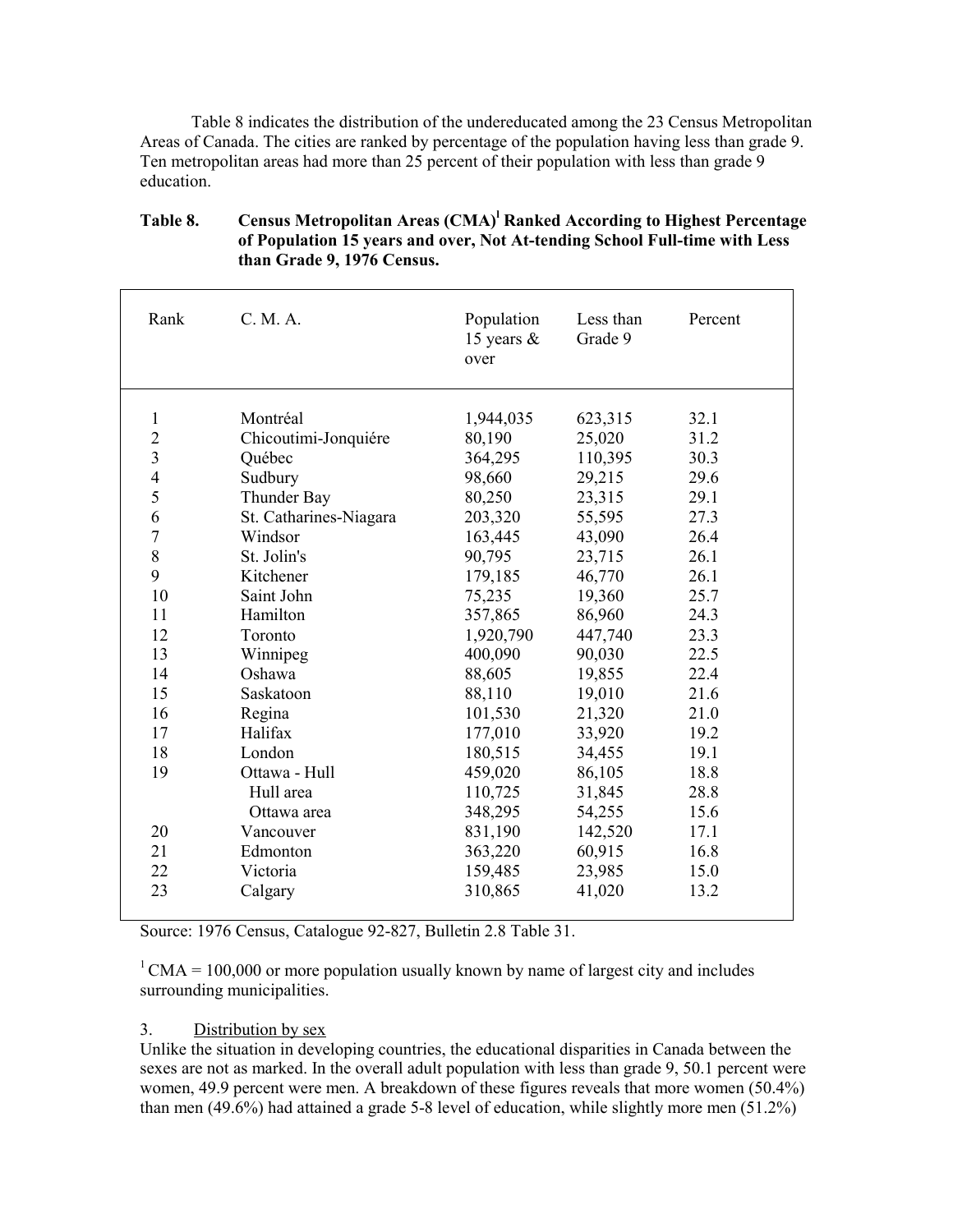than women (48.8%) had less than grade 5. (See Table 9.)

|               | Population | Less than<br>Grade 5 | Grades 5-8 | Less than<br>Grade 9 |
|---------------|------------|----------------------|------------|----------------------|
| Total         | 15,402,025 | 856,060              | 3,520,595  | 4,376,655            |
| $\frac{0}{1}$ | 100.00     | 5.6                  | 22.9       | 28.4                 |
| $\frac{0}{2}$ | 100.00     | 100.00               | 100.00     | 100.00               |
| Male          | 7,533,335  | 438,020              | 1,747,465  | 2,185,485            |
| $\frac{0}{0}$ | 100.00     | 5.8                  | 23.2       | 29.0                 |
| $\frac{0}{0}$ | 48.91      | 51.2                 | 49.6       | 49.9                 |
| Female        | 7,868,690  | 418,040              | 1,773,125  | 2,191,165            |
| $\frac{0}{0}$ | 100.00     | 5.3                  | 22.5       | 27.8                 |
| $\frac{0}{0}$ | 51.09      | 48.8                 | 50.4       | 50.0                 |

## **Table 9. Population (15 years and over), Not Attending School Full-time, Showing Level of Schooling as Distributed Between the Sexes, 1976 Census.**

Source:Catalogue 92-827. Bulletin 2.8. Table 29.

<sup>1</sup> First percentage figure should be read horizontally and represents proportion within the designated group.

<sup>2</sup> Second percentage figure should be read vertically and represents proportion between the designated groups.

 In separating the sexes, it can be seen from Table 9 that greater percentages of men than women are undereducated. That is, 29.0 percent of all men have less than grade 9 compared with 27.8 percent of all women. Of this male population, 23.2 percent have a grade 5-8 level of attainment and 5.8 percent have less than grade 5. Comparable figures among the female population are 22.5 percent and 5.3 percent.

 In examining the distribution by sex on a geographic basis, Québec and Ontario have higher percentages of women with low levels of schooling whereas all other provinces and territories have higher percentages of men with low levels. Percentages of men in this category vis à vis women are particularly high in Saskatchewan, Alberta and the Yukon, Prince Ed-ward Island, Nova Scotia and New Brunswick.

#### 4. Distribution by age

Table 10 indicates the breakdown by age of the out-of-school population.

 The highest percentages with low levels of education are within the age group 45 years and over. This can largely be explained by historical circumstances prior to the 1930s and by an economic milieu which did not demand such high levels of schooling as required in more recent years. The extremely high percentage of adults 70 years and older with less than 9 years of schooling (62%) is an indicator of these circumstances. This high percentage also explains why many retired people come forward to learn to read in literacy outreach programmes. They hope to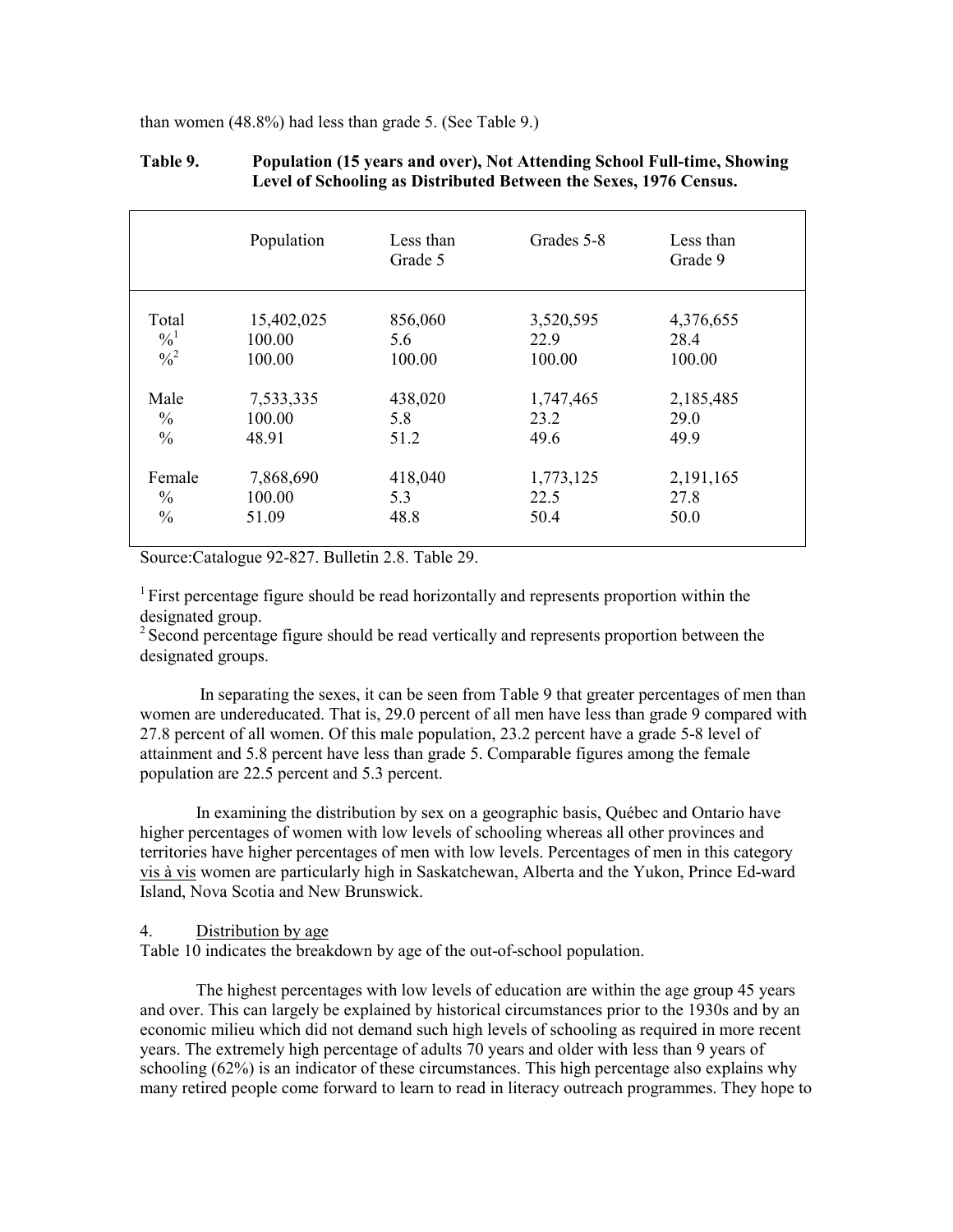eventually write their own letters to family and friends, to enjoy reading as a recreational pursuit and to gain a better understanding of the issues facing them as senior citizens.

 The younger age groups, namely, the 15-19 years, the 20-24 years, 25-29 years and 30-34 years, each report less than 20 percent not having attained a grade 9 education. These individuals would have enrolled in school systems after 1942, when more attention was being given to education.

| Age<br>Group  | Total<br>Population<br>in Age Group | Less than<br>Grade 5 | Grades 5-8 | Less than<br>Grade 9 |
|---------------|-------------------------------------|----------------------|------------|----------------------|
| 15-19 yrs.    | 1,180,870                           | 17,590               | 122,540    | 140,130              |
| $\frac{0}{0}$ | 100                                 | 1.5                  | 10.4       | 11.9                 |
| 20-24 yrs.    | 1,760,265                           | 20,125               | 119,170    | 139,295              |
| $\frac{0}{0}$ | 100                                 | 1.1                  | 6.8        | 7.9                  |
| 25-29 yrs.    | 1,912,690                           | 25,880               | 190,480    | 216,360              |
| $\frac{0}{0}$ | 100                                 | 1.4                  | 10.0       | 11.4                 |
| 30-34 yrs.    | 1,596,640                           | 31,315               | 240,905    | 272,220              |
| $\frac{0}{0}$ | 100                                 | 2.0                  | 15.1       | 17.0                 |
| 35-44 yrs.    | 2,570,830                           | 91,935               | 599,735    | 691,670              |
| $\frac{0}{0}$ | 100                                 | 3.6                  | 23.3       | 26.9                 |
| 45-54 yrs.    | 2,459,605                           | 141,805              | 757,145    | 898,950              |
| $\frac{0}{0}$ | 100                                 | 5.7                  | 30.8       | 36.5                 |
| 55-64 yrs.    | 1,920,765                           | 169,975              | 670,590    | 840,565              |
| $\frac{0}{0}$ | 100                                 | 8.8                  | 34.9       | 43.8                 |
| 65-69 yrs.    | 722,740                             | 102,035              | 282,730    | 384,765              |
| $\frac{0}{0}$ | 100                                 | 14.1                 | 39.1       | 53.2                 |
| $70 + yrs$ .  | 1,277,625                           | 255,405              | 537,295    | 792,700              |
| $\frac{0}{0}$ | 100                                 | 20.0                 | 42.0       | 62.0                 |
| <b>TOTAL</b>  | 15,402,025                          | 856,060              | 3,520,595  | 4,376,655            |
| $\frac{0}{0}$ | 100                                 | 5.6                  | 22.9       | 28.4                 |

## **Table 10 Population (15 years and over), Not Attending School Full-time, Showing Level of Schooling by Age Group 1976 Census.**

Source: Catalogue 92-827. Bulletin 2.8. Table 29.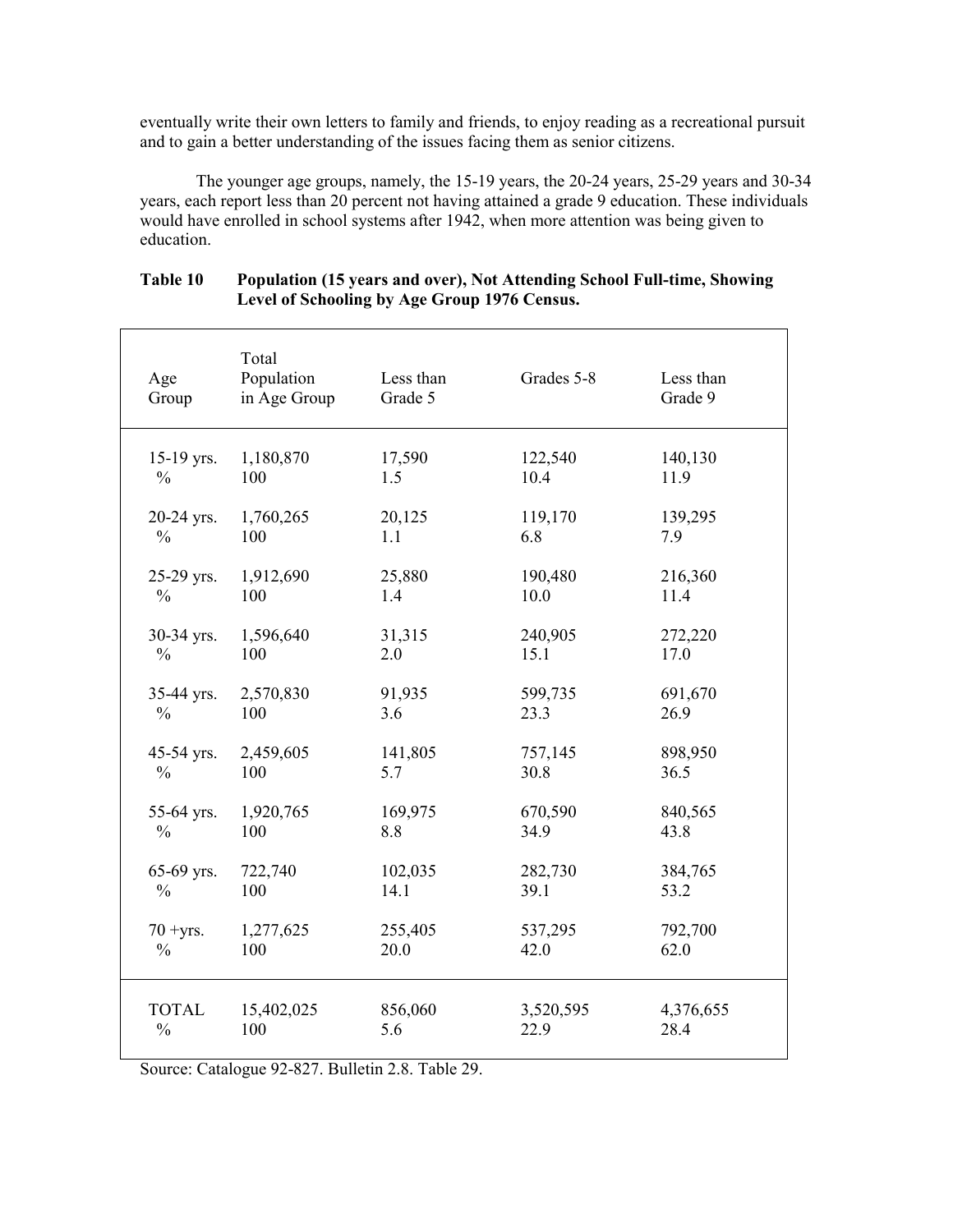The small percentage and number of undereducated people in the 15 and 24 year grouping at first looks encouraging and bolsters the argument that illiteracy will disappear with time as more people complete high school. Generally speaking, however it is people from these younger groups who tend to show up in adult basic education programmes (ABE). Some ABE instructors have detected a syndrome that may be described as: "School drop-out, drift for a year or two, drop-in to ABE". The rationale for this pattern has been "You get paid to go to ABW. This statement refers to the training allowances for which adults are eligible if they enter a government-sponsored programme. Recently changed policies, however, should have minimized this practice.

## 5. Summary

Other publications and articles give detailed analyses of the 1971 Census for a wide range of social and economic characteristics (Thomas, 1976; Dickinson, 1978 & 1979; Hautecoeur, 1978).

 In this section we have seen that there is a sizeable population in Canada with low educational attainment. Over 850 thousand (856,060) adults in Canada have less than grade 5 education. There are a further three and a half million (3,520,595) with limited elementary education. One and a half million people having less than grade 9 schooling are now in the prime period of their adult lives - 20 to 50 years. Slightly more are men than women.

 Table 11 illustrates that while percentages of the undereducated are declining, the total population 15 years and over is increasing at a more rapid rate than the decline of the rate of undereducation.

| Year          | Total<br>Population<br>$15$ years + | Less than<br>Grade 5 | Grades 5-8  | Less than<br>Grade 9 |
|---------------|-------------------------------------|----------------------|-------------|----------------------|
| 1961          | 11,046,605                          | 1,024,785            | 4, 141, 561 | 5,166,346            |
| $\frac{0}{0}$ |                                     | 9.3                  | 37.5        | 46.8                 |
| 1971          | 13,168,020                          | 937,440              | 3,961,905   | 4,899,345            |
| $\%$          |                                     | 7.1                  | 30.1        | 37.2                 |
| 1976          | 15,402,030                          | 856,060              | 3,520,595   | 4,376,655            |
| $\%$          |                                     | 5.5                  | 22.8        | 28.3                 |
|               |                                     |                      |             |                      |

### **Table 11 Population (15 years and over), Not Attending School Full-time, 1961, 1971, 1976**

 Whichever way we look at the Census statistics we can probably safely say that at least one million adults or 1 in 15 of the Canadian adult population could benefit from some kind of basic literacy training. We can only guess at the numbers who require functional literacy training: it could be several million given the relativity of the concept, the increasing complexity of modern society and the fact that nearly half of the population (47.3% in 1976) have no more than tenth grade educational attainment.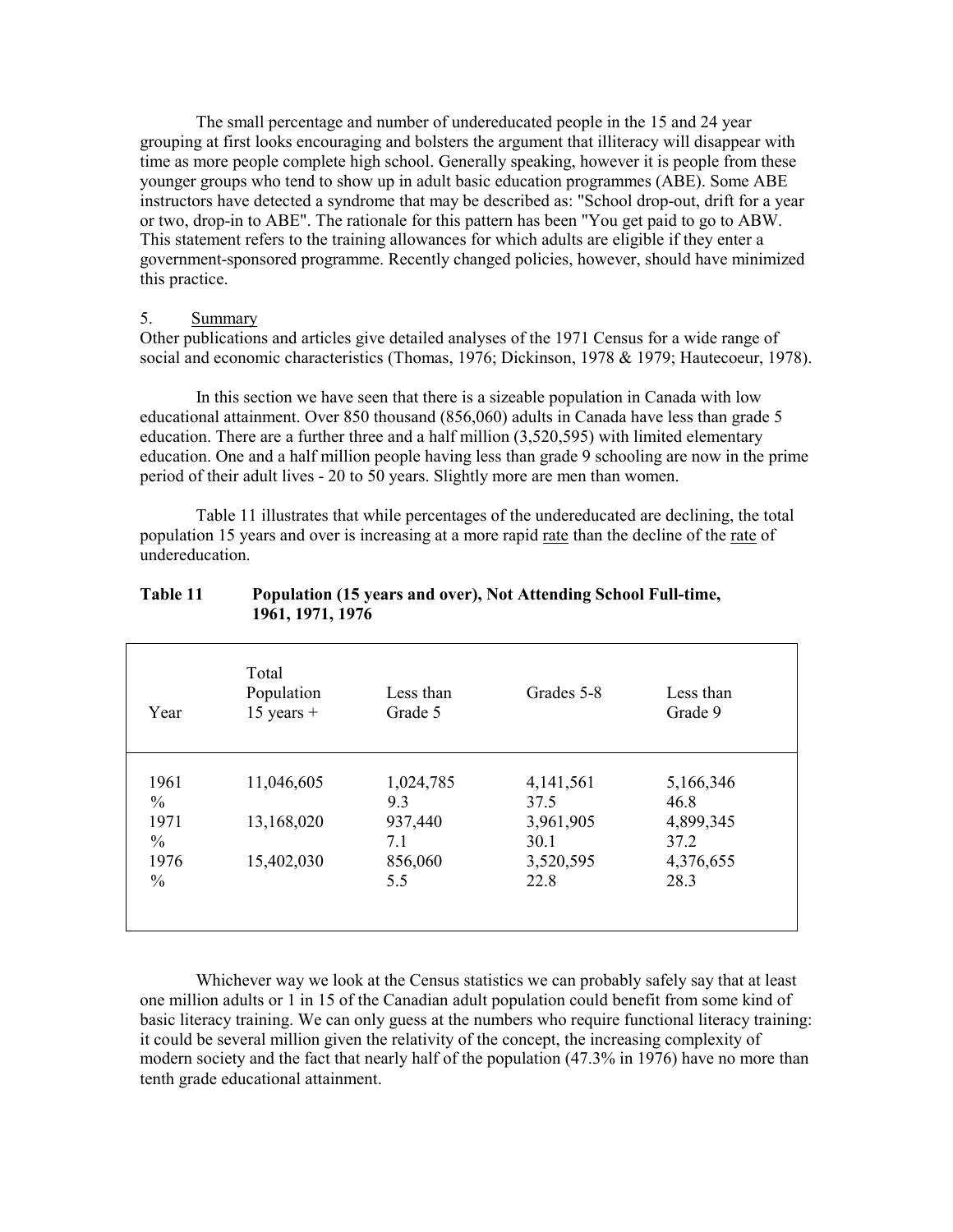## **B. The Federal Government Response**

Canada does not have a national department or office of education, as education falls under the control of each province in accordance with various constitutional agreements. Although the federal government has been involved, through various departments, in the provision of education for native peoples, for the population of the two territories, for the personnel and families of the armed forces and for inmates of federal penitentiaries, it does not have a mandate to provide literacy training per se. Literacy training needs, however, became apparent when vocational programmes related to manpower training were introduced by the federal government.

 In the early years of the twentieth century, the federal government provided support to the provinces for agricultural training (1913) and technical and vocational education (1919). Public expectations for increased opportunities for education rose sharply after the Second World War. The post-war period saw a rapid increase in Canada's population, first of all with the 'baby boom' and secondly with an influx of two million immigrants between 1945 and 1960. Returning war veterans were able to receive federal government support to attend university or to receive technical/ vocational training if their education had been disrupted by the war. Heavy strains were placed on the educational systems at all levels. These strains necessitated large capital outlays and increased educational expenditures by local and provincial authorities.

 The pattern of Canadian life was also changing. At the beginning of the century, Canada was predominantly an agrarian society depending on manual skills, but by the 1960s it had become an urban, industrialized society depending on academic and technical skills. Education was seen as a tool for reconstruction and for universal peace in the immediate post-war period, but a little later it was also seen as the key to technological advancement. Financial strains caused by expanding educational services resulted in increased pressure for greater federal support to the provinces.

 The federal government, while upholding the fact that "education is a strictly provincial matter" did increase its participation in education, in areas regarded as federal priorities such as regional economic expansion, occupational training, research, and promotion of bilingualism. As a result, the subsidies of the federal government comprised about one fifth of educational expenditures at all levels of government in 1975.<sup>[78](#page-116-1)</sup>

 Generally, the later 1960s and early 1970s was a period of great expansion in the provision of educational services. Education was seen as the panacea for ills such as poverty and unemployment and as the key to economic growth. Curricular reforms in elementary and secondary systems were introduced. Community colleges were built in many provinces and universities expanded. The equality of educational opportunity for all was a promise which appeared about to be fulfilled. Terms such as "lifelong learning" and "continuing education" became part of the general educational vocabulary. By the late 1970s, however, a period of fiscal restraint had begun. Tight budgets called for priorization, evaluation and reallocation of resources. It is against this backdrop that developments in adult basic education (ABE) will be traced as they pertain to adult literacy provision.

## 1. The Canada Manpower Training Programme

The federal government passed the Technical and Vocational Training Assistance Act in 1960 and vocational programmes were greatly expanded. Very early in the decade, it was realized that an alarming proportion of those most in need of vocational training did not have enough of the basic academic skills to enable them to participate in the vocational training programmes. The federal government introduced new measures to counteract this problem and in 1967, the Adult Occupational Training Act came into being, it recognized "the importance of manpower training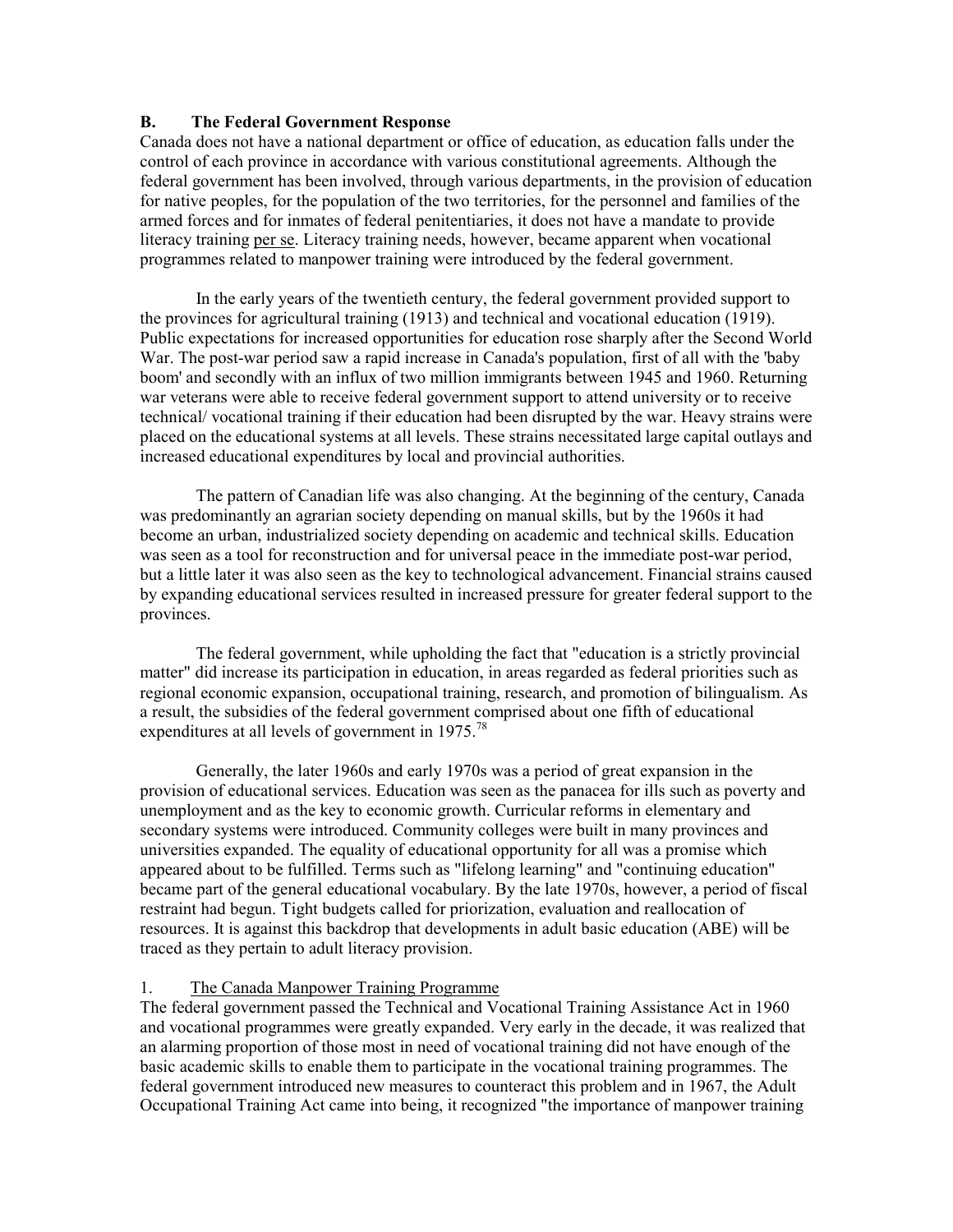as a key element in an active national manpower policy."<sup>[79](#page-116-2)</sup> The newly formed Department of Manpower and Immigration was responsible for the implementation of this Act's provisions through what came to be known as the Canada Manpower Training Programme (CMTP).

Another programme of the new Department, the Canada NewStart Programme, was also launched in 1967 in areas of the country where several indicators of economic and social disadvantage showed depressed areas needing new strategies, to assist many of the population to enter the mainstream of Canadian life. The Canada NewStart Programme's original purpose was "to develop through action-research and experimentation, new methods for motivating and training adults, particularly those who are disadvantaged as to their education."<sup>80</sup> 1969, when the programme was transferred to the Department of Regional and Economic Expansion, its mandate became changed to "experimentation in the social and human aspects of development."<sup>81</sup> Six NewStart Corporations were set up in specially designated areas in Alberta, Saskatchewan, Manitoba, Prince Edward Island, Nova Scotia and New Brunswick, as private, non-profit corporations under the Societies Act of the province in which they were located. They were funded by the federal government. The life of each corporation was to be about five years.

With NewStart came new approaches and programmes now in common use in ABE in Canada. DACUM (Designing a Curriculum); BLADE (Basic Literacy for Adult Development); LINC (Learning Individualized for Canadians); and Life Skills.

The early ABE programme of the federal government - BTSD (Basic Training for Skill Development), provided academic upgrading from grades 0 - 12, for adults and was joined in 1973 by BJRT (Basic Job Readiness Training) which emphasized life skills, job search techniques and work experience. Generally speaking, BJRT was intended to be a shorter term programme than BTSD, but its length varied across the country.

The federal Government's focus was on training for the labour force and a limit of 52 weeks was placed on the academic upgrading component. At the end of this time, it was hoped that the client would be ready either for the labour market or for trade skill training leading to the labour market. Through processes of needs identification and consultations, agreements were and still are negotiated between the provincial and federal governments and the programmes are delivered through various educational institutions. The federal government purchases services from the provinces and specifies its objectives according to its economic and manpower forecasts. The limited time allowances and restricted objectives set by the federal government for ABE programmes have been a continuing source of frustration for those ABE instructors and administrators who are trying to meet the educational needs of adults with less than elementary schooling.

In the mid-1970s the Canada Manpower Training Programme was the subject of external and internal reviews. For example, in January 1976, a major conference "Manpower Training at the Crossroads" - sponsored by the Canadian Association for Adult Education (CAAE) and Institut canadien d'éducation des adultes (ICEA) provided a forum for the expression of the concerns of practitioners and policymakers.

The Standing Senate Committee on National Finance on Canada Manpower analyzed the 1974-75 expenditures devoted to programmes most often used to assist disadvantaged people and found that 51 percent of such expenditures had been directed to people below the poverty line.<sup>[82](#page-116-5)</sup> Between one third and one quarter of the total institutional expenditures under the CMTP (well over \$100 million) was being spent annually on BTS1). The Committee, in its Report, stated that "the development and continuation of the Basic Training for Skill Development courses involves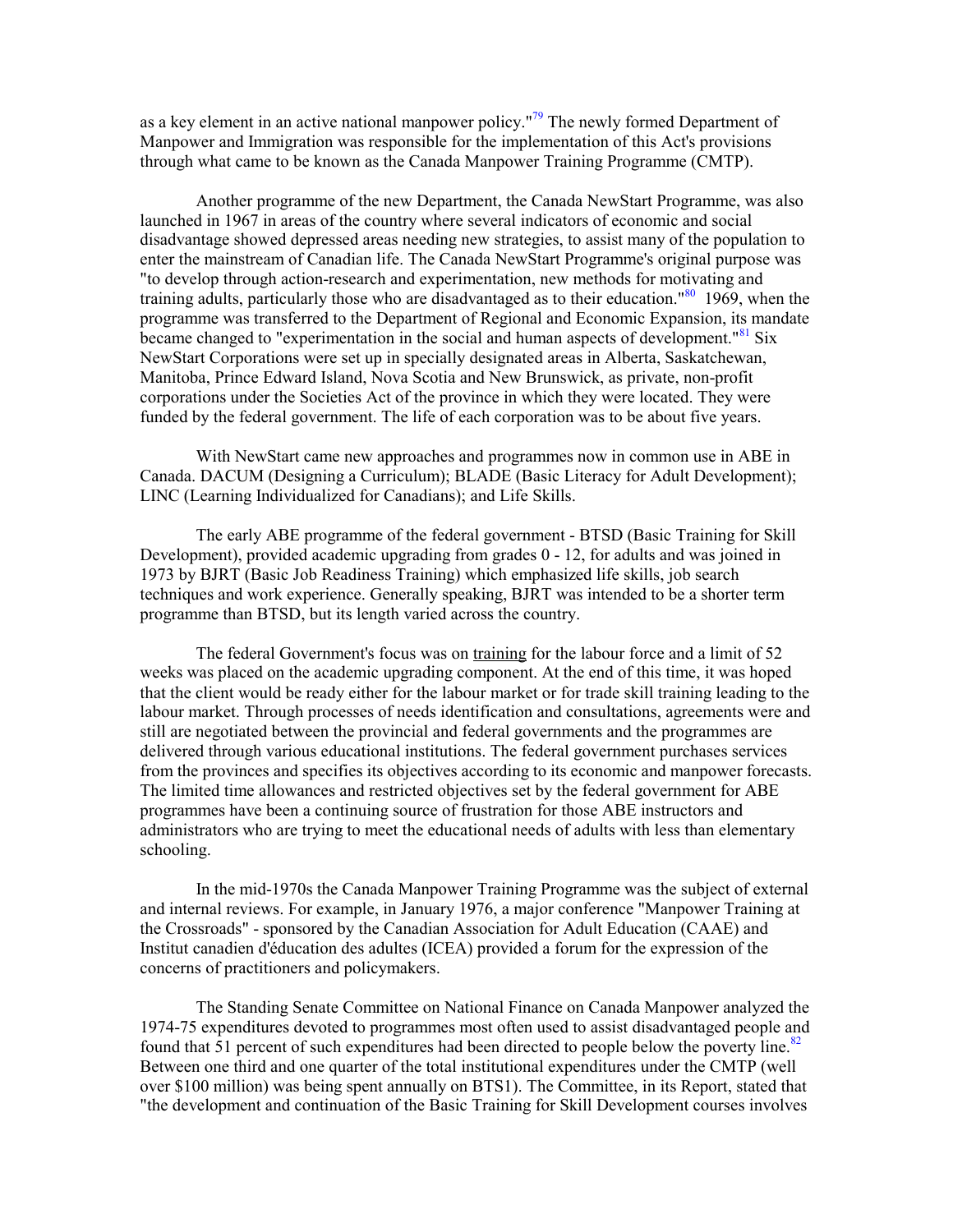the federal government in fina[ncin](#page-116-6)g a programme of academic upgrading for adult drop-outs of the provincial school systems." 83

In 1977, the Canada Employment and Immigration Commission (CEIC), a combination of the former Department of Manpower and Immigration and the Unemployment Insurance Commission conducted its own review. It found that BTSD was serving a far wider range of clients than envisaged in 1967 over one-third of BTSD trainees were less than twenty years of age with many having already completed Grade 10 and preparing themselves for post-secondary education.<sup>84</sup> There were low rates for trainees going on to skill training and for obtaining jobs the primary aims of the original legislation. This point was emphasized by a senior CEIC official at a literacy conference held in Ottawa at the end of October 1977.<sup>[85](#page-116-8)</sup>

These reviews and findings led to the following proposals for BTSD, by the CEIC in the next round of federal/provincial agreements:

- 1) restricting BTSD to clients 21 years of age and older;
- 2) emphasizing the primary purpose of BTSD for skill training;
- 3) reducing the volume of Grade 11-12 BTSD in some provinces so that the level of training provision would more clearly match the skill training places demanding Grade 11 or 12 as prerequisites for entry; and
- 4) phasing out BTSD entirely at the lower levels (below Grade 7). A substitute would be a reinforced BJRT programme wit[h a](#page-116-9) major emphasis on job skills rather than academic upgrading.<sup>86</sup>

 By the end of the 1970s, programme provision for the most undereducated adults had almost ceased to exist. Not only were there fewer CEIC students at the lower levels, but a progressively declining number of trainees in CEIC sponsored programmes as seen in the following table:

## **Table 12 Number of Trainees in Basic Training for Skin Development (BTSD), Basic Job Readiness Training WRT) and Work Adjustment Training (WAT) programmes, 1972-1979**

| Year    | Trainees |
|---------|----------|
| 1972-73 | 55,671   |
| 1973-74 | 52,684   |
| 1974-75 | 47,791   |
| 1975-76 | 45,889   |
| 1976-77 | 44,910   |
| 1977-78 | 43,960   |
| 1978-79 | 39,995   |
|         |          |

Source: Canada Manpower Training Program, Annual Statistical Bulletin, 1979-79.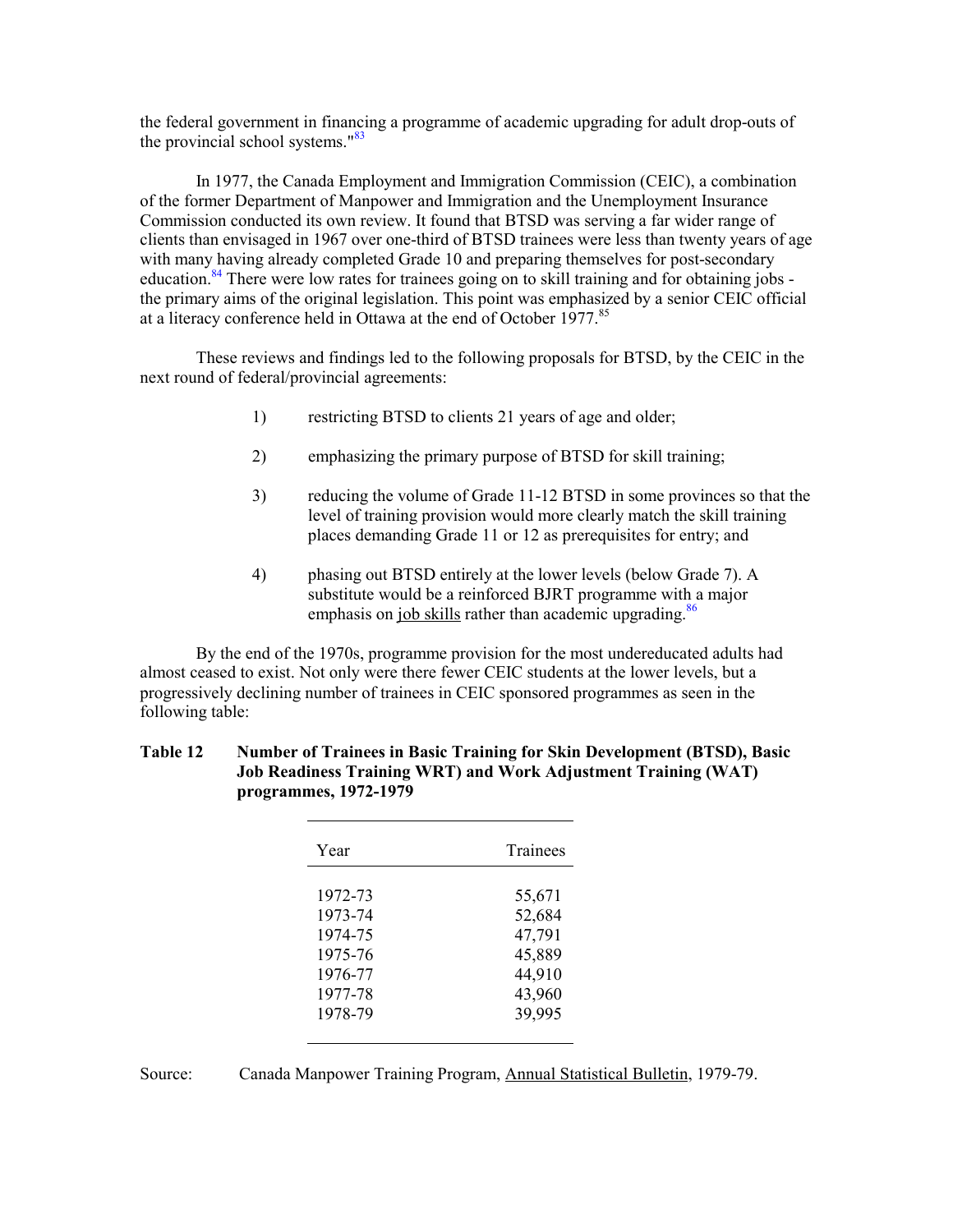This decline partially reflects changing policies, but it is also a reflection of programme budgets which lag behind the general inflation rate. If resource allocation is fixed, but costs of course delivery and allowances increase, then it is the potential client/trainee who is the loser whether he/she in fact knows that or not.

We have seen how the federal government has influenced adult basic education (ABE), but only insofar as ABE is a part of manpower policy. Through cost-sharing agreements and grants, the federal government does support educational activity, but for literacy training the responsibility rests with the provinces. Each province has jurisdiction over education within its boundaries and has built its own system which can be quite different from those in other provinces. The provincial responses to the adult literacy issue therefore vary greatly across the country, and must be examined separately.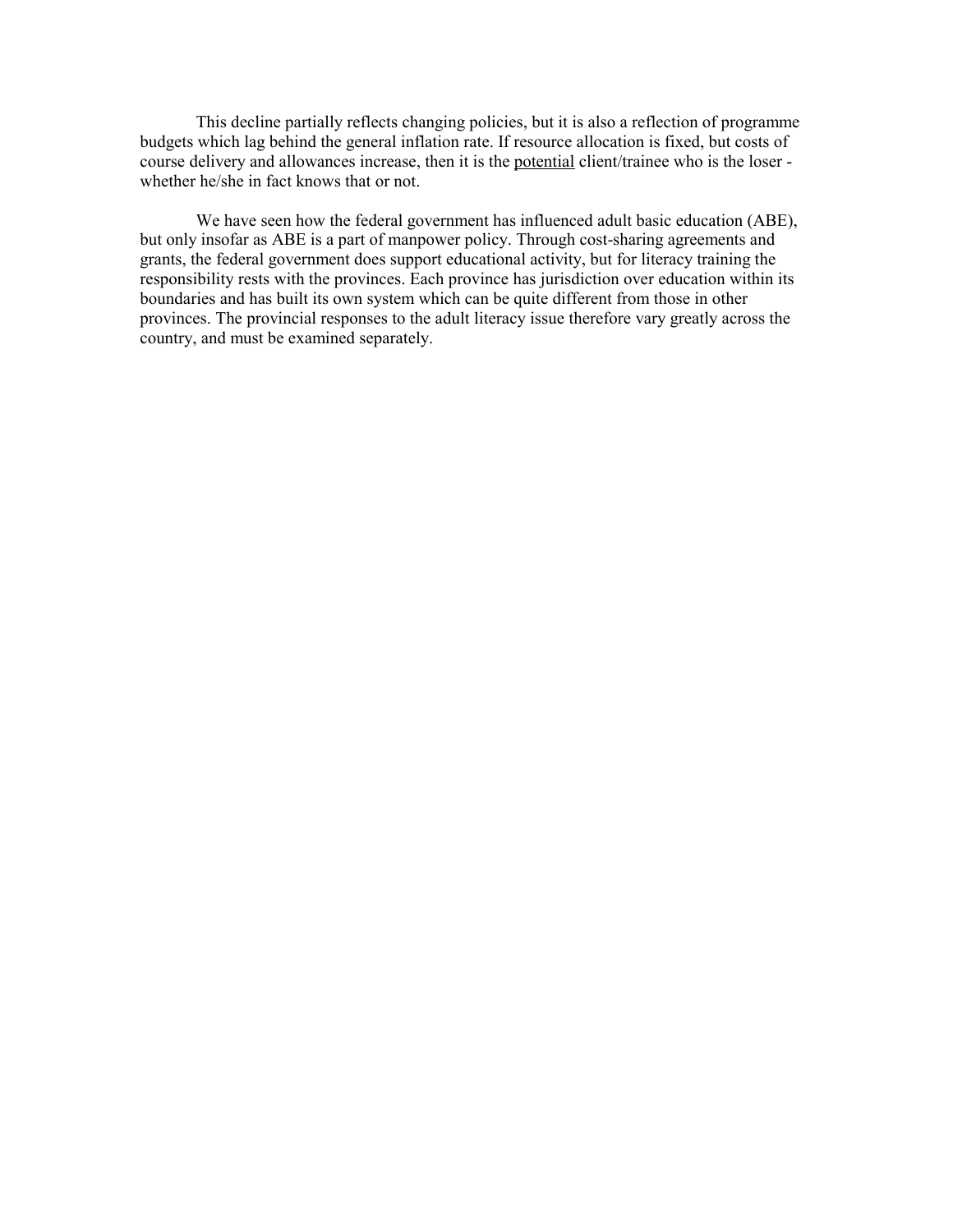# **V CANADA - THE PROVINCIAL RESPONSE**

Educatio[n is a](#page-116-10) right of each citizen, due to each citizen irrespective of his place of residence.<sup>87</sup>

Until a few years ago, the term "ABE" covered the grades normally associated with elementary schooling, that is, grades one through eight. More recently, the term has been expanded to cover the grade spectrum from one through twelve. Within this ABE range, the lower grade levels are designated for adult literacy training.

 When the federal government purchases services from the provinces for the delivery of academic upgrading (ABE) and skill training, it pays for direct course costs and training allowances for clients. The provincial governments produce the "up-front" money for the operation of the programmes and then recover the costs from the federal government. The \$100 million for Basic Training for Skill Development which was referred to by the Standing Committee on National Finance in 1976, was the amount paid back by the federal government to the provinces.

 In assessing a provincial government's commitment to ABE generally and to adult literacy particularly, it is important to remember this cost-recovery factor as well as the fact that most federal monies are now geared to the "good risk" trainees who are usually clustered in grades seven to ten. One must look beyond these services to provisions being made from provincial revenues other than those cost-recovered through the Canada Manpower Training Programme.

 In order to improve access to institutional ABE programmes, some provinces have a provincial sponsorship programme. Alberta provides an example of this practice and Saskatchewan sponsors trainees in ABE through its Non-Registered Indian and Metis (NRIM) Programme. In this latter instance, however, the type of trainee is defined by the programme name. Most provinces usually have a small amount of money allocated to the subsidization of course costs for fee-payers, that is, those trainees who wish to enter a programme to improve their academic skills, but are not sponsored in terms of receiving a training allowance. Nominal fees are usually paid in these cases by the trainees.

 The evolution of new non-university post-secondary educational institutions in recent years has resulted in a diversified programme delivery situation for ABE in Canada. Table 13 outlines the major delivery agents for government sponsored ABE programmes in the provinces and territories. Generally speaking, programme delivery passed from vocational centres and technical institutes into community colleges in those provinces which developed a college system. Not all provinces have community colleges, however, and among those that do, the college Systems are set up in entirely different ways and offer different kinds of services from one province to another. In terms of full-time sponsored, institutional ABE, because the federal government is the main purchaser, there is a certain extent of homogeneity in the operational aspects of the programme. The same kinds of issues and problems tend to occur across Canada, in addition to any local or provincial concerns that may exist. Methods and materials used in classrooms would be major areas of divergence among the provinces. Many of the educational institutions shown in Table 13 have initiated community outreach programmes in attempts to meet local adult literacy needs over and above those catered to by the Canada Manpower Training Programme courses. These outreach efforts are normally of a cooperative nature and may involve volunteers, local libraries and other community groups or agencies.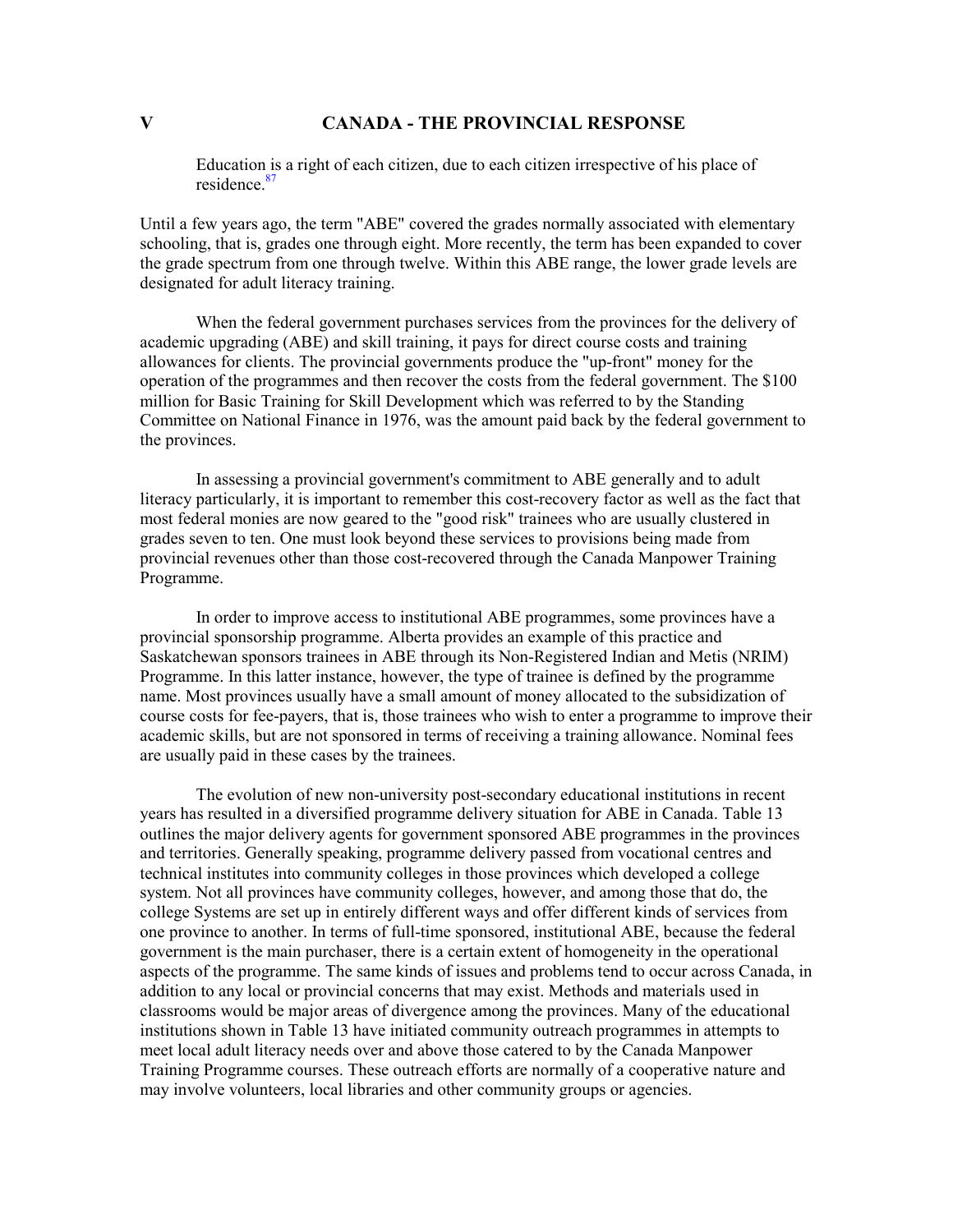Table 14 indicates some of the other kinds of organizations and agencies involved in the provision of literacy training in Canada. Many of these are of a voluntary nature. Some school boards run local programmes on a full-time or part-time basis. There are some private groups which offer programmes on a fee-for-service basis. Most of these organizations will be dealt with in the next section. The focus of this section is the response at the provincial government level. The developments described are those which have taken place mainly since 1976.

## **A. British Columbia**

## 1 . The Policy Process and Statement

Over the last five years, considerable progress in the adult literacy field has been made in British Columbia (B.C.). In June 1976, the Department of Education created a Provincial Committee to make recommendations to the Minister of Education on continuing and community education policy. A discussion paper entitled Helping to Develop a Provincial Continuing and Community Education Policy was prepared and circulated widely throughout the province. The distribution of the paper was followed by a series of public meetings throughout the province in the fall of the same year.

 To help launch the Committee's work, one strategy taken was the sponsorship of a Department of Education conference on ABE in cooperation with the Centre for Continuing Education at the University of British Columbia. This conference was aimed at B.C. college and school board continuing education administrators and was the first conference on ABE to be sponsored by the Department.

| Government Sponsored Full-time Programmes |                                                                                                                      |  |
|-------------------------------------------|----------------------------------------------------------------------------------------------------------------------|--|
| Province                                  | Major Delivery Agents for Institutional ABE                                                                          |  |
| British Columbia                          | 15 community colleges, 1 vocational school                                                                           |  |
| Alberta                                   | Alberta Vocational Centre (4 major localities).<br>Community Vocational Centres (North). Some community<br>colleges. |  |
| Saskatchewan                              | 14 community colleges, 1 vocational centre.<br>Learning Centres (North).                                             |  |
| Manitoba                                  | 3 community colleges.                                                                                                |  |
| Ontario                                   | 22 community colleges.                                                                                               |  |
| Quebec                                    | <b>School Boards</b>                                                                                                 |  |
| New Brunswick                             | New Brunswick Community College                                                                                      |  |

## **Table 13 Adult Basic Education Delivery Mechanisms in Canada.**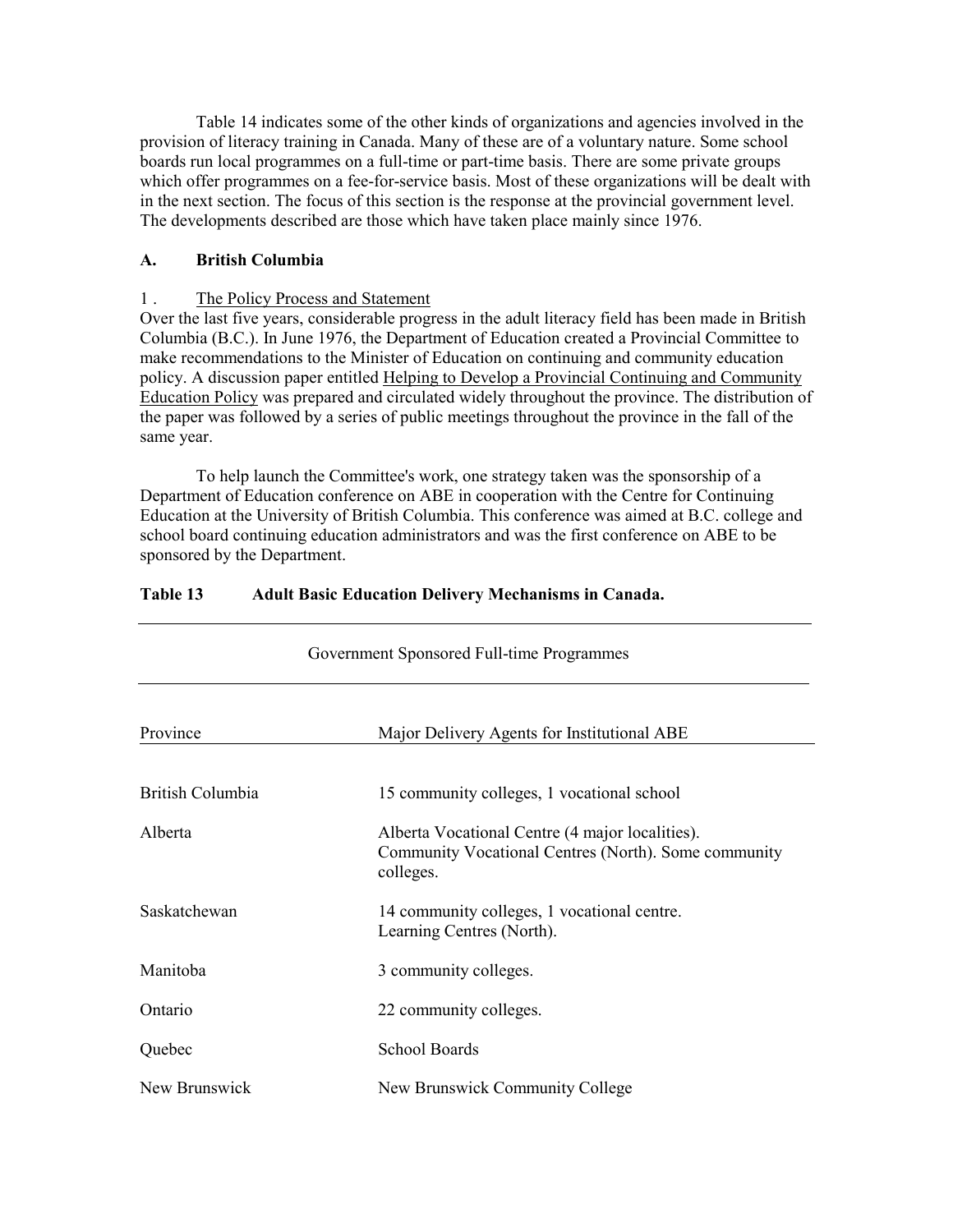| Nova Scotia           | <b>Adult Vocational Training Centres</b>                                            |
|-----------------------|-------------------------------------------------------------------------------------|
| Prince Edward Island  | <b>Holland College</b>                                                              |
| Newfoundland          | Vocational Schools/Centres around province and Bay St.<br>George Community College. |
| Northwest Territories | Adult Vocational Training Centre - Fort Smith and in<br>settlements as needed.      |
| Yukon                 | In settlements as needed.                                                           |

# **Table 14 Adult Basic Education Delivery Mechanisms in Canada**

# Other Literacy/ABE Programmes

| Province                   | Institutional<br>Outreach | School<br><b>Boards</b>   | Libraries                 | Frontier<br>Collect <sup>1</sup> | LVA <sup>2</sup> | NALA <sup>3</sup> | Other <sup>4</sup> |
|----------------------------|---------------------------|---------------------------|---------------------------|----------------------------------|------------------|-------------------|--------------------|
| <b>British</b><br>Columbia | X                         | $\mathbf X$               | X                         | $\mathbf X$                      |                  | X                 | $\mathbf X$        |
| Alberta                    | $\boldsymbol{X}$          |                           | $\boldsymbol{\mathrm{X}}$ | $\mathbf X$                      |                  | X                 | $\mathbf X$        |
| Saskatchewan               | X                         |                           | $\boldsymbol{\mathrm{X}}$ | $\mathbf X$                      | $\mathbf X$      |                   | $\mathbf X$        |
| Manitoba                   |                           | $\mathbf X$               |                           | $\mathbf X$                      |                  | $\mathbf X$       | $\mathbf X$        |
| Ontario                    | $\mathbf X$               | X                         | $\mathbf X$               | X                                | $\mathbf X$      | X                 | $\mathbf X$        |
| Quebec                     |                           | $\mathbf X$               |                           | X                                |                  | $\mathbf X$       | $\mathbf X$        |
| New Brunswick              |                           |                           | 5                         | $\boldsymbol{\mathrm{X}}$        | $\mathbf X$      | $\mathbf X$       |                    |
| Nova Scotia                |                           | $\boldsymbol{\mathrm{X}}$ | 5                         | $\mathbf X$                      |                  | X                 |                    |
| Prince Edward<br>Island    |                           |                           |                           | $\mathbf X$                      | $\mathbf X$      |                   |                    |
| Newfoundland               |                           |                           |                           | X                                | $\mathbf X$      |                   | $\mathbf X$        |
| Northwest<br>Territories   |                           |                           |                           | $\mathbf X$                      |                  |                   |                    |
| <b>Yukon Territory</b>     |                           |                           |                           | $\mathbf X$                      |                  |                   |                    |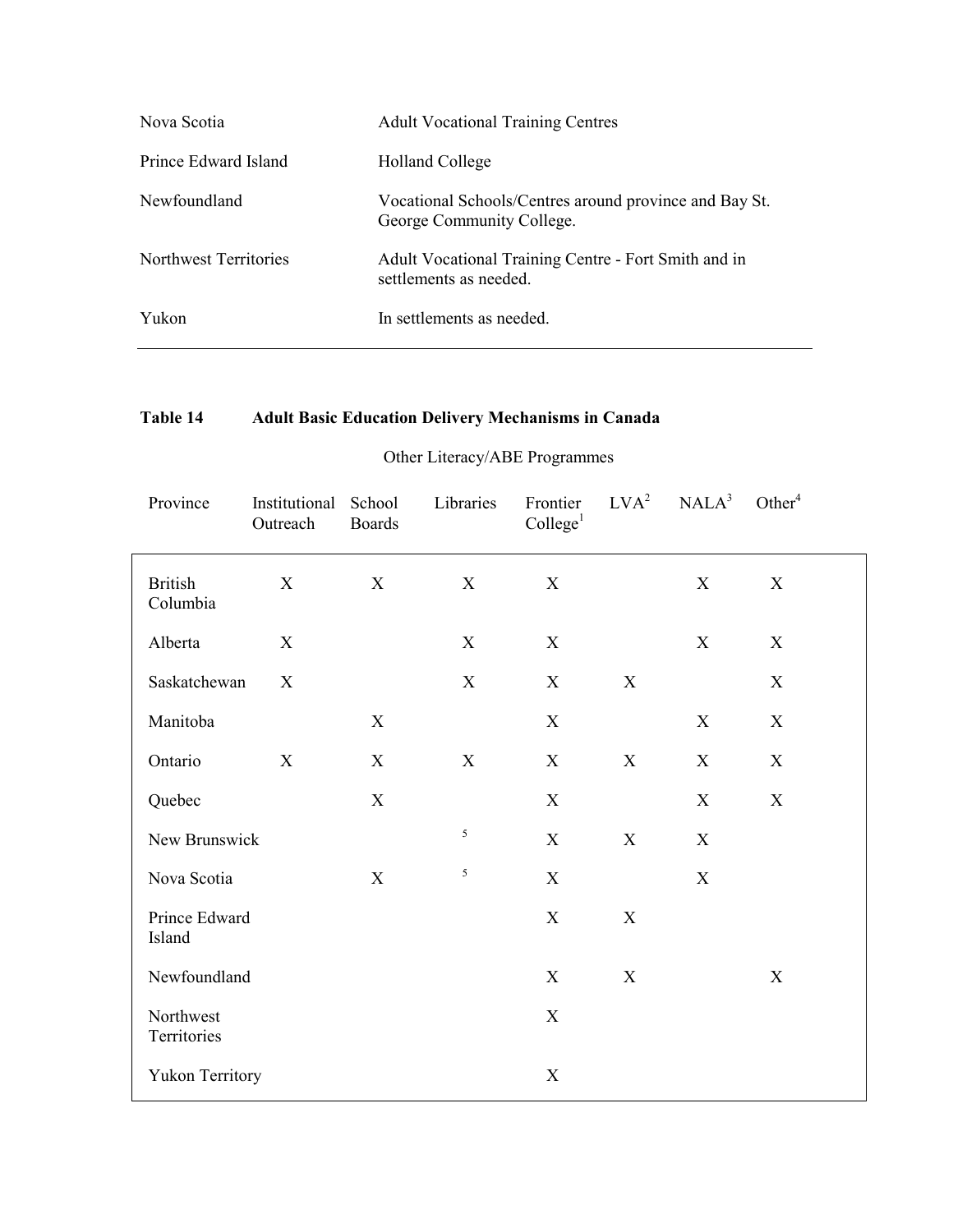<sup>1</sup> Frontier College operates programmes in most regions of Canada.

<sup>2</sup> LVA (Literacy Volunteers of America, Inc.) Indicates provinces where LVA training has taken place, or techniques are being applied.

<sup>3</sup> NALA (National Affiliation for Literacy Advance) Indicates presence of Laubach oriented literacy councils.

<sup>4</sup> Indicates other voluntary, private or publicly funded delivery mechanisms e.g. YWCAs (Toronto), International Centre (Winnipeg), Further Education Councils (Alberta), private remedial clinics for adults operated on fee-for-service basis, autonomous community groups (Quebec), part-time evening classes funded by provincial government (Newfoundland) etc.

 $5$  Library support or co-sponsorship of literacy programmes rather than direct responsibility for literacy programme delivery.

With this kind of initial impetus, it is not surprising that when the Report of the Committee was published at the end of 1976, ABE was designated as a "high priority special programme" along with English as a second language training. There were twelve recommendations relating to ABE and six to English language training.

The next step was the appointment of a provincial ABE committee, representative of the field. When this committee completed its report in September 1977, there were forty-six recommendations. Under the heading, Current Provisions, the report had this to say: "The Ministry of Education currently plays a minimal role in the provision of adult basic education services. It has little capacity to provide leadership or coordination and there is no stated policy regarding the field.<sup>88</sup> Further on in the report, recommendation number 9 reads as follows:

... Within the spectrum of Adult Basic Education Grades [1 to](#page-116-1) 8 equivalency be the area of greatest priority for at least the next five years.<sup>89</sup>

Thus, basic literacy was clearly identified as a major component requiring immediate attention and action.

 In January 1979, the ABE Report was released as a Discussion Paper along with discussion papers related to other programme areas. Comments were invited from the field. In March 1980, an overall statement on Ministerial Policy on the Provision of Continuing Education in the Public Educational System of British Columbia was issued. In this statement, preparation for learning (basic literacy within ABE) was already identified for further attention. An ABE draft statement was published in April 1980, and feedback for the field was again invited.

 In August 1980, a Ministerial Policy on the Provision of Adult Basic Education Programmes including English Language Training in the Public Education System of British Columbia was circulated in the field. Discussion resulted in further refinements and the latest Ministerial policy statements on Adult Basic Education and Adult Special Education were circulated in the spring of 1982. The substance of the ABE policy statement is as follows;

### Policy

The Ministry of Education recognizes that it has a responsibility to foster learning opportunities for adults in British Columbia who have not had the opportunity to develop some or all of those skills required to function successfully in Canadian society. It is the policy of the Ministry to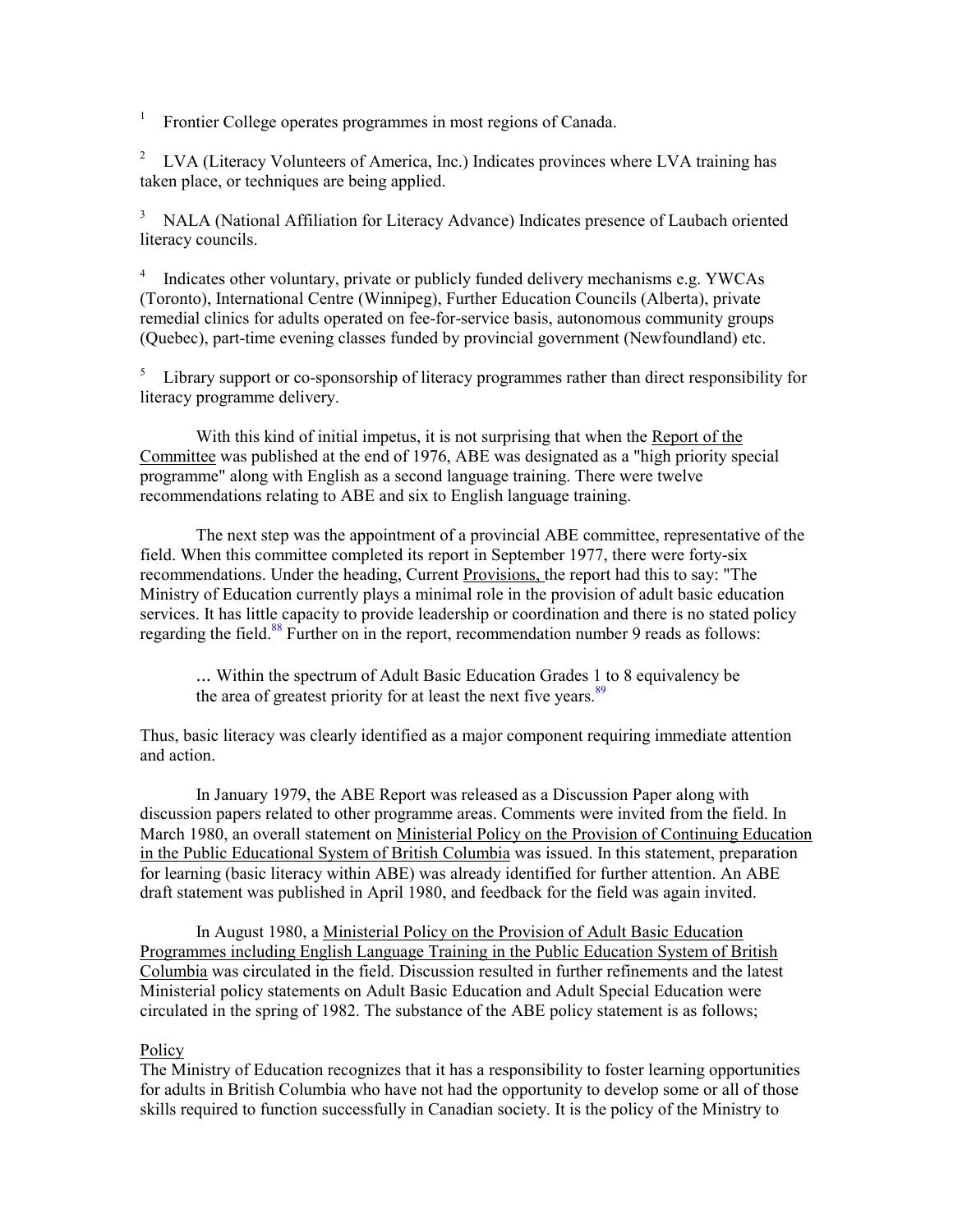provide, to adult citizens and landed immigrants residing in the province, reasonable access to high quality adult basic education programmes.

# Ministry Responsibilities

To assist the educational institutions in discharging their responsibilities the Ministry will:

- 1. Coordinate programmes on a province-wide basis.
- 2. Develop curriculum resources and a Provincial Resource Centre.
- 3. Encourage and support the development and evaluation of innovative programmes and methods of delivery to meet identified local needs.
- 4. Facilitate programme evaluation and needs assessment by developing and maintaining such data and records as are required.
- 5. Coordinate the province-wide provision of the General Educational Development examination.

And subject to the Legislature approving funds:

- 6. Provide equitable financial support for programmes throughout the province, recognizing geographic, demographic, and socio-economic factors.
- 7. Provide funding for services such as libraries, counselling, administration, and assessment of learning disabilities.
- 8. Provide funding to assist institutions with professional development.

Participation in adult basic education programmes frequently has been precluded by social and economic barriers. In an attempt to overcome such barriers and to enhance access to adult basic education, the Ministry will:

- 1. Provide financial assistance programmes for those part-time and full time adult basic education students who require such assistance.
- 2. Cooperate with appropriate federal and provincial agencies in developing a coordinated system of income support to eliminate financial barriers to adult basic education.
- 3. Cooperate with the Ministry of Human Resources in facilitating the provision of child care services for students who require such services.
- 4. Encourage cooperation with and among appropriate federal, provincial and local agencies and institutions which have a role in the provision of adult basic education (e.g. Canada Employment and Immigration Commission, Libraries, Corrections, Community Vocational Rehabilitation Services).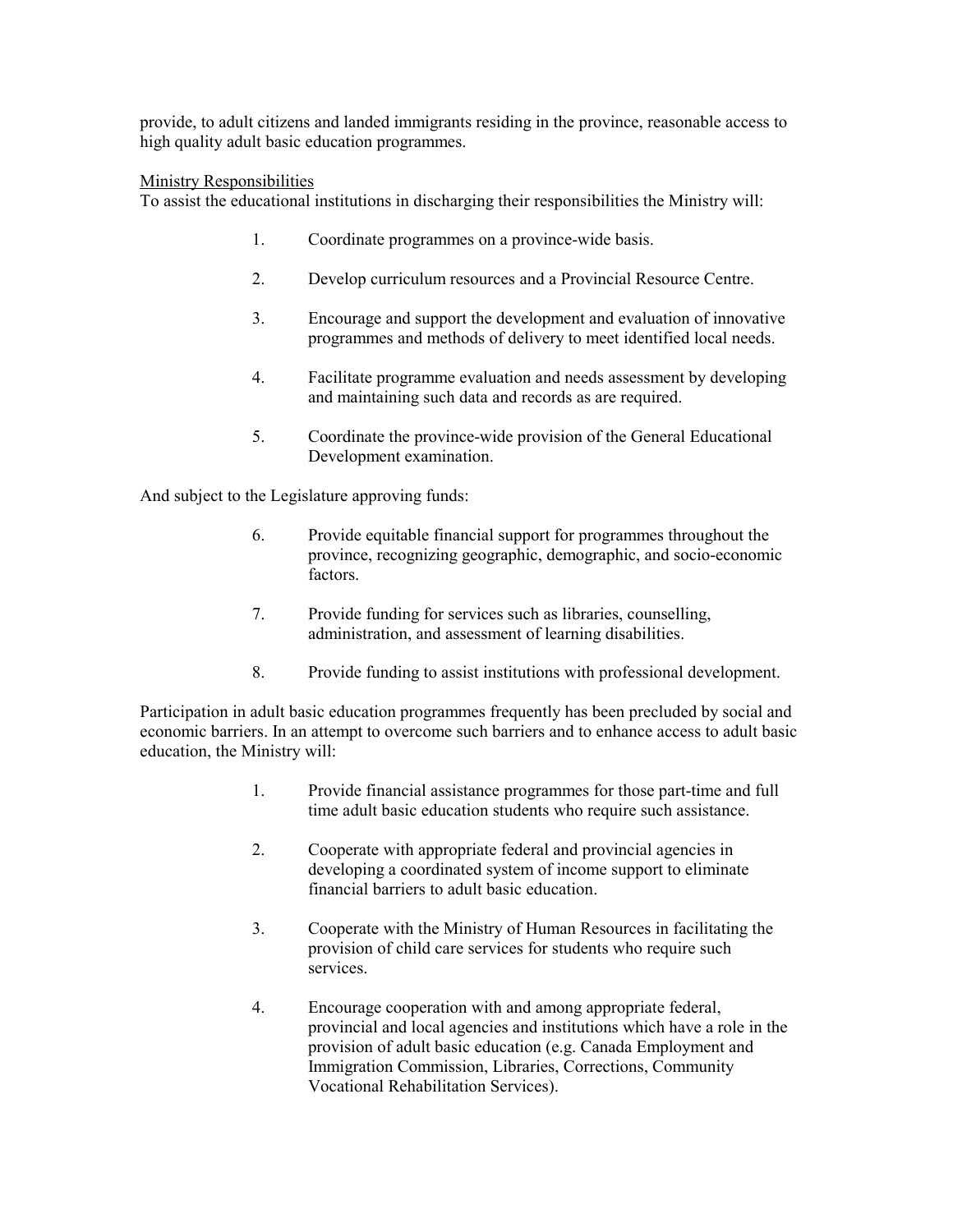# 2. Ministry Personnel

One of the recommendations in the ABE Report called for the appointment of a provincial ABE coordinator to oversee existing programmes and new developments in the field, and this new position was filled in the summer of 1978. Since then, the Ministry has also appointed an English as Second Language consultant and more recently, an ABE Consultant. Both these people were seconded from their colleges to work for the Ministry for a limited period. A third person was seconded for the 1980-81 year, to work on Adult Special Education. Thus, there is a clearly defined core of people, providing leadership in the field.

# 3. Programmes

Beginning in 1977, the Ministry, through its Continuing Education Division, initiated a Continuing Education Special Project System. In the first three years of operation, over 200 projects had been approved. Approximately sixty percent of these related to ABE in its widest sense (to include life skills, English as Second Language and Special Education) but a high proportion were basic literacy oriented. Approximately half a million dollars a year have been spent on these projects. While a major objective of this system is to provide a stimulus to serve needs in the community which have not hitherto been met, or to develop new techniques or materials for instructional purposes, it is noteworthy that eighty percent of the projects have been absorbed into regular college or school board programming. The Continuing Education Project System is now in its sixth year of operation. In addition to this system, some supplementary funds were made available for demonstration projects. Such a project was the setting up of an adult learning disabilities centre at Vancouver Community College. The operation of this centre has since been absorbed into the regular programming budget of the college.

# 4. Methods and Materials

Another use of the Continuing Education Project System has been to release instructors from their institutions in order to develop instructional materials. One of the earliest products was A Guideline Curriculum for Adult Basic Education (1978) which brought together in a systematic way many of the worksheets in use in the Basic Education Department of the Vancouver Community College. Since then, other materials have been produced.

 Douglas College (New Westminster) developed a manual and workbook Between Us for its volunteer literacy tutor programme. During 1979-80, a provincial curriculum advisory committee was drawn up with the aim of providing a basic literacy guide to the grade 8 level which could be used throughout the province. Various instructors were seconded for a few months to work on different aspects of the curriculum. The completed Adult Basic Literacy Curriculum and Resource Guide is now available. The Guide seeks to combine the best of the traditional approaches to literacy training (3Rs) with the newer approaches as exemplified by the Adult Performance Level (APL) model of skills and knowledge areas related to daily living. Another manual Teach Them the Way They Learn has been developed to help instructors identify and respond to the needs of adult students who are experiencing learning problems. It is suggested that this manual be used as a supplement to the new literacy curriculum. Other materials which have been developed include local histories written as supplementary reading material at a low readability level, curricula for mentally handicapped adults, and assessment kits.

# 5. Distance Education

The Open Learning Institute of British Columbia has developed some materials at the grade 10 and 12 levels and has expressed an interest in some development work below the grade 8 level. The Institute provides learning opportunities through correspondence and telephone tutoring for geographically isolated adults or for those who want an alternative learning experience to that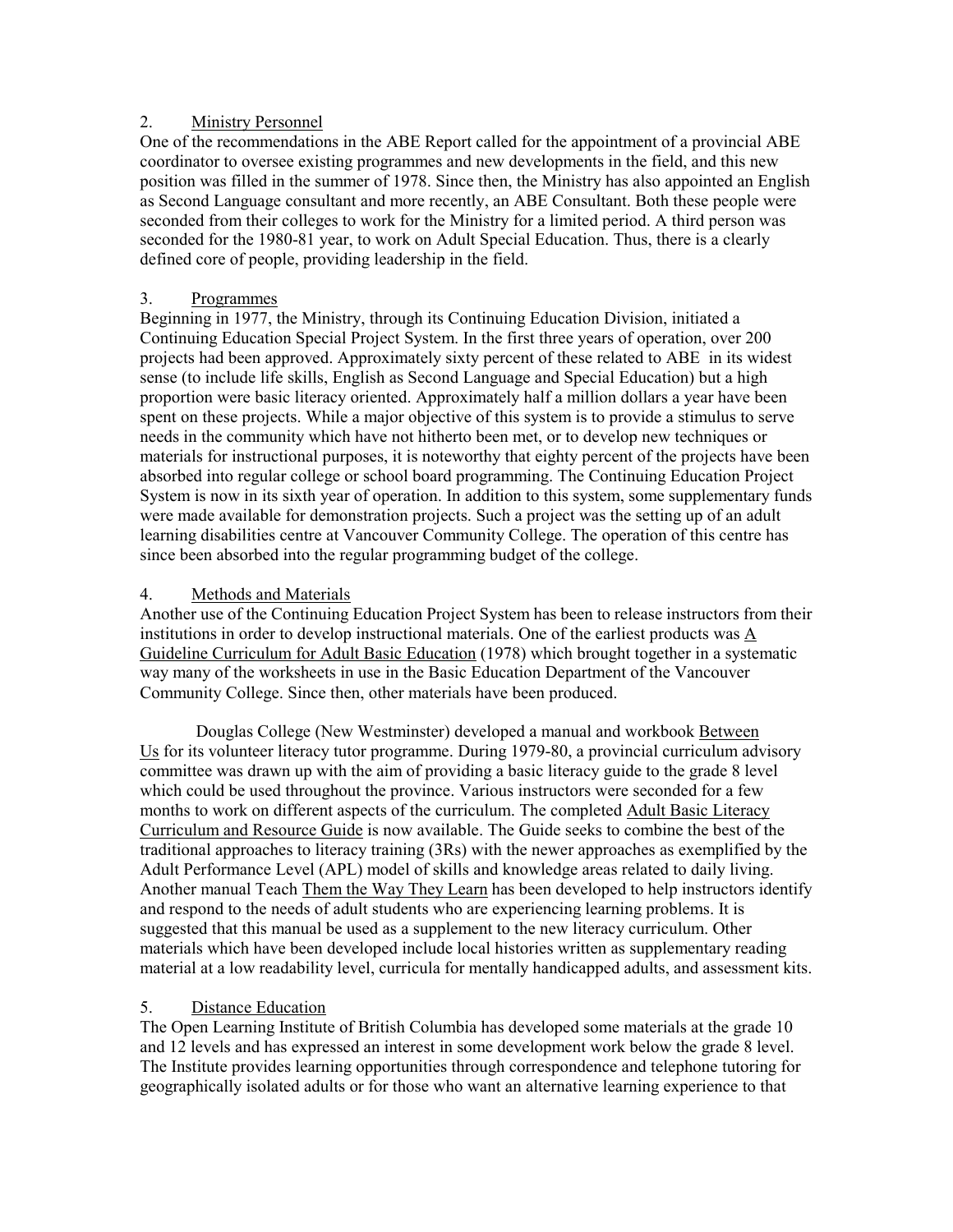provided by established institutions. There are some obvious kinds of difficulties with this type of distance education for adults with very poor literacy skills. There may however be an exciting potential for those adults who have acquired some literacy skills especially if these programmes are to be designed with a very high aural/oral component by use of audiotape and telephone tutors.

# 6. Professional Activities

Two major activities should be mentioned under this heading - networking and professional development/training activities. In the spring of 1979, the ABE Association of British Columbia was formed and held its first Annual Meeting with election of officers. Membership in the organization quickly expanded to over 200 members - mainly ABE professionals and instructors in the province. The Association publishes an editorial Newsletter and has sponsored conferences and training events.

 A bimonthly ABE Bulletin was produced for the Ministry of Education under a continuing education project grant from 1979 to 1981. In the fall of 1981, the Bulletin was incorporated into a Continuing Education Newsletter of the Ministry. This publication aids the networking function by keeping practitioners and other interested persons informed of new materials, projects and conferences. Two directories have also been published: one is the Directory of Special Projects (for 1977-1980), the other is a Directory of Adult Basic Education Programs in British Columbia (1980).

 Regarding professional development activities, a wide variety and range of training events, conferences and other activities have been taking place at increasing frequency over the last few years. An encouraging development, because of the prevailing provincial climate towards ABE, has been the involvement and commitment of segments of the universities to support and provide more training opportunities. For example, the University of Victoria, through its Extension Division, has supported workshops on Adult Learning Disabilities. The Adult Education Department of the University of British Columbia has been actively involved in ABE in many ways. It brought together an ABE Consortium consisting of faculty members and ABE field personnel to develop and implement a five year plan for ABE. The plan included such features as an increased faculty time commitment to ABE, development of research projects and increased opportunities for training at both the graduate and non-credit levels. A new diploma programme has been developed. Non-credit seminars and workshops are offered throughout the province in cooperation with the Centre for Continuing Education of the University and sometimes with direct Ministry of Education sponsorship. UBC appointed a full-time faculty person to work in ABE and ABE forms a substantial portion of the work load of several other faculty members. In the summer of 1982, the first National Institute for ABE was held at the University.

 The current level of activity and projects being undertaken in British Columbia are exciting developments and are the result of initiatives undertaken in the fall of 1976. The highlights of these initiatives are:

- 1. development of policy statements in much needed programme areas;
- 2. overall provincial coordination, leadership and cooperation;
- 3. "seeding" role, leading to new programmes and materials;
- 4. encouragement of provincial networking; and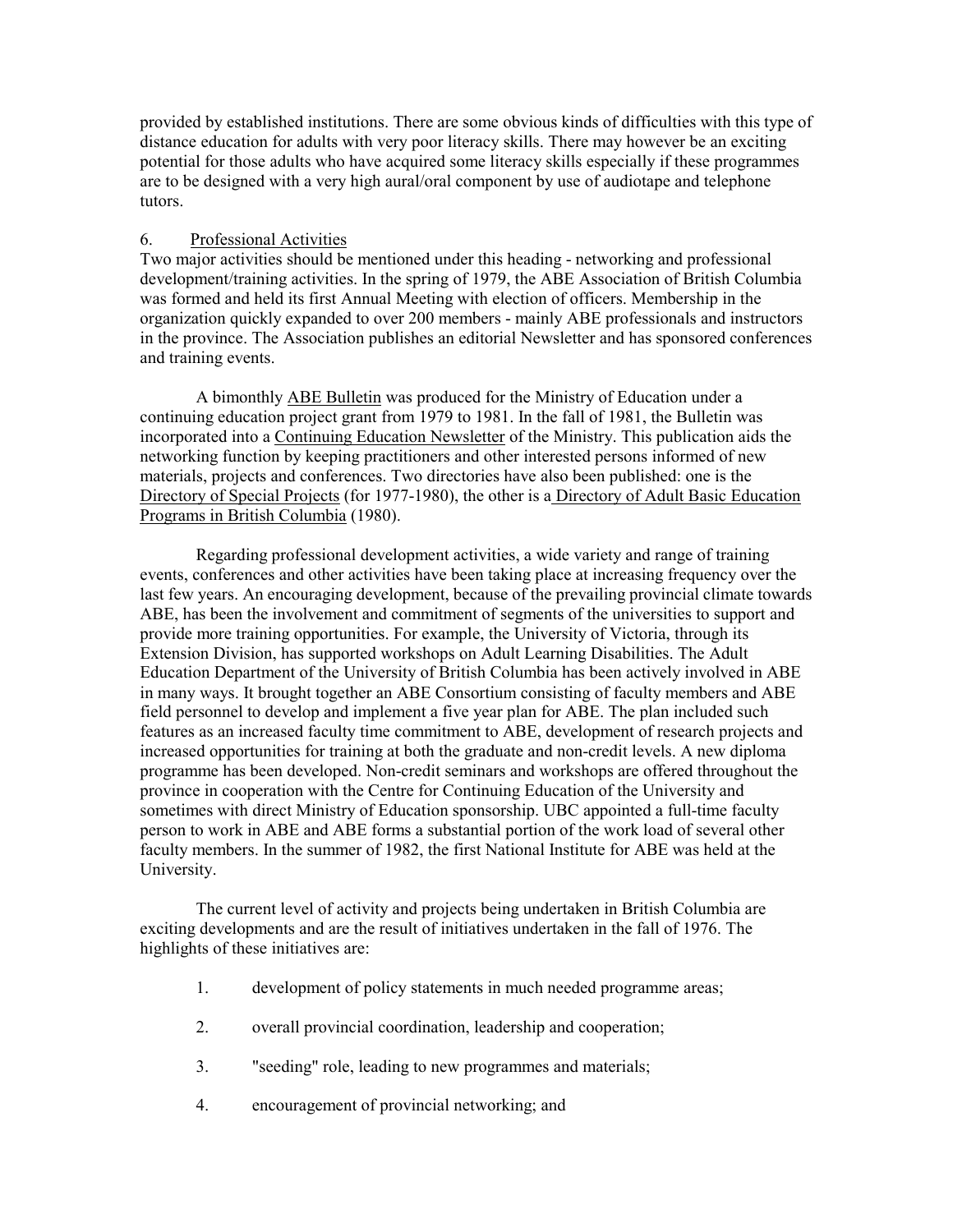5. encouragement of professional development activities.

Compared with other professions, ABE is still a "poor cousin", but in British Columbia, adult literacy has gained some recognition at the Ministry level and in the field.

# **B. Alberta**

At the time of writing, there is no explicit adult literacy policy in Alberta. However, in January of 1981, a research officer was hired to investigate current practices in adult literacy programming and to identify various decisions which had been made about literacy projects in the province in the last few years. It was felt that the collation of such material could form the basis of a provincial policy statement on literacy. The research position had a 6-month term. At the beginning of the 1981-82 fiscal year, funds were made available for hiring a provincial literacy coordinator to work in the Further Education Services Division of the Department of Advanced Education and Manpower. There have been increased activities in English as a Second Language Training in part due to the needs of refugees in the province. These programmes have also attracted adults who had immigrated to Alberta years ago. Thus, in the province there is generally a greater awareness of the need for language and literacy training at the present time.

# 1. Programme Delivery and Activities

The sponsored full-time ABE programmes are carried out in the Alberta Vocational Centres (AVC), most of the community colleges, satellites of AVC, and the Community Vocational Centres throughout the north. There is a provincial commitment to ABE in Alberta. The costs of the full-time programmes are shared almost equally with the federal government so that it is possible for trainees to obtain provincial sponsorship. Provincially supported trainees are not subject to the 52-week time limitation of federally sponsored trainees. Because of the provincial presence, Alberta can maintain some basic literacy programmes in these institutions.

However, it is the outreach efforts that are being undertaken that are attracting and have the potential for attracting larger numbers of people to literacy training on a part-time basis. Under the Ministerial Order of April 1st, 1975, Alberta has established over eighty-one Further Education Councils made up of representatives from provincial and municipal governments, educational institutions and jurisdictions, and interested citizens from a wide variety of community agencies. The Councils have been designed to provide inter-agency cooperation and liaison over a broad range of programmes. Several of the Councils have identified literacy as a community need and have facilitated programme development.

The Alberta Department of Advanced Education and Manpower has provided special project funds for ABE/literacy activities. For example, a pilot outreach programme developed out of AVC Calgary and tested at a Public Library in East Calgary has been successfully offered in some communities in the foothills of the Rocky Mountains. The AVC curriculum was modified for individualized use and delivered on a part-time basis to adults in a local setting. In order to facilitate attendance by workers wishing to improve their literacy skills, the programme is offered during non-working hours under the guidance [of a](#page-116-1) paid instructor. Tuition is free, materials are provided and registration is on "drop-in" basis.<sup>90</sup>

 Other outreach projects have been operating in such places as Edmonton, Lethbridge and Fort Vermilion. The Edmonton project, known as "Prospects", started as a cooperative venture between the library, the YWCA and AVC Edmonton. Lethbridge Public Library is offering a programme called Read On! and the Fort Vermilion project is receiving provincial funds to help coordinate its literacy outreach efforts. Volunteer tutors are used in many of these projects.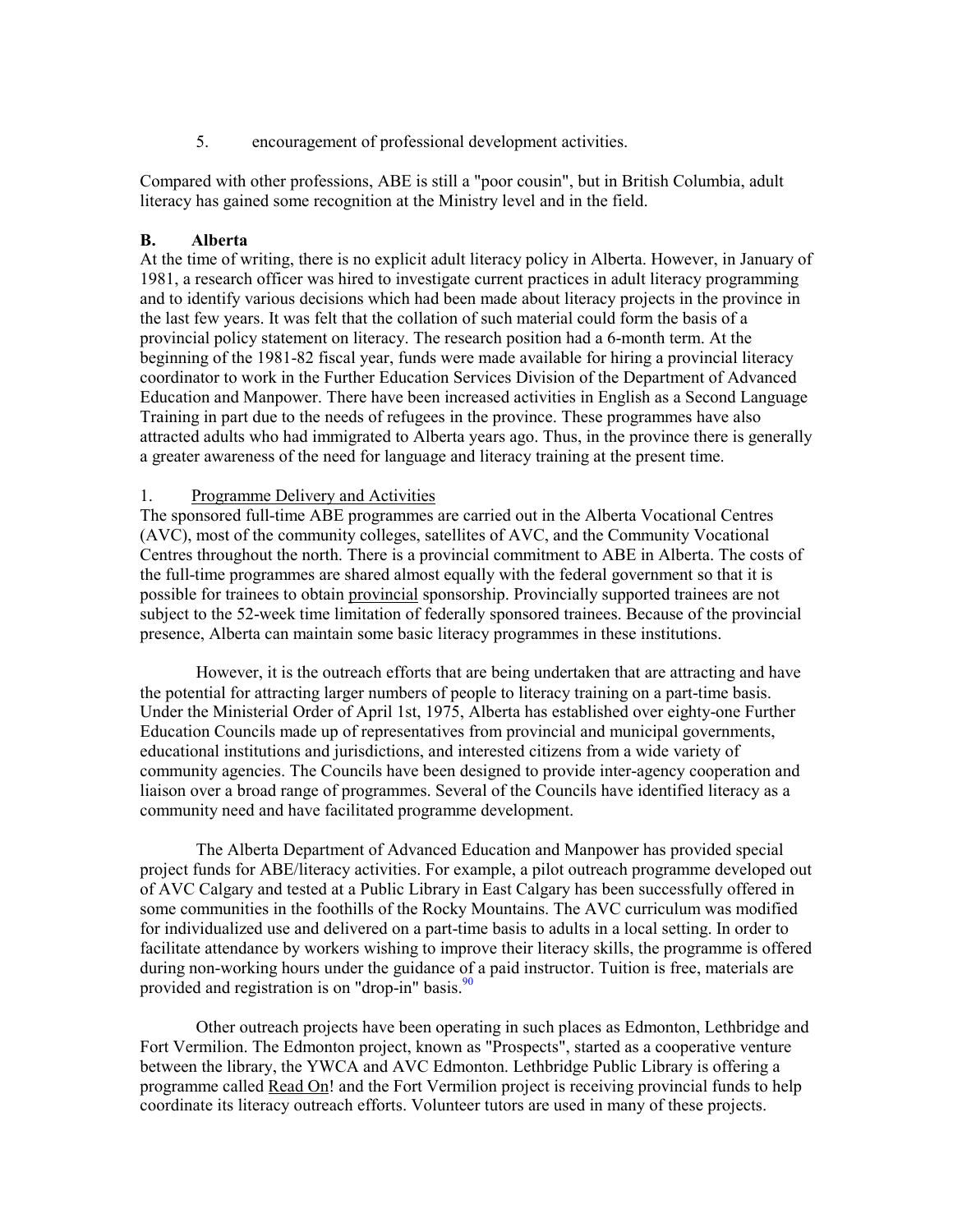# 2. Media Developments

The Alberta Educational Communications Corporation (ACCESS) is a crown corporation involved in educational broadcasting and media production. Since 1976 at least, some ACCESS staff members have expressed an interest in adult literacy programming and have explored the BBC model in Britain. In 1978, ACCESS commissioned two people to produce a literacy research report based on level of need and to suggest literacy programme approaches. This project helped to focus attention on the problem of adult illiteracy. A pilot dramatic programme was proposed and produced. Called Safer than a Sock, the programme was half an hour in length and revolved around a banking theme. The dramatic format was chosen to motivate adult illiterates to come forward to seek help through adult literacy and basic education programmes.

 The programme was produced on 16 mm. film and the accompanying printed material was in the form of a 30 page booklet on banking with a readability level of about grade 5 level. The cost of an individual programme episode, including print materials, has been estimated at about \$75,000. It is hoped that eventually a programme series could be developed of which the existing programme would form episode one. The pilot programme was evaluated by ABE instructors, by a cross-section of the general public and by ABE students, and was aired on March 25, 1981. The showing was followed by the announcement of a toll-free telephone number to call for more information and referral to literacy programmes. ACCESS has also worked with the Library Association of Alberta to produce a slide-tape awareness show for use among librarians and the general public.

 In summary, adult literacy programming appears to be expanding in Alberta. There is an infrastructure which is capable of providing trained volunteer tutors and there are exciting possibilities for the future, if the ACCESS series goes ahead.

# **C. Saskatchewan**

The primary agents for delivering literacy training in the province of Saskatchewan are the community colleges. This situation came about in the summer of 1976, when ABE programmes were taken out of the technical institutes and entrusted to the colleges. Thus, ABE became the colleges' most permanent programme having the greatest number of instructional hours and an ongoing staff nucleus in the larger colleges. This situation was in contrast to the provision of short-term, high-volume "social demand" courses for adults with which the colleges had been preoccupied. The conditions prevailing within ABE did not mesh well with the original conception of the Saskatchewan community college model, and college frustration increased. ABE was tied very closely to the CMTP funds, although a provincial funding source for NonStatus Indians and Métis had been established. Reallocations of federal funds within the institutional ABE programme became a source of worry as programmes below the grade 7 level were phased out. In response to this situation, therefore, several new initiatives have taken place in Saskatchewan.

# 1. Programme Activities

The need for adult basic literacy training had been proven in Regina by that city's public library which started literacy classes in 1973. In the spring of 1977, the library decided to move from literacy classes to a volunteer tutorial programme. It arranged for an LVA basic reading training workshop to be delivered in Regina by the LVA staff from Syracuse, New York State. Some college instructors and programme coordinators were present at this event and were made aware of LVA's techniques. The library continued its commitment to literacy and employed a staff of two to operate the literacy programme. One person was a reading specialist whose expertise was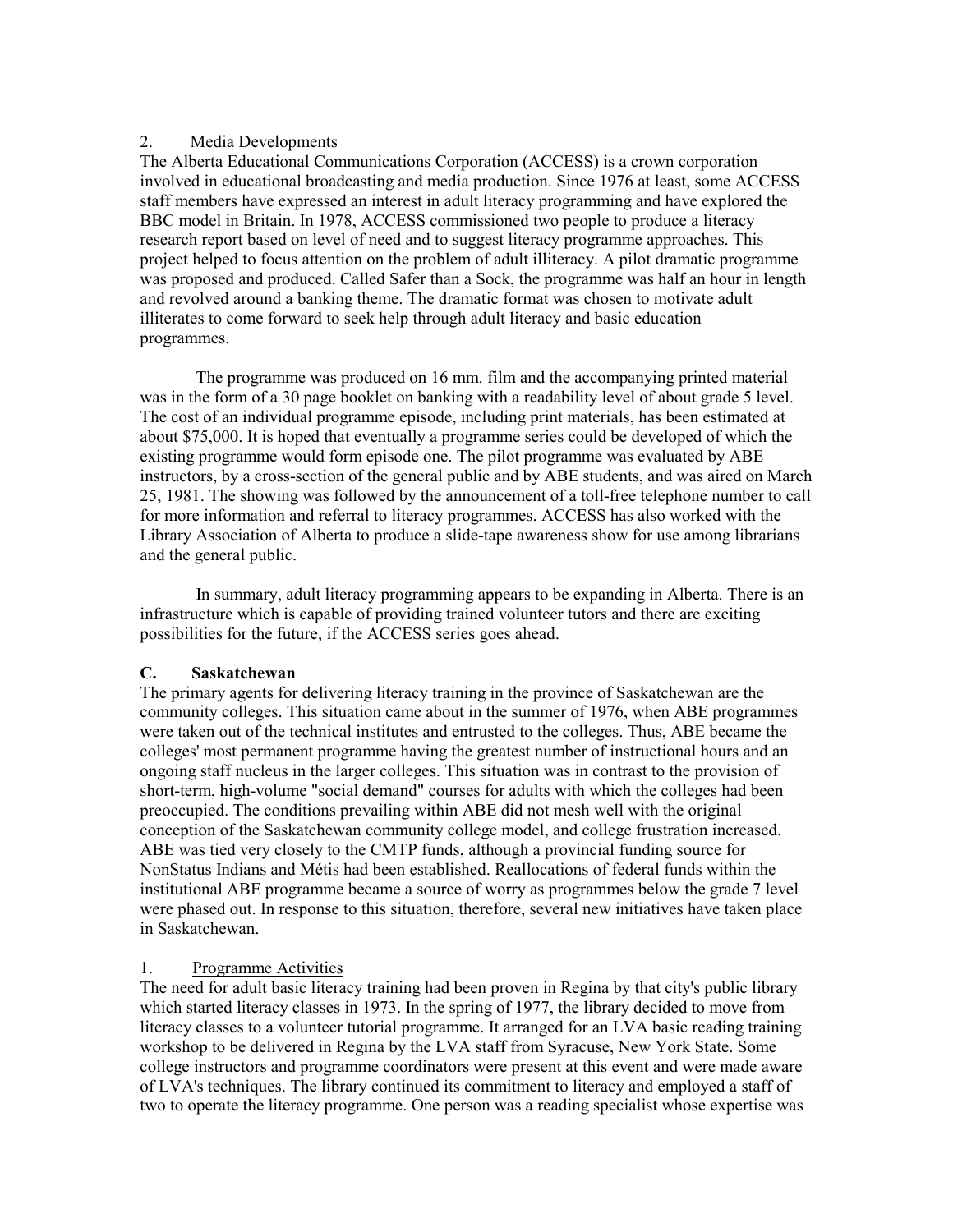very useful in terms of developing new testing procedures for students and providing in-service workshop training for volunteer tutors. The library has maintained a comfortable capacity of about 70 to 80 tutorial pairs a year.

 The Saskatoon Region Community College has developed a very successful drop-in Learning Resource Centre where adults may improve a variety of skills and obtain tutorial help. In addition, the College has taken the initiative in developing a coordinated inter-agency approach to literacy in Saskatoon and has helped form a community group READ SASKATOON which delivers one-to-one volunteer tutoring in the home.

 Parkland Community College had identified pockets of illiteracy within its region and, in the spring of 1978, received funding from the Programme Development Branch of the Saskatchewan Continuing Education Department for a pilot project designed to bring literacy training to the eighty-three communities which it served. The methods adopted were those of LVA and the project was funded for a year. After the first year's operation, the college held a conference to inform others about the success of the project. The college assumed ongoing financial responsibility for the project's continuance.

 The success of the Parkland project encouraged other colleges to organize literacy outreach projects and by the summer of 1980, nine out of the twelve southern colleges had outreach projects. These were for the most part funded from the college "flat-grant" money. Some of the regional libraries in the province have supported the outreach programmes. The methods generally used are those developed by LVA. Parkland College arranged for LVA staff to give an in-service literacy training session in November 1979 for literacy tutors in the college region and literacy organizers or instructors from other colleges in the province.

 Earlier in 1979, the Saskatchewan College Principals' Committee had commissioned an independent "state of the art" report on ABE in the province. The report for the Principals made eleven recommendations. These were endorsed by the Principals and the College Trustees' Association, and a meeting with the Minister of Continuing Education was requested. In addition, the Saskatchewan Association for Lifelong Learning (SALL) took up an advocacy role and presented a brief to a committee of cabinet.

 In May 1980, the Minister of Continuing Education established an ABE Review Committee to look at crucial questions such as: definition and scope of ABE, funding, other organizational and student-related issues. Briefs were solicited from all over the province south of the Department of Northern Saskatchewan's jurisdiction. The report was presented to the Minister at the end of October, 1980, and was released in the spring of 1981. Immediate developments stemming from the Review include; the creation of an ABE coordinator's position within the Department of Continuing Education to consolidate the ABE work in the province; an expansion of the membership and scope of the ABE Provincial Advisory Committee, and closer cooperation between the Departments of Education and Continuing Education in order to examine causes and underlying issues in ABE.

 The Department of Continuing Education has supported an Annual ABE Conference and an occasional ABE Newsletter. Recently a provincial ABE Association has been established.

#### 2. Materials and Media Developments

The Programme Development Branch of the Department of Continuing Education has supported and initiated several materials development and media projects in co-operation with the community colleges and SaskMedia. These include: an ABE curricula review process;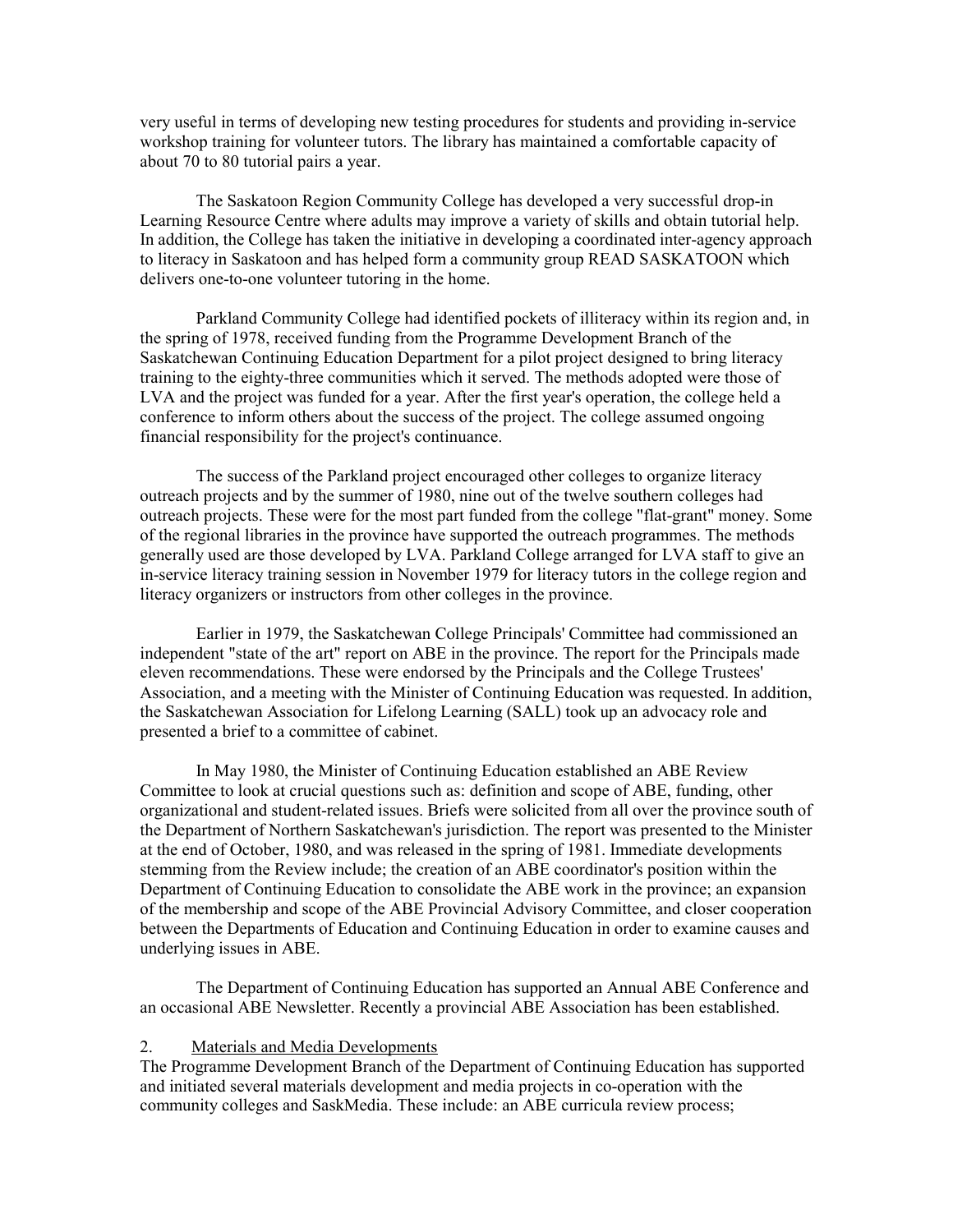compilation of an Annotated Literacy Bibliography; production of promotional video and audio announcements for literacy projects, production of a slide-tape show Saskatchewan Adult Literacy.

The Saskatchewan Indian Community College has developed native social studies materials and the Department of Northern Saskatchewan through its Continuing. Education Unit has developed some Consumer Affairs materials and a Northern Social Studies Kit for use in ABE programmes.

In Saskatchewan, individual colleges and libraries have taken tile initiative in trying new approaches to literacy programming. Their success, founded on good training and organizational techniques, has contributed to most of the province now offering literacy training through the tutorial outreach mode. The funding for these activities has come either directly from the government through the Programme Development Branch of Continuing Education for discrete or innovative pilot projects, or indirectly, via the college "flat grant". The "flat grants" are quite small and allocation of these require very careful priorization of programme activities by the colleges. It is hoped that the recommendations of the ministerially appointed ABE Review Committee will eventually lead to increased activity, funding, and a stated programme commitment to adult literacy and basic education in the province.

### **D. Manitoba**

The Manitoba Department of Education produced a background paper Educational Attainment in Manitoba: An Overview in 1979, in order to provide a description of the nature and magnitude of the adult illiteracy problem in Manitoba. In January 1981, the Department established a departmental committee on adult literacy and charged it with the responsibility of outlining a strategy for attacking the province's illiteracy problem on a broad scale.

At the present time, ABE is delivered by the three community colleges in Manitoba and is predominantly tied to CEIC funding. Although there are some provincial entry students below the grade 8 level, these students have to pay tuition fees and purchase their texts. As in other provinces, there may be a small number of "special needs" clients who may be sponsored through other cost-shared government programmes such as the programme for the Vocational Rehabilitation of Disabled Persons. Some instructors and co-ordinators are currently developing outreach programmes in co-operation with other agencies.

In Winnipeg, there are two other Centres which provide adult literacy training, the Winnipeg Adult Education Centre and the International Centre. The Winnipeg Adult Education Centre very often has a class for adults whose mother tongue is English and who desire literacy training. The class meets on a daily basis and is made possible through the local school board.

The International Centre is a private agency directed by a volunteer board of the Citizenship Council of Manitoba. The Centre opened as a welcome house for immigrants in 1969 and a result of its English conversation classes was tile establishment of the reading and spelling programme. This latter programme was officially adopted by the Winnipeg School Division No. 1 in 1975 as part of its adult education curriculum, and is funded through the school division by federal-provincial cost-sharing arrangements. Illiterate adults and slow learners receive one-to-one tutoring where possible. The Centre offers several levels of instruction from beginners up to pre-university. The materials used in the Centre have evolved from practical [exp](#page-116-1)erience over the years and have been used in literacy programmes in other parts of Canada.<sup>91</sup>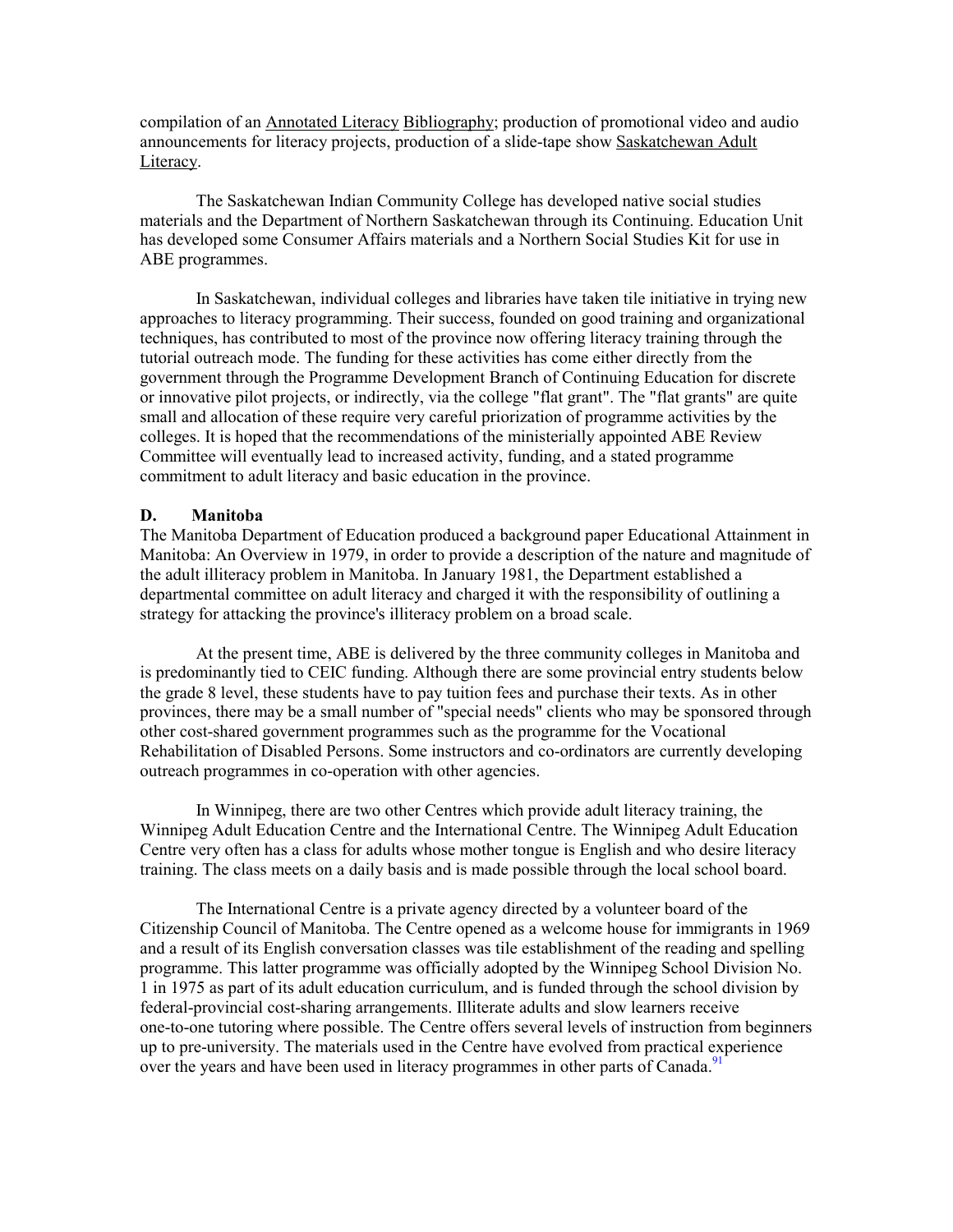In recent years, volunteer tutorial groups using the Laubach method have been formed in Winnipeg and some northern communities.

# **E. Western Provincial Cooperation**

At a Ministers' meeting of the Western Canada Post-Secondary Co-ordinating Committee in September 1979, an interprovincial study group on adult literacy was established. The group, composed of representatives of the four western provinces was charged with the responsibility of identifying adult literacy programmes, defining adult literacy and identifying areas of cooperation between the western provinces. The report was presented to the Ministers' Committee meeting in January 1981. The following recommendations were agreed to:

- 1. that the four Western Provinces establish literacy education as a priority within adult education and develop policies to facilitate relevant programming;
- 2. that the four Western Provinces share curriculum and other programme materials; and
- 3. that they cooperate in funding high-cost literacy programme development, such as the ACCESS media series.

In addition, the interprovincial study group on adult literacy was directed to continue as a vehicle for ongoing communication.

# **F. Ontario**

# 1. Activities

In Ontario, the delivery agents for the federal CEIC-sponsored ABE programmes are the twenty-two community colleges. As CEIC'S revised BTSD objectives come into effect, sponsored literacy programmes are being phased out. In response to this situation and locally expressed needs, ABE personnel in many of the 22 community colleges of Ontario have organized literacy outreach projects either under the auspices of their college, or on their own initiative. Such colleges include Canadore (North Bay), Algonquin (Ottawa), Humber (Metro Toronto), Sir Sandford Fleming (Peterborough), Lambton (Sarnia) and St. Clair (Windsor). Other colleges have aided existing or emerging voluntary literacy efforts as in the case of St. Lawrence (Kingston), Mohawk (Hamilton), and Niagara (Welland), by giving organizational or resource support where needed.

 The instructors from Humber College started a Toronto Volunteers for Literacy group. As the demand for one-to-one tutoring grew in Metro Toronto, other tutoring groups emerged and eventually these coalesced into a loose formation under the Metropolitan Toronto Movement for Literacy. Lambton College offers its literacy training in evening classes and charges fees on a pro-rated basis, but it uses volunteer tutors to help the instructor. Sir Sandford Fleming College, using the physical and human resources of the college, and building on the experience of a group of unemployed teachers who had offered some tutoring services to local inhabitants, formed the Trent Valley Literacy Council.

Algonquin College's project, People, Words and Change, has grown steadily since its debut in 1978. It has a combined total of over 100 English and French speaking tutors placed in one-to-one learning situations. The project has published a Literacy Volunteer Handbook and a newsletter Roads to Literacy for the volunteer membership. An additional facet of the Algonquin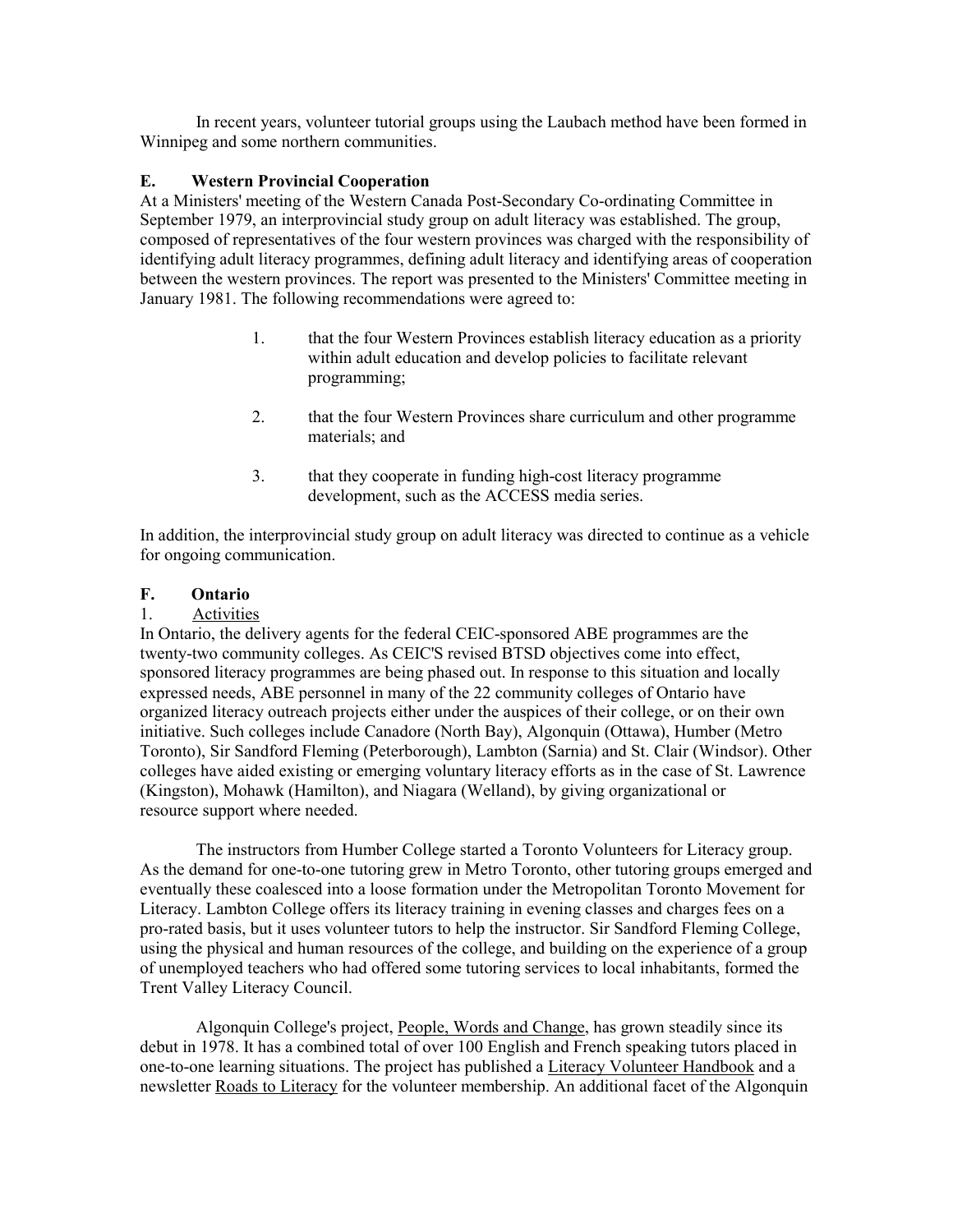outreach effort is its "on site" project where classes have been set up in different public housing areas of Ottawa.

Apart from the community colleges, Ontario school boards have also provided literacy programmes. Some of them have provided academic upgrading for adults for many years. The approach, however, was usually through the traditional night classes. The 1970's saw some innovative methods being used. For example, in Metropolitan Toronto, a series of adult day schools based on a co-operative partnership between the local school boards and the Ministry of Community and Social Services has come into being. These schools are providing a much needed alternative to the CEIC sponsored programmes which normally have waiting lists and a maximum 52-week course regulation. Students are accepted at the lowest academic levels on a full-time or part-time basis. Evening classes are also offered by certain school boards in Metro Toronto. Use is made of teaching aides and volunteer tutors as well as professional instructional staff. Other school boards in Ontario are co-operating with community based literacy programmes.

Literacy programmes in Ontario are also sponsored by public libraries, Frontier College, voluntary organizations and private agencies. The size of the province, both geographically and demographically, has encouraged a spawning of various programme approaches and methods. The awareness about adult illiteracy is generally fairly recent, and many people have eagerly offered their services and facilities. However, even before the present level of awareness, there was a greater variety of programmes operating in Ontario t[han](#page-116-1) anywhere else in the country. Many of these have been documented in other publications.<sup>92</sup>

### 2. Media Developments

Ontario Educational communications Authority (OECA), and its educational television service TVOntario have expressed an interest in and made a continuing commitment to adult literacy. They have produced a series of documentary type programmes and have collaborated with the Ontario Institute for Studies in Education (OISE) in the production of four videotapes as part of a Teaching Adult Basic Education project designed to provide in-service training for community college instructors and others working in ABE. TVOntario was interested in a proposed pilot project in Southern Ontario in 1976-77 to test the applicability of the British broadcasting model in Canada. Unfortunately, the community literacy workers were unable to obtain the necessary funding to set up the programme coordination aspects locally, so this project never materialized.

 TVOntario has also experimented with well advertised programmes for which they have provided a variety of print and other back-up material. Interested people have been able to use a toll-free line in Ontario to phone for information and receive the material which can then be used in conjunction with the programme. Such a programme in the fall of 1978 was extremely well received. Another programme using the film Dreamspeaker was broadcast in January 1981. To date, such programmes have been addressed to in-school audiences as well as to the out-of-school adult population.

 TVOntario would like to offer an extended body of broadcast programming which would lead to skills acquisition for undereducated adults. It is more interested in literacy instructional processes through broadcasting than in literacy motivational aspects per se. A twofold approach to literacy programming includes acquisition of existing programmes for instructional broadcast use and the development of a new programme series. A current programme proposal to the Ministry of Education for one million dollars has not yet been accepted by the Ministry, but funds are being sought from other sources for the projected series.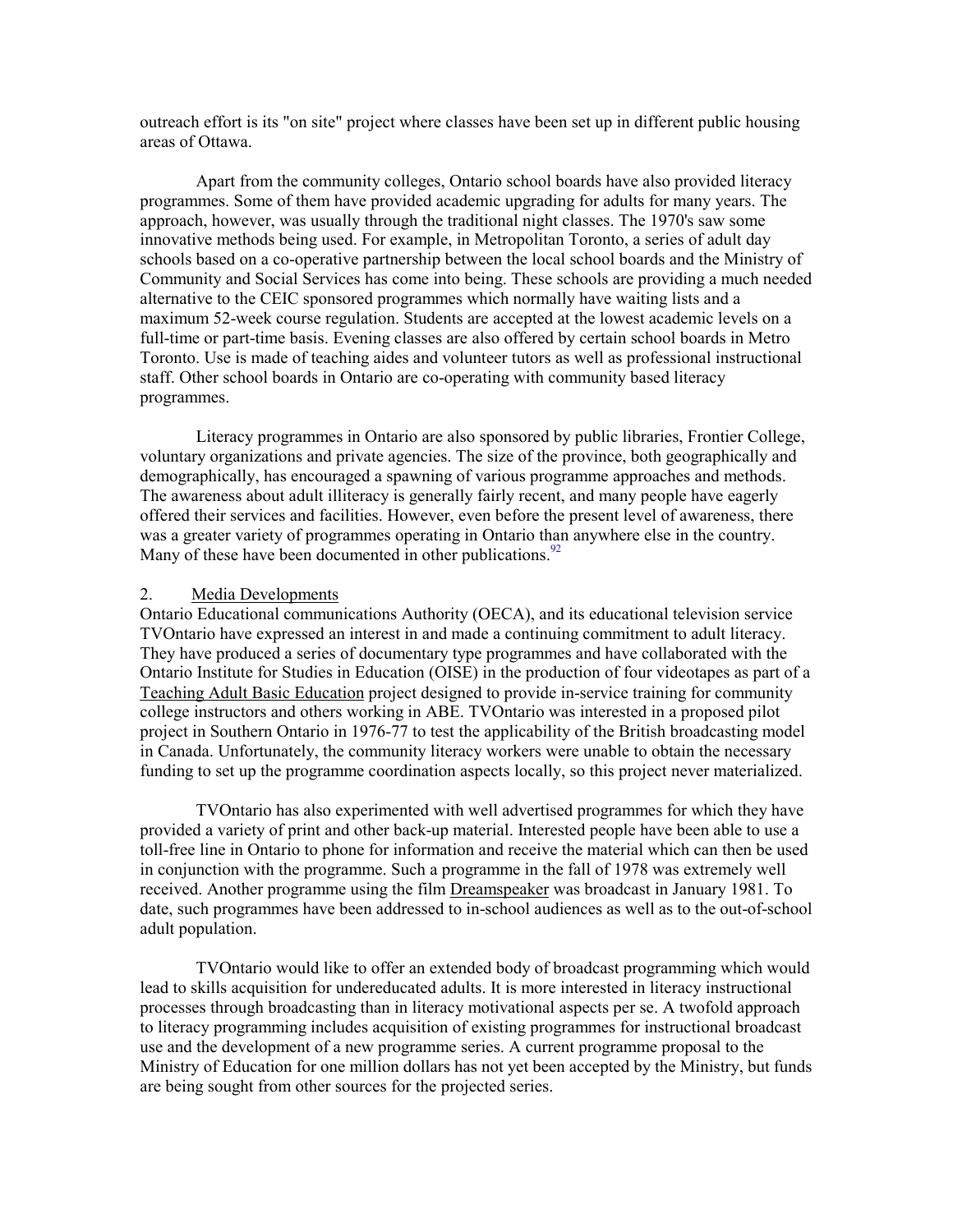# 3. Involvement of the Provincial Government

There is considerable activity in the adult literacy field in Ontario, but programme responses have depended very much on the social consciences of individual institutions and agencies. Until recently there has been very little commitment in terms of sustained programme funding and official recognition of the adult illiteracy problem. Several provincial ministries, however, have shown interest and have encouraged some literacy activity related to their sphere of responsibility. For example, the Ministry of Culture and Recreation has supported the Movement for Canadian Literacy by funding a major conference as well as funding training workshops, production of materials and networking. It has supported local literacy groups in the province, is interested and supports ESL literacy work and has plans for developing Francophone literacy projects in Ontario. Since 1980, it has had a literacy consultant on staff.

 The Ministry of Consumer and Commercial Relations is considering its role in adult literacy. It has recently published Consumer Skills for Disadvantaged Adults: An Annotated Bibliography. The Ministry of Transportation and Communications worked with representatives of the Ontario Library Association's Literacy Guild to produce and distribute the Ontario Driver's Manual Adapted for Adult New Readers. The Ministry of Corrections has literacy programmes in some of its institutions and has encouraged the one-to-one tutoring approach by inmates.

 The Ministry of Labour set up a Task Force on Literacy, Occupational Health and Safety in the Workplace in 1981. The terms of reference are to: investigate the extent of illiteracy in the workforce; identify the effects of illiteracy on the effectiveness of occupational health and safety; propose recommendations on how problems associated with illiteracy and occupational health and safety can be resolved in the short term arid the long term.

 These responses from the various ministries are encouraging but the crucial response is that of the Ministries of Education/Colleges and Universities. Many literacy projects have been and are being conducted with considerable voluntary energy and dedication by lay citizens and committed professionals with shoestring budgets or no budgets at all. Some literacy projects have been started or existing ones have received an additional impetus during the summer months or seasons of high unemployment, when the federal and provincial governments have announced "makework" schemes. Unfortunately, the cessation of these short-term funds often means the collapse of new initiatives, unless some groundwork for continuing the project under other auspices has been undertaken. Developing these co-operative relationships usually takes more time than that allotted to the project.

 Ontario adult educators and government representatives have been engaged in a process of working towards an adult education policy for the province. A lobbying/pressure group known as Learning Opportunities for Adults has come into being as an informal coalition of private citizens concerned about the need for an adult education policy in Ontario. The group has identified adult literacy as a top priority area for action by the Ministry of Education. In 1981, a discussion-paper entitled Continuing Education - The Third System was circulated in the field by the Ministries of Education/Colleges and Universities. This paper raised several questions on the development, delivery and support of adult literacy programmes which formed the basis for the field reactions and discussions. The Ministries invited responses to the paper to be sent in by September 1981. There was a heartening level of response and in the spring of 1982 a Draft Policy Statement on the Provision of Continuing Education Through the Schools, Colleges and Universities of Ontario was circulated by the Ministries. There is considerable emphasis in the Statement on the provision of adult basic education, which is defined as including adult basic literacy and numeracy, citizenship and language instruction for landed immigrants, and English as a second language for adults. The Ministry of Education will fund these programmes through the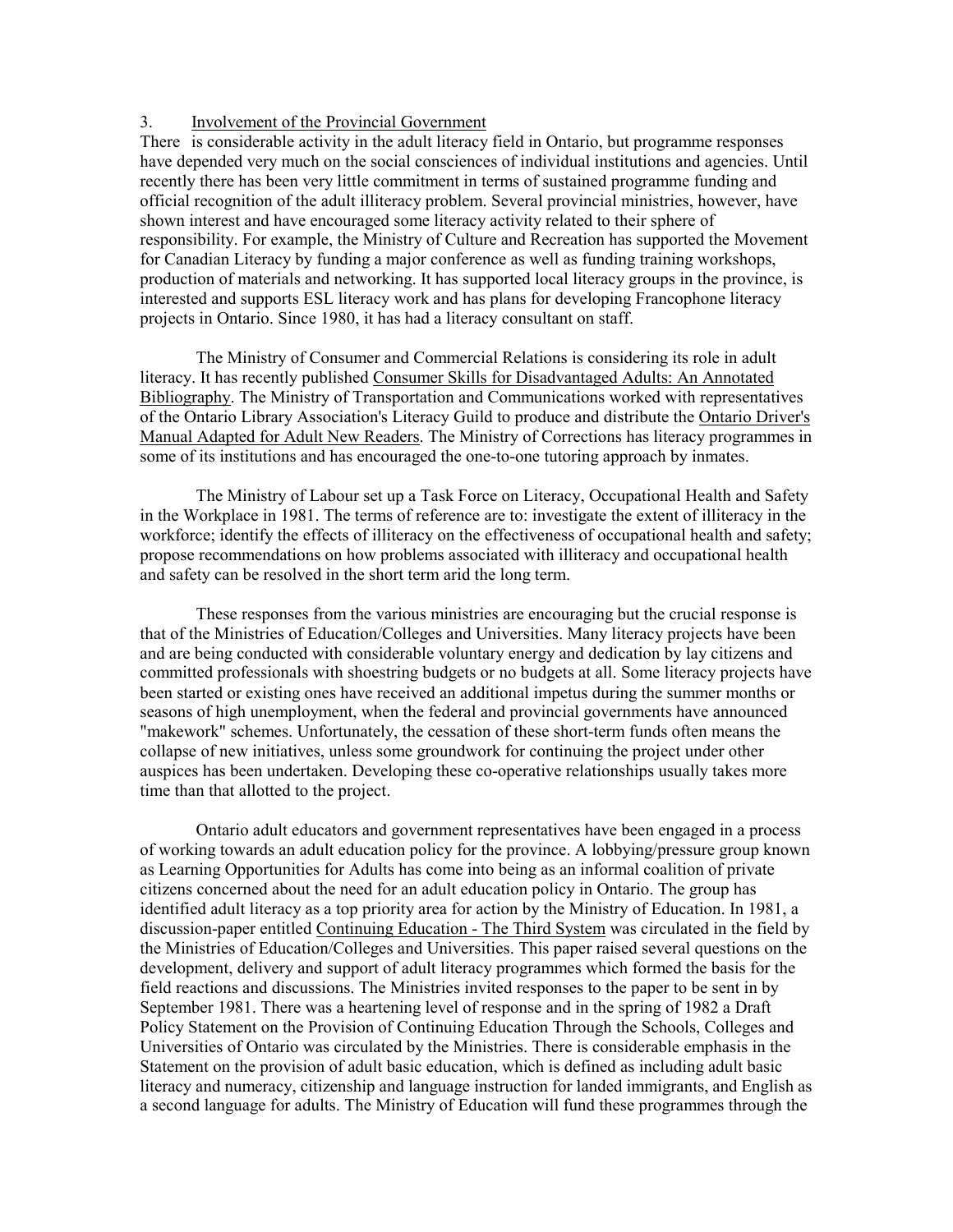school boards. While school boards are to be the prime delivery agents, they are nevertheless encouraged to consult and co-operate with other local agencies and community groups. Some changes to funding provisions have also been suggested to allow for more flexibility in programme delivery. Further discussion and responses from the field were invited and were to be submitted by September 1982 to the Ministries. The emphasis on adult basic education and the attendant clarifications on delivery and funding are very encouraging developments in Ontario.

# **G. Québec**

In Québec, basic education and literacy programmes are found in schools and in community settings. They are located in neighbourhoods where adults who lack reading and writing skills are living. Experience has shown that these people are on the lower rungs of the socio-economic ladder: they live in poor neighbourhoods; have low-paying jobs; are on unemployment insurance or welfare; and have children whose chances of receiving an education are slim. Rather than trying to improve only the reading ability of these adults, a literacy programme in Québec involves social and cultural practices adapted to the realities, needs and wishes of the most disadvantaged people.

This social approach to illiteracy in Québec has been documented in the writings of Dr. Jean-Paul Hautecoeur and Serge Wagner in particular.<sup>93</sup> The struggle for the elimination of illiteracy led the literacy movement in Québec to break with former adult education practices and especially those related solely to basic training for the labour force. The development of adult basic education and literacy work in Québec has given rise to a new field of adult education practice in underprivileged areas and has influenced adult education philosophy as witnessed by the recommendations of the Commission d'étude sur la formation professionnelle et socioculturelle des adultes headed by Michèle Jean.<sup>94</sup> Basic education has generally become a social priority in Québec. All indications are that it will become increasingly important in years to come, even though the Commission's call for a Québec-wide literacy campaign has not been endorsed by the present government perhaps because of the economic difficulties the province is presently experiencing.

### 1 . Literacy Programmes

With the exception of a few religious communities which continue literacy programmes in the charitable tradition, most literacy activities come under the responsibility of the Ministry of Education. Two distinct programmes embrace all activities: a special literacy development support programme (programme spécial de soutien au développement de 1'alphabétisation) in the regional school boards (RSBs) and an aid programme for voluntary community education organizations (organismes volontaires d'éducation populaire or OVEPs). The first programme is part of the RSBs' training activities, but is distinct from the regular academic training programme and the teaching of French as a second language. The second programme consists of subsidies to voluntary organizations, a portion of which is specifically allocated for programmes concerned with the elimination of illiteracy. This programme provides opportunities for autonomous activities by the voluntary organizations.

 In 1981-1982, fifty or so RSBs received grants totalling approximately \$600,000 (a rule requires the institutions to match the government's contribution) and about twenty independent Community organizations received approximately \$300,000. In addition, around \$100,000 worth of special grants for research and the production of audio-visual and teaching equipment were awarded.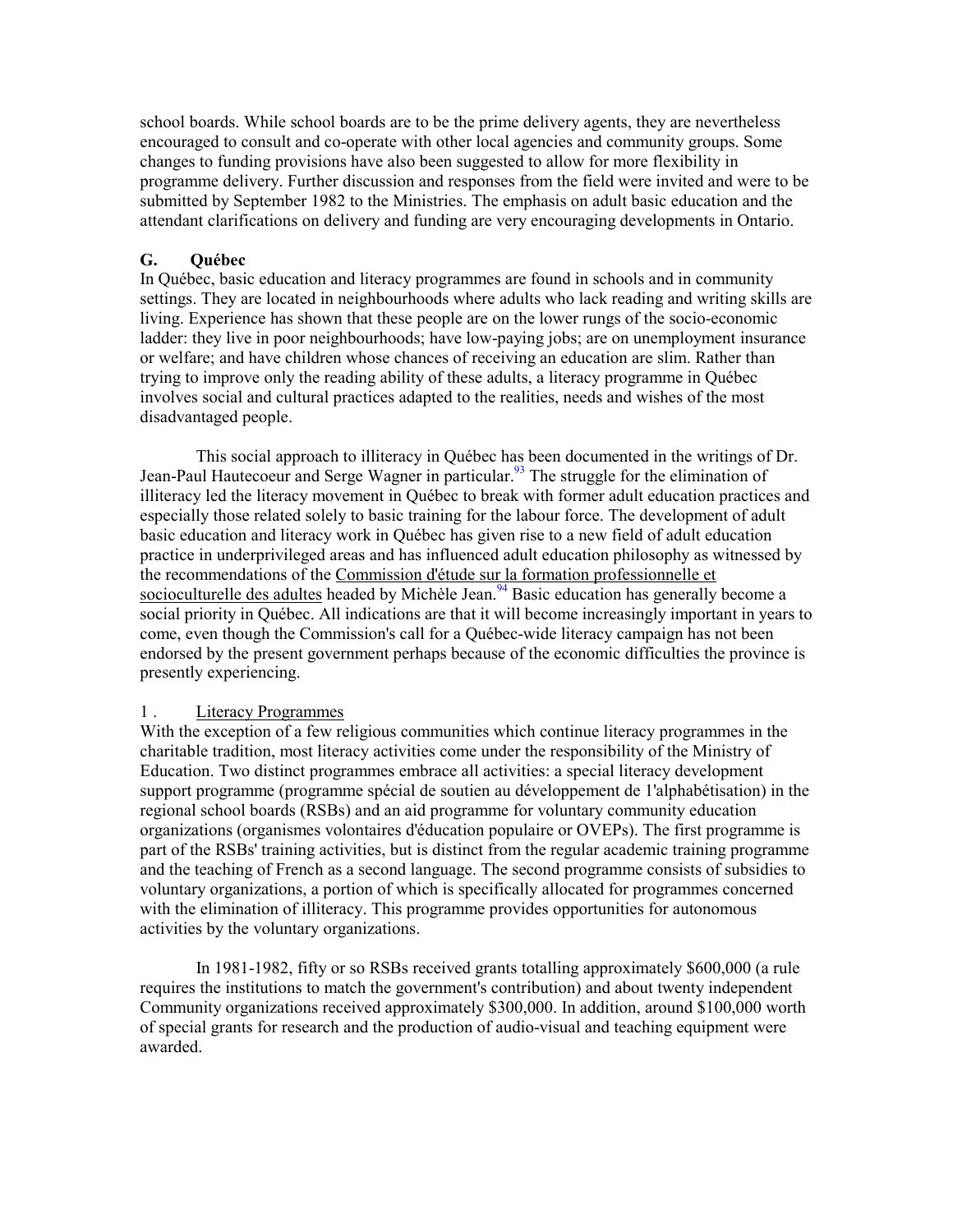These two programmes are part of a development plan (plan de développement de 1'alphabétisation) designated as a priority in adult education as stated in Adapting Schools to their Milieux: Policy Statement for Schools in Economically Disadvantaged Areas, 1980.

 Before 1976, one professional person in the adult education branch of the Ministry of Education managed the basic education programme on a part-time basis; it was funded by the federal government under the CMTP (Canada Manpower Training Programme). Today, a group of five professionals co-ordinates all activities in adult basic literacy work: two are in management, planning and co-ordination; two are in educational development and instructor training; and one is in research and publications. Now in its third year of implementation, the literacy development plan has a total budget of some \$2,500,000 and brings together about one hundred voluntary and professional organizations engaged in literacy activities. This is not yet the massive literacy campaign recommended by the Commission d'étude sur la formation des adultes, but it is a new field with rapid growth, only slightly affected by budgetary restrictions imposed recently by the Québec government. The priority given to literacy work has become a reassuring fact of life in Québec.

### 2. Development Strategies

The rapid expansion of activities concerned with the elimination of illiteracy in Québec can be explained by a series of development strategies which are worth noting because they involve neither such nigh-profile efforts as the BBC's television campaign, nor a political decree. The strategies consist of a programme of grants to organizations, use of the mass media, encouragement at the regional and local levels, the organisation of provincial conferences, the production of scholarly and popular publications, and the formation of a provincial association of voluntary associations.

 The steady growth since 1978-1979 of special grants to organizations as a ministry priority has paralleled the growth of the infrastructure of the adult education branch. This increased capacity has helped school boards and other organizations to play an important role in their own communities. Two provincial conferences, Alpha 78 and Alpha 80 have had considerable influence on literacy activities.

 Since 1978 various publications in the field (see bibliography) have involved researchers in literacy issues. Two popular publications produced by and for literacy instructors have been established during the last few years, ALPHA Liaison and Alphabétisation populaire.

 In 1981, community interest groups engaged in literacy work created a coordinating body (Regroupement des groupes populaires en alphabétisation) which has been very active (in Québec) since its formation.

 All of these developments have stimulated the importance of the mass media, particularly the newspapers and television, in their role of encouraging and increasing public support for literacy programmes.

# 3. Approaches to literacy and basic education

Although there is a tendency towards centralization in the funding procedures of the Ministry of Education, many different approaches can be identified. These range from the traditional, classroom instruction with measured academic progress to some new innovations such as ALPHA Centres (maisons alpha) operated by young volunteer workers.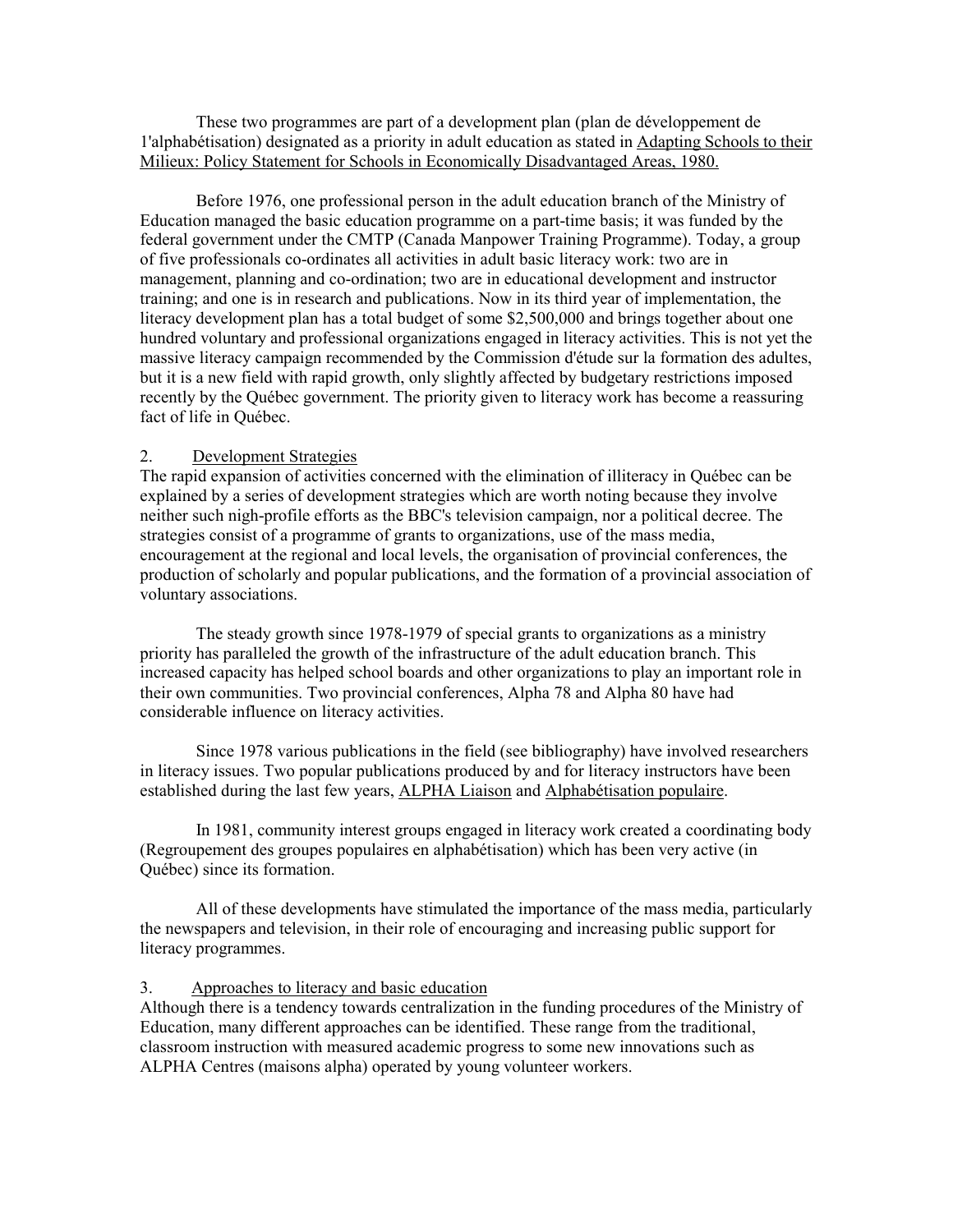Within Québec there is a variety of organizational and methodological approaches. The latter are often closely related to the former. For example, one may find the "technological approach" in institutions. Here, the focus is on specialized instructional tools and equipment designed for "illiterates" by others from outside their milieux. With this approach the structure of the institution remains unchanged and literacy training is regarded as a new type of educational experiment. Another approach might be called the "functional approach" in which the materials and methods are geared to the needs of the learner.

 In the more recent social thrust of literacy work in Québec, there are several organizational variations. In semi-rural and rural areas, autonomous local committees are responsible for the provision of literacy activities. In urban areas, many educational institutions are cooperating with citizens' groups. Within the English-speaking School Boards of Québec, the use of Laubach volunteers employing the one-to-one tutoring approach has become increasingly popular. In some of the French-speaking School Boards, where budget cuts have affected programmes and where literacy work is not yet a priority, the use of volunteer tutors is also gaining ground.

 The growth of popular or community education is related to the work of social and community action groups. Some of these groups are highly structured; they conduct their own educational research, and design their own methods. Such activities are also found within several more progressive educational institutions as well.

 The discussion above provides only a brief overview of the various forms the struggle against illiteracy has taken in Québec. Further information on literacy activities and issues in Québec may be obtained by consulting the various government publications and those of the various citizens' groups. (See bibliography.)

### 4. The Jean Commission's recommendations

In its final report, the Jean Commission made basic training a top political priority in adult education, and its first direct action was to be the mounting of a literacy campaign. The following are the most important passages from the section of the report which deals with the struggle against illiteracy:

- The Commission believes that basic training should be a real political priority for Québec in the eighties. It must bring together those people who benefited the least from the educational reforms of the sixties and yet were largely responsible for their funding. This priority will provide a favourable environment in which to experiment with the decompartmentalization of training programmes and the co-ordination of all educational resources both inside and outside the school system.
- A vast program for basic training in Québec should call attention to the problem of complete illiteracy. To do this, the struggle against illiteracy should be given special status within this program. It is in this sense that we can speak of a literacy campaign. This literacy campaign should not depend solely on the Laubach "one-to-one" approach, but should rather promote the creation of groups of illiterates taught by instructors originating from or involved with their milieu.
- To start with, this campaign should go through an experimentation and breaking in stage on a limited scale, culminating in an assessment of activities. Such an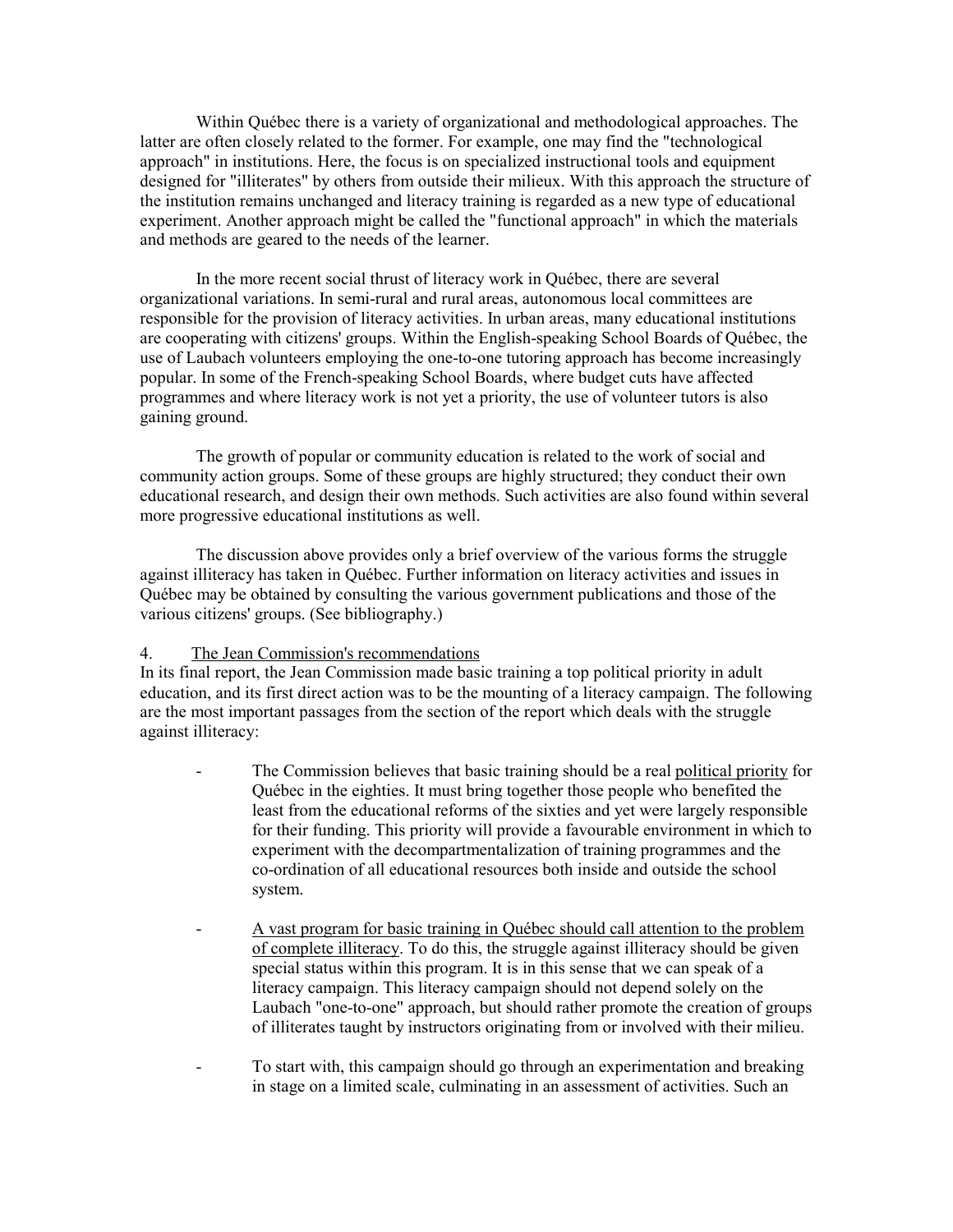assessment would attempt to discern any progress and identify the direction that a superior and more widespread second stage might take.

The literacy campaign claims to be a special approach allowing adults to take charge of and control their own training process. To accomplish this, the campaign must get down to the grass-roots level and make use of organizations which have close ties with the adults concerned. on the whole, the Commission feels that the campaign should be used to develop independent, complementary alternatives to educational institutions. These alternatives would be able to handle most of the literacy-promoting activities and basic training in Québec (in terms of both cost and volume).

Observers are sceptical about the chances a literacy campaign which calls for drastic changes in current adult education programmes and new funding in a period of economic crisis has of being implemented.

 Nevertheless, the call for a literacy campaign may have a spearheading effect in the rest of Canada and the ideas expressed will certainly influence the directions taken in the fight against illiteracy. The status accorded publicly to the elimination of illiteracy can only strengthen the determination of volunteers, professionals and civil servants to press forward in an area which, just a few years ago, included only a few volunteer workers.

### **H. The Maritimes**

In the three Maritime Provinces, CEIC is no longer purchasing services below the grade 7. Literacy training in these three provinces is predominantly in the hands of volunteer tutors using the Laubach method which was first introduced into Nova Scotia in 1970 from the United States. The major efforts at expansion increased markedly after 1976 when the extent of the problem was more fully recognized.

 The Department of Continuing Education in New Brunswick, through the community college campuses, provides the literacy materials to the 15 literacy councils in that province. Two of these literacy groups are Francophone - one in Moncton and one in Grand Sault (Grand Falls).

 Prince Edward Island Literacy Council delivers one-to-one volunteer tutoring in several communities on the Island. In addition, funds from the former federal Department of Regional and Economic Expansion (DREE) made possible free adult literacy night classes on the Island.

 In Nova Scotia, the Department of Education has undertaken the provision of literacy materials to the volunteer tutors from the inception of a pilot project in 1970. The Department periodically provides funds to the councils for training literacy tutors. There are currently twenty-two literacy councils in this province. Three of these councils were set up as a result of six special literacy projects conducted by the Nova Scotia Department of Education in cooperation with the federal Department of the Secretary of State from August 1979 to March 1980. Five of the projects surveyed small communities to identify the number of adults interested in obtaining literacy education and the number of potential volunteers who might provide one-to-one tutoring. The sixth project was intended to design and produce literacy materials, including a newspaper, consumer and employment information.

 Nova Scotia has had a long tradition of literacy training through its night schools. School boards are still active in the provision of night classes for literacy training and academic upgrading. In 1979-80, six boards provided literacy programmes for 134 persons on a part-time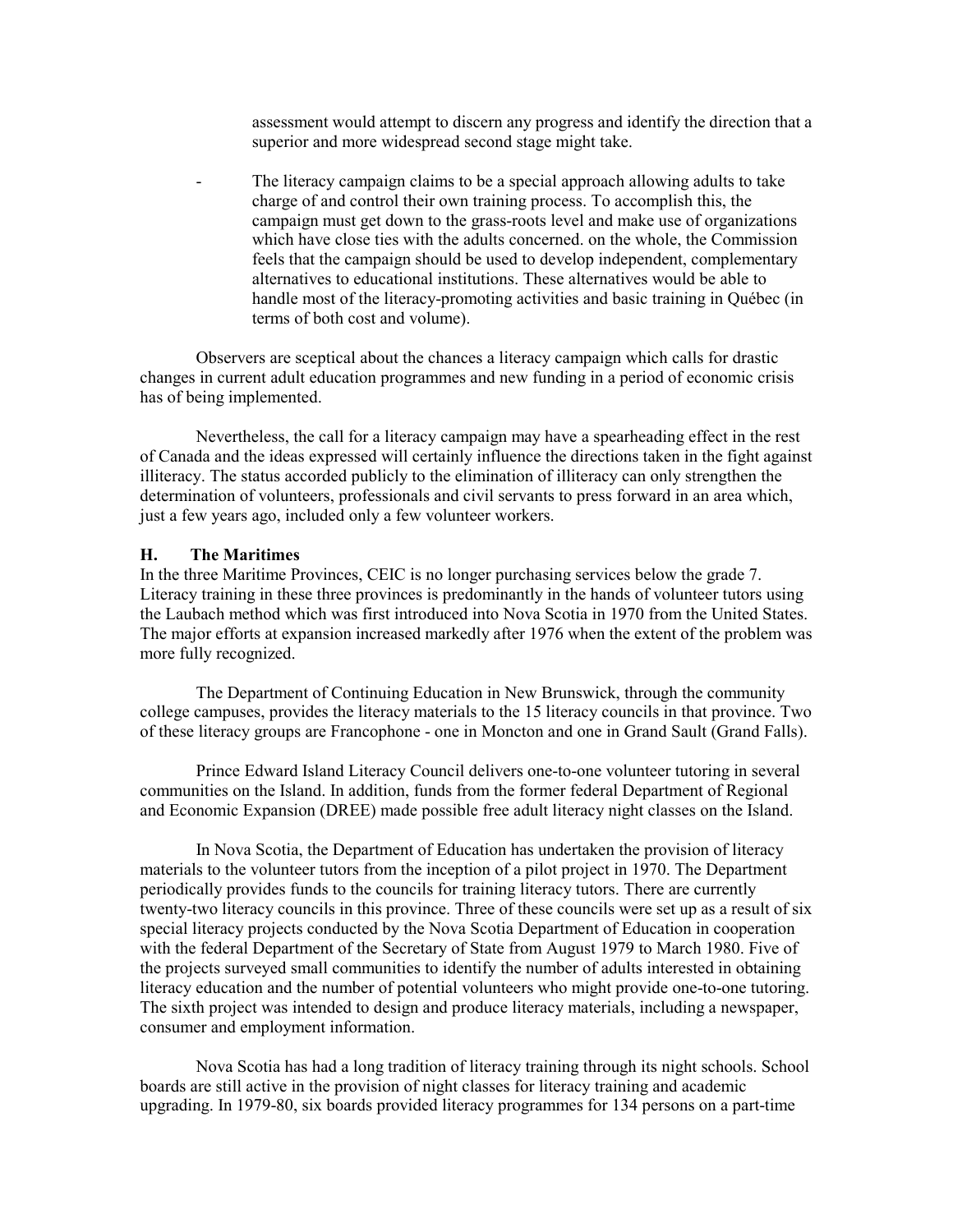night school basis. In Halifax, the Memorial Library co-operated with the Continuing Education Division of the Halifax School Board to provide a site for both paid instructors and volunteers to provide a literacy programme two mornings a week for approximately 45 adults. The library has considered its involvement in the delivery of literacy education to be a valuable part of its community outreach in a low-income, high unemployment area of the city. Like many of the school-board sponsored classes, this programme uses the Laubach New Streamlined English Series as core instructional materials.

 In addition to school-board sponsored literacy classes, there are three other noteworthy literacy activities in which the Nova Scotia Department of Education has been directly involved. These include:

- (1) A BTSD programme at the elementary level at Springhill Penitentiary, a federal medium-security institution: inmates lacking adequate literacy skills are encouraged to participate in a programme which is intended to develop skills in reading, writing and mathematics.
- (2) A BTSD programme at the intermediate level (equivalent to grades 7-9) in the predominantly Indian community of Shubenacadie. This programme assists Indian students in improving their basic reading and writing skills.
- (3) A comprehensive Basic Skills Programme for literacy training for handicapped adults: this programme seeks to integrate life skills with the acquisition of skills in reading, writing, and mathematics. Job readiness training and human relations skills are incorporated into the process of literacy development.

 In response to the withdrawal of federal financial support for the elementary BTSD programme, a Task Group was struck by the Department of Education in 1978 to examine the nature and extent of illiteracy in Nova Scotia and the programmes presently in operation, in order to make recommendations on literacy education in the province. The Task Group considered the initiation, sponsorship and evaluation of literacy classes operated on a part-time basis, evaluated various materials for literacy education, and assessed the viability of the structure of the school board delivery system. The Department also has an adult literacy programme coordinator on staff.

### **1. Newfoundland**

Newfoundland is the largest of the Atlantic provinces and has the highest percentage of illiterate and undereducated adults in Canada, with the exception of the Northwest Territories. Nevertheless, like the rest of the country, Newfoundland has been affected by the present policy of the CEIC with regard to BTS1). In the first part of 1981, there were six projects being offered at the 0 - 12 level, but by June 1981 there were no seats available below the grade 7 level.

 In recent years, the adult education staff of the Department of Education has worked with others to increase the number of literacy initiatives and programmes in the province. There are some fifty projects which offer part-time literacy training around the province for two to four nights a week for about two hours at a time. Some projects meet in the day-time and may hold a three-hour training session. The programmes are sponsored by provincial funds, but students pay a token fee. The instructors are paid and the instructor/student ratios are kept to about 1:6. There are between 300 and 400 students involved in these programmes which are offered below the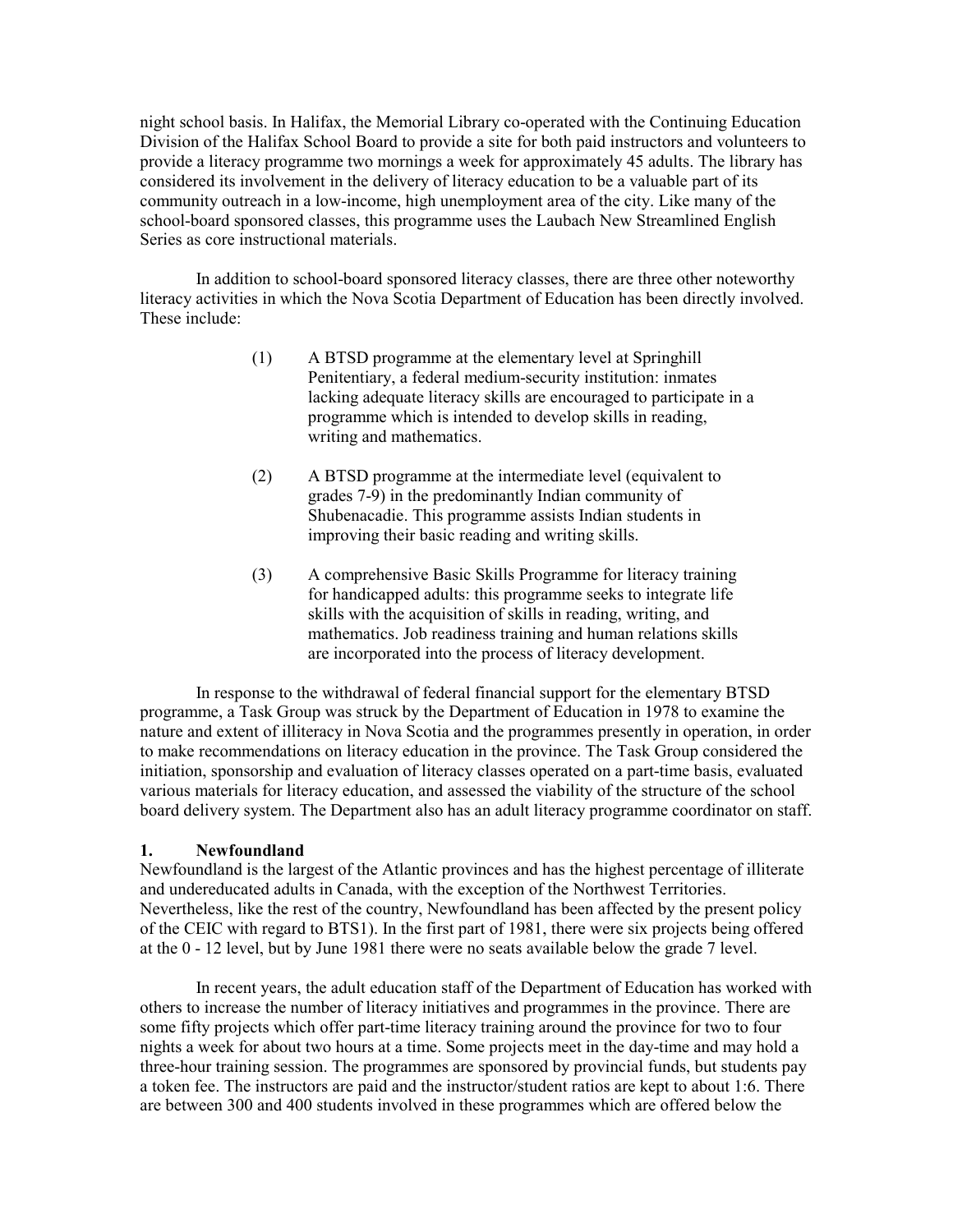grade 7 level. The instructional resource used in these programmes is the Adult Basic Reading Programme - a modified packet of commercial and other materials which have been revised to meet students' needs. Student demand has also been responsible for some of the classes offering a basic mathematics course as an option for those who need it and have the time to take it. The thrust of the programme is towards basic computational skills as they relate to money management.

 In addition to the part-time programmes, a volunteer tutorial programme known as Teachers-on-Wheels has been in operation now for several years. It offers one-to-one tutoring at a time and place of mutual convenience to the tutor and student for a period of usually one to three hours a week. The programme is mainly concentrated in and around the capital city of St. John's, but there is also a group in Happy Valley, Labrador.

 Funds from the Secretary of State, in 1979-80, made possible some short-term literacy projects through which some needs identification surveys, consciousness raising and other literacy support work were accomplished. The province has also held two interesting and imaginative conferences, which were partly funded through the Secretary of State. The first, "To Be a Citizen is to Read", was held in the spring of 1979. Of the total number of participants, between one quarter and one third were students in literacy programmes. The students took an active part in the proceedings, part of which was a mock trial where the question to be decided was "Does Newfoundland society place enough importance on adult literacy?" The judgement was an unabashed "No!"

 The second conference "Read Into Your Future", was held in November, 1980. It brought together about 50 non-readers from literacy projects around the province. There was a small core group of organizers, but the conference was designed to encourage the participation of the students as discussion leaders, speakers and actors. The play "Marks on Paper" which had been developed in British Columbia, was performed by a local theatre group and students were then asked to comment on it, tell their own stories and act them out on stage. This Conference proved to be a creative experience for the students. An innovative follow-up procedure was tile establishment of an Advisory Committee made up of student representatives from six parts of the province. The Committee's role is to give advice to the government on illiteracy and literacy programmes.

 Observance of International Literacy Day (September 8) has also been encouraged by provincial adult education officials through the holding of displays in shopping malls located in major communities in Newfoundland. These displays have helped raise the level of public awareness and have prompted general inquiries about the adult illiteracy problem as well as requests for information on the literacy courses being offered.

 In the media field, the Canadian Broadcasting Corporation (CBC Newfoundland) made a documentary programme similar to one shown by the national network in January 1978. The Newfoundland programme was aired in June 1980. A similar programme was produced for cable television by Educational Television of Memorial University and was aired in September 1980. In summary, some exciting, innovative projects and programmes are taking place in Newfoundland.

### **J. The Atlantic Region Co-ordinating Committee (ARCC)**

This committee is made up of provincial government representatives with responsibility for the delivery of CEIC ABE programmes in the four Atlantic Provinces. It meets four times yearly, once in each Province, to share information on programmes and current issues. The group has taken several initiatives in ABE. In 1979, it was instrumental in calling a meeting to bring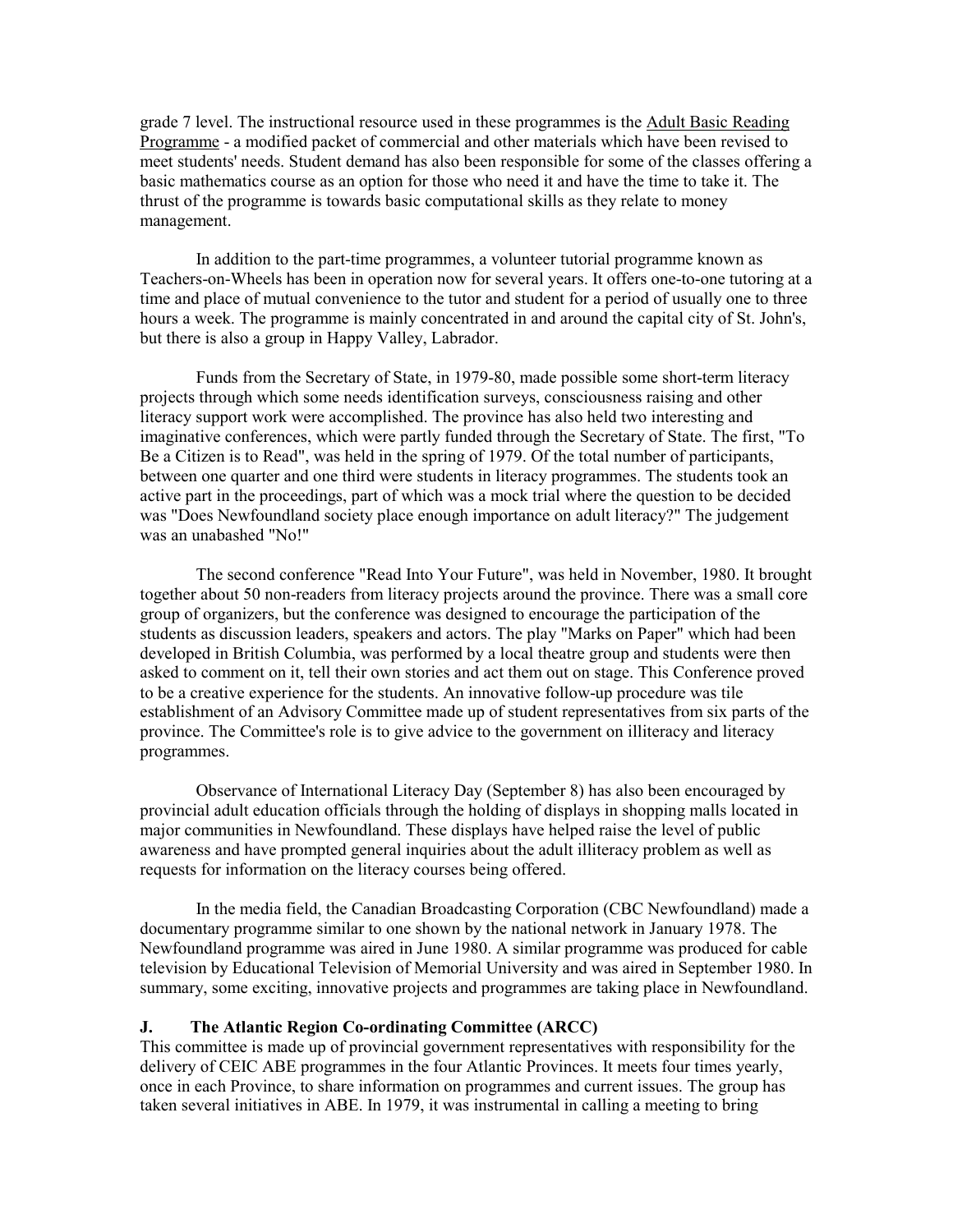together the provincial government ABE coordinators or their representatives from across Canada. This was the first time such an initiative and meeting had taken place. A similar meeting was arranged in the summer of 1980. These meetings have been the only means for civil servants involved in CEIC programme delivery across the country to meet as a group, share information and common concerns. For the future, the group feels that such meetings would be better arranged under the auspices of the Council of Ministers of Education, Canada.

 Another ARCC initiative pertained to its own Region - the holding of a regional ABE conference at Memramcook, New Brunswick, in the fall of 1980. This was the first regional conference for practitioners in ABE. It was co-sponsored by a variety of adult education agencies and organizations as well as two universities with adult education departments. Out of the conference came a desire among BTSD instructors to set up a communication network among themselves and a follow-up meeting was held in February, 1981.

#### **K. Chapter Summary**

This overview of provincial responses to the adult literacy issue reflects the different attitudes and operational styles of the provinces. It is apparent that there is more activity at the government level in some provinces than in others. Several factors contribute to these variations. First of all, there is the structure of government itself and how responsibilities are allocated within provincial departments. In many cases, responsibility for adult education is not clearly defined as such within government, but rather overlaps many government departments or branches within a single department. Where adult education is more clearly defined as a branch or division within a government department, the initiatives in adult basic and literacy education depend to a great extent on the initiative and commitment of the civil servants in those positions. Dedicated adult educators have been able to work for change and to bring some measure of priority to bear on literacy activities. However, government bureaucracies can only move so far, they are the arms of the elected representatives. In the final analysis, most of the decisions on priorities, policy changes, and budgetary allocations are political ones. The prevailing social and economic climate of a province, the philosophy and attitude of the political party in power, the level of awareness about, and the commitment of particular ministers to adult basic education are all factors to be taken into consideration. Where authority for local programme delivery is decentralized and under the control of local boards, it is these bodies who have to make decisions on programme priorities and allocations within global budgets or grants. In times of high inflation and financial restraint such decisions are not always lightly made, and again they tend to be political.

 At present, for the most part, adult basic education is just emerging as a field requiring attention by provincial governments, and much of this response is related to the federal withdrawal of support below the grade 7 level in BTSD. In 1979-80 fiscal year, \$70,058,289.00 was expended by CEIC on full-time BTSD in Canada. This amount included course costs as well as training allowances, and most of it would have been expended on students enrolled above the grade 7 level. There is no easy or standardized system across the provinces for gathering statistical data on ABE and literacy enrolments and expenditures. Indications, however, show that in terms of overall budget allocations to the educational systems, expenditure on adult basic education and literacy activities is miniscule or non-existent. Where adult basic literacy has been identified as a priority programme area requiring some new initiatives, some funds have been made available but the priority is not always reflected in the overall budget allocations.

 In Canada as a whole, the provincial initiatives appear encouraging, but that is because the start has been made from an almost zero baseline. In some other fields of education, the kinds of activities now occurring in ABE and literacy would be considered normal ongoing activities. It is too early to say yet whether the current initiatives will become incorporated into ongoing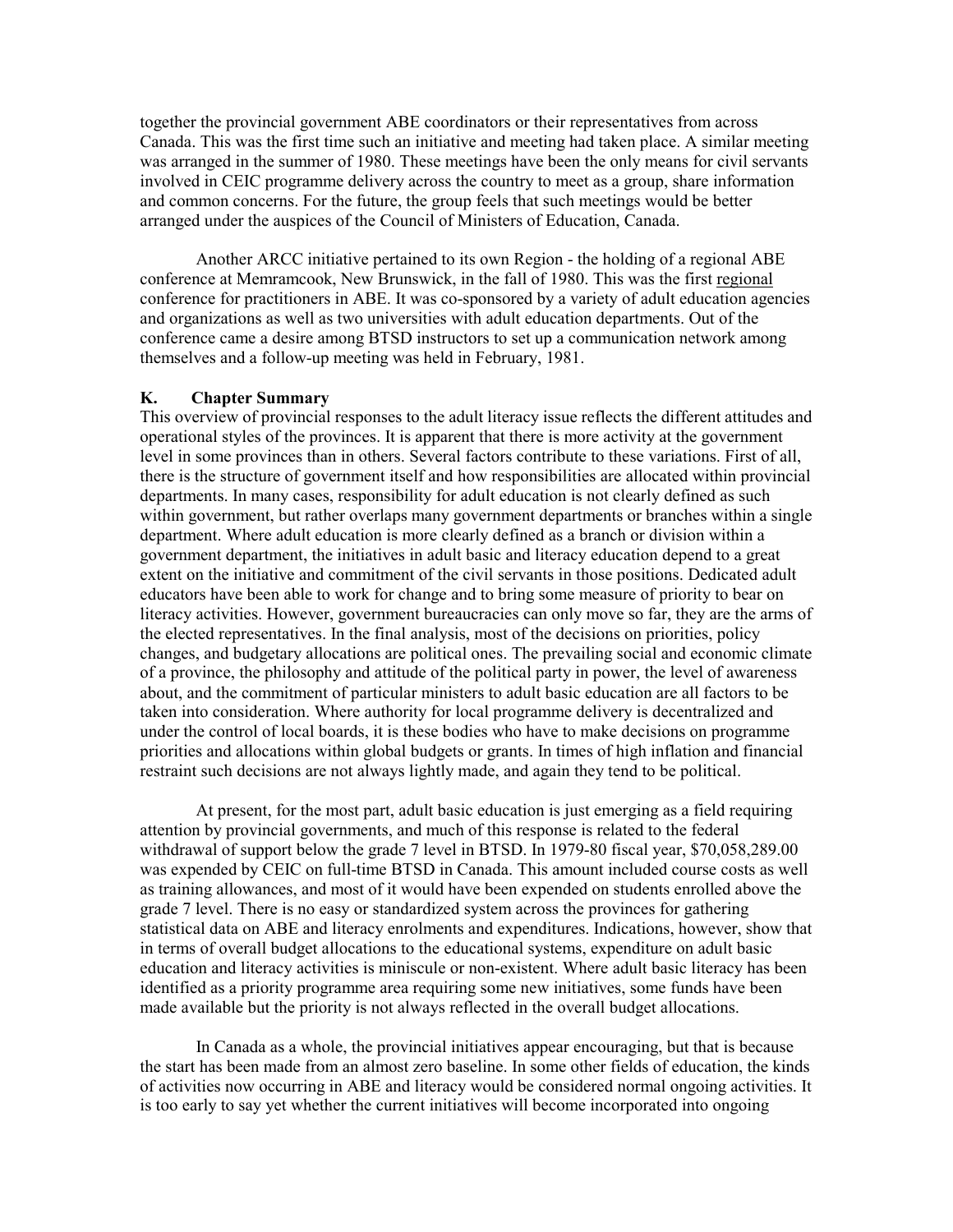provincial programmes or whether they will remain marginal and experimental activities - to be encouraged when there is some surplus money available from federal or provincial treasuries, or to be cut as soon as there is a budget shortfall. The question to be answered by governments is whether adult basic and literacy education is a right or a privilege. If the answer is "a right" then policies, initiatives and programmes flow from that principle. If the answer is "a privilege" then adult basic and literacy education become primarily charitable enterprises, for disadvantaged adults cannot generally afford the luxury of purchasing educational services. The nature of literacy itself demands answers to this fundamental question.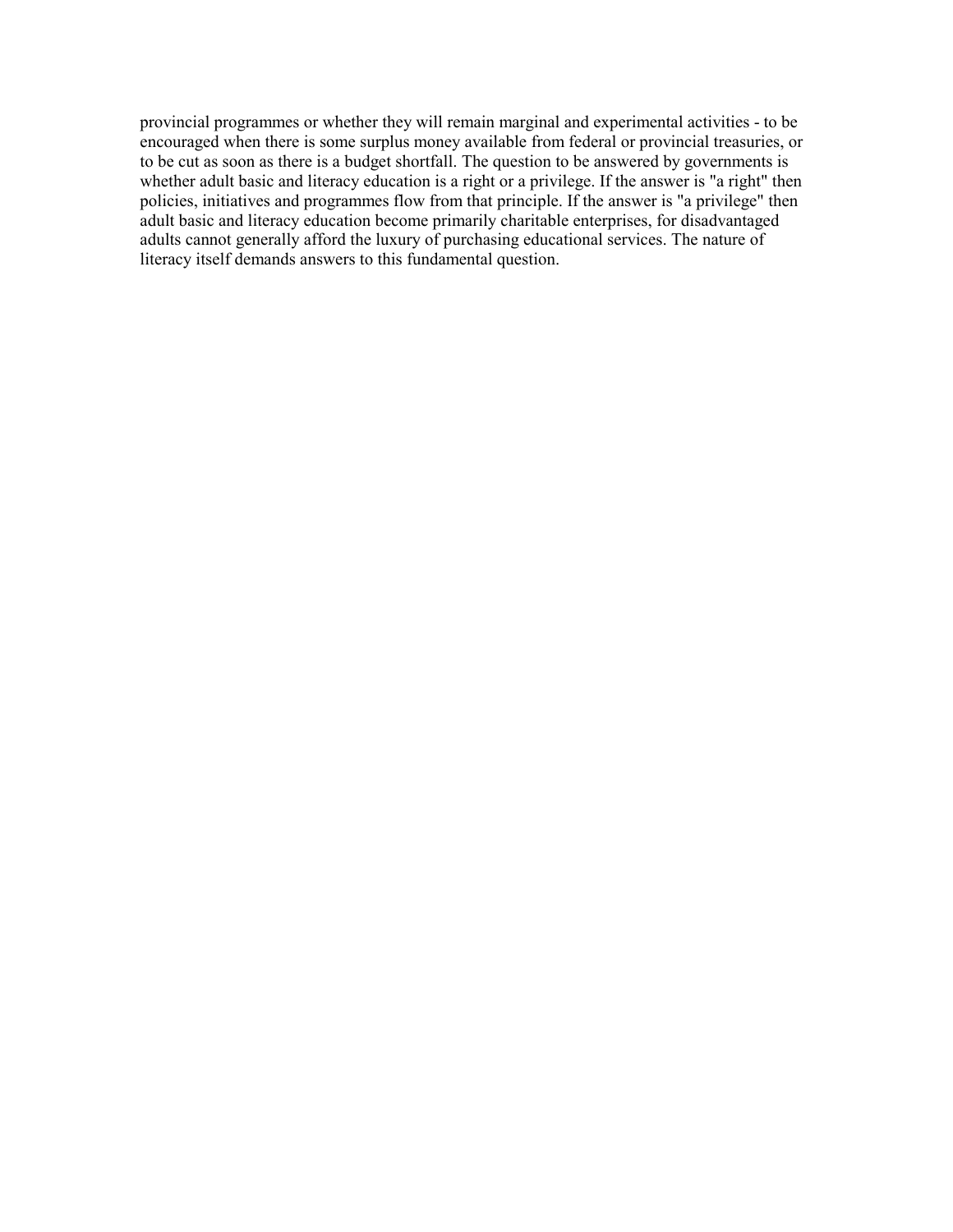# **VI CANADA - OTHER RESPONSES**

 **L**earning is a human right **I**deas will bring words into **T**houghts, for man is a thinking animal. **E**ducation brings man knowledge and **R**eading exercises his mind and improves his ability. **A**bility is of little account without opportunity! **C**reating opportunity is our literacy task for fulfilling man's **Y**earning for learning.

(Fort Erie Literacy Council)

In the recent report The World of Literacy (ICAE, 1979), six principles have been identified as being most likely to ensure achievement and retention of literacy. These are: national commitment, popular participation, coordination, mobilization, motivation and entitlement. The first two principles are seen as "Political" because they derive from government policy; the second two principles are "technical" as they relate to implementation of the first two; the latter two principles are less clearly defined, but are an integral part of any literacy effort. The international experience shows that apparently successful literacy programmes have achieved a fine dovetailing of these six principles.

In Canada, because education is a provincial jurisdiction, it makes sense that these principles should be applied provincially. However, inflation, unemployment rates, demands for other kinds of educational and training programmes may serve to keep adult literacy, in many instances, at the bottom of the priorities.

Although the first two principles identified by ICAE are lacking at a national level, there is a strong commitment from numerous individuals across the country at the micro-levels. Also at some local and regional levels, there is evidence that the other four principles are in operation through the efforts of various voluntary organizations and professional associations. Some organizations, like Frontier College and the Canadian Labour Congress, have a long and continuing history of support for better opportunities for undereducated adults, whereas other organizations have evolved more recently. In all instances, there appears to have been either renewed activity or entirely new initiatives in the adult literacy field since 1976. A review of these more recent activities will now be presented.

### **A. Frontier College**

As Canada's oldest adult education organization, Frontier College has a long history of service to the under-educated adult on the geographic frontiers of Canada.<sup>95</sup> Since its inception in 1899, projects have been carried out in the more sparsely populated parts of the mid-North and the Arctic. In the last few years, however, while still working in these remote geographic areas, the College has also explored programme needs and initiated projects on the social frontier in places such as urban southern Ontario.

### 1. History

The impetus in 1899 came from a Presbyterian minister named Alfred Fitzpatrick who was appalled at the working and living conditions in the railway construction, mining and logging camps in Northern Ontario where he was preaching the Word of God. Fitzpatrick quit the ministry, and began negotiating with the government and with camp bosses for library facilities and camp reading rooms for the men. He invited young people, often university students, to spend a summer, or sometimes a whole year, supervising and teaching in the reading rooms.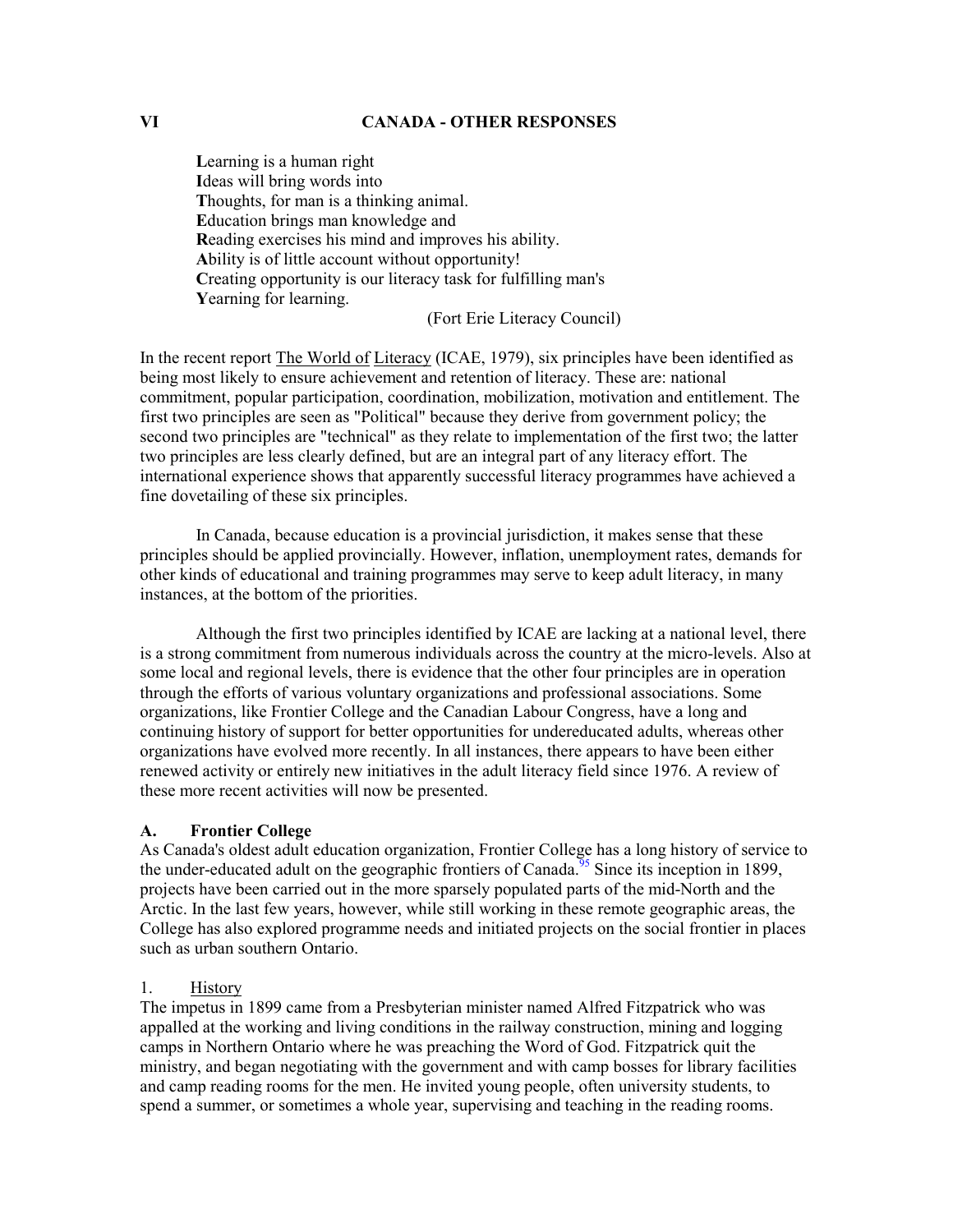One of the first volunteer teachers, impatient with waiting idly for the workers to finish their shift, donned a pair of overalls and joined them at their labours. Thus, in 1902, a new kind of educator was born - the labourer-teacher.

 In the first two decades of this century, Frontier College grew quickly in response to the needs of a rapidly expanding frontier. By 1904, labourer-teachers were already working in camps outside the province of Ontario, and by 1919, over six hundred instructors had served in every province and territory of Canada except Prince Edward Island. Although for a short period between 1922 and 1931, Frontier College was awarded degree-granting powers by the Federal government, the College has had no powers to award degrees, diplomas, or any other form of paper qualification for the majority of its life. The programme emphasis is entirely on informal, practical education. Since the turn of the century, thousands of young people have served as Frontier College labourer-teachers, including, in their youth, such luminaries as Dr. Benjamin Spock and Dr. Norman Bethune.

### 2. The Labourer-Teacher Model

In the early years, the populations of the interior work-camps consisted largely of immigrant labourers, defenceless against exploitation because they were scarcely literate in their original languages and unable to speak the language of the new land. Living in isolated camps, in primitive and brutalizing conditions, the men had little chance of being integrated into the social and cultural life of Canada. Fitzpatrick saw that the essential need was for the coupling of language instruction with a more general process of acculturation. Labourer-teachers sought not only to teach English language and literacy, but also to imbue their students with ideals of citizenship and social participation.

 Frontier College continues to use the labourer-teacher model, wherever it is feasible, because the rapport established on the job between "teacher" and "student" enhances the free exchange of ideas after work. The "classroom" may be the quiet corner of a bar, an employees' recreation room, or the unused lounge in a minimum security rehabilitation camp.

 The subjects of study and learning activities are determined by the community members themselves, and therefore relate directly to their needs. Teaching English to recent immigrants is often a top priority in mining and logging camps. Other programmes include basic literacy, simple accounting, instruction in nutrition and hygiene, birth control counselling, organizing and running a community newspaper or a cooperative general store - virtually anything the community feel it needs, and the labourer-teacher is able to facilitate.

### 3. The Community Education Programme

Frontier College's mandate is to send field-workers to remote communities where no other educational opportunities exist. The major disadvantage of many of these remote communities is the lack of a secure economic base. The uncertainty of seasonal employment and the necessity of relying on some form of welfare play havoc with the lives of individuals and the life of the community as a whole. A regular labourer-teacher cannot be placed in such a community without depriving a local person of a job.

 Out of this situation developed Frontier College's community education programme, in which a field-worker is sent to work full-time as a community educator. The field-workers' salary and expenses are administered by the community group, though the source of funding is a public or private agency. The community group becomes, in effect, the boss, with full right to hire, fire,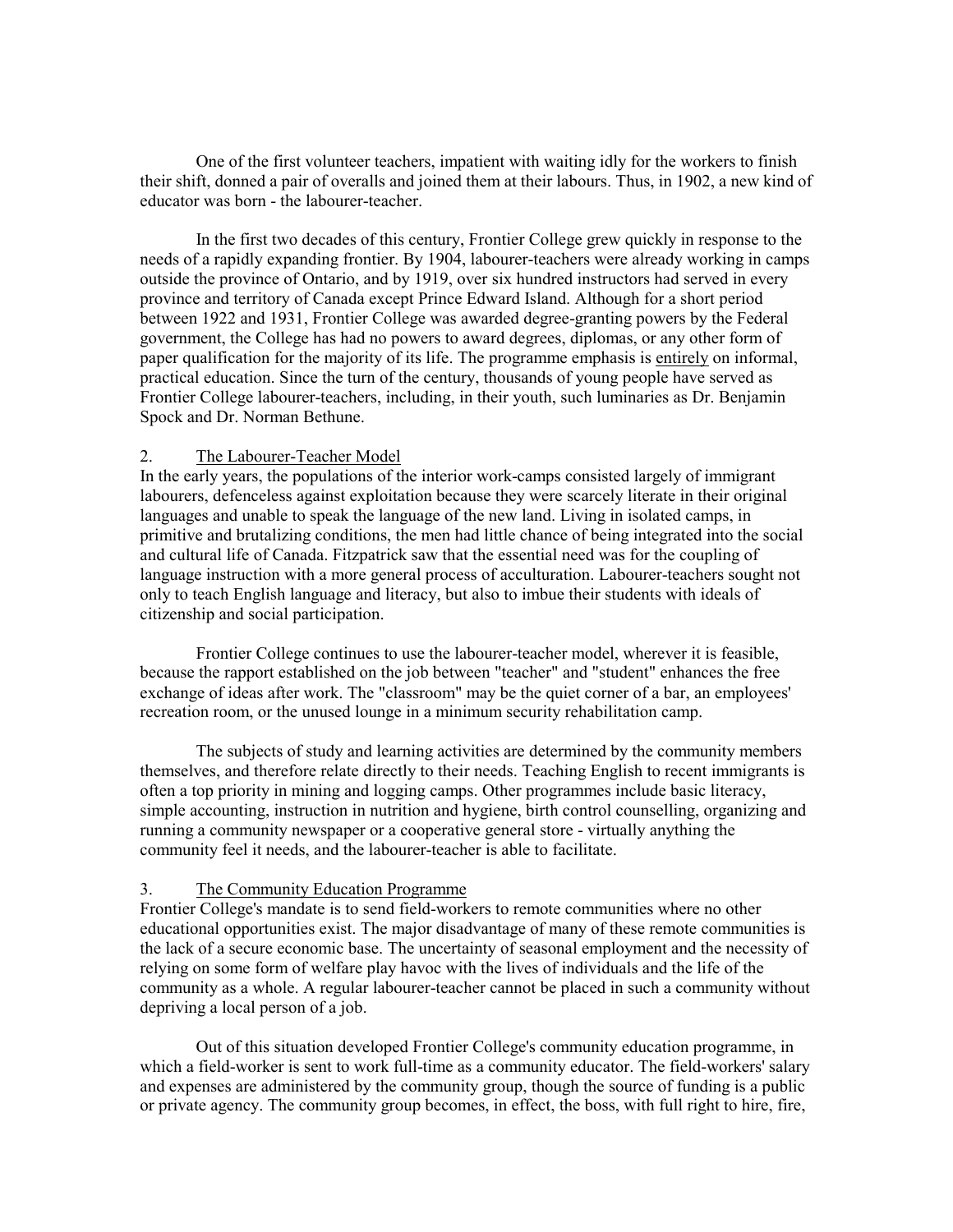and direct the activities of its community educator. Initially, having this authority can come as a shock to the community group. Having been required for so long to adhere to the regulations of outside advisors and agencies, it may be confused by suddenly having this authority. "To help people gain effective control over their own lives" has become the motto of Frontier College field-workers.

# 4. Recent Programme Developments

At present, new initiatives are focussing on special projects which recruit, train and support volunteer literacy tutors for adults who have been missed in urban settings. These projects include tutoring for adults with physical and/or mental handicaps, ex-offenders, injured workers, garment workers, farm workers etc. A tutor's manual will be available shortly, as well as materials to train trainers, or help groups to train their own trainers. Self help booklets for tutors and students presently include:

- a) Learning and Teaching with Common Sense
- b) About Teaching
- c) We are Able
- d) What Can I Say?

 The literacy needs of ex-offenders have also grown into a major job placement programme (HELP) with offices in Ontario and Manitoba. They provide job stability so constructive education can begin again.

 The labourer-teachers and community educators, together with the people in the communities they serve, are Frontier College. This group works with some of Canada's most disadvantaged citizens, in poor white and Native Peoples' communities, with railroad gangs, in lumber, mining, fishing and provincial prison camps, and now in large urban centres in southern Canada. There is no formal educational institution, no set curriculum. The College has a small central office in Toronto with a small staff who recruit, interview, and brief potential labourer-teachers and community education workers. The staff also sends resource material out to the field and maintains a network of contacts with agencies, organizations, and individuals who are willing to volunteer field support to college workers. A small literacy resource centre "The Room at the Back" has been set up and is open to anyone interested in or working in the adult literacy field.

 In the fall of 1977, the College was the first Canadian recipient of a Unesco medal for meritorious work in literacy and basic education. In accepting this award, recognition was extended to all those who had worked for and with the College in the seventy-eight years of its history. The award was also seen as a recognition of the continued presence of adult functional illiteracy in contemporary Canadian society.

# **B. Labour Union Involvement**

The issue of literacy is one that has been of concern to the labour movement since its earliest days. With the formation of the first central labour body in Canada, policies for compulsory school attendance for children and free and equal access to education at all levels were adopted. Support of the Workers' Education Association provided programmes in basic literacy skills for labour union members and for all workers. The Canadian Labour Congress (CLC) has been a supporter of and contributor to Frontier College for many years, and with the assistance of its affiliates has helped to place labourer-teachers and conducted orientation sessions for Frontier College staff. CLC education staff and educational officers of other unions have participated in local, regional and national efforts on behalf of literacy programmes.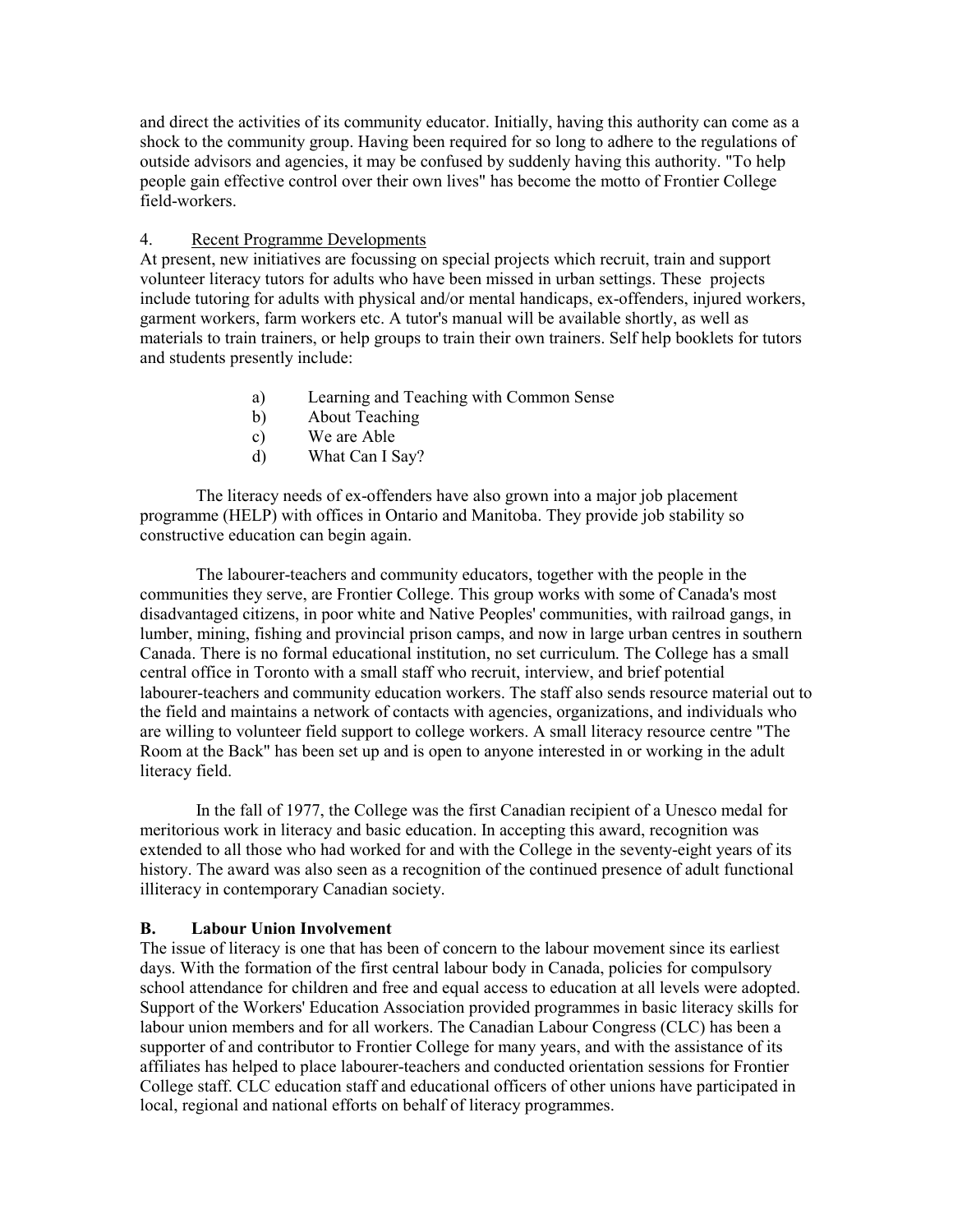The CLC has a Standing Committee on Labour Education which has alerted its members to the issues involved in both ABE and English or French as second language programmes for workers. A national union counselling programme trains union members to help their fellow workers gain access to available social services and resolve personal problems.

 Local labour organizations and locals of specific unions have offered basic education programmes in the workplace and in union halls. In addition, many individual union members have been involved as volunteer tutors in one-to-one literacy outreach projects. Examples of the latter are the I CARE (Individual Community Adult Reading Education) Project of Douglas College (New Westminster, B.C.) and the Volunteer Adult Literacy Tutoring programme at the College of New Caledonia (Prince George, B.C.), both of which have local members of the British Columbia Government Employees' Union as tutors. In Vancouver, the Basic Education Department of Vancouver Community College and the staff of two local unions have co-operated to provide training in basic skills to union members. The unions were Local 452 of the United Brotherhood of Carpenters and Joiners and Local 602 of the Construction and General Labourers Union. The former ran a programme for two years, the other was planned for late 1980, but did not take place. Both were offered on union premises and the curriculum was related to both the vocabulary and the work of the union and the trade. In Toronto, English in the Workplace has been offered in a number of factories for workers requiring training.

 At the CLC Biennial Conventions in Québec, 1978 and Winnipeg, 1980, individual unions such as the Canadian Union of Public Employees, and locals of the Retail, Wholesale and Department Store Union, and United Food and Commercial Workers International Union have submitted resolutions calling upon CLC to press for legislation to provide educational opportunities for workers. CLC is pressing for Canada to ratify Convention No. 140 of the International Labour Organization. Ratification would require Canada to "formulate and apply a policy designed to promote ... the granting of paid educational leave for the purpose of (a) training at any level; (b) general, social and civic education; (c) trade union education." (Article 2 of Convention 140). In the recent report of the Commission of Inquiry on Educational Leave and Productivity (Adams, Draper and Ducharme, 1979) literacy education was focussed upon as an area requiring greater priority. The authors suggested that employers should be legally required to provide day-release with pay for employees enrolled in literacy training programmes. Employers would be compensated from an adult illiteracy fund which would be established for that purpose. Paid educational leave as a useful mechanism for the provision of basic education to workers has already proven successful in some European countries such as Sweden. It should be remembered, however, that about one half to two-thirds of the under-educated population are not even part of the Canadian labour force.

 This low participation rate of Canada's under-educated in the labour force is a focus of concern in the recent report of the Parliamentary Task Force on Employment Opportunities for the '80's (Chairman: Warren Allmand). The report Work for Tomorrow (1981) makes several recommendations regarding strategies for reducing functional illiteracy including a ten-year National Right-to-Read Programme.

### **C. World Literacy of Canada**

This organization is a Canadian non- govern mental agency which came into being in the early 1950s. Its major thrust has been to support non-formal educational programmes in the Third World. For many years, it supported the work of Dr. Welthy Honsinger Fisher in India and has maintained a strong interest in that country. In recent years, World Literacy of Canada (WLC) has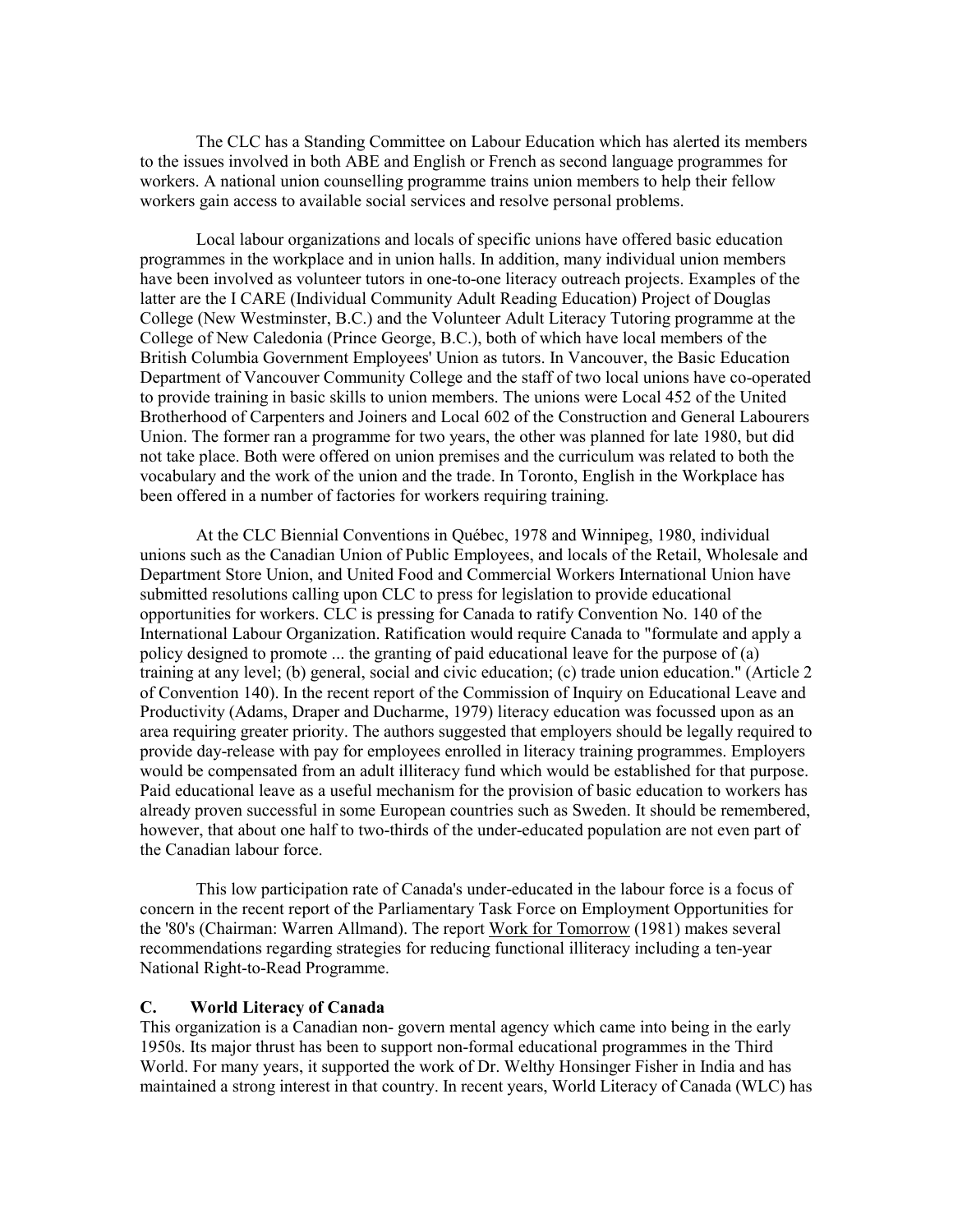expanded its commitment to projects in other countries, and has also directed its attention to conditions within Canada itself.

 At WLC's annual meeting in Ottawa in 1974, the programme focus was on the Canadian adult literacy scene. Interest generated at this meeting led WLC to undertake a Canadian project for one year. The project was started in June 1975 and its terms of reference called for: identifying the Canadian target population in need of literacy training; identifying the kinds of literacy programmes and activities operating in Canada; and sharing the findings with interested organizations and individuals with a view to planning for future literacy work. The two major means of sharing the findings were a report (Thomas, 1976) and a conference in Toronto in May 1976.

 The 1976 Conference on Adult Basic and Literacy Education attracted one hundred and forty delegates from across Canada and brought together government workers, community college instructors and coordinators, library personnel, volunteer tutors and school board staff. It was the first event of its kind in Canada since the mid-1960's. A highlight of the first day was a presentation on the British literacy campaign with excerpts from the BBC's On the Move being shown. After a further two days of speeches, panel presentations, workshops and discussions on the Canadian literacy scene, the participants made 30 recommendations for action. They fell under three headings: (1) consciousness-raising; (2) development of a communication network, and (3) instructional concerns.

 This conference unleashed great outpourings of energy and enthusiasm; it deepened commitment to the adult literacy cause and provided bonds of solidarity among literacy workers in Canada. Many subsequent initiatives can be traced to the work of participants in this conference. For example, early in 1977, a group of librarians organized a day-long workshop, "The Literacy Connection" for librarians in Metro Toronto. After this event, interested librarians began to meet regularly on their own and planned their literacy strategies and activities for and within the library community in Canada. Also, many delegates were particularly impressed with the literacy work being done in Britain and sought to emulate the experience of that country in various ways.

### **D. The Movement For Canadian Literacy**

The groundwork undertaken for the Canadian project of the World Literacy of Canada established the links and roots of The Movement for Canadian Literacy (MCL). The delegates of the 1976 conference looked to WLC for follow-up of their recommendations, and WLC agreed to keep the project director on staff.

 Activities during the next year included responding to requests for information and research ideas, public-speaking and workshop presentations. Fund-raising was another activity engaged in with uneven and generally poor results. Much time and energy went into letters of inquiry, visits to foundations, proposal writing, lobbying with the federal and provincial governments and such similar activities. Lack of funds was not a new problem however, as the first year had not been characterized by sustained funding either.

 A nucleus of people in and around Toronto had begun to meet fairly regularly to chart progress and future directions. As new groups began to emerge, they generally kept in touch, through representatives, with the Toronto "core". In the spring of 1977, the first full Canadian issue of LITERACY was launched. This modest journal was designed as a Canadian quarterly to bring news, articles, book reviews and new publications pertaining to adult literacy to those interested in and working in the Canadian field. As the pressure and the volume of the Canadian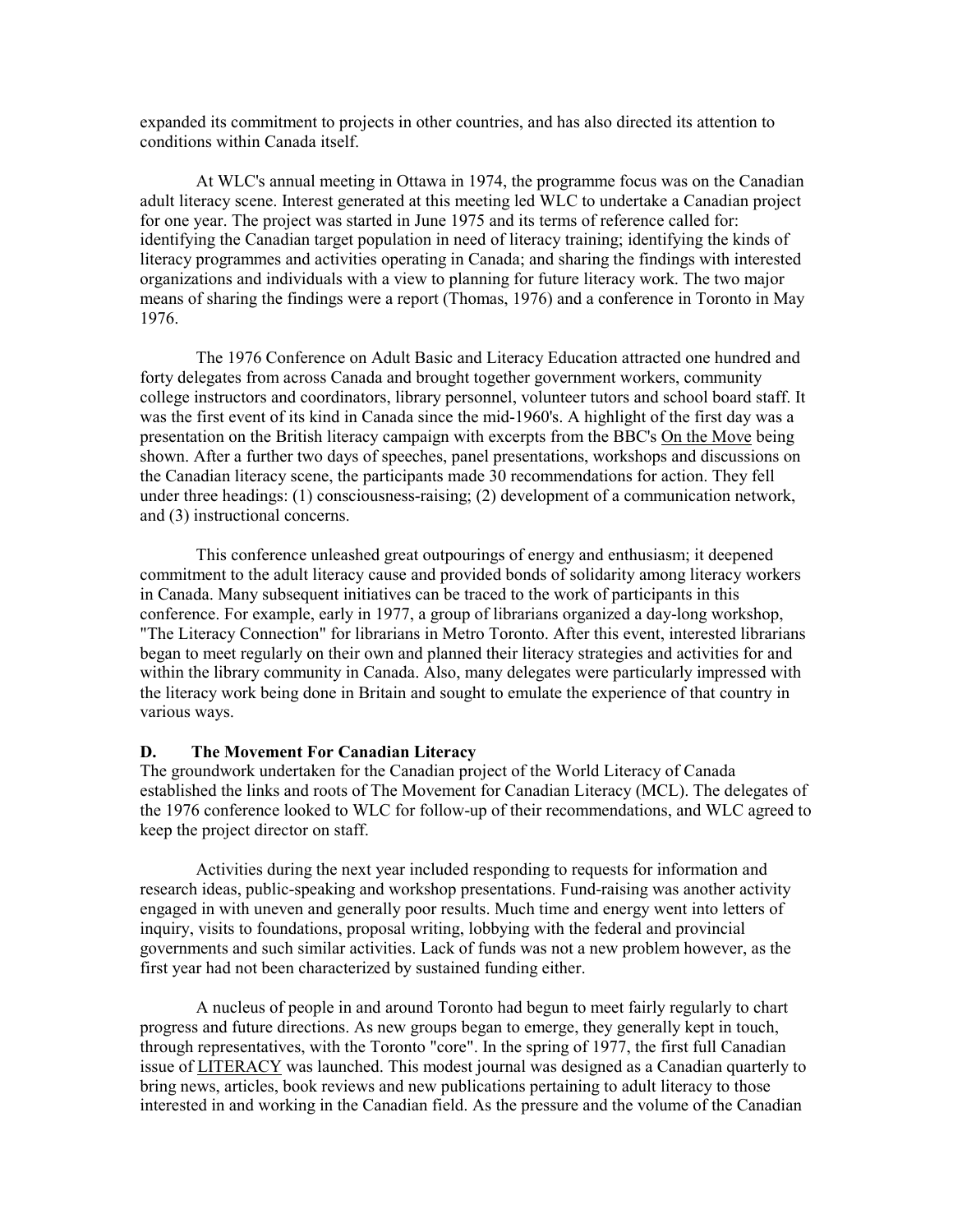work began to build up, and financial problems were still present in the parent organization, discussions resulted in the separation of the Canadian work from the W.L.C.

 The founding conference of The Movement for Canadian Literacy/ Rassemblement canadien pour 1'alphabétisation was entitled "Adult Literacy in the Seventies". The event, organized by a small group of people under the rubric of "The Canadian Project for Adult Basic and Literacy Education/Le Projet canadien de formation de base des adultes" was bilingual and was held at Algonquin College in Ottawa at the end of October, 1977. It attracted two hundred delegates from all parts of Canada and at the end of it a provisional committee was selected for continuing contacts in the various regions of Canada.

 An Annotated ABE Bibliography covering the literacy levels and a bilingual Conference Report were published by the Movement and used to help launch a membership campaign early in 1978. At this time, there was also an increased interest in the adult literacy issue by various media. In particular, the showing of a documentary segment "Can't You Read?" as part of the Canadian Broadcasting Corporation's "Fifth Estate" programme in January 1978, did much to legitimize the issue and encouraged further developments. Members of the Movement had been involved as resource persons for this show since the summer of 1976 and the networking and referral capacities of the infant organization were sorely strained at a time when the financial resources were depleted. An emergency grant of \$1000.00 from the United Church of Canada kept the office open until membership fees and other resources became available.

 In the spring of 1978, the groundwork was laid for two further publications: A Directory of ABE Programmes in Canada (Anderson et al, 1979) and a Canadian Adult Basic Literacy Resource Kit (Thomas, 1979). Literacy/Alphabétisation continued to be published on a quarterly basis. The Movement became incorporated as a non-profit organization and was registered as a charitable agency later. The first Annual Meeting was held in September, 1978 when a Board of Directors was elected and Charles Craig of Ontario became President. At this time the Executive Director left Toronto and it was decided to close down the office at the end of the year because of inadequate finances. Since the end of 1978, the Movement has functioned as a voluntary membership network with its various roles and services being performed by the Board and the members. The primary service has been to continue the production of Literacy/Alphabétisation.

 The Executive Committee of the Movement alternates between Western and Eastern Canada. In the spring of 1981, a conference largely organized with local resources by the Alberta-based executive of the Movement for Canadian Literacy attracted delegates from across Canada and resulted in a renewed impetus for the Movement. In the fall of 1981, the Presidency and Executive Committee moved to Newfoundland. At a planning meeting in early 1982 it was decided to try to keep the idea of a Movement foremost in planning, to produce an information kit and to strengthen links with Francophone literacy colleagues.

 Local and provincial groups of the Movement have evolved as in Toronto and Alberta. The Toronto group is known as the Metropolitan Toronto Movement for Literacy (MTML) and has, with the aid of an Ontario government grant, put out a newspaper Starting Out which is distributed to literacy workers and students in Ontario. One aim of the publication is to provide a vehicle for literacy students' writing. The Alberta members, originally known as the Movement for Alberta Literacy, recently incorporated under the Alberta Societies Act as the Alberta Association for Adult Literacy. Other provincial and local groups are beginning to form. These groups provide opportunities for regional networking, for lobbying on relevant literacy issues, for professional development and for local tutor-training events. Some of the groups produce their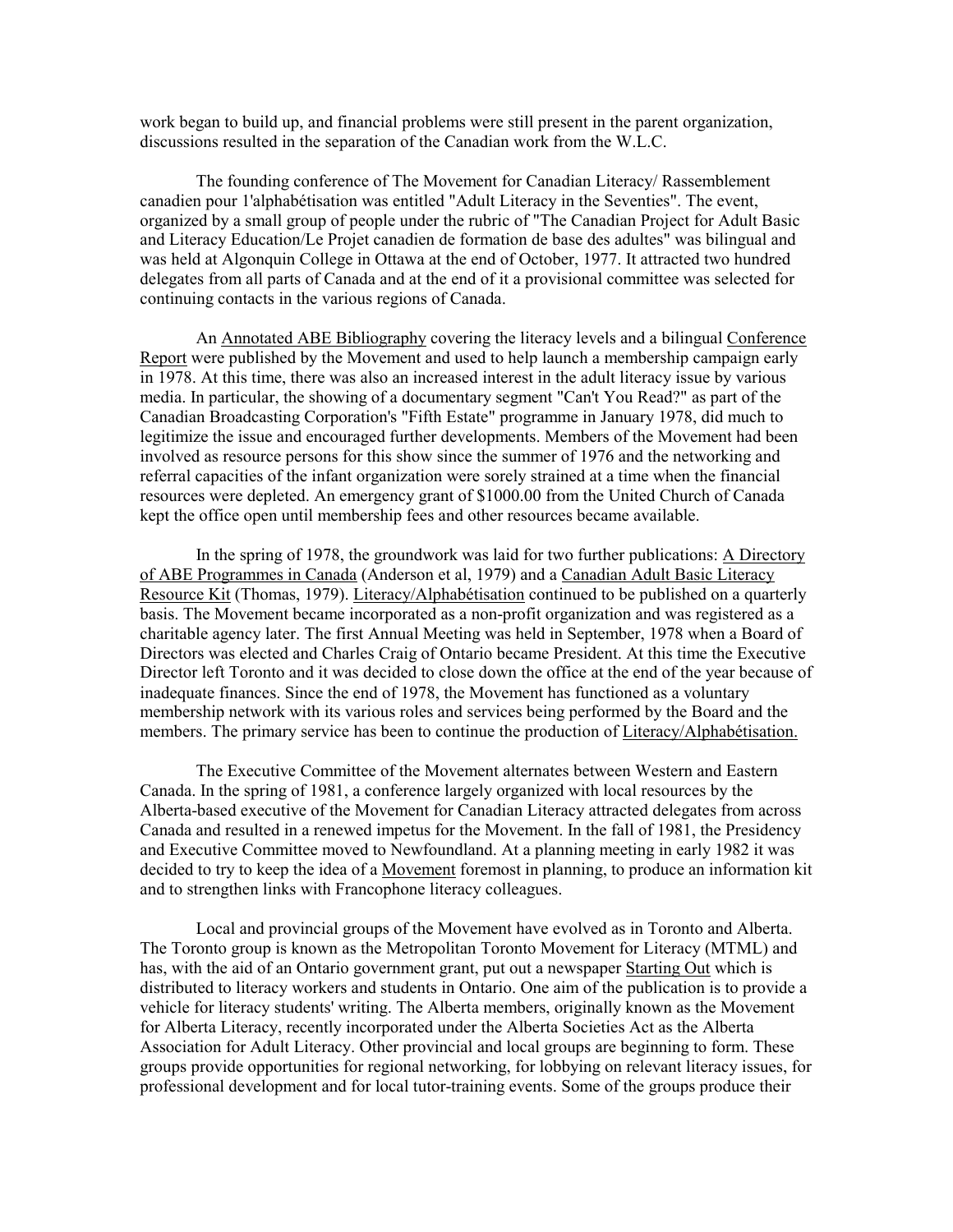own newsletters or periodicals. As provincial groups evolve they select their representative to the Board of the Movement.

 The hope in 1976 was for a strong non-governmental organization to link together those working in the field under various jurisdictions and provide a voice for common issues as well as a medium for concerted action in order to improve and expand literacy activities at the provincial, regional and local levels. The Movement has survived as an umbrella organization for grass-roots workers and organizations involved in literacy programming, despite the difficulties of operating without substantial funds and paid office staff. It has a membership which covers all provinces and territories. In addition, representatives from provincial governments, community colleges, school boards, libraries, Laubach Literacy of Canada, Frontier College and the Adult Basic Education Association of British Columbia are or have been on the Board of the Movement for Canadian Literacy. Thus, although there may appear to be unnecessary duplication of efforts and lack of coordination to some observers, there are links, formal and informal, between the various organizations which have evolved to address the various literacy and adult basic education needs.

### **E. Laubach Literacy of Canada**

Another organization which grew considerably in Canada from 1976 onwards was the American-based National Affiliation for Literacy Advance (NALA). At the time of the 1976 conference there were only five or six literacy councils using the Laubach tutoring method. The two strongest bases were Halifax and Hamilton. While these two cities are still important, there are now over 50 Laubach oriented literacy councils in Canada. The majority are located in the Maritimes, but there are several councils scattered throughout Ontario and new councils are appearing in anglophone areas in Québec. Training in the Laubach method has also been given in some parts of the prairies, often by the Volunteer Reading Aides' Coordinator of the Lutheran Church Women, Martha Lane.

 The first literacy council in Nova Scotia was begun in 1970 in Lunenburg County due to the efforts of a Lutheran pastor's wife. In 1974, NALA set up an Eastern Canada Region, headquartered in Halifax. Under local leadership, the NALA Movement steadily expanded. Canadian NALA representatives participated in the literacy conference in Toronto in 1976 and they then went to the NALA Biennial Conference in California a month later. Fired with enthusiasm and with promise of support from the staff in Syracuse, New York State, they haven't looked back! Eastern Canada Regional Conferences have been held every two years (Halifax 1977; Hamilton 1979; Moncton 1981). With the support of Laubach Literacy International, the parent organization, Canadian NALA members have now incorporated themselves and their activities under the entity Laubach Literacy of Canada with headquarters in Saint John, New Brunswick.

# **F. Literacy Volunteers of America, Inc. (LVA)**

This voluntary organization made a presentation at the 1976 literacy conference in Toronto and thus made Canadians present familiar with its work. It was partly because of exposure to this workshop that the Regina Public Library contracted with Literacy Volunteers of America to do their training workshop in 1977. Individual Canadians from places such as London, Ontario; St. John's, Newfoundland; and Kingston, Ontario; have gone down to Syracuse, New York State, for training before starting up their various programmes. The staff of this organization has conducted Other training workshops in Saskatchewan and Toronto. Thus, LVA's methods are being applied in several parts of Canada.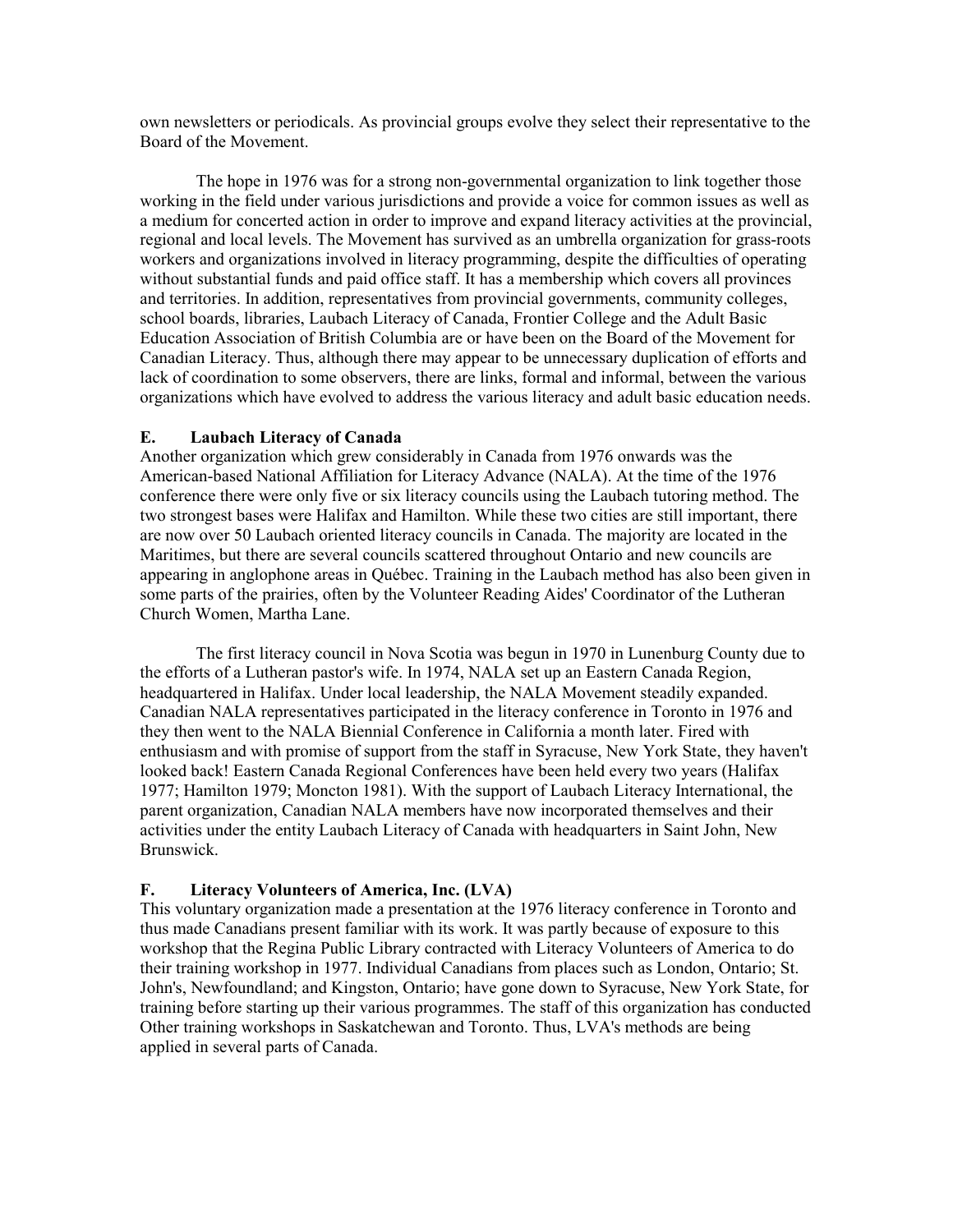# **G. Libraries**

Library involvement in the adult literacy issue and support of community programmes has expanded rapidly since 1976 when a group of librarians attended and made a presentation at the Adult Basic and Literacy Education Conference in Toronto. Librarians have a vested interest in reading and may offer a variety of support services to community-based adult literacy projects. Their advocacy, on behalf of a constituency whom they normally do not serve, has been commendable. The Canadian initiatives have been strengthened by the knowledge that the library associations of Australia, Britain and the U.S.A. have also organized and taken initiatives around the adult literacy issue in their respective countries.

 Examples of groups which have emerged in Canada are: the Ontario Literacy Guild whose predecessor was the Library Literacy Committee of the Ontario Library Association; the Library Association of Alberta's Literacy Committee; and the Canadian Library Association's Action for Literacy Committee. These groups have done much to bring the adult literacy issue to the attention of their colleagues and library trustees at annual conferences as well as at specially organized professional development workshops. Librarians have sought out and offered their services to various literacy groups and organizations and done much useful work in identifying and cataloguing basic reading collections. Some libraries have ventured into offering their own programmes. The August 1980 issue of the Canadian Library Journal summarizes library activities across the country and the articles presented in that issue give an insight into the variety of activities being carried on.

# **H. The Media**

As indicated in parts of this paper, there is media interest in the adult literacy issue. Local and large daily newspapers have been helpful in focusing upon human interest stories and local literacy achievements, especially around International Literacy Day (September 8th). Local and national radio networks have also offered their help through community service announcements, open-line talk shows and interviews. The Canadian Television network (CM has also produced some interview segments and other shows on adult literacy. Efforts of provincial media corporations were mentioned in the previous chapter. The National Film Board of Canada has also made a film on illiteracy in French.

 There are legitimate roles for all media to play in the adult literacy field. Radio and television have the greatest impact on the target population itself and may be excellent motivators as well as useful instructional media. The newspapers and print media are excellent for raising public awareness and alerting the general populace to programme needs and opportunities. Literate persons often pass on the information about literacy programmes to their non-reading relatives or friends.

 Media efforts on a large scale, however, have to be closely integrated or linked with other community delivery and support agencies, if the efforts are to be successful.

# **1. Programme Flexibility**

When local communities have the freedom and flexibility to chart the path of their own literacy projects a variety of organizational modes may result according to available human, physical and financial resources. The Declaration of Persepolis states that "the motivation of those involved will be stronger if each community is itself given the opportunity of carrying out the literacy project." Many literacy organizational models have emerged in Canada especially at the community level. It is impossible to cite them all. However, a key to the successful community-based literacy programmes has been their natural evolution in a flexible manner to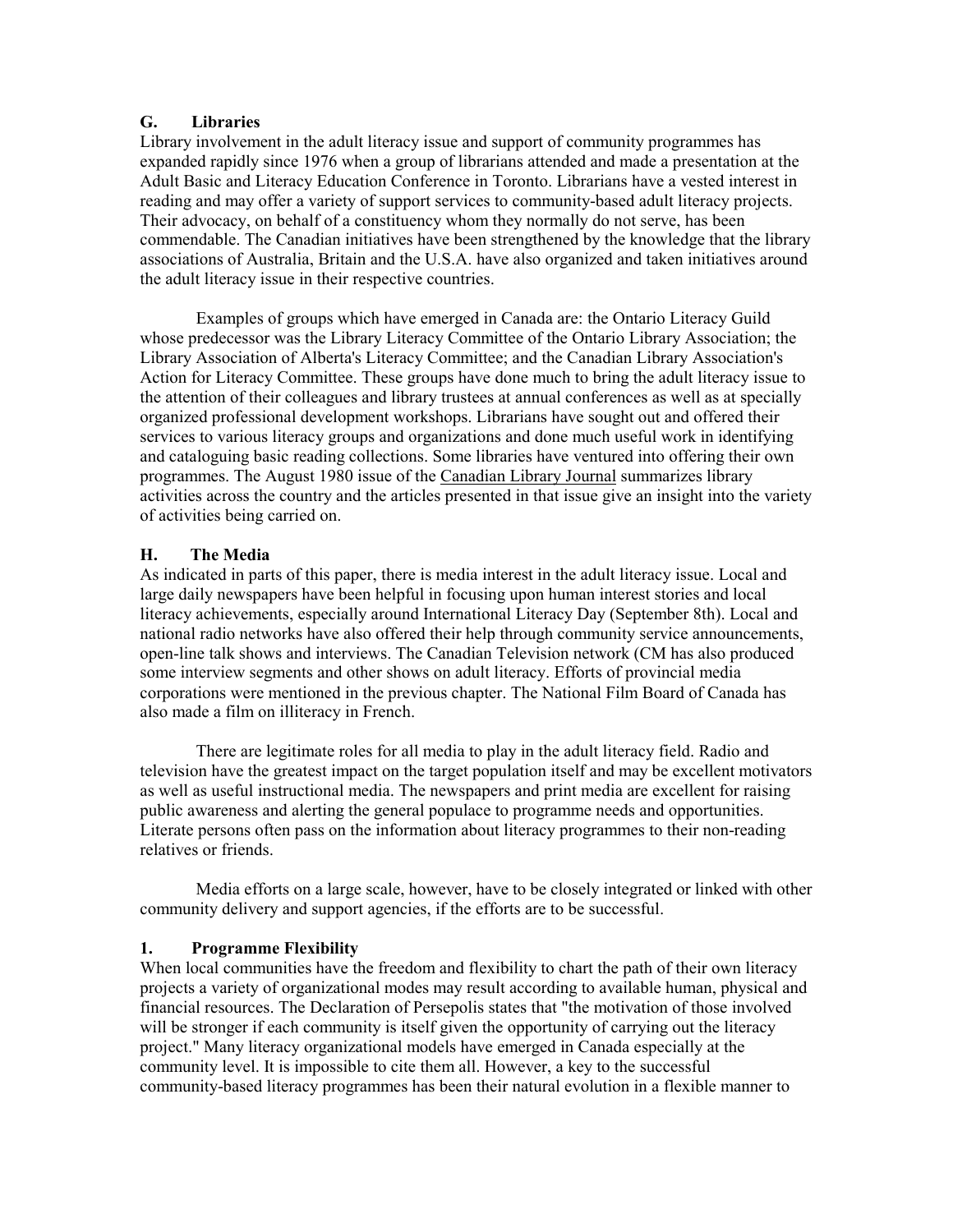meet local needs. In some parts of the country some professional adult educators and learning specialists have set up their own private programmes on a fee-for-service basis.

 Much of the appeal of the literacy initiatives in the 1970's has been the confidential one-to-one tutoring offered in the home or community setting at times of mutual convenience to the tutor and student. The fact that the tutors are volunteers acts as a strong motivator and impresses prospective and actual students who realize that someone genuinely cares about their progress. This approach is in contrast to the traditional classes organized to a uniform model which requires a minimum head-count before any teaching can be offered. After a successful one-to-one experience, students are usually more willing to move into small group learning situations.

 As we move into the 1980's, it is clear that the demand for resources will become more acute as new programme areas are identified and society as a whole tries to cope with the socio-political and economic realities of the "global village". The challenge for adult educators will be to clarify priority areas and to avoid duplication of effort so that adult learners may have the best services possible. Cooperative community efforts and judicious use of voluntary human resources in a field such as adult literacy will continue to be the key to successful programmes at the local level and may even provide some useful models for other programme areas. In any case, dedicated workers across Canada are attempting to meet the challenge of literacy for all adults and many Canadian residents can testify to the satisfaction which their newly learned skills have brought them. Some of the country's older residents who had given up hope of ever learning to read or write, can now communicate with distant relatives, read the newspaper, and have discovered new dimensions to their lives. Because someone cared, they are no longer the "forgotten people".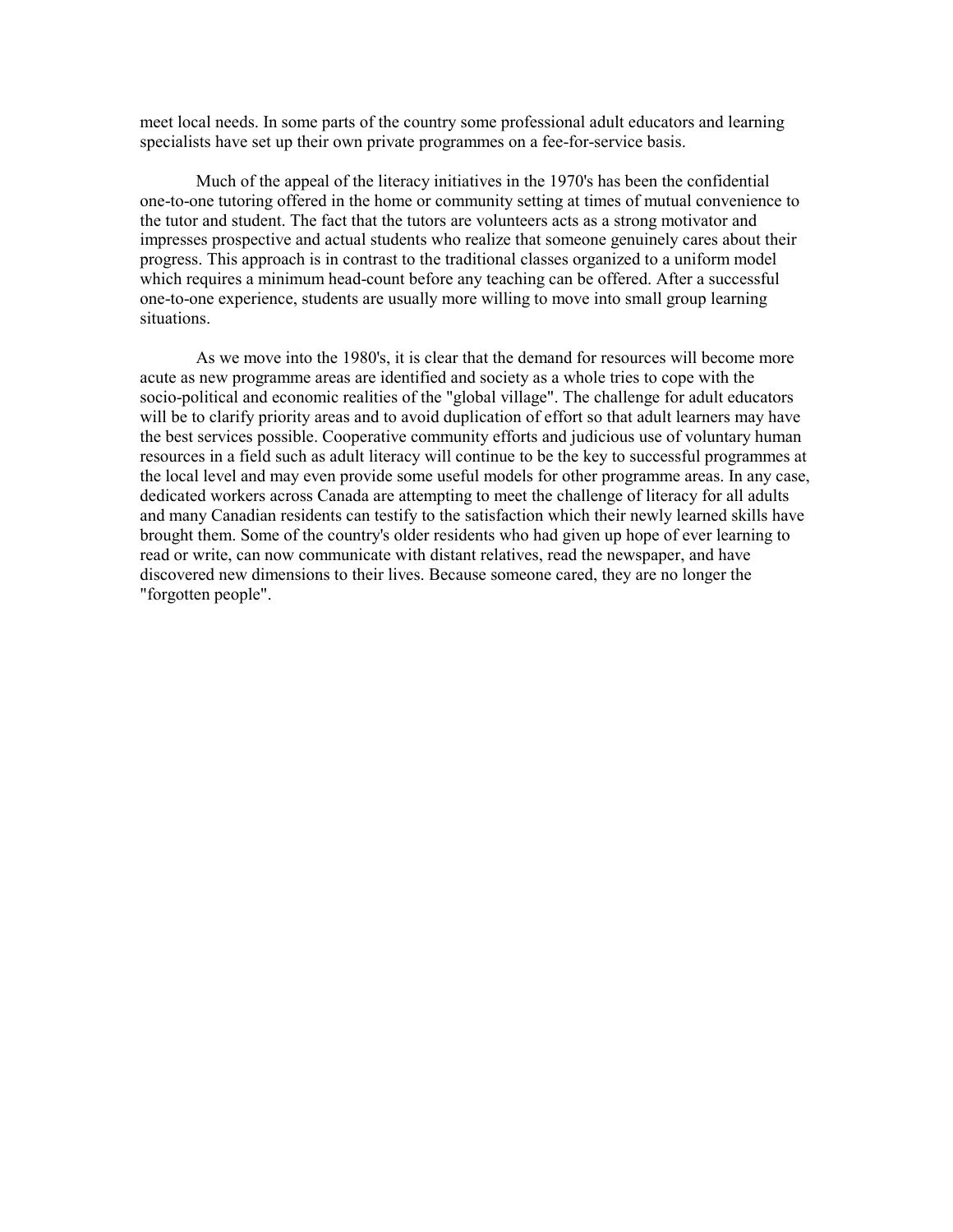### **VII CANADA - ISSUES AND PROSPECTS**

There are many who want to change the rules of the ABE game... Persuasive theorists would politicize adult basic education to create a Pedagogy of the 0ppressed designed to motivate learners by making them more fully aware of the political, economic, and social forces structuring their disadvantaged situation. Some educators want to vocationalize ABE by making it the handmaiden of the training. Others would socialize it by integration into a comprehensive program of social services. Still others would academize it.<sup>[96](#page-117-2)</sup>

Politicize, vocationalize, socialize, academize in order "to give the players better odds".<sup>[97](#page-117-3)</sup> Different strategies for reaching and servicing under-educated adults are touted depending on the philosophical stance and occupational/professional status of those doing the planning. In the context of the above quotation, politicization ultimately leads to personal liberation and social transformation, and, in some circumstances, to revolution. The other three strategies, in industrialized societies, tend to "acculturize" the population to the norms of the dominant society. For many under-educated adults, this process of acculturation or domestication, may lead to irrevocable estrangement from their own cultural milieu.

Education is generally seen as a key to "the good life", and a leveller to inherited social circumstances. However, a system geared to the norms of the middle class, is not always the most appropriate vehicle for those of the lower classes. Recognition of this factor is a stimulus behind the move to "popularize" ABE, that is to root it in the community life of the under-educated. This trend may be reflected in the methodological approaches and content of ABE and literacy classes where the learners are drawn from different geographic neighbourhoods. Or, it may be reflected in on site community education programmes in economically disadvantaged neighbourhoods. Indigenous cultural factors are taken into consideration in this approach. Autonomy and self-worth are motivational factors rather than upward social and job mobility per se.

The multi-dimensional and complex reality of ABE and literacy work is reflected in the above thrusts. The differences of approach are compounded by the fact that planning is done on behalf of the constituency. Under-educated adults as a group tend to be "invisible" in our society. Statistics and programmes reveal their existence, but in terms of programme planning we enter the field of "shadow boxing". Nevertheless, in the interests of equity and access to learning opportunities for all, it behoves us to consider the circumstances of the undereducated where necessary to enhance learni[ng](#page-117-4) processes. In the words of Dr. Alan Thomas, "Learning cannot be compelled, it must be won."<sup>98</sup>

#### **A. Issues and Implications**

### 1. Jurisdictional Questions

Education is a provincial responsibility. However, federal government subsidies to educational activities in Canada comprise about 20 percent of educational expenditures at all levels of government (about \$2.5 billion in 1975).<sup>99</sup> Most of these funds are channelled through the provinces. It will be recalled that the federal government made expenditures of over \$70 million in the full-time Basic Training for Skill Development programme in 1979-80.

 The paradox of no federal educational policy, but federal funds for educational purposes has worked to the present disadvantage of ABE/literacy in some provinces. Cutbacks or re-allocation of funds at the federal level have left a vacuum in ABE especially at the literacy levels. Without the mainstay of Canada Manpower Training Program funds, some provinces have appeared incapable of taking any initiatives to redress the "gap". It is because of these gaps, that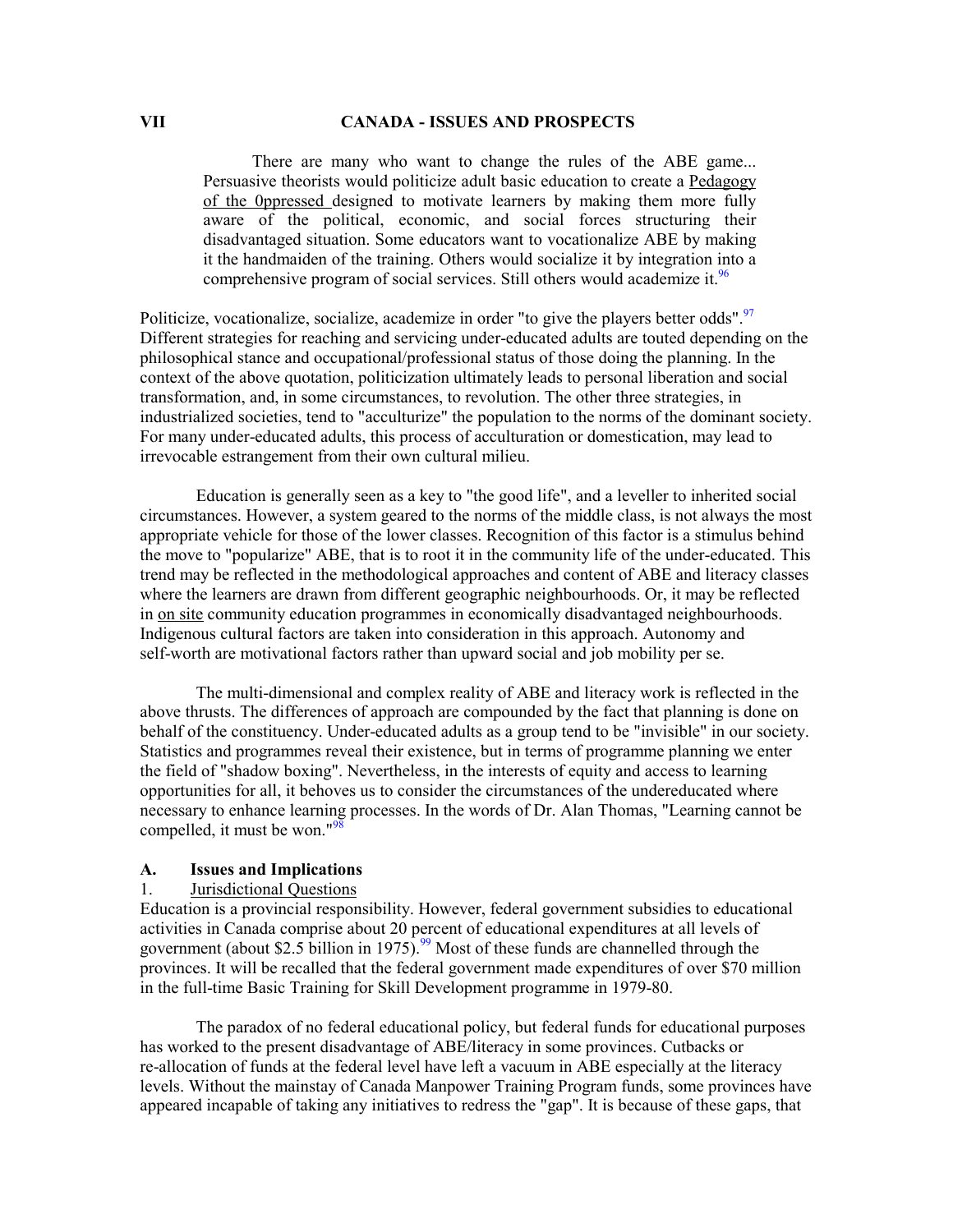voluntary groups and other institutions such as libraries have offered literacy training opportunities.

 Taken altogether, the summary of activities in Chapter V - Canada - the Provincial Response is encouraging and shows that the awareness of the adult illiteracy problem is slowly resulting in policy initiatives and programme support in several provinces. To what extent these steps will become a continuing commitment to adult learning remains to be seen.

 Provincial leadership is required in ABE, not only in policy formation and funding, but also in delineating the roles of the various public educational institutions. In provinces which have both community colleges and school boards serving adult learning needs, some resolution of the kinds of roles each is capable of playing and doing best is needed, if local tensions are to be avoided and the prospective learners are not to be unduly confused by programme options and differences. The role of libraries in programme delivery also needs to be given consideration as their activity will demand increased funds. Those provinces which have educational broadcasting media need also to consider the level of funding and activity of those agencies in adult literacy programming.

 The nature and costs of ABE programme delivery demand co-operation within local communities. Allocation of roles and resources often depends on who can best deliver which services. Sometimes, however, conflicts and rivalries may develop between competing institutions over "head-counts" and "territorial rights". Such practices should be avoided at all costs.

### 2. Policies and Funding

At the time of writing, only two provinces, British Columbia and Québec, have developed policy or priority statements on ABE/literacy and backed these up with funds. Other provinces are moving in the direction of policy formation and have allotted funds to experimental literacy programmes. Generally, policies are permissive and implicit rather than obligatory and explicit where ABE is concerned. The fact that an educational institution exists in a community is not sufficient, by itself, to ensure access to its adult programmes by under-educated adults. In fact, the reverse may be true - its presence acts as an inhibitor to someone who has never been to a school or who has had a bad school experience in earlier life. Special efforts have to be made to reach this particular clientele.

 Adult basic education services should be regarded as fundamental to the provision of lifelong learning opportunities in the public sector. The key to adequate provision, however, is usually contingent upon funding. Some people have suggested that the federal government might transfer funds to the provinces to set up learning resource centres for under-educated adults. The Commission of Inquiry on Educational Leave and Productivity called for the establishment of an adult illiteracy fund to help employers provide literacy training for under-educated employees. Funding is crucial, not only for operational and delivery costs, but also, in many cases, for income support of potential learners. There is no common agreement across the country on whether the user should pay for basic literacy/ABE programmes. Some literacy workers argue that provision should be free, because it is a right. Others argue that if adults who are able to contribute a nominal fee, there is a feeling of pride and commitment to the programme, and thus any "charity" stigma is eliminated.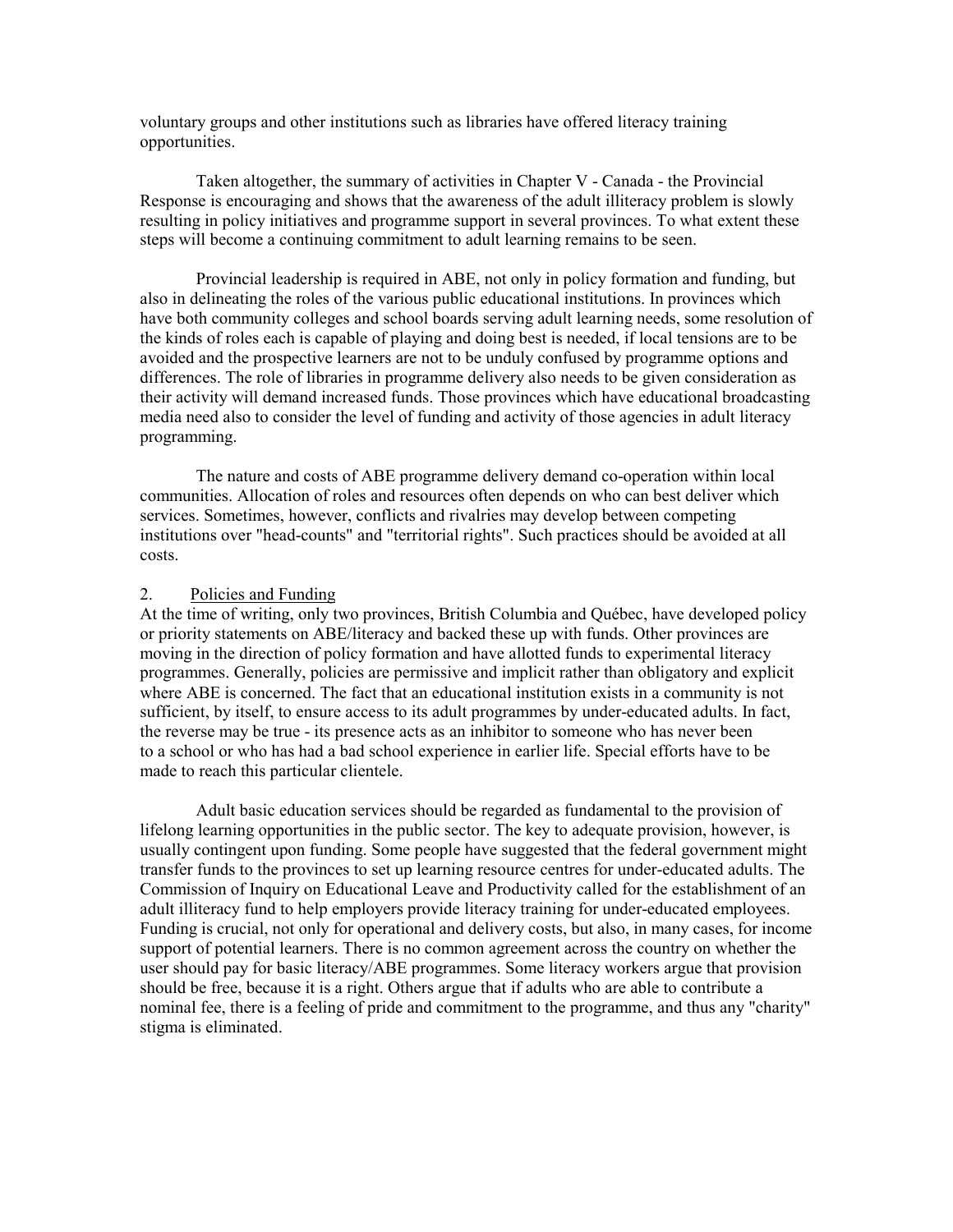# 3. The Population - Special Groups

Learn, man in the mad house! Learn, man in the prison! Learn, woman in the kitchen! Learn, sixty-year old! You must take over the leadership. Search out the school, you homeless. Secure yourselves Knowledge, you who are frozen! You who are starving, grab hold of the book! It's a weapon. You must take over the leadership.

(In Praise of Learning, Bertolt Brecht)

Throughout this paper we have talked about the under-educated adult population as a whole. In describing current programme initiatives the thrust has been to concentrate on activities for those whose mother tongue is English or French and for those who are living in society at large. Within the under-educated population, however, there are special groups which have not been examined closely. Such groups include the incarcerated, the physically and mentally disabled, the indigenous peoples, the Canadian immigrants who are illiterate in their mother tongue, women, the aged and youth.

 The incarcerated. -- Data from the Correctional Services of Canada show that 39.5 per cent of inmates in federal penitentiaries had Grade 8 education or less in 1981 (Table 15). This figure is 10 per cent higher than the percentage of those with the same level of education in the general population. The figure of 78.2 per cent of those having Grade 10 or less is about thirty per cent higher than in the general population. These figures are based on those inmates who declared their level of education. Over one third of the total number of inmates did not declare their level of education, but the chances are that they are more likely to be at the bottom of the educational ladder than the top.

 Table 15 indicates the educational level of inmates by geographic region. Although the percentage of the under-educated adults is higher among the incarcerated than in the general population, the geographic distribution shows similarities. The highest rates of those with less than grade 5 education are found in the Atlantic Region and Québec, the Atlantic Region having nearly twice the national rate. The situation improves westwards with British Columbia having the lowest rate. In the grades 5 to 8 grouping, the Atlantic Region and Québec have the highest rates which are also above the national average for declared educational levels.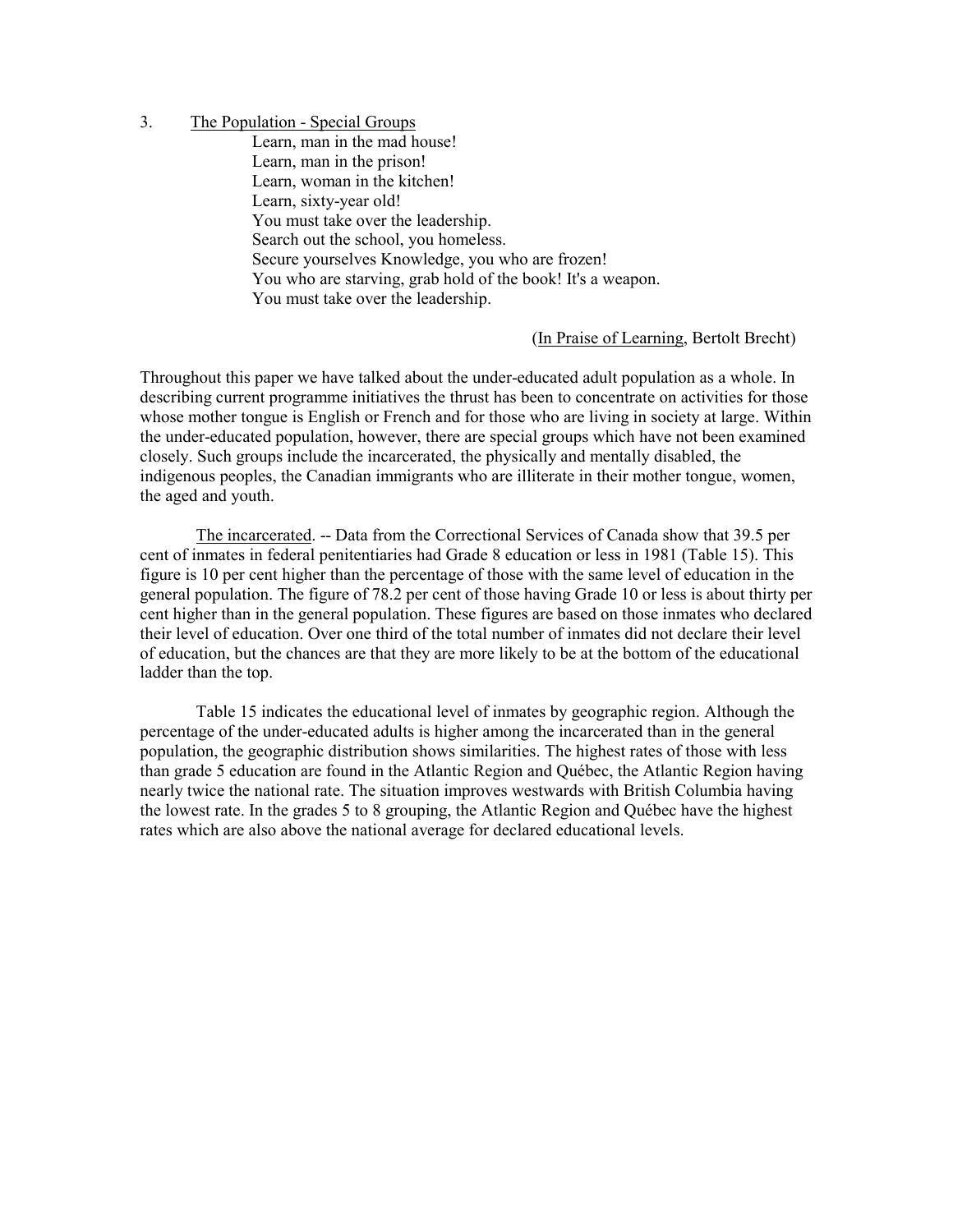|                             |               | Declared Educational Level |           |          | <b>Total Number of Inmates</b> |            |        |
|-----------------------------|---------------|----------------------------|-----------|----------|--------------------------------|------------|--------|
|                             |               | Less Than                  | Grades    | Grades   | Education                      | Education  | Grand  |
| Region                      |               | Grade 5                    | $5 - 8$   | $9 - 10$ | Declared                       | Undeclared | Total  |
| Atlantic No.                |               | 42.0                       | 264.0     | 162.0    | 525.0                          | 368.0      | 893.0  |
|                             | $\frac{0}{a}$ | 15.6                       | 12.7      | 7.0      | 8.8                            | 10.1       | 9.3    |
|                             | $\frac{0}{6}$ | 8.0                        | 50.3      | 30.9     | 100.0                          |            |        |
| Quebec                      | No.           | 103.0                      | 710.0     | 758.0    | 1987.0                         | 1060.0     | 3047.0 |
|                             | $\frac{0}{a}$ | 38.1                       | 34.0      | 33.0     | 33.4                           | 29.1       | 31.8   |
|                             | $\frac{0}{6}$ | 5.2                        | 35.7      | 38.1     | 100.0                          |            |        |
| Ontario                     | No.           | 61.0                       | 537.0     | 651.0    | 1609.0                         | 811.0      | 2420.0 |
|                             | $\frac{0}{a}$ | 22.6                       | 25.8      | 28.3     | 27.0                           | 22.3       | 25.2   |
|                             | $\frac{0}{6}$ | 3.8                        | 33.4      | 40.5     | 100.0                          |            |        |
| Prairies No.                |               | 39.0                       | 300.0     | 375.0    | 894.0                          | 944.0      | 1838.0 |
|                             | $\frac{0}{a}$ | 14.4                       | 14.4      | 16.3     | 15.0                           | 25.9       | 19.2   |
|                             | $\frac{0}{6}$ | 4.4                        | 33.6      | 41.9     | 100.0                          |            |        |
| British No.                 |               | 24.0                       | 267.0     | 342.0    | 908.0                          | 338.0      | 1246.0 |
| Columbia % <sup>a</sup> 8.9 |               |                            | 12.8      | 14.9     | 15.3                           | 9.3        | 13.0   |
|                             | $\frac{0}{6}$ | 2.6                        | 29.4      | 37.7     | 100.0                          |            |        |
| Other <sup>c</sup>          | No.           | 1.0                        | 6.0       | 12.0     | 27.0                           | 122.0      | 149.0  |
|                             | $\frac{0}{0}$ | $.4\phantom{0}$            | $\cdot$ 3 | $.5\,$   | $.5\,$                         | 3.3        | 1.6    |
|                             | $\frac{0}{0}$ | 3.7                        | 22.2      | 44.4     | 100.0                          |            |        |
|                             | No.           | 270.0                      | 2084.0    | 2300.0   | 5950.0                         | 3643.0     | 9593.0 |
| Total                       | $\frac{0}{0}$ | 100.0                      | 100.0     | 100.0    | 100.0                          | 100.0      | 100.0  |
|                             | $\frac{0}{0}$ | 4.5                        | 35.0      | 38.7     | 100.0                          |            |        |

# **Table 15 Educational Level of Inmates in Canadian Federal Correctional Institutions by Region, 1981.**

a First percentage figure in each region is proportion of the overall total Canadian inmate population and should be read vertically.

b Second percentage figure in each region is proportion within the region and should be read horizontally.

c Inmates transferred to various provincial correctional institutions.

Source: Correctional Service Canada, February, 1981.

 Indigenous groups. -- In terms of the indigenous people, a recent survey (Indian and Inuit Affairs Programme, 1980) has shown that participation in elementary schools is close to the national level and attendance at university has increased over the last few years. The dropout rate through to the end of secondary school however, is about 80 per cent compared to a national rate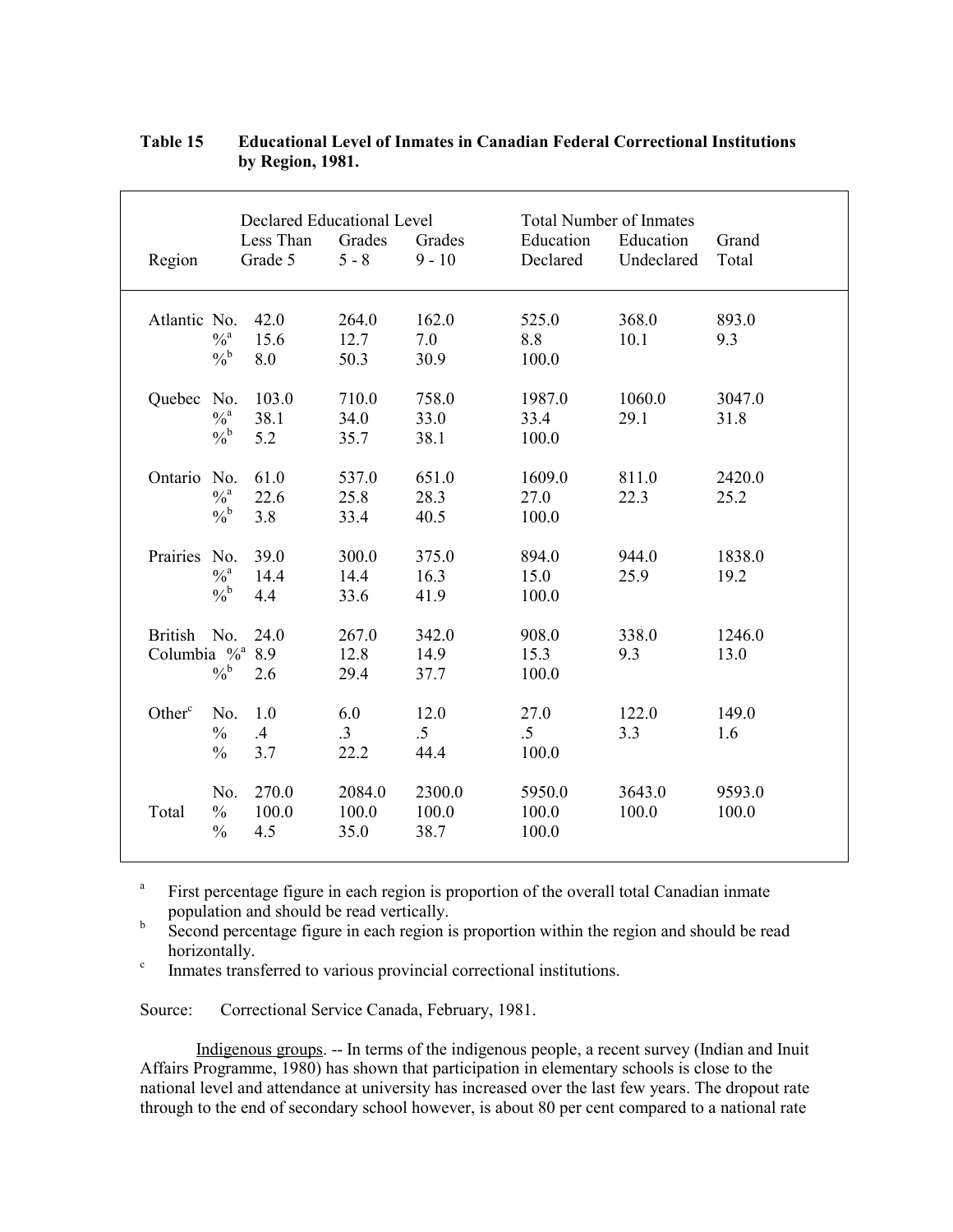of 25 percent. Because of the higher than national birth rate among indigenous peoples, an increase in the working age population is occurring, but labour force participation rates are lower and the unemployment rate is higher than the national average. The improvement in education levels is in part attributable to the fact that in the 1970s, Indians could operate their own schools through their bands. However, compared with the dominant society it would appear that Indians are at an economic disadvantage.

 The handicapped. -- In the 1981 International Year of Disabled Persons, many groups consciously tried to improve educational opportunities for those who were blind, deaf, physically and mentally handicapped. Literacy rates within the various populations of disabled persons are not known, but in most cases, because of the nature of the disability, it is generally assumed to be higher than the national average. In recent years in Canada, there has been a general trend to try to integrate handicapped persons into the community wherever possible.

 Immigrants. -- The recent influx of Indo-Chinese refugees into Canada has resulted in increased attention and activity in official language training (English or French as a Second Language). This impetus has resulted, in some instances, in former New Canadians also demanding language training. In recent years, immigrants have generally been better educated than formerly. However, in large urban reception centres for immigrants, ESI- literacy is a concern of programme providers. Generally in Anglophone and in Francophone areas which receive large numbers of immigrants, the ESW17SI- programmes have been actively funded and well organized. There are two obvious reasons for this situation: 1. immigrants are more visible in society at large, and 2. the desire for citizenship and integration into the host country necessitate the acquisition of basic skills in the official language(s). Some parts of Canada do not generally receive large numbers of immigrants except in times of international political crises when a large influx of political refugees requires location on a regional quota basis. At such times, ESL/FSLactivities and services are revitalized. The relationship between ESL or FSL- and ABE/literacy varies from province to province. In that ESL/FSL- clients may be well-educated professional people, and that they range in age from pre-schoolers to the oldest of adults, the scope of ESL/FSL- is greater than ABE/literacy. However, there are areas of overlap between the two fields, and poorly educated immigrants, once having acquired some verbal fluency in English or French, may be candidates for ABE/literacy classes.

 Women. --Table 16 shows the particular disadvantage of under-educated women in relation to the labour force.

| Population                    | Canada as<br>a whole, $\%$ | 15-24 Years<br>$\frac{0}{0}$ | $25+Years$<br>$\frac{0}{0}$ | Male<br>$\frac{0}{0}$ | Female<br>$\frac{0}{0}$ |
|-------------------------------|----------------------------|------------------------------|-----------------------------|-----------------------|-------------------------|
| $0 - 8$ Years<br>of Schooling | 43.7                       | 48.4                         | 43.3                        | 61.6                  | 25.7                    |
| National<br>Average           | 64.0                       | 67.3                         | 62.9                        | 78.3                  | 50.3                    |

### **Table 16 Canadian Labour Force Participation Rates, Annual Average, 1980.**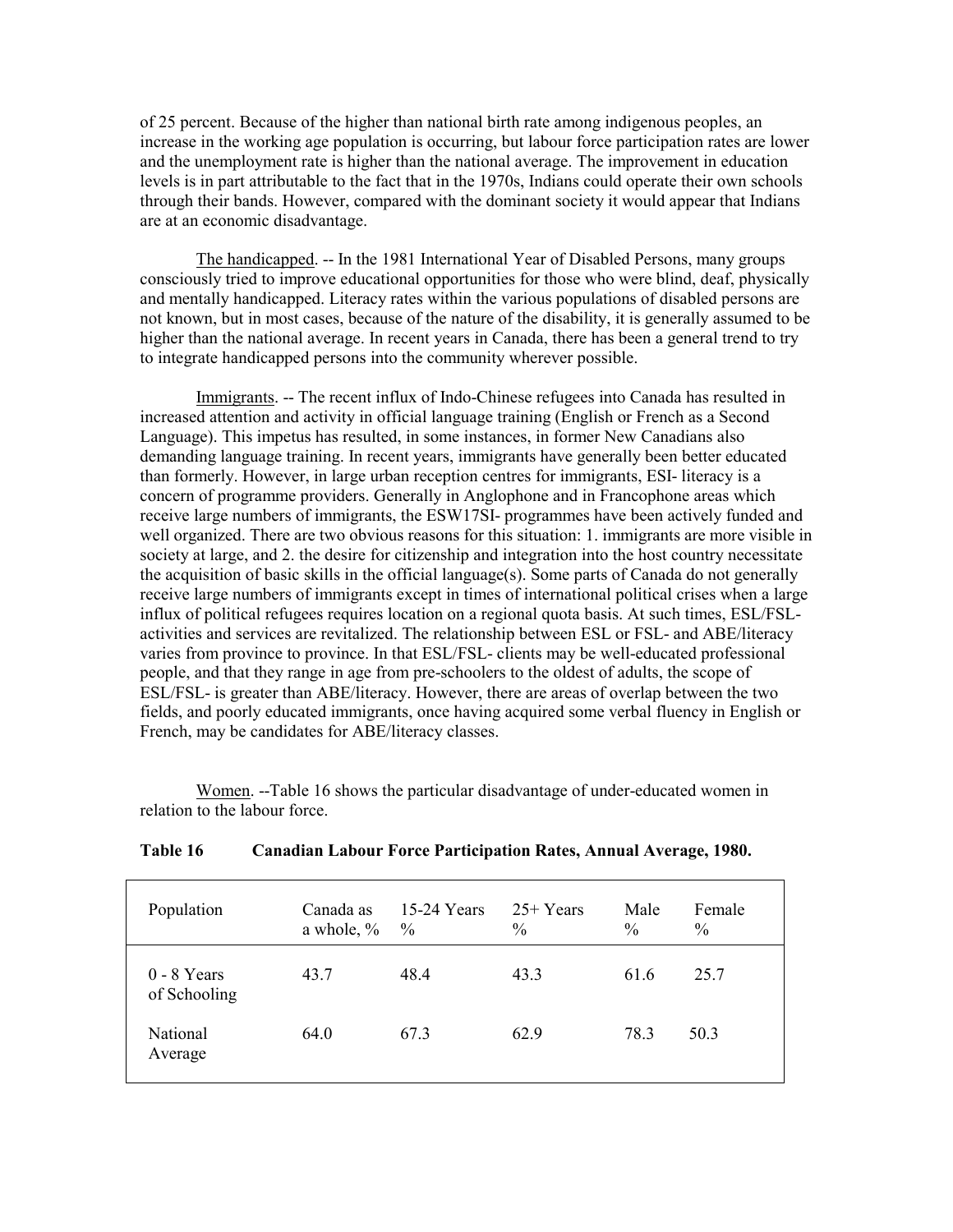### Source: Statistics Canada. The Labour Force. Catalogue 71-001 Monthly. December 1980. Ottawa, 1980.

The 1976 Census showed that one out of ten families is a lone-parent family. Of the slightly more than 559,000 lone-parent families, 83.3 per cent were headed by women. Many of these lone-parents were in the older age group and were widowed, two-fifths were separated or divorced women. The remainder would be mainly unmarried parents. Thirty-six per cent of all lone-parents have less than a grade 9 education.<sup>100</sup> Among younger educationally disadvantaged female parents, adequate day-care facilities and income support are necessary if they are to enrol in ABE classes to improve their skills. It is interesting to note, however, that in the 1979-80 fiscal year, female participants exceeded males in the BTSD and BJRT programmes of the CMTP (53.3 per cent and 56.3 per cent respectively). However, in overall full-time institutional training within the CMTP, the female participation rate was 33 per cent the same as for the previous three years. [101](#page-117-7)

The older age groups. -- The bulk of the under-educated are in the older age groups. A National Readership Survey conducted by Statistics Canada in February 1978, revealed that reading as a leisure activity increased considerably after 55 years of age in the better educated groups. It also revealed that under-educated adults do read, but their preference is for magazines or newspapers rather than books (45 percent read magazines or newspapers, compared to 33 per cent who read books). It also showed that 22 per cent were non-readers. [102 M](#page-117-8)agazines or newspapers provide captioned pictures, shorter articles, cartoons, horoscopes, large headlines and personal advice columns which may be more easily read than books. Even those among the under-educated who read, however, spend a very small proportion of their leisure time in this activity. Special strategies for reaching and providing literacy activities for older adults could help enhance their leisure hours.

The younger age groups. -- Although, in absolute numerical terms, under-educated adults are among the younger age groups, concern continues to be expressed in the media about functionally illiterate high school drop-outs and even high school graduates. In the USA, 13 per cent of American 17 year-olds are quoted as being "functionally illiterate".<sup>[103](#page-117-9)</sup> In this connection, it is worth remembering that literacy comprises the ability to read and to write. Concern about illiteracy among the younger age groups often focuses on poor writing ability, compared with the greater emphasis on reading ability among the older groups.

In schools today there are special education classes. A recent report from Québec showed that in the public school system, the number of children with some kind of learning difficulties or handicap has steadily increased from a total of 23,596 in 1967-68 to 103,118 in 197778.<sup>104</sup> School services may become more adept at detecting and treating children with learning difficulties, but for adults whose difficulties were never detected, there is very little available at present.

### 4. Motivation and Access

Motivation to seek help with literacy problems or to enrol in an ABE class has two major macro-environment is already print-oriented, so motivation tends to be related to microenvironmental circumstances and to individual responses. Under-educated adults have lower incomes, lower labour force participation rates and higher unemployment rates than the general population. (See Table 17).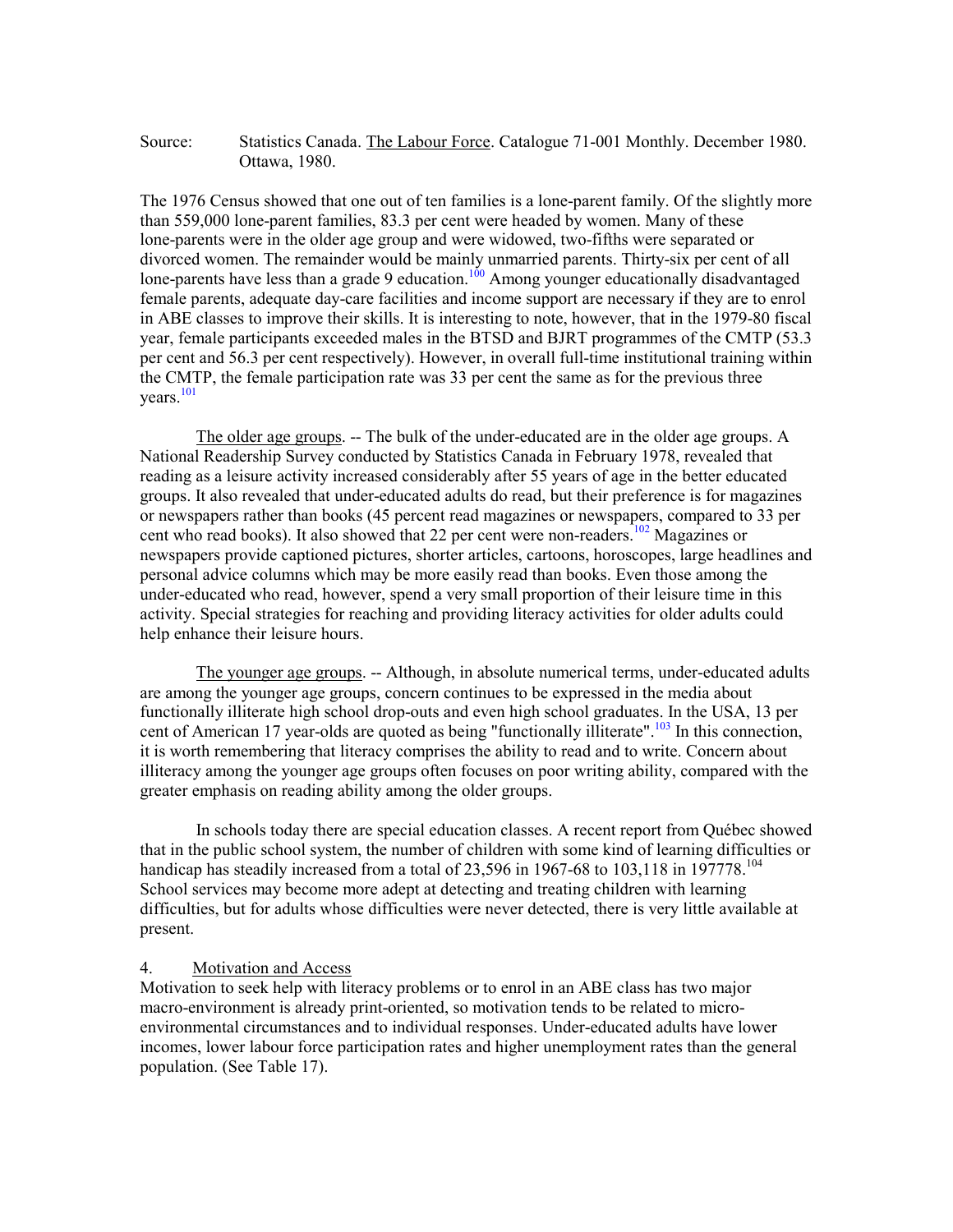| Schooling               |                | Population 15<br>Years and<br>Over | Rate $(\% )$ | Participation Unemployment<br>Rate $(\% )$ | Unemployment rate<br>$15 - 24$<br>Years | $25+$<br>Years |
|-------------------------|----------------|------------------------------------|--------------|--------------------------------------------|-----------------------------------------|----------------|
| $0 - 8$ Years           |                | 4,226,000                          | 44.8         | 8.8                                        | 23.0                                    | $7.4 -$        |
|                         | High School    | 9,136,000                          | 65.9         | 8.5                                        | 13.7                                    | 5.6            |
| Some Post-<br>Secondary |                | 1,279,000                          | 71.0         | 6.7                                        | 9.4                                     | 5.0            |
| Diploma                 | Post-Secondary | 1,664,000                          | 74.0         | 5.1                                        | 8.7                                     | 4.2            |
| University              |                | 1,385,000                          | 83.3         | 3.3                                        | 7.1                                     | 2.8            |
| All Levels              |                | 17,691,000                         | 63.3         | 7.4                                        | 13.0                                    | 5.4            |

**Table 17 Canadian Labour Force by Educational Attainment, Annual Average, 1979.** 

### Source Statistics Canada. The Labour Force. Catalogue 71-001 Monthly. December 1979. Ottawa, 1979.

Those that do work make up a large proportion of the working poor - "more than one out of three working poor family heads have not completed grade 8; another 29% have not finished high school."<sup>105</sup> Many of the working poor toil for long hours at less than minimum wages in non-unionized positions. They do not have much leisure time and are exhausted when they get home. Under these conditions, few people are able to participate in basic education programmes.

 It is obvious that a variety of strategies has to be devised to service the under-educated population if there is a serious intent to provide opportunities for learning for all adults. Some of the programmes previously described, hint at some of these approaches. Home tutoring, distance education, drop-in learning centres with flexible hours, classes in the workplace, full-time courses, part-time courses, day classes, evening classes, use of the new technology and broadcast media, mobile tutoring services, vocational training, training for leisure activities, training for citizenship and community development are only some of the many options that may be developed.

 To attract under-educated adults to programmes, usually demands co-operative community efforts. Radio and television can be effective, but are expensive. Large visual symbols and posters with a clearly designed logo and phone number have been successful when posted in public places. Relatives of adults requiring reading help may often pass on the message about a programme. Announcements in churches, flyers in social agencies, medical offices, clinics and hospitals are also other means of attracting potential students. Once programmes start operating, however, one of the most effective means of advertising is by word-of-mouth among the potential population.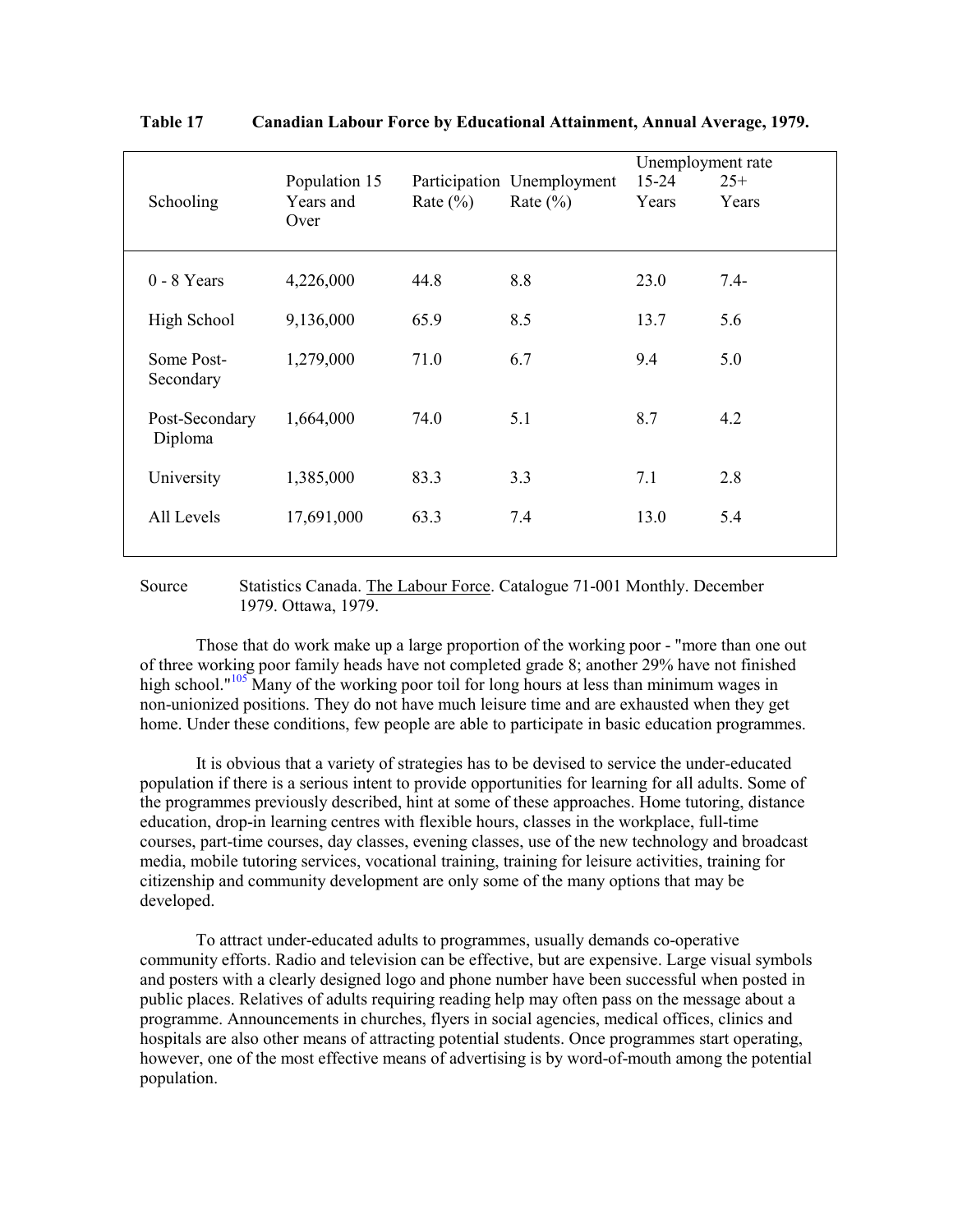As indicated earlier, access cannot be assumed, cannot be permissive. Active and persistent strategies are needed to help undereducated adults become aware of options and to find a programme best suited to their particular needs. Responsibilities for these strategies fall to local educational and community institutions as well as to the higher levels of government.

Volunteer programmes appear to have been in the vanguard of the literacy movement. Volunteers are capable of being mobilized and trained very quickly and may begin delivery almost immediately. Selection, training and support of volunteers are all important aspects of these programmes, however. Although volunteers donate their services, such programmes should not be considered cheap. To sustain and nurture a volunteer effort usually requires a full-time co-ordinator and some administrative assistants. Office space and facilities, telephone referral, literacy resource centres, newsletters and in-service training are the kinds of requirements which usually develop within volunteer programmes and which need financial support, if the job is to be done well.

#### 5. Methods and Materials

In adult literacy programmes, methods tend to follow the Laubach system, the techniques developed by Literacy Volunteers of America, or to use an eclectic approach based on adaptations and modifications of methods from various sources. ABE professionals are more likely to follow the latter course while voluntary groups tend to lean towards either or both of the former methods.

Canadian adult content in supplementary reading materials with high-interest and low-vocabulary are still primarily lacking, although some groups have developed their own local reading materials with special project funds. The use of the language experience approach is particularly useful in the Canadian situation, for it encourages the development of indigenous materials by the students themselves.

Fairly strong loyalties exist among literacy groups to particular methods and materials, and these have had some divisive effects on the field. In a country of Canada's size, population, and strong regional differences, the solutions to methods and materials have to remain the responsibility of local or regional groupings. A world-wide study of methods of teaching reading to adults was conducted in the 1950's for Unesco. A studye latter course while voluntary group of the relative merits of the various methods revealed that; 1. no single highly specialized method secured superior results; 2. the use of a given method promotes growth in whatever aspect of reading it emphasizes (word recognition, meaning, etc.); and [3. be](#page-117-0)st results were assured when the methods used emphasized all essential aspects of reading.<sup>106</sup>

#### 6. Training and Professional Development Activities

There is very little formal training offered in ABE. Voluntary literacy groups hold training workshops for prospective tutors. These sessions last usually for a total of 12 to 18 hours and in some cases are followed up with in-service recall later in the year. In institutional ABE/literacy classes, instructional staff tend to have the following profile: white, married, female (about 80 per cent), working mainly on short-term contracts or a part-time basis, no previous background in ABE or adult education training. Most "fell into ABE" because they needed a job and something became available locally. Previous training and experience has usually been in the lower levels of the public school system, special education, or perhaps in some social work type of activity. If instructors have tried to improve their professional know-how and status, it is by taking courses such as Life Skills Coach Training and related topics, or by attending workshops/seminars or courses on reading when they are available.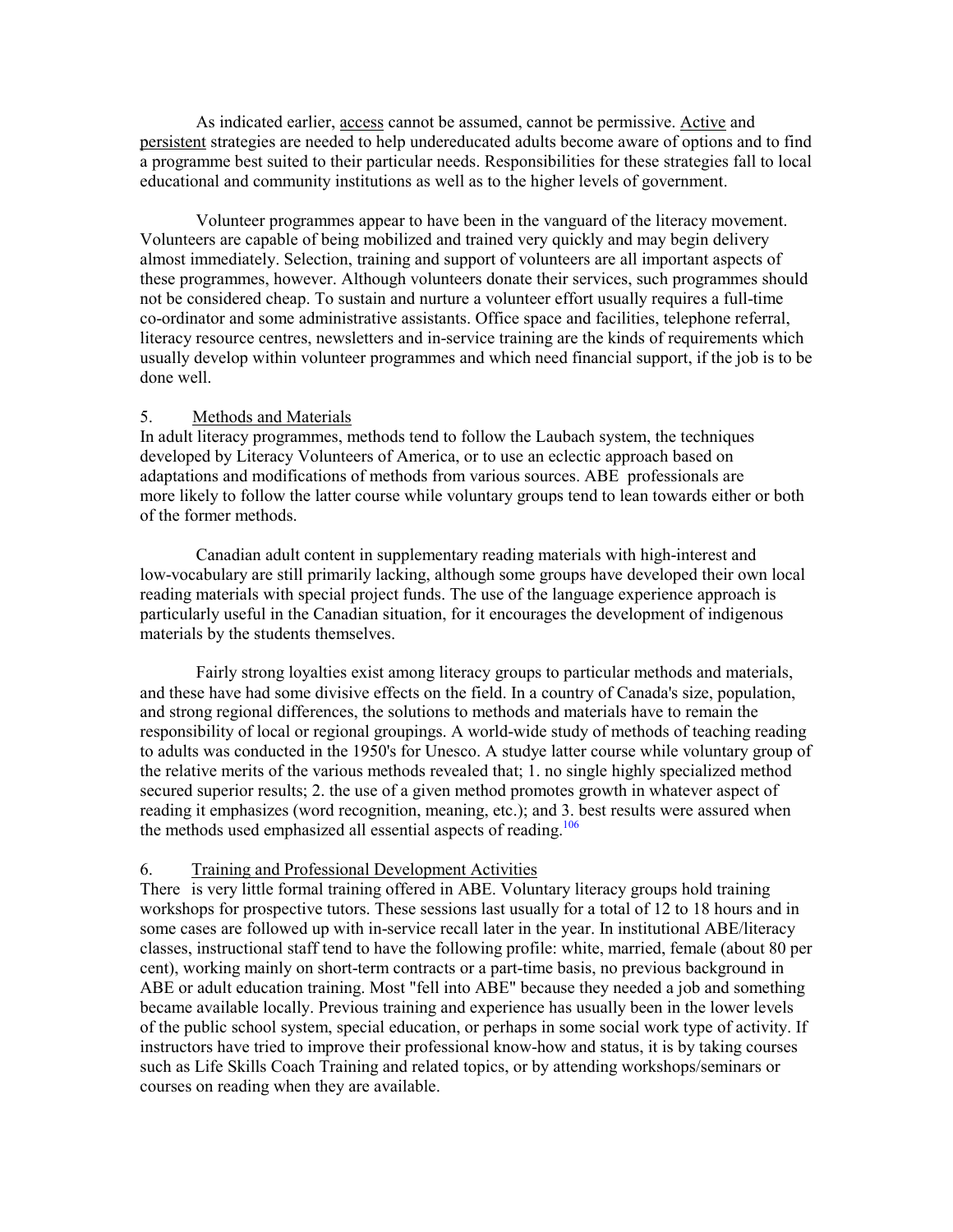The work of Draper and Clark (1980) has shown the lack of commitment to ABE at the university level in Canada and a poor rate of training in ABE institutional programmes. Only three or four universities appear to have any kind of ongoing ABE related activities. These are the University of British Columbia, the Ontario Institute for Studies in Education, the University of Saskatchewan and the Université de Montréal. There is only one full-time ABE professor working in Canada, although there may be another five or six faculty members across the country who devote some time to ABE activities. Only one university - the University of British Columbia, is apparently making serious attempts to construct and deliver training opportunities in ABE. Not surprisingly, at present, long-time ABE instructors who have learned "on the job", feel that universities have little to offer them. In that ABE is multi-disciplinary and most instructors appear to come from the regular public school system, it would seem logical for university faculties of education to offer some training options in ABE, but this issue has probably not been raised in most cases.

 Mention has previously been made of the growth of networking, conferences and short professional development training events initiated within the various provincial and regional systems. These kinds of activities represent fairly new initiatives in the field, and are signs of slowly increasing professionalism and enhanced status.

#### 7. Research

The level of and commitment to research activity in ABE at the university level is not very great and is related to the small number of faculty members working in the field. Much of the research to date has been comprised of analyses of the nature and size of the problem in Canada and surveys of current activities. There is obviously room for further substantive experimental and phenomenological research in the field.

 Inter-provincial research on adult literacy and ABE would be enhanced and made easier if there were some means of standardized data collection. The plethora of labels used for ABE programmes both intra- and inter-provincially, along with the diverse delivery patterns, make comparisons of actual programme data very difficult. This is an area where the Council of Ministers of Education could possibly take some initiative, in cooperation with Statistics Canada.

#### 8. Support Services

The nature of ABE demands a network of ancillary support services such as counselling, referral, library and community information back-up. Administrative structures need to be flexible and fairly informal to allow for individual differences among the learners and their different life-styles. Day-care facilities and payment of transportation costs to class are incentives which some programmes offer to help potential students attend class. Instructors need their own support mechanisms within the system in order to cope with stress and avoid "burn-out". Recognition and support of voluntary efforts are also important. Our human resources require nurturing to reach their full potential: ABE demands our best efforts to bring that potential to fruition.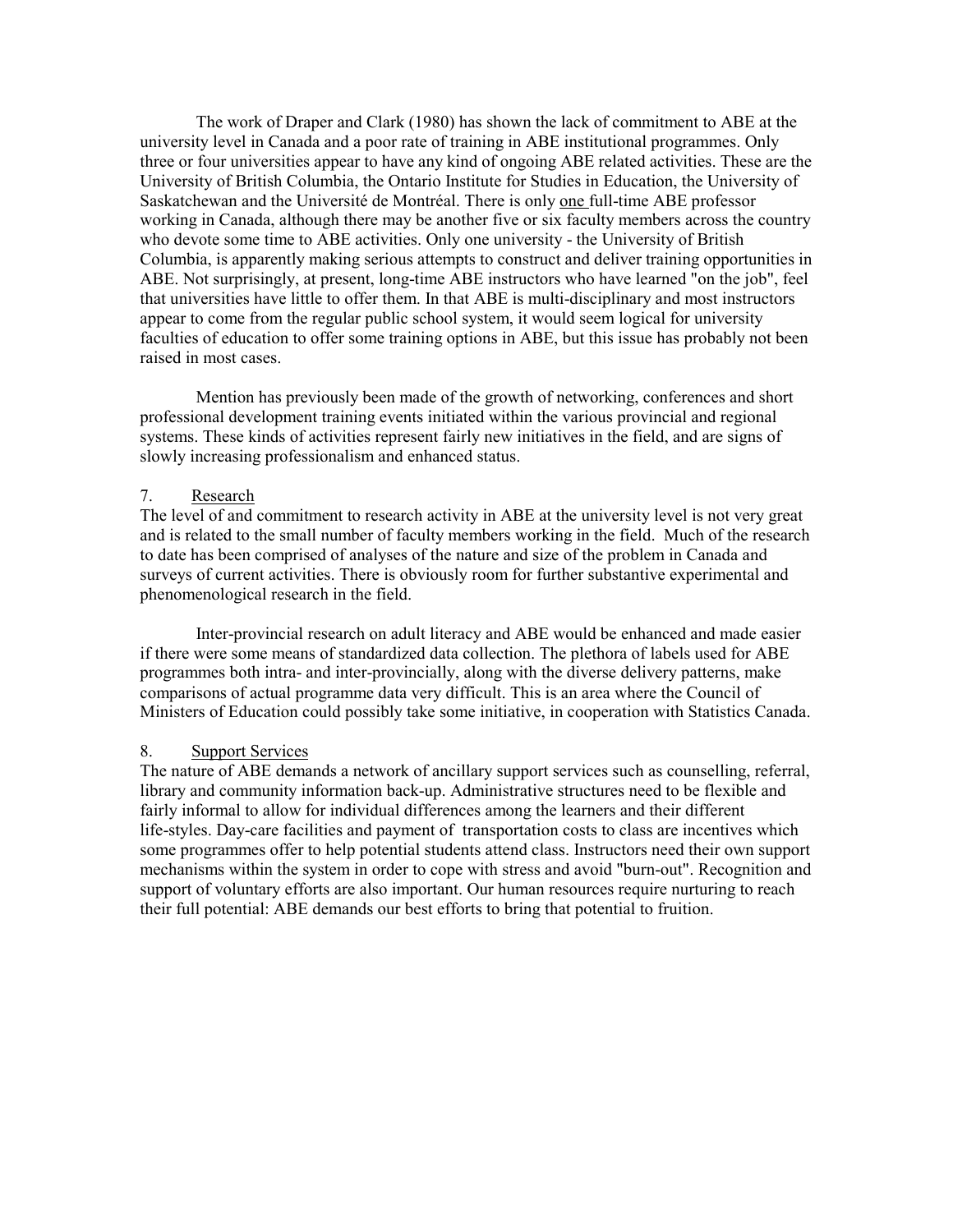#### **VIII CONCLUSION**

Although the bulk of this paper has attempted to chart the path of literacy developments in Canada, basic literacy cannot be separated from the wider field of adult basic education. The complex nature and reality of both ABE and literacy should be apparent. They are endeavours which until recently have had a low profile, but are now emerging as legitimate fields of adult education requiring greater attention.

 Experience has shown that there will always be a number of adults who for one reason or another, are not successful in the regular school system. For these people a "second chance" is needed in more flexible situations and supportive environments. With demographic changes and declining public school enrolments, adult education enrolments are increasing. Yet, we know that for the most part, the educational resources are being used by those who are already well-educated or are autonomous learners. If we are committed to lifelong learning for all, we must develop new strategies for reaching the educationally disadvantaged.

 Educational policies in the future must be cognizant of the facts that: 1. adult education will become an increasingly important facet of the learning society; 2. people can learn at any age; 3. many under-educated adults are only too eager to be given a "second chance". In a just and humane society, the dignity and worth of the individual must count for something. The barriers of shame and stigma associated with illiteracy are being broken down in many Canadian communities. However, new dynamics come into play when the world of the illiterate is transformed. The nature of the transformation depends on a complexity of psycho-social and politico-economic conditions. In the 1980's, it will demand courage, determination, new visions and strategies to make Illiteracy for all" an accomplished fact.

 While concentrating on our own illiteracy/literacy problems, it behoves us also to remember other members of the "Fifth World" wherever they are located. Technology has made possible universal literacy, but the emergence of functional illiteracy in the industrialized world and the proliferation of technical literacies, raises the spectre of literacy becoming primarily a tool of the technocrats - the new elite. The human gap is increasing on a global scale, and to ignore the "Fifth World" is at our own peril.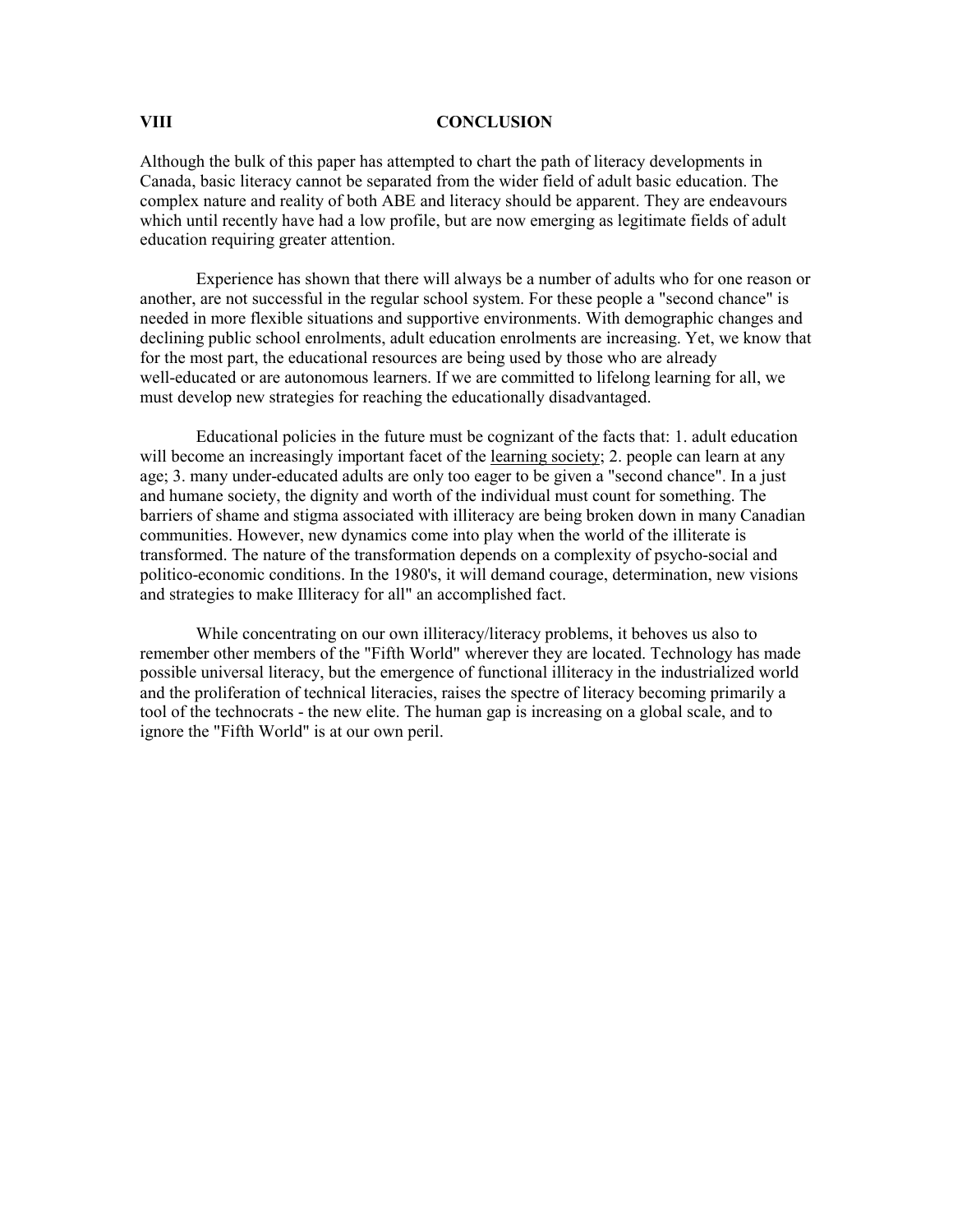## **FOOTNOTES**

- 1 Edgar Faure et al, Learning to Be (Paris and London: Unesco - Harrap, 1972), p. 207.
- 2 Eric A. Havelock, Origins of Western Literacy, (Toronto: The Ontario Institute for Studies in Education, 1976), p. 7.
- 3 Ibid, p. 60.

 $\overline{a}$ 

- 4 Ibid, passim.
- 5 "Literacy - A Right Denied to 800 Million", The Unesco Courier, June 1980, p. 6.
- 6 Declaration of Persepolis. International Symposium for Literacy, Persepolis, 3-8 September, 1975. (Paris: International Coordination Secretariat for Literacy, 1975).
- 7 Thomas G. Sticht (ed.), Reading for Working: A Functional Literacy Anthology, (Alexandria, Virginia: Human Resources Research Organization, 1975), p. 4.
- 8 Carman St. John Hunter and David Harman, Adult Illiteracy in the United States, (New York: McGraw Hill Book Company, 1979), p.7.
- 9 H.A. Jones and A.H. Charnley, Adult Literacy: A Study of Its Impact, (Leicester: National Institute of Adult Education, I978), p. 4.
- 10 Irwin Kirsch and John T. Guthrie, "The Concept and Measurement of Functional Literacy," Reading Research Quarterly, Vol. XII, 1977-78, No. 4, p. 491.
- <sup>11</sup> Language and Literacy in Canada, Report to the Social Sciences and Humanities Research Council of a workshop held in Toronto, October 19-20, 1979, (Ottawa: SSHRC/Supply and Services Canada, 1980), p. 1.
- <sup>12</sup> Sam V. Dauzat and JoAnn Dauzat, "Literacy: In Quest of a Definition", Convergence, Vol. X, No. 1, 1977, p. 40.
- 13 Thomas G. Sticht, "Literacy Training in the Armed Services" in Thomas G. Sticht and Diana Welty Zapf (eds.), Reading and Readability Research in the Armed Services, (Alexandria, Virginia: Human Resources Research organization, 1976), p. 36.

 Also, the Saskatchewan NewStart programme found it was necessary to develop a Fluency First program to cater to the native population before they could participate in other development projects.

- 14 Dwight W. Allen and Stephen Anzalone, "Learning by Radio. The First Step to Literacy", Prospects, Vol. VIII, No. 2, 1978, p. 208.
- 15 Allen and Anzalone, op cit. See also, World Bank, Education Sector Policy Paper. Washington: World Bank, 1980), pp. 35-37. Edgar Faure et al., Learning to Be, (Paris and London: Unesco-Harrap, 1972), p. 122.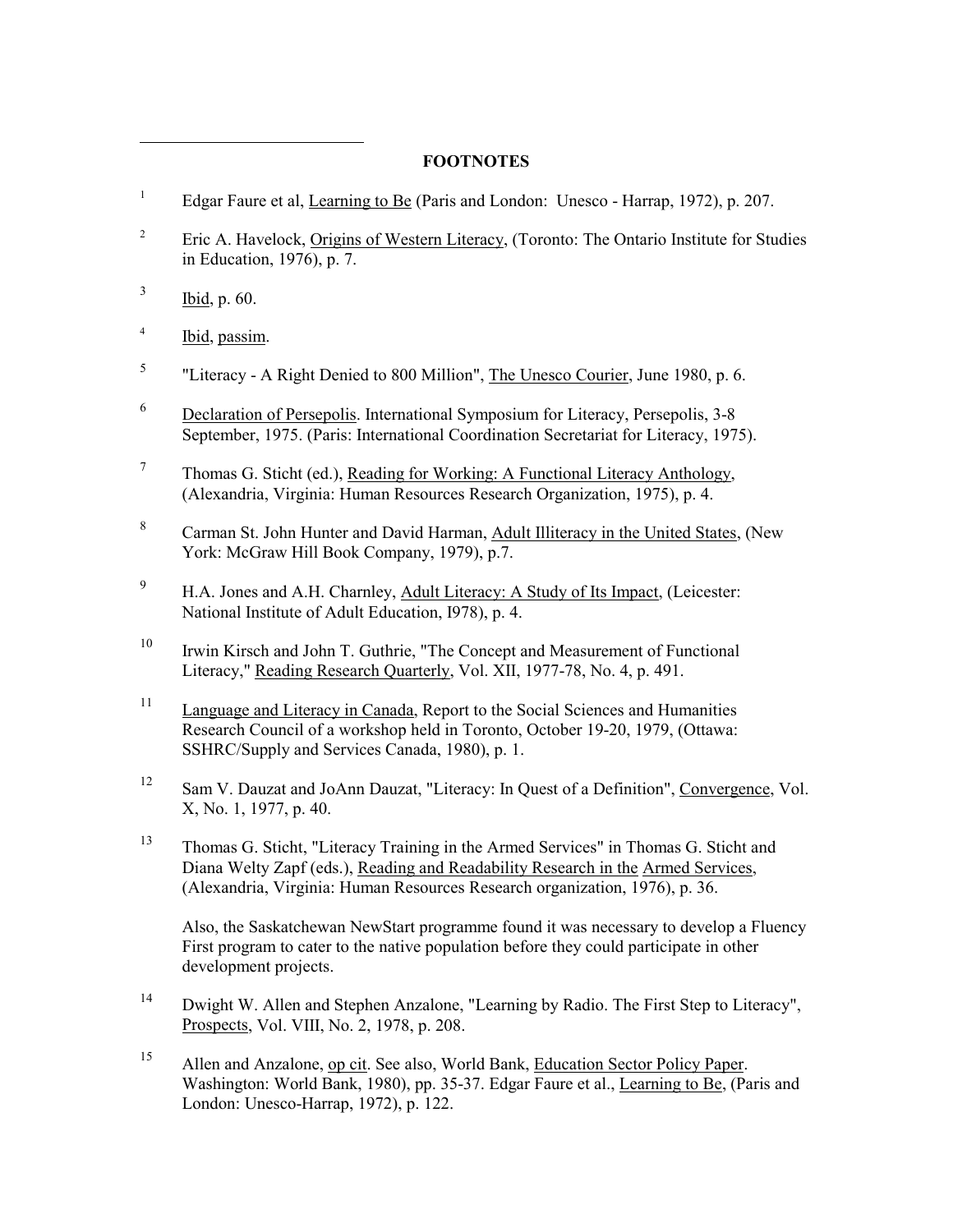- 16 The Children Are Watching: A Survey of Children's Broadcasting in Canada and some Recommendations for the future. Commissioned by The Assembly of Arts Administrators of Canada for the International Year of the Child, 1979, p. 6.
- $17$  Ibid., p. 7.

 $\overline{a}$ 

- $^{18}$  Ibid., p. 7.
- 19 For further reading in this area, see: Symposium on Improving the Contribution of the Mass Media to Adult Education (Ottawa, Canada, October 1-5, 1979), Occasional Paper 35, (Ottawa: Canadian Commission for Unesco, 1980).
- <sup>20</sup> Marle-Pierre Herzog, "Unesco and Human Rights". (Paris: Unesco, Undated-pamphlet reprint).
- $21$  Ibid.
- $22$  Ibid.
- <sup>23</sup> Unesco, Recommendation on the Development of Adult Education, (Ottawa: Canadian Commission for Unesco, 1977), II, 3a.
- <sup>24</sup> Essay by C. Arnold Anderson, as quoted by John Oxenham, Literacy: Writing, Reading and Social Organization. (London: Routledge & Kegan Paul, 1980), p. 15. Other Sources intimate that 50 percent literacy is the critical threshold.
- $^{25}$  Compilations were made from Unesco Statistics presented in Miroslav Cipro, Some Observations on Literacy and Development (Paris: Unesco, 1980), pp. 10-14.
- 26 Cipro, op. cit. and E. A. Fisher, "The World Literacy Situation: 1970, 1980 and 1990," Prospects, Quarterly Review of Education, Unesco, Vol. X, No. 1, 1980, P. 101.

 Unesco statistics and projections are derived from several indicators. on a global scale, China is included in the estimates, but unavailability of accurate data from China excludes it from more detailed analyses. This situation also holds for the Democratic People's Republic of Korea, and the Socialist Republic of Vietnam.

- <sup>27</sup> Unesco, "Illiteracy: A Major Obstacle to the Effective Enjoyment of Human Rights", Illiteracy and Human Rights (Paris: Unesco, 1968), pp. 9-10.
- <sup>28</sup> Unesco and International Women's Year, 1975 (Paris: Unesco, 1975), p. 18.
- <sup>29</sup> World Bank, Education: Sector Policy Paper (Washington: World Bank, 1980), p. 24.
- 30 Amadou-Mahtar M'Bow, Director-General of Unesco, on the occasion of International Literacy Day, 8 September, 1979, (Paris: Unesco, DG/79/19), p. 1.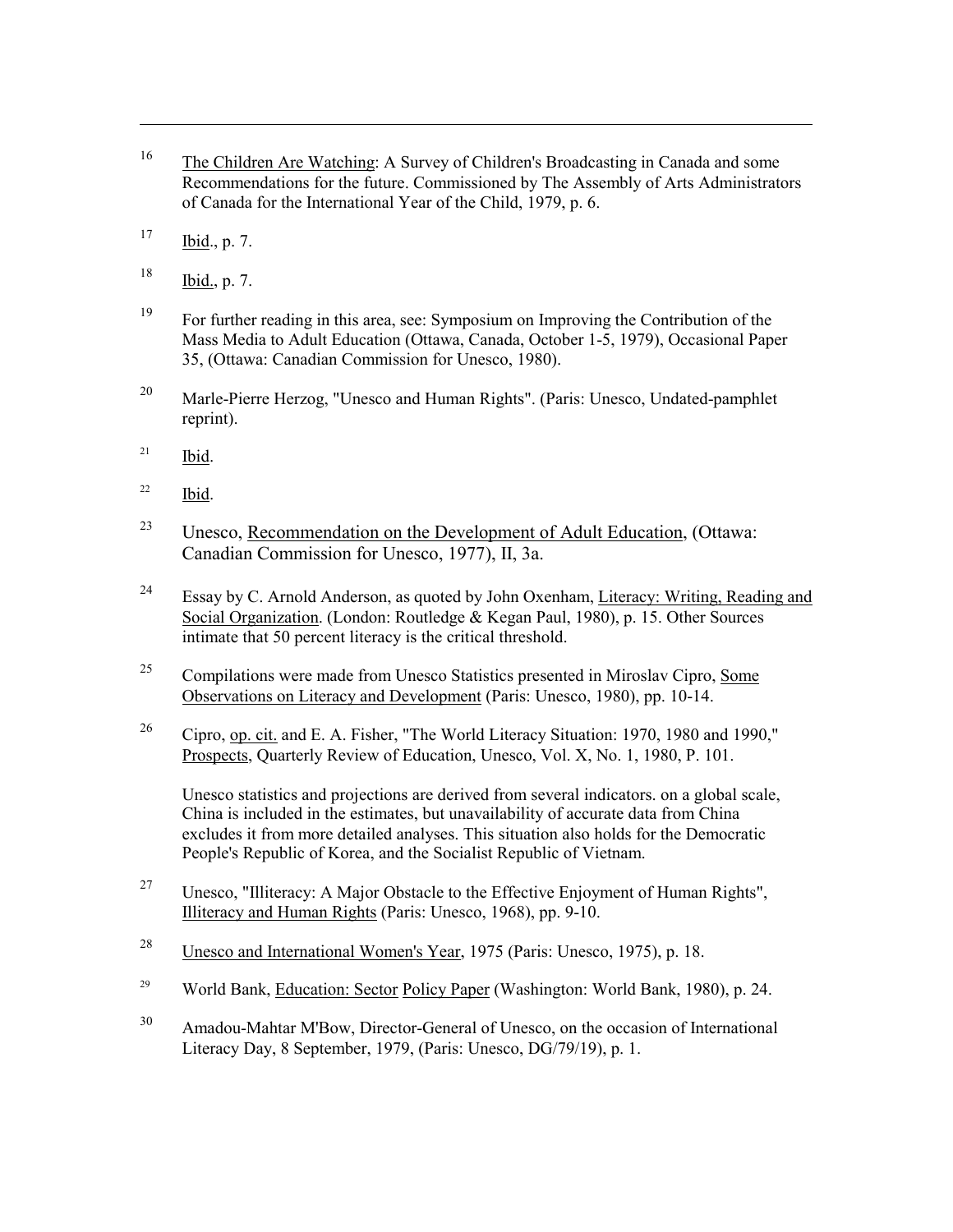- 31 See Amadou-Mahtar M'Bow, "Nicaragua's Nation-Wide Literacy Campaign", and Julio Cortazar, "Literacy and the Liberation of a People", The Unesco Courier, June 1980, pp. 10-13.
- $32$  Final Report of the Experts' Meeting on Training Needs in the Field of Literacy in Africa, Monrovia, Liberia, 8-18 December, 1979. (Dakar, Senegal: Unesco Regional Office for Education in Africa), p. 3.
- 33 Ibid, p. 13.
- <sup>34</sup> "Literacy: The Right of Every Human Being", (Paris: Unesco, undated).
- 35 The Unesco Courier, June 1980, p. 6.
- <sup>36</sup> Information in this section has been mainly derived from Carlo Cipolla, Literacy and Development in the West, (Harmondsworth, Middlesex; Penguin, 1969), and François Furet and Jacques Ozouf, Lire et Écrire: L'alphabétisation des Français de Calvin à Jules Ferry, (Paris: Les Editions de Minuit, 1977).
- <sup>37</sup> See "Illiteracy and its Elimination," Italian Affairs: Documents and Notes, Vol. X, No. 3 (May-June), 1961, pp. 3491-3502 and "Mass Education: Reducing Illiteracy, Results Achieved in 1960-6l," Italian Affairs: Documents and Notes, Vol. XI, No. 4 (July-August), 1962, pp. 3981-4.
- <sup>38</sup> Swedish National Commission for Unesco, Meeting of Specialists on "The Literacy Needs" of Migrants", Hasseludden, Sweden, January 1015, 1977, Final Report and Recommendations, pp. 41-44.

 Adult Education in Sweden, Fact Sheets on Sweden (Stockholm: The Swedish Institute, 1980).

 a) Unesco, Literacy Programmes and Language Teaching for Migrant Populations in West European Countries. Background working paper for the Expert Meeting on "Literacy needs of migrants with special attention to the learning of the language of the country of residence" Hasseludden, Sweden, 10-15 January 1977, (Paris: Unesco, 1976). Limited distribution.

 b) Unesco, Synoptic Report on the Expectations and Aspirations of Migrant Workers in the Field of Education and Training. Working paper for Expert Meeting on the Role of Associations of Migrant Workers in the Education and Training of Migrant Workers and Their Families, Paris, 17-21 July 1978. (Paris: Unesco, 1978). Limited distribution.

<sup>39</sup> The source for the information presented here is Education in Britain, prepared for British Information Services by the Central Office of Information, London (London, 1966), pp. 3-9.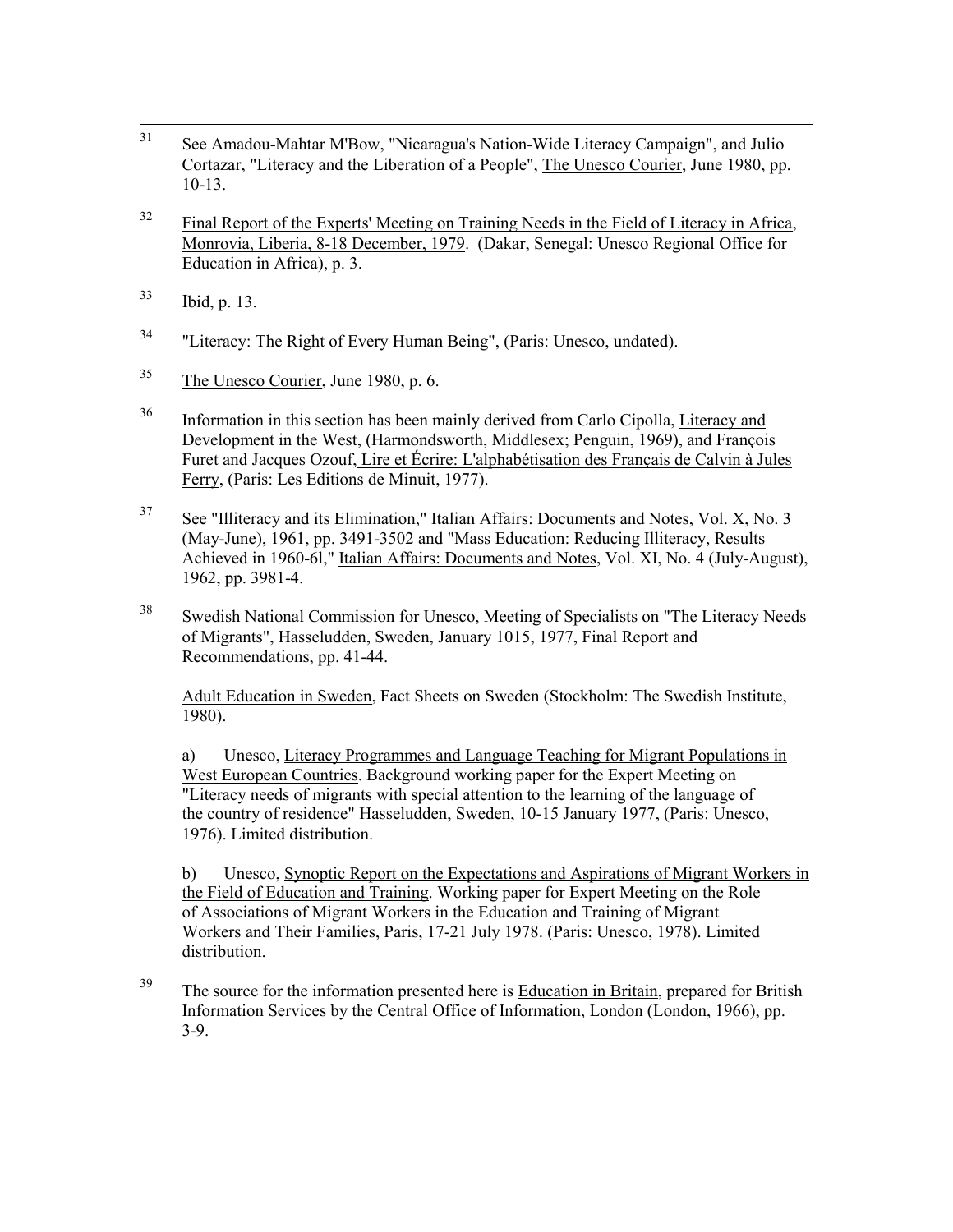- <sup>40</sup> In the North American context these "reading ages" would roughly equate with the less than grade 5 and less than grade 9 levels of educational attainment which are commonly used as statistical measures of "illiteracy".
- 41 Adult Literacy Unit, Newsletter No. 1, September / October 1978, p. 2.
- <sup>42</sup> H.A. Jones and A.H. Charnley, Adult Literacy: A Study of Its Impact (Leicester: NIAE, 1978), p. 31.
- <sup>43</sup> Advisory Council for Adult and Continuing Education, A Strategy for the Basic Education of Adults (Leicester: ACACE, 1979), p. 2.
- $^{44}$  Ibid., p, 6.
- 45 Adult Literacy Unit, Newsletter No. 8, February/March 1980, p. 1.
- $^{46}$  Ibid., p. 2.
- <sup>47</sup> Adult Literacy and Basic Skills Unit, Newsletter, No. 1, April/May 1980, p. 2.
- 48 Adult Literacy Unit, Adult Literacy 1978/79, p. 3.
- <sup>49</sup> David Hargreaves, On the Move: The BBC's Contribution to The Adult Literacy Campaign in the United Kingdom between 1972 and 1976, (London: BBC, 1977) p. 43.
- 50 Wanda Dauksza Cook, Adult Literacy Education in the United States, (Newark: International Reading Association, 1977), p. 2.
- $51$  Ibid, p. 3.
- $^{52}$  Ibid, p. 4.
- $^{53}$  Ibid, p. 5.
- 54 Ibid, p. 84.
- 55 Department of Health, Education and Welfare and Office of Education, Federal Register, Vol. 45, No. 66, Part XVI, (Thursday, April 3, 1980), p. 22778.
- 56 As reported in The Reader, Vol. 2, No. 2, June 1980, p. 2. Dr. Eyre was addressing the ABE Commission in Houston, Texas.
- 57 Keynote address given at LVA's Annual Conference, Hartford, Connecticut, October 10, 1980. The writer was a participant in the conference.
- 58 Ibid.
- 59 Hunter and Harman, op. cit., p. 72.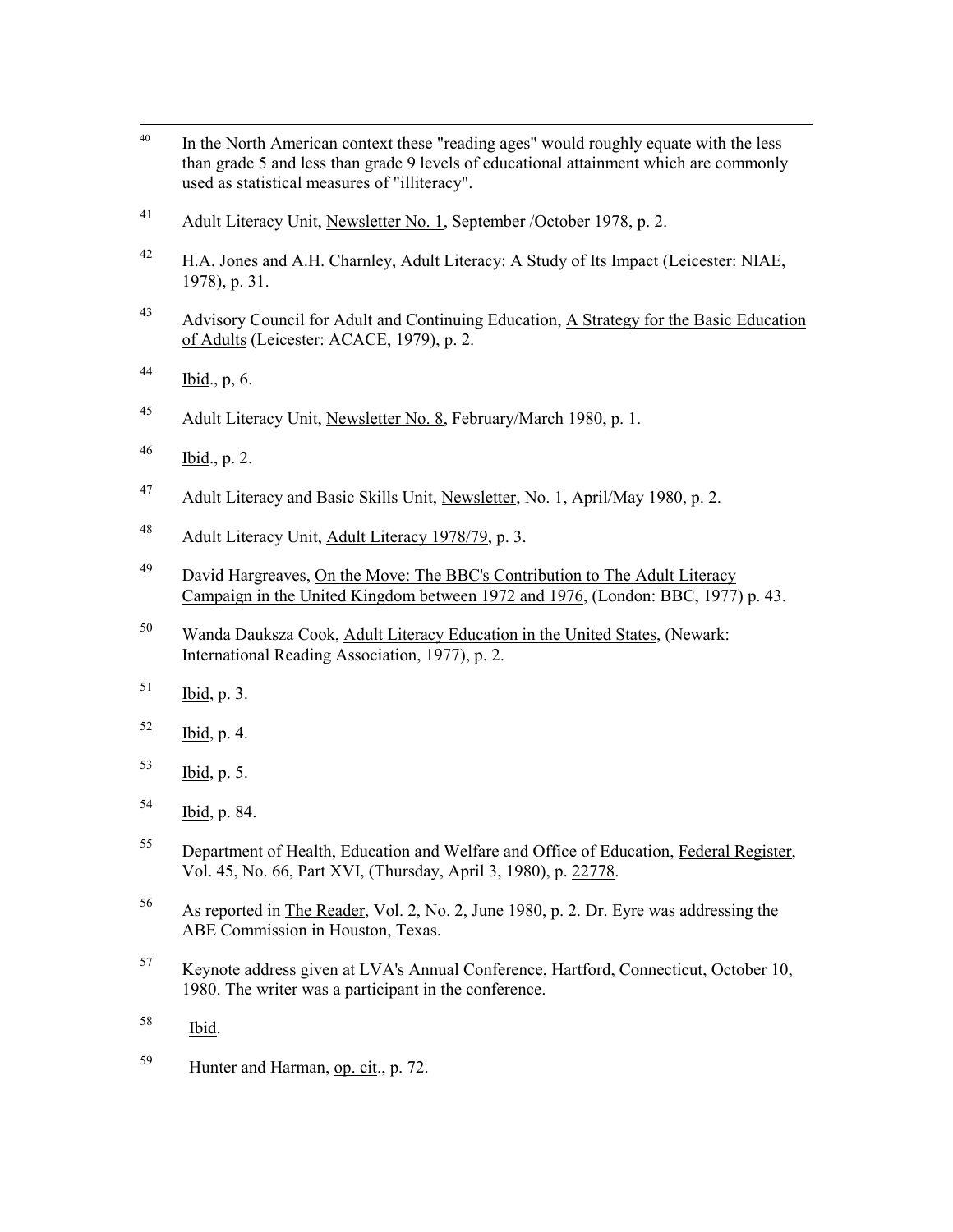- 60 Jack Mezirow, Gordon G. Darkenwald and Alan B. Knox. Last Gamble on Education: Dynamics of Adult Basic Education (Washington: Adult Education Association of the USA, 1975), p. 54.
- $^{61}$  Hunter and Harman, op. cit., p. 55.
- $62$  Jonathan Kozol speaker at closing session of LVA's Annual Conference, Hartford, Connecticut, October 11, 1980. For a more detailed exposition of Kozol's plan, see Prisoners of Silence, (New York: Continuum, 1980).
- 63 D. Heath, "The Politics of Education". Dissent. 1973, 30 (Spring), 5. Quoted by Barry Carozzi, "Literacy in Australian Schools" Education News (Commonwealth Department of Education, Canberra), Vol. 15, Nos. 2-3, 1965, 6.
- 64 Graham Little, "The Phony Schools Crisis", The National Times, July 26-31, 1976, p. 4. Jim Coates, "Some Facts to Counter the Myth of Declining Standards" Canberra Times, October 1, 1979, p. 2. Lyndsay Connors, "Nationwide Literacy Testing Program Taught With Risks", The National Times, March 16-22, 1980, p. 26. Tony Blackie, "One in Five School Learners Can't Read", Sun-Herald, March 23, 1980, p. 50.
- $^{65}$  Carozzi, op. cit., p. 9.
- 66 Ibid, p. 10.
- 67 Ibid.
- 68 As reported in Report of the Interdepartmental Working Party on Adult Literacy and Numeracy. Commonwealth of Australia, Department of Education, Canberra, 1979), p. 20.
- 69 Judith Goyen, "Incidence of Adult Illiteracy in Sydney Metropolitan Area," Literacy Discussion, Autumn 1976, pp. 63-72.
- $70$  Adult Literacy Provision in Australia. Some notes compiled by Keith White, Coordinator, Adult Literacy Information Office, Redfern, New South Wales, May 1980.
- $71$  William F. Donovan, Assessment of Basic Skills. A paper prepared by the author, a member of the Steering Committee for the Australian Studies in School Performance project and Principal Education Officer and Head, Evaluation and Research Section, Australian Capital Territory Schools Authority, xeroxed, 1980.
- $72$  Report of the Interdepartmental Working Party on Adult Literacy and Numeracy, p. 2, p. 4.
- $^{73}$  Ibid, p. 8.
- $^{74}$  Ibid, p. 27.
- $^{75}$  Ibid, p. 22.
- $^{76}$  Ibid, p. 3.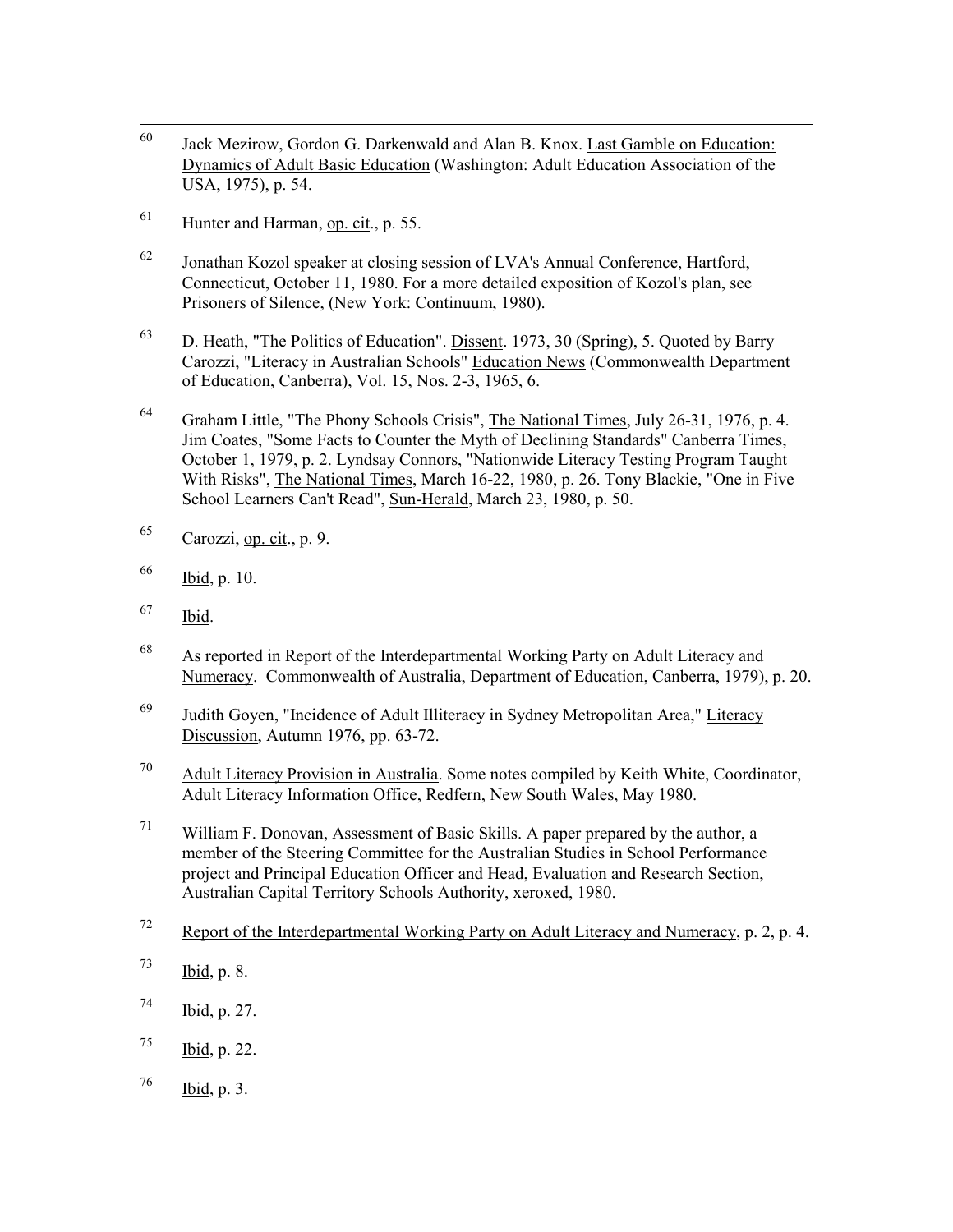- <sup>77</sup> The Unesco Courier, June 1980, p. 34. The list is an extract from Ralph C. Staiger's book Roads to Reading (Paris: Unesco, 1979). Available from International Reading Association, Newark, Delaware.
- 78 OECD. Reviews of National Policies for Education: Canada. OECD, 1976), p. 90.
- $79$  The Canada Manpower Training Program in the Mid-70's, (Ottawa: Department of Manpower and Immigration, 1975), p. 1.
- 80 E.P. Sloan, "The Canada NewStart Programme: An Overview," in Adult Basic Education: A Resource Book of Readings, ed. by W. Michael Brooke (Toronto. New Press, 1972), p. 116.
- $^{81}$  Ibid, p. 117.
- 82 Canada Manpower, report of the Standing Senate Committee on National Finance (Ottawa 1976), p. 7.
- 83 Ibid, p. 81.
- 84 Canada Employment and Immigration Commission, Manpower Training Branch, The Canada Manpower Training Program: A Policy Review (Ottawa: CEIC, 1977), p.14.
- 85 Audrey M. Thomas, ed. Adult Literacy in The Seventies: Conference Report (Toronto: The Movement for Canadian Literacy, 1978), pp. 7-8.
- 86 CEIC, Manpower Training Branch, op. cit., pp. 14-15.
- $87$  OECD, op. cit., p. 90.
- <sup>88</sup> Report of the Committee on Adult Basic Education, Ministry of Education, Province of British Columbia, 1979, p. 11.
- $\frac{89}{1}$  Ibid, p. 19.
- <sup>90</sup> For progress reports on this project see Owen Snider, Literacy/Alphabétisation, Vol. 3, No. 3, p. 15; Vol. 3, No. 4, pp. 27-28; and Vol. 4, No. 1, pp. 16-17.
- <sup>91</sup> A small catalogue and price list may be obtained from: Clarity Books, Box 92, Postal Station C, Winnipeg, Manitoba, R3N 3S3.
- <sup>92</sup> Audrey M. Thomas, Adult Basic Education and Literacy Activities in Canada 1975-76, (Toronto: World Literacy of Canada, 1976); also by the same author Canadian Adult Basic Literacy Resource Kit (Toronto: The Movement for Canadian Literacy, 1979); also, Ethel Anderson and Elizabeth Woeller, "An Adult Basic Education Program in a Community Setting", in Literacy Discussion, Vol. V., No. 2, (Summer 1974), pp. 211-223.
- 93 Jean-Paul Hautecoeur, Le Grain de Sel, Numéro spécial, mai 1979. Serge Wagner, "Pour une alphabétisation populaire", 10 éléments clés: Pour une démocratisation de l'éducation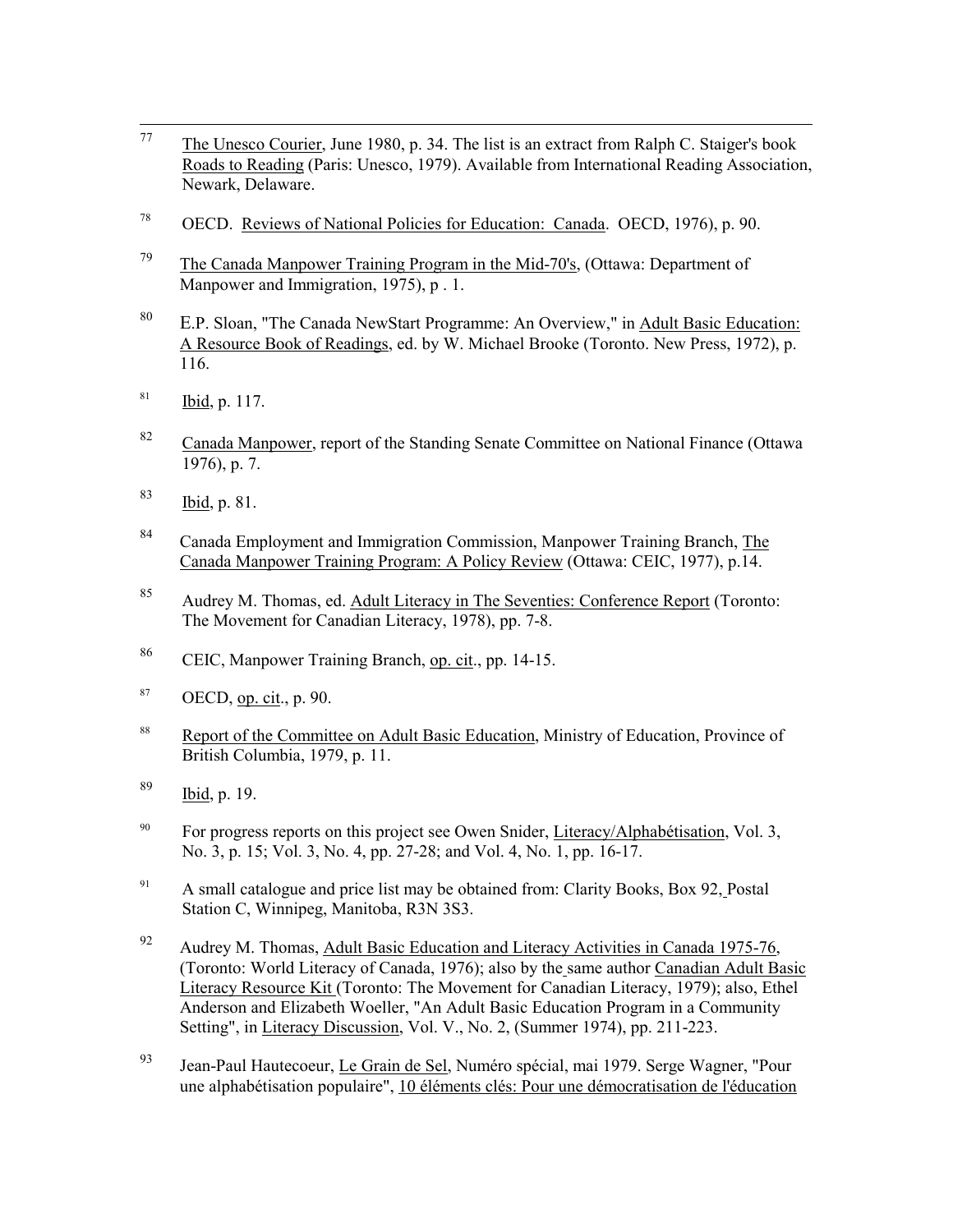des adultes, (Montréal: Institut canadien d'éducation des adultes, octobre 1980). See also the entries in the bibliography under these names.

- 94 Commission étude sur la formation professionnelle et socio-culturelle des adultes. Adult Education in Québec: Possible Solutions. (Québec: Gouvernement du Québec, 1981), pp. 319-321 and, Learning: A voluntary and responsible action. Summary report. Statement of a comprehensive policy for adult education. (Québec: Gouvernement du Québec, 1982), p. 16-17 & pp. 47-48.
- $^{95}$  For further reading about the work of the College, see: Alfred Fitzpatrick The University in Overalls: A Plea for Part-Time Study, (Toronto: Hunter-Rose, 1920); Ian Morrison, "Frontier College. An Innovative Anti-Poverty Approach", in Brooke (1972) op. cit., pp. 60-62 and Thomas (1979) op. cit., pp. 51-52.
- 96 Mezirow, Darkenwald and Knox (1975), op. cit., p. 141.
- $97$  Ibid.

- 98 The J. Roby Kidd Lecture at the CAAE's Annual Conference, Winnipeg, October 1980.
- 99 OECD (1976), op. cit., p. 90.
- 100 Jean Heath, Lone-Parent Families in Canada and British Columbia An Analysis Based on 1971 and 1976 Census Data. A report prepared for the Continuing Education Division, Ministry of Education, Government of British Columbia, May 1980.
- 101 Canada Employment and Immigration Commission, Annual Statistical Bulletin Canada Manpower Training Program 1979-80, (Ottawa, 1980)
- <sup>102</sup> See Ken Watson and Brian L. Kinsley "Reading Habits of the "Illiterate": The Relationship between Age, Education and the Leisure Reading Habits of Adult Canadians". An article commissioned by the Research and Statistics Directorate, Arts and Culture Branch of the Secretary of State Department, Ottawa.
- <span id="page-117-0"></span>103 Anthony Brandt, "Why Kids Can't Write", Family Circle 1/13/81, pp. 18-20 and Norman Cousins, "Illiteracy: Hazard to World Health", The Rotarian, April 1979, p. 20.
- 104 Québec français, octobre 1980, p. 20.
- <sup>105</sup> Jobs and Poverty, a report by the National Council of Welfare on Canada's Working Poor, (Ottawa, June 1977), p. 3.
- 106 William S. Gray, The Teaching of Reading and Writing: An International Survey, (Paris: Unesco, 1956).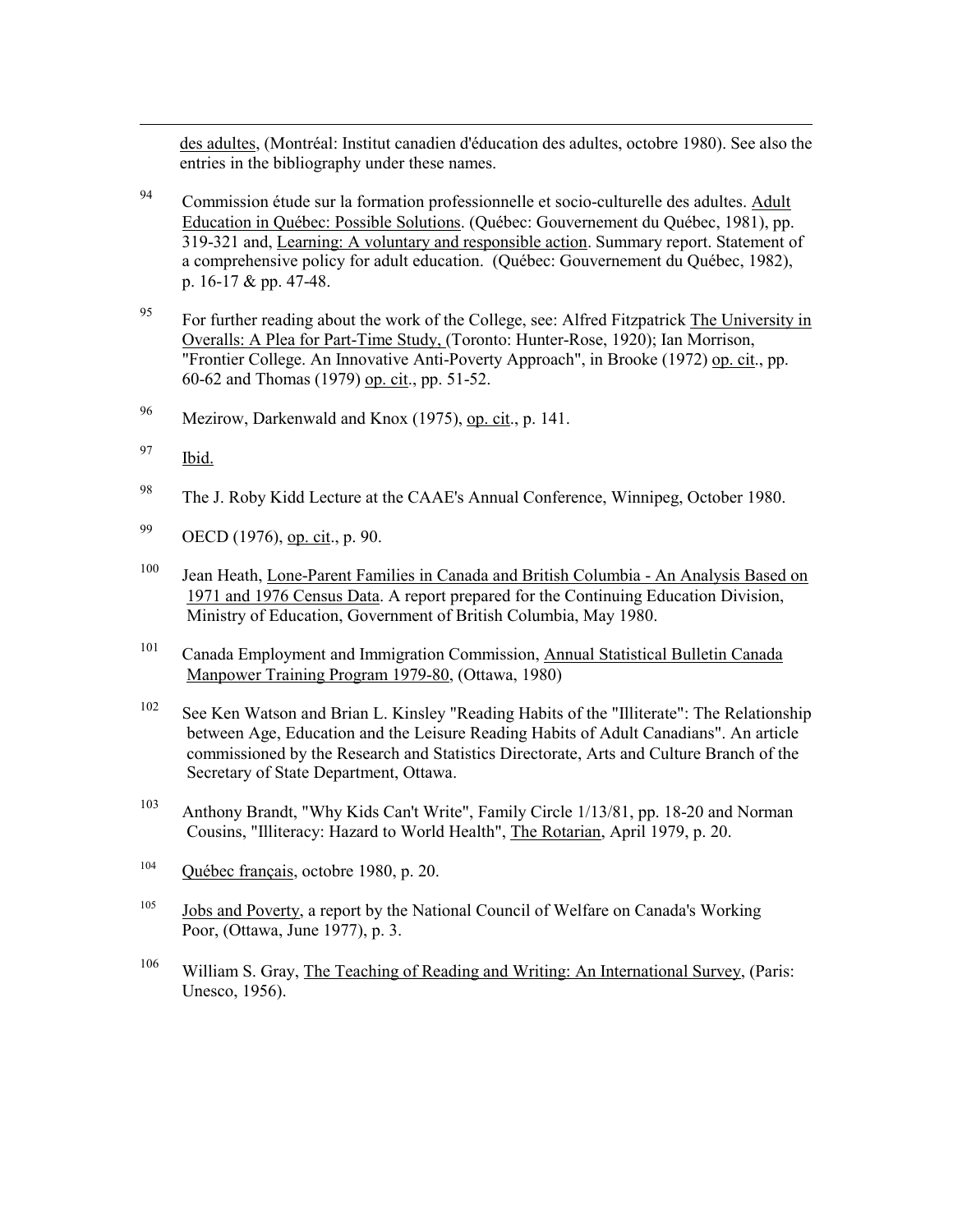## **SELECTED BIBLIOGRAPHY**

#### **A. GENERAL INTERNATIONAL ABE/LITERACY SOURCES**

 $\overline{a}$ 

- Bataille, Léon, ed. A Turning Point for Literacy: Adult Education for Development The Spirit and Declaration of Persepolis. Toronto: Pergamon Press of Canada Ltd., 1976.
- Bhola, H. S. ed. Literacy in Development: A Series of Training Monographs. U.K.: Hulton Educational Publications Ltd., in cooperation with the International Institute for Adult Literacy Methods, Tehran.

 **Titles already published are:**  Baucom, Kenneth L. The ABC's of Literacy: Lessons from Linguistics. 1978.

Bhola, H.S. Evaluating Functional Literacy. 1979.

Burke, Richard C. The Use of Radio in Adult Literacy Education. 1976.

Evans, David R. Games and Simulations in Literacy Training. 1979.

Singh, Sohan. Learning to Read and Reading to Learn: An Approach to a System of Literacy Instruction. 1976.

Thiagarajan, Sivasailam. Programmed Instruction for Literacy Workers. 1976.

Thomas, Frederick J. & Kondo, Allan S. Towards Scientific Literacy. 1978.

 Zimmer, Anne and Fred. Visual Literacy in Communication: Designing for Development. 1978.

- Botkin, James W.; Elmandjra, Mahdi; and Malitza, Mircea. No Limits to Learning: Bridging the Human Gap. A Report to the Club of Rome. Toronto: Pergamon of Canada, 1979.
- Cipolla, Carlo M. Literacy and Development in the West. Harmondsworth, Middlesex: Penguin, 1969.
- Final Report: International Symposium for Literacy. Persepolis, Iran, 3-8 September, 1975. Paris: International Coordination Secretariat for Literacy, 1975.
- Furet, François and Ozouf, Jacques. Lire et Écrire: I'Alphabétisation des Français de Calvin à Jules Ferry. Paris: Les Editions de Minuit, 1977.
- Goody, Jack, ed. Literacy in Traditional Societies. Cambridge: University Press, 1968.
- International Council for Adult Education. The World of Literacy: Policy Research and Action. Ottawa: International Development Research Centre, 1979.
- Kozol, Jonathan. Children of the Revolution: A Yankee Teacher in Cuban Schools. New York: Delacorte Press, 1978.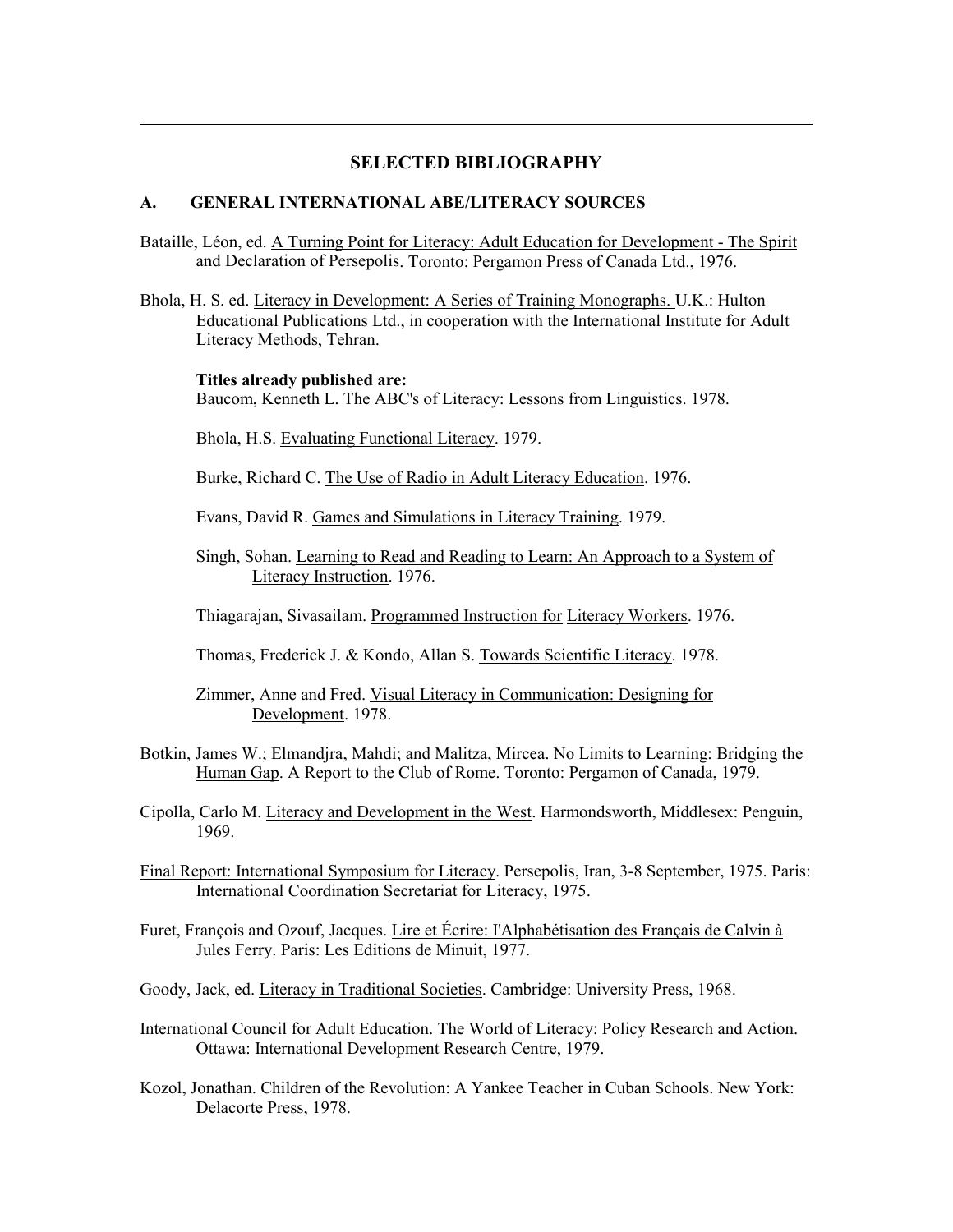Kulich, Jindra, ed. Adult Education in Continental Europe - An Annotated Bibliography of English-Language Materials 1945 - 1969. Toronto/Vancouver: OISE/UBC, 1971.

"Literacy and Development" The NFE Exchange, Issue No. 17, 1980.

 $\overline{a}$ 

- Literacy and Illiteracy; Lestage, André, Paris Unesco 1982 (Educational studies and documents, series no. 42.)
- McLeish, John. "Knowledge and Revolution: The Student Movement in Tsarist Society (1856-1881)." The Alberta Journal of Educational Research, Vol. XXIII, No. 2, June 1977, pp. 151-163.

. "The Russian Sunday Schools - An Experiment in Voluntarism." The Alberta Journal of Educational Research, Vol. XX, No. 1, March 1974, pp. 75-95

. "The Soviet Conquest of Illiteracy." The Alberta Journal of Educational Research, Vol. XVIII, No. 4, December 1972, pp-.307-326.

- MOBRAL the Brazilian Adult Literacy Experiment. A study prepared by the Unesco Regional Office for Education in Latin America and the Caribbean. Educational Studies and Documents, No. 15. Paris: Unesco, 1975.
- Oxenham, John. Literacy: Writing, Reading and Social Organisation. London: Routledge and Kegan Paul Ltd., 1980.
- Research and Training in Literacy in Asia and Oceania. Report of a Regional Panel of Experts, New Delhi 19-25 September, 1978. Bangkok: Unesco Regional Office for Education in Asia and Oceania, 1979.
- Teaching Reading and Writing to Adults: A Sourcebook. Tehran: International Institute for Adult Literacy Methods, 1977.
- The Experimental World Literacy Programme: A Critical Assessment. Paris; The UNESCO Press, UNDP, 1976.
- The Struggle Against Illiteracy in the World Unesco Paris 1982 ISBN 92-3-101998-8
- Unesco Prospects: quarterly review of education XII. 2, 1982.
- Unesco Recommendation on the Development of Adult Education. Occasional Paper 34. Ottawa: Canadian Commission for Unesco, 19FO.

World Bank. Education Sector Policy Paper. Washington: World Bank, 1980.

#### **B. AMERICAN ABE REFERENCES**

Adult Functional Competency: A Summary. Austin. Adult Performance Level Project, University of Texas, 1975.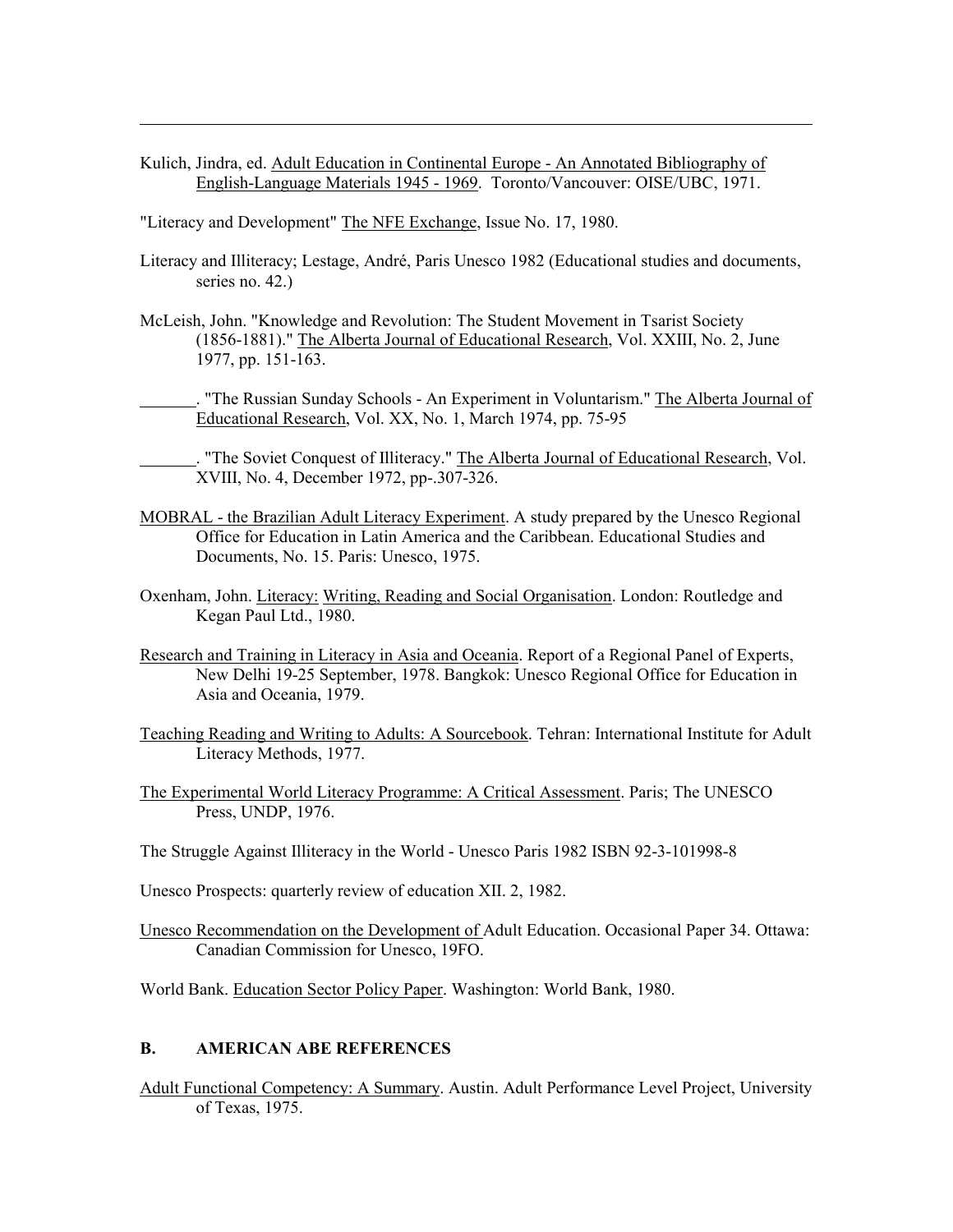- Anderson, D.V. and Niemi, John A. Adult Education and the Disadvantaged Adult. Syracuse. ERIC Clearinghouse on Adult Education,
- Bowren, Fay and Zintz, Miles. Teaching Reading in Adult Basic Education. Dubuque, Iowa: W.C. Brown, 1977.
- Cook, Wanda Dauksza. Adult Literacy Education in the United States. Newark, Del.: International Reading Association, 1977.
- Evanson, Jane L. ABE Handbook: A Resource for Administrators, Teachers, and Counselors. Portland, Ore.: Northwest Regional Educational Laboratory, 1977.
- Hunter, Carman St. John and Harman, David. Adult Illiteracy in the United States. New York: McGraw-Hill Book Company, 1979.
- Lyman, Helen Huguenor. Literacy and the Nation's Libraries. Chicago: American Library Association, 1977.
- Mangano, Joseph A., ed. Strategies for Adult Basic Education. Newark: Delaware: International Reading Association, 1969.
- Mezirow, Jack D., Darkenwald, Gordon G. and Knox, Alan B. Last Gamble on Education: Dynamics of Adult Basic Education. Washington: Adult Education Association of U.S.A.,1975.
- Nafziger, Dean H., Thompson, R. Brent, Hiscox, Michael D. and Owen, Thomas R. Tests of Functional Adult Literacy: An Evaluation of Currently Available Instruments. Portland, Ore.: Northwest Regional Educational Laboratory, 1975.
- Smith, Carl B., and Fay, Leo C. Getting People to Read: Volunteer Programs that Work. New York: Delacorte Press, 1973.

#### **Periodical**

 $\overline{a}$ 

Adult Literacy and Basic Education: An International Journal for Basic Adult Education. The quarterly publication of the Commission on Adult Basic Education, U.S.A.

#### **C. AUSTRALIAN LITERACY STUDIES**

- Bourke, S.F. and Lewis, R. Australian Studies in School Performance, Vol. II, Literacy and Numeracy in Australian Schools: Item Report. ERDC Report No. 9 Canberra:. AGPS, 1976.
- , and Keeves, JP. Australian Studies in School Performance, Vol. III, The Mastery of Literacy and Numeracy: Final Report. ERDC Report No. 13. Canberra 1977.
- Keeves, JP. and Bourke, S.F. Australian Studies in School Performance, Vol. I, Literacy and Numeracy in Australian Schools: A First Report**.** ERDC Report No. 8. Canberra: AGPS, 1976.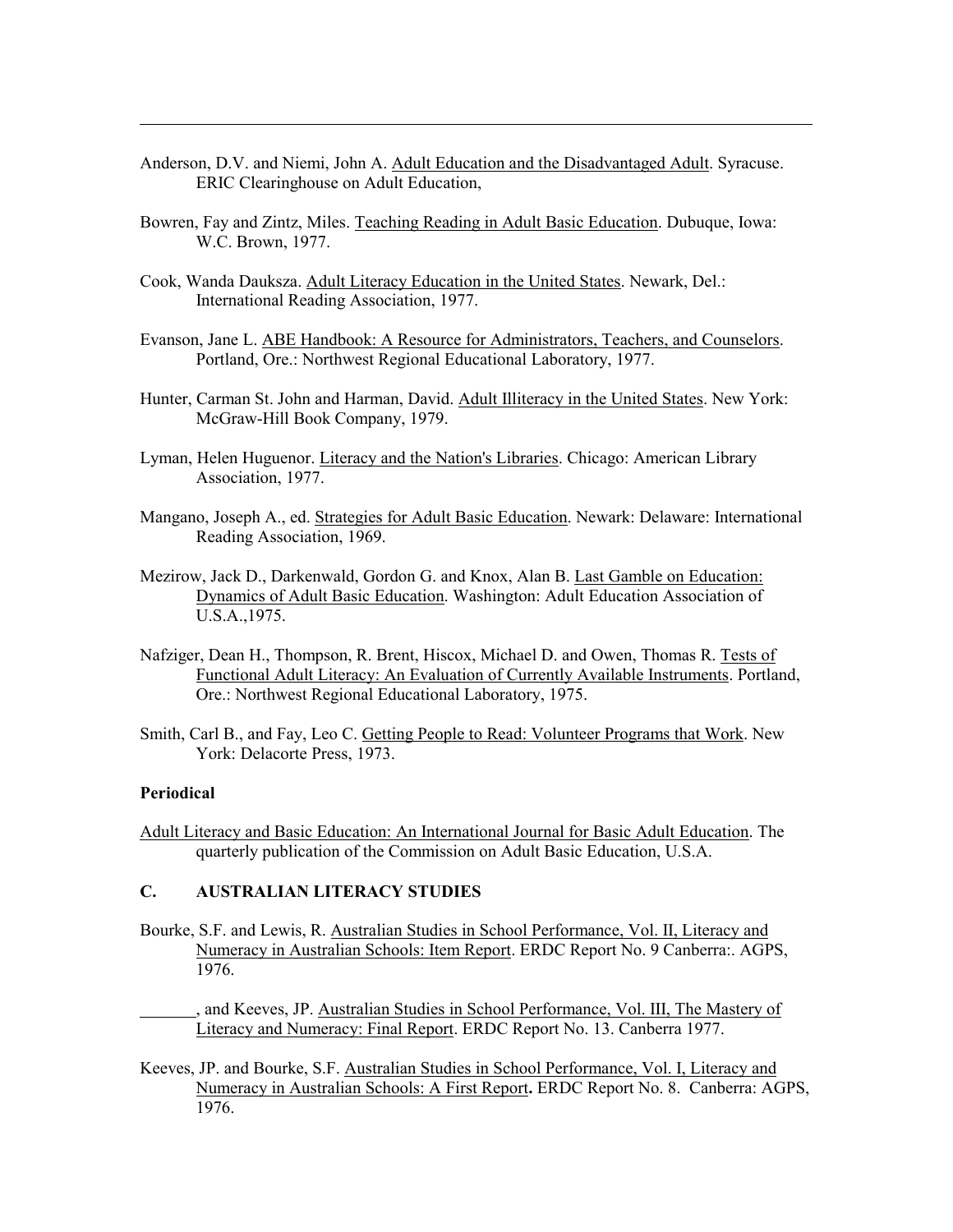- National Assessment of Educational Progress. Report of the study group established by ERDC at the request of the then Commonwealth Minister for Education, Senator Carrick. ERDC Report No. 26. Canberra: AGPS, 1980.
- Renehan, William. Seven-year olds: Talking and Writing. ACER Research Series No. 100, Victoria: ACER, 1977.
- Spearritt, D. Measuring Reading Comprehension in the Upper Primary School. ERDC Report No. 11. Canberra: AGPS, 1977.

#### **D. BRITISH LITERACY AND ABE SOURCES**

- Adult Literacy; A Continuing Need. The Final Report of the BAS Adult Literacy Project 1975- 77. London: British Association of Settlements and Social Action Centres, 1977.
- Adult Literacy Resource Agency. Adult Literacy: A Remarkable Educational Advance. London: HMSO, 1978.
- . Adult Literacy: Developments in 1976/77. London: HMSO, 1977.
- . Adult Literacy: Progress in 1975/76. London: HMSO, 1976.
- Advisory Council for Adult and Continuing Education. A Strategy for the Basic Education of Adults. Leicester: ACACE, 1979.

A Right to Read: Action for a Literate Britain. London: British Association of Settlements, 1974.

- Charnley, Alan. Paid Educational Leave. St. Albans: Hart-Davis Educational, 1975.
- Charnley, A.H. and Jones, H.A. The Concept of Success in Adult Literacy. Cambridge: Huntington, 1979.
- Hargreaves, David. On the Move; The BBC's Contribution to the Adult Literacy Campaign in the United Kingdom between 1972 and 1976. London: BBC, 1977.
- Hoyles, Martin, ed. The Politics of Literacy. London: Writers and Readers Publishing Cooperative, 1977.
- Jones, H.A. and Charnley, A.H. Adult Literacy: A Study of Its Impact. Leicester: National Institute of Adult Education, n.d., 1978.
- Longley, Chris, ed. BBC Adult Literacy Handbook. London: BBC, 1975.

#### **Periodicals**

 $\overline{a}$ 

Adult Literacy Resource Agency. Newsletter. Sixteen issues from July 1975 to March 1978.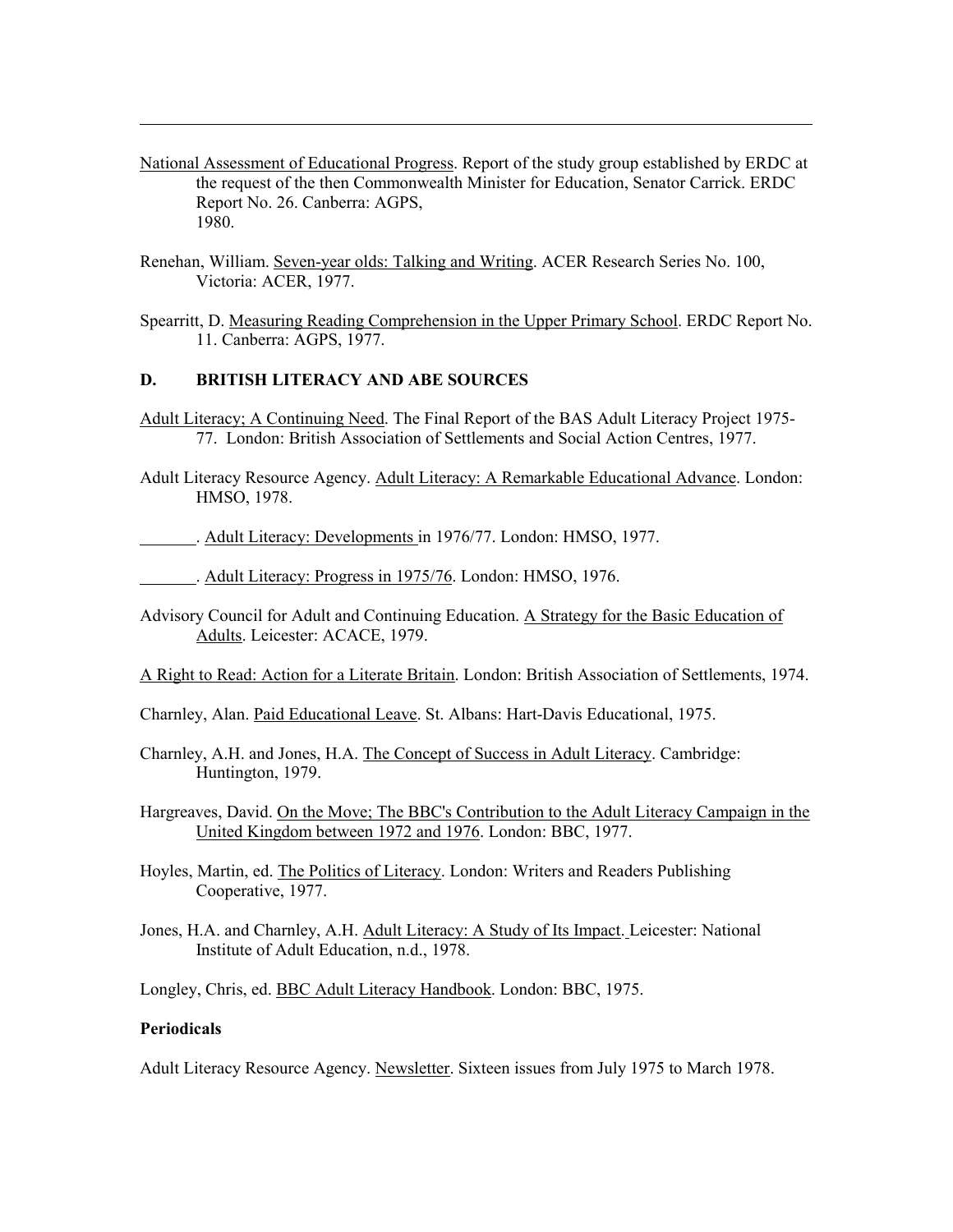Adult Literacy Unit. Newsletter. Eight issues from September/October 1978 to February/March 1980.

Adult Literacy and Basic Skills Unit. Newsletter. Bimonthly. First issue April/May 1980.

## **E. CANADIAN ADULT BASIC EDUCATION**

**(NOTE:** Emphasis is on Canadian sources and/or Canadian authors; more recent materials are stressed: many books are out of print, but likely are available through inter-library loan services.).

Books, Reports and Papers

 $\overline{a}$ 

- Adams, R.J, Draper, P.M. and Ducharme, C. Education and Working Canadians. Report of the Commission of Inquiry on Educational Leave and Productivity, June, 1979. Ottawa: Labour Canada, 1979.
- Adult Basic Education Consortium. A Five Year Plan for the ABE Consortium. Vancouver: The Consortium and Adult Education Department, University of British Columbia, 1979.
- Adult Basic Literacy Curriculum and Resource Guide. Victoria: Province of British Columbia, Ministry of Education, 1980.
- Aldous, Myrtle V. "An identification of the concerns and problems of students in an adult basic education program." M.Ed. thesis, University of Saskatchewan (Regina), 1972.
- Anderson, Ethel E., ed. Annotated A.B.E. Bibliography. Toronto: The Movement for Canadian Literacy, 1978.
- Anderson, Ethel E., Thomas, Audrey M. and Youssef, Carolyn, eds. Directory of Adult Basic Education Programs in Canada . Toronto: The Movement for Canadian Literacy, 1979.
- Bernstein, Judith, ed. People, Words and Change Literacy Volunteer Handbook. Ottawa: Algonquin College, 1980.
- Berry, Mabel B. "The functionally illiterate adult: some elements of an instructional program to meet his needs." Unpublished M.A. thesis, University of British Columbia, 1968.
- Boivin, Micheline. Alphabétisation fonctionnelle au Québec. Québec: Ministère de l'Éducation, "
- Bowmar, Barbara and Stainsby, Donna. A Directory of Adult Basic Education Programs in British Columbia. British Columbia Ministry of Education, 1980.

Bradwin, Edmund. The Bunkhouse Man. Toronto: University of Toronto Press, 1972.

Brooke, W. Michael, ed. Adult Basic Education: A Resource Book of Readings. Toronto: New Press, 1972.

. "An investigation of certain factors contributing to dropping out in an Ontario adult basic education program." Unpublished Ph.D. thesis, University of Toronto, 1973.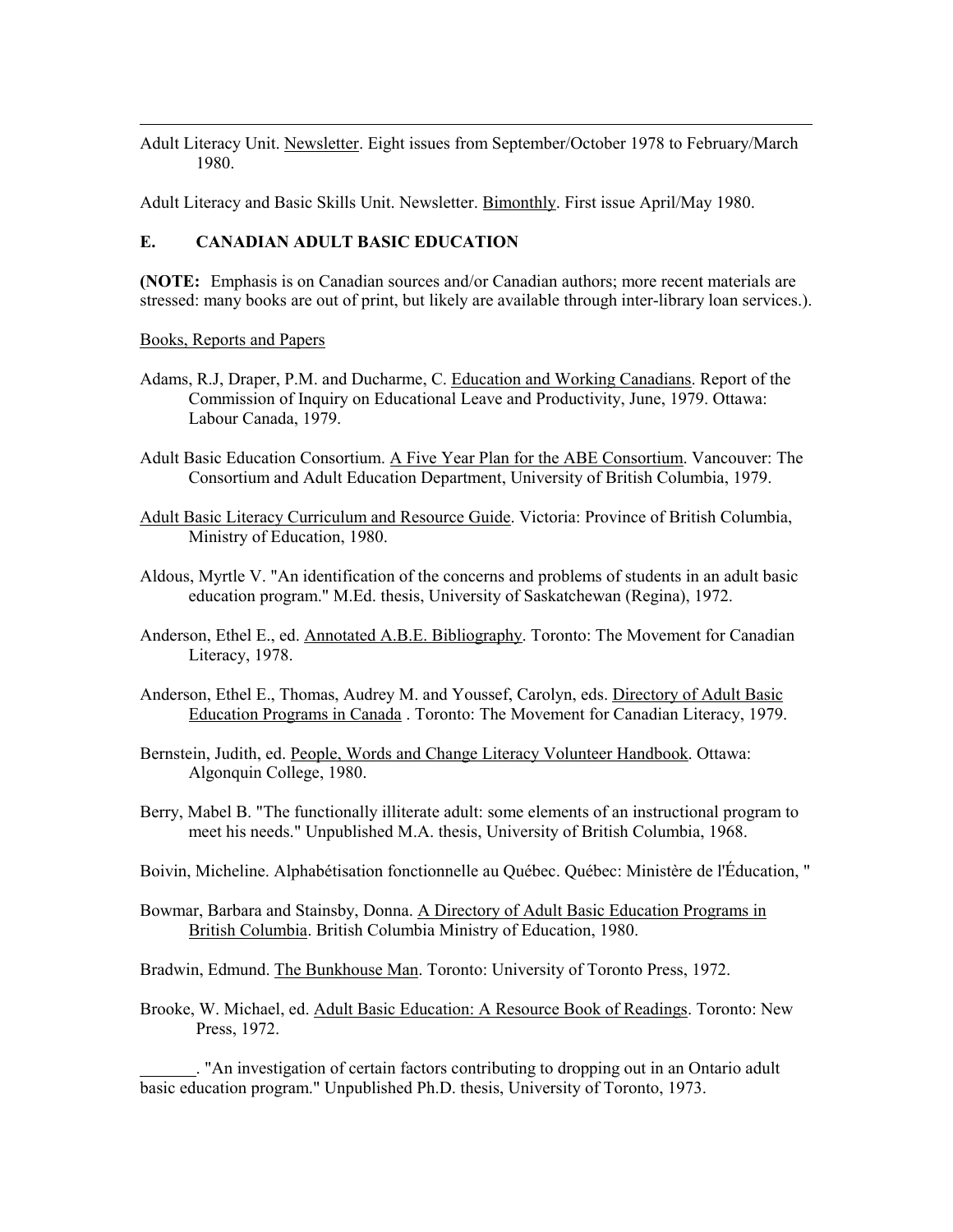Brooke, W. Michael. "The Adult Basic Education Teacher in Ontario: His Background, Problems, and Need for Continuing Professional Education." Unpublished M.A. thesis, University of Toronto, 1968.

 $\overline{a}$ 

. and Rancier, Gordon J. An Annotated Bibliography of Adult Basic Education. Ottawa: Department of Regional and Economic Expansion, 1970.

- Canadian Commission for Unesco. Adult Education in Canada. Report presented to Unesco for the Third International Conference on Adult Education, Tokyo, July-August, 1972. Occasional Paper 6. Ottawa: 1972.
- Cartier, Roger et Houle, Gilles. La Clientèle Analphabète: une Première Recherche de Besoins Exprimés et Non Exprimés, Commission des écoles catholiques de Montréal, Service d'éducation des adultes, 1981.
- Chancy, Adeline Magloire. L'analphabétisme Chez Les Femmes Immigrantes Haïtiennes à Montréal, Université de Montréal, Faculté des sciences de l'éducation, Section andragogie, Montréal, 1981.
- Costello, F., ed. "To Be a Citizen is to Read," Report of Conference on the Relationship between Adult Literacy and Human Rights. Stephenville, Newfoundland March 9-11, 1979. Newfoundland and Labrador Association for Adult Education, 1979.
- Dampier, L. Paul. Towards a Public Policy for Adult Education in British Columbia: A Review. Occasional Paper No. 6. Vancouver: Pacific Association for Continuing Education, 1978.
- Demers, André et Thiffault, Marc. Une Problématique D'alphabétisation, Commission scolaire régionale de Chambly, Service d'éducation des adultes, Longueuil, 1978.
- Department of Manpower and Immigration. The Canada Manpower Training Program in the mid-70's. Ottawa: Manpower and Immigration, 1975.
- Department of Regional Economic Expansion. Who Knows? Ottawa: Information Canada, 1973.
- . The Human Resources. Ottawa: Information Canada, 1973.
- . New Careers for the Disadvantaged. Ottawa: Information Canada, 1973.
- . The Adult Learner. Ottawa: Information Canada, 1974.
- . Achieving Occupational Competence. Ottawa: Information Canada, 1974.
- . Social Development. Ottawa: Information Canada, 1974.
- Dickinson, Gary and Harvey, Sheldon, eds. Summary and Recommendations of an Invitational Workshop on Library Services for A.B.E. Vancouver: Adult Education Department, University of British Columbia, 1979.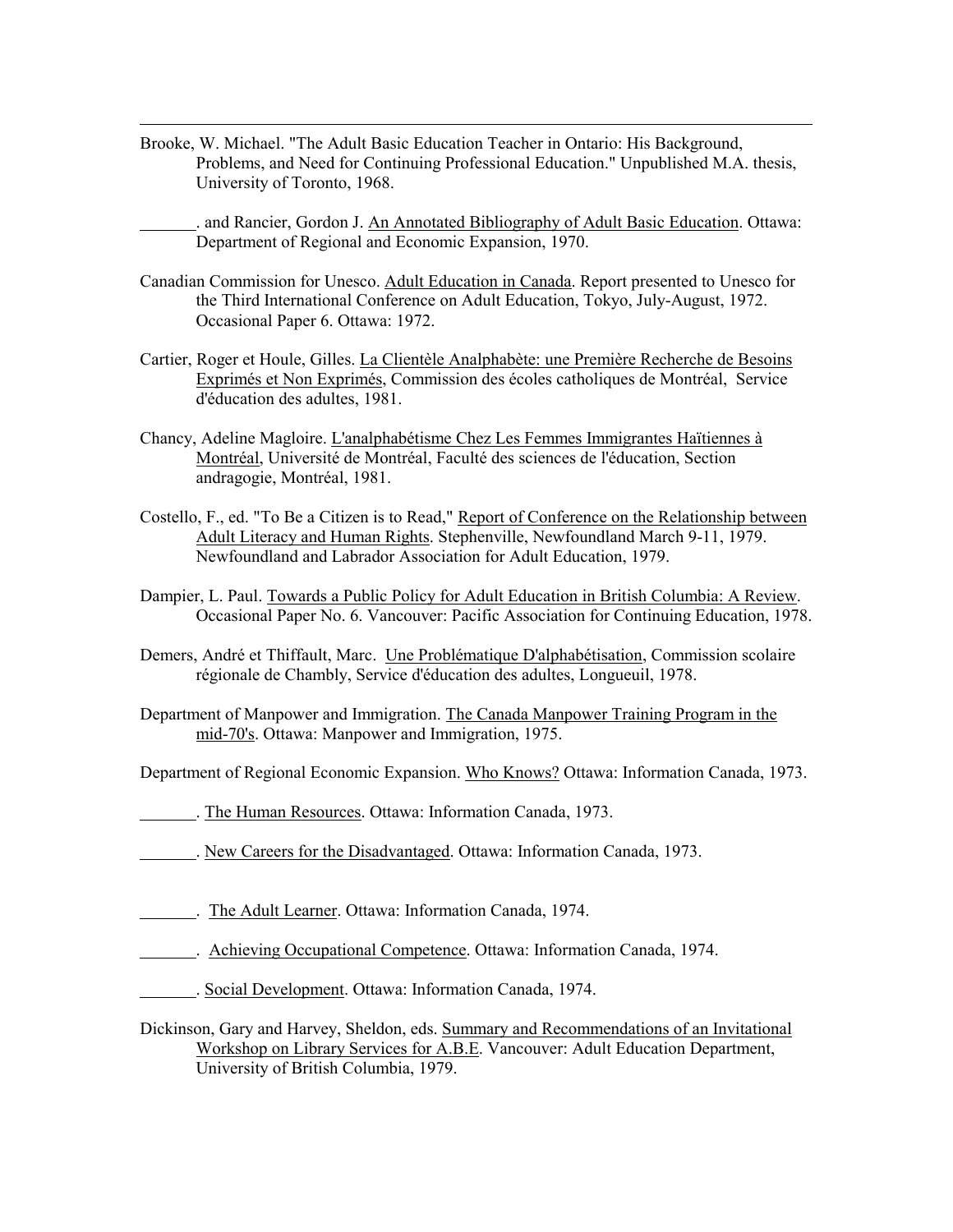Dickinson, Gary. The Undereducated of British Columbia. Vancouver: Department of Adult Education, Faculty of Education, University of British Columbia, 1978.

. Undereducated Adults in British Columbia-1976. Vancouver Department of Adult Education, University of British Columbia, 1979.

- Directory of Special Projects Covering the Years: 1977-78, 1978-79, 1979-80. Victoria: Continuing Education Division, Ministry of Education, Government of British Columbia, 1980.
- Draper, James A. and Clark, Ralph J. Adult Basic and Literacy Education: Teaching and Support Programs Within Selected Colleges and Universities in Canada. Toronto: Department of Adult Education, The Ontario Institute for Studies in Education, 1980.
- Ferguson, John S. "A study of role perception as a factor in the adult basic education programs of Saskatchewan." M Ed. thesis, University of Saskatchewan (Regina), c. 1971.
- Fitzpatrick, Alfred. The University in Overalls: A Plea for Part-Time Study. Toronto: Hunter-Rose, 1920.

Forest, Marsha, About Teaching. Toronto: Frontier College, 1980.

 $\overline{a}$ 

. Annotated Bibliography for "The Room at the Back" - A Literacy Resource Centre. Toronto. Frontier College, 1980.

- . Teaching and Learning with Common Sense. Toronto: Frontier College, 1978.
- Gaudreau, Monique. Présentation du dossier alphabétisation à l'équipe d'aide au développement, Québec; Ministère de l'éducation, 1981.
- Gaudreau, Monique et Pothier, Nicole. Comment dépister et recruter un ou deux ou trois groupes de 15? Québec; Ministère de l'éducation, 1981.
- Gaudreau, Monique et Pothier, Nicole. A bientôt... Arrive le temps d'évaluer l'intervention en alphabétisation. Comment faire? Québec; Ministère de l'éducation, 1981.
- Graff, Harvey J. The Literacy Myth: Literacy and Social Structure in the Nineteenth-Century City. New York: Academic Press, 1979.
- Harrison, David. "The development of an instrument for the evaluation of published materials in adult basic reading instruction." Unpublished Ph.D. Dissertation. University of Arizona, 1979.
- Havelock, Erie A. Origins of Western Literacy. Monograph Series/14. Toronto: The Ontario Institute for Studies in Education, 1976.
- Hautecoeur, Jean-Paul (sous la direction de). Alpha 78: Compte-rendu du séminaire. Québec; Ministère de l'éducation, 1979.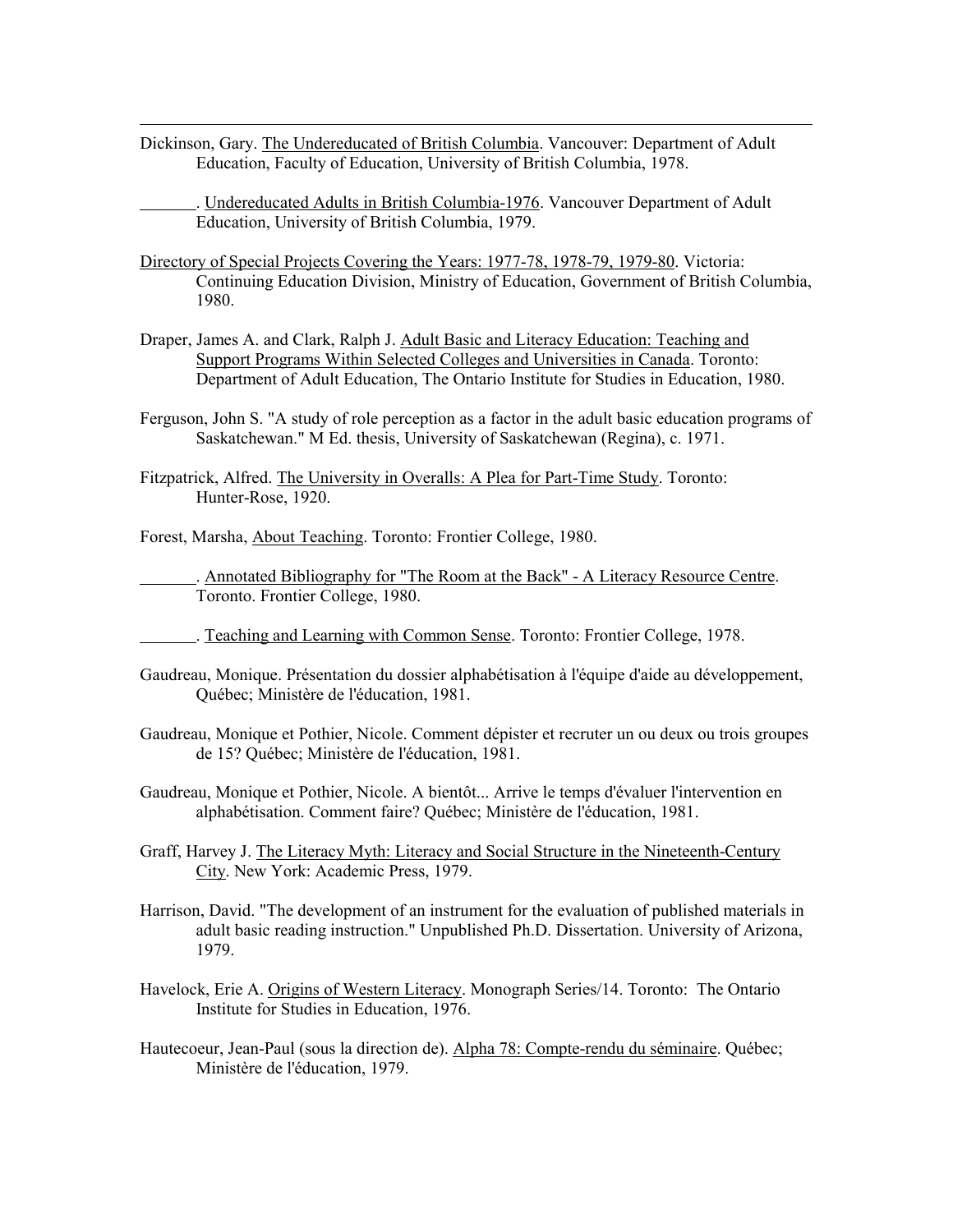. (sous la direction de). Alpha 78. Recueil de textes. (Séminaire sur l'alphabétisation au Québec.) Québec; Ministère de l'éducation, 1978.

. (sous la direction de). Alpha 80: Compte-rendu du séminaire sur l'alphabétisation populaire. Québec; Ministère de l'éducation, 1981.

 $\overline{a}$ 

. (sous la direction de). Alpha 80: Séminaire sur l'alphabétisation populaire. Tome 1 et Tome 2. (Recueil de textes) Québec; Ministère de l'éducation, 1981.

. (sous la direction de). Alpha 82: Québec; Ministère de l'éducation, 1982.

. Analphabétisme et alphabétisation au Québec. Québec; Ministère de l'éducation, 1978.

. (sous la direction de). Collectif d'alphabétisation populaire. Québec; Ministère de l'éducation, 1981.

. Pour le développement de l'alphabétisation au Québec. Québec; Ministère de l'éducation, 1979.

. Une expérience d'alphabétisation para-institutionnelle. Québec; Ministère de l'éducation, 1978.

Helping to Develop a Provincial Continuing and Community Education Policy. A Paper Inviting Public Response. Victoria. Department of Education, Province of British Columbia, September 1976.

Johnson, Mary. Programmed Illiteracy in Our Schools. Winnipeg: Clarity Books, 1970.

Jones, H.A. Adult Basic Education in Canada; A Personal View. Leicester: The University, 1978.

- Kidd, J.R. Functional Literacy and International Development: A Study of Canadian Capability to Assist with the World Campaign to Eradicate Illiteracy. Ottawa: Canadian Commission for Unesco, 1967.
- Kitchen, H.W. Educational Policy for the Seventies for Newfoundland. Publisher not stated. November 1969.
- Krotz, Larry. Second Chances, New Frontier: A Program in Corrections in Manitoba, 1976-1980. Toronto: Frontier College, 1980.
- MacKeracher, D., Avedon, L., Corkery, M., Krakauer, R. and Morrison, D. Adult Basic Education for Women: a Model for Policy Development. Toronto: Canadian Committee for Learning Opportunities for Women, 1980.
- Ministerial Policy on the Provision of Adult Basic Education Programs. Including English Language Training In the Public Education System of British Columbia. Victoria: Province of British Columbia, Ministry of Education Post-Secondary Department Continuing Education Division, August 1980.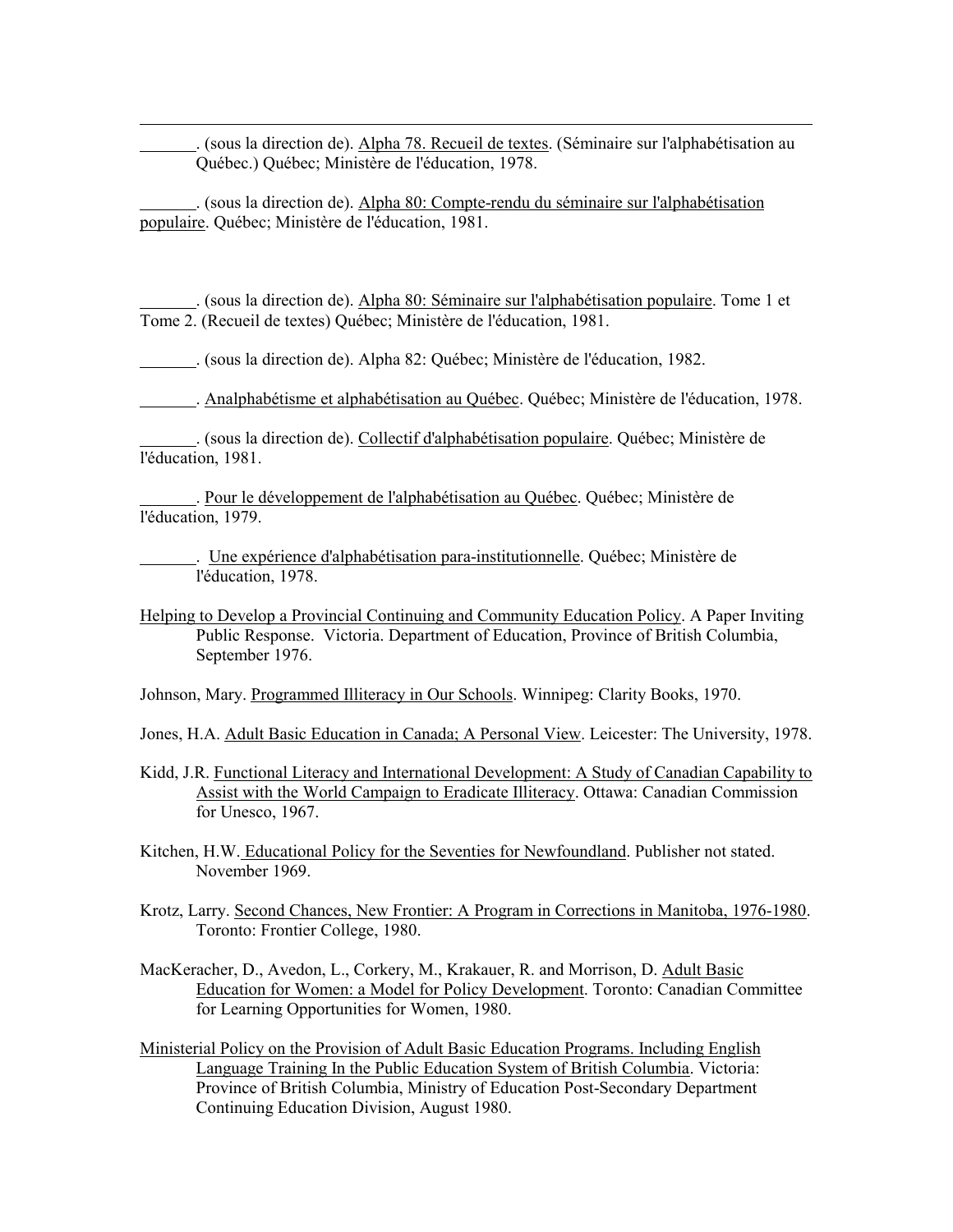- Mullen, Dana. Fluency First: An Oral English Course Theory and Methods. Prince Albert: Training Research and Development Station, 1974.
- Ontario Library Association's Literacy Guild. Library Literacy Resource Kit. Toronto: Ontario Library Association, 1979.
- Pâquet, Pierre and Field, Jeffery L., eds. Manpower Training at the Crossroads. Montreal/Toronto: ICEA/CAAE, 1976.

- Pothier, Nicole. Les méthodes d'alphabétisation, Analyse critique et discussions, Québec; Ministère de l'éducation, 1981.
- Pothier, Nicole. Les méthodes d'alphabétisation, 11 fiches descriptives, Québec; Ministère de l'éducation, 1981.
- Pothier, Nicole. Trois approches pédagogiques pour l'alphabétisation, Québec; Ministère de l'éducation, 1981.
- Pothier, Nicole. Épisodes de vie pédagogique légers et imagés, Québec; Ministère de l'éducation, 1981.
- Report of the Committee on Adult Basic Education. Discussion Paper, 01/79. Ron Faris, Chairman. Victoria: Province of British Columbia Ministry of Education, Science and Technology, January 1979.
- Report of the Committee on Continuing and Community Education in British Columbia. Ron Faris, Chairman. Victoria: Ministry of Education, Province of British Columbia, December 1976.
- Report of the Standing Senate Committee on National Finance on Canada Manpower. The Honourable Douglas D. Everett, Chairman. August 1976.
- Saskatchewan NewStart Incorporated. LEREC: Learning English as a Second Language through Recreation. Prince Albert: Saskatchewan NewStart, Inc., 1972
- . Life Skills: A Course in Applied Problem Solving. Prince Albert: Saskatchewan NewStart, Inc., 1972.
- . Life Skills Coaching Manual. Prince Albert: Saskatchewan NewStart, Inc., 1973.
- . Life Skills Course for Corrections. Prince Albert: Saskatchewan NewStart, Inc., 1973.
- . Readings in Life Skills. Prince Albert: Saskatchewan NewStart, Inc., 1973.
- . The Dynamics of Life Skills Coaching. Prince Albert. Saskatchewan NewStart, Inc., 1973.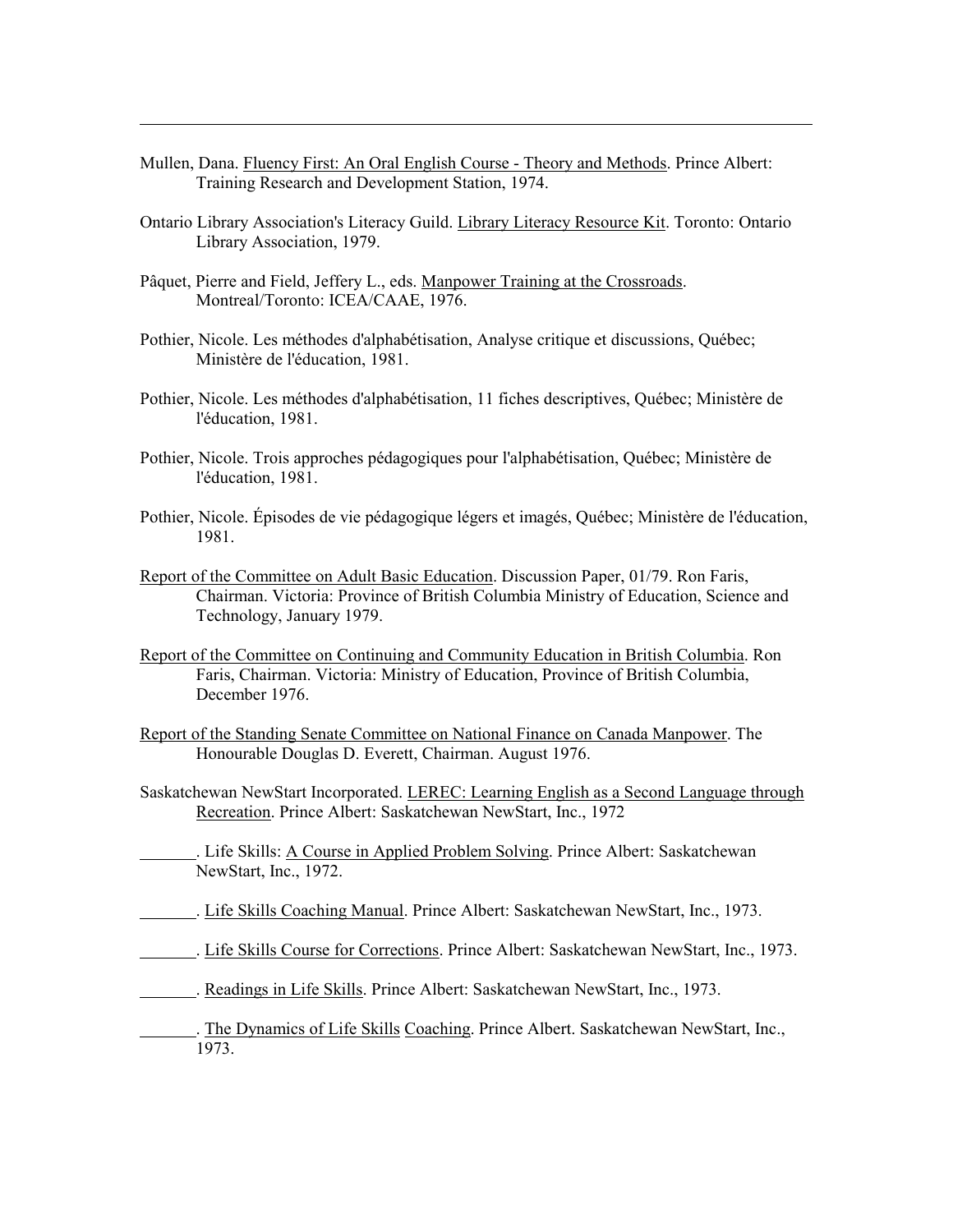- Shorey, Leonard L. Instructors in the Ontario Manpower Retraining Program: Qualifications, Experience and Professional Attitudes. Toronto: Department of Adult Education, Ontario Institute for Studies in Education, 1971.
- Sant N.-A. Rive. Alphabétiser en créole. Québec; Ministère de l'éducation, 1981.

- Smith, Arthur DeW. Generic Skills Research and Development. Prince Albert: Training and Research Development Station, 1975. Ottawa: Employment and Immigration Commission, 1977.
- Task Group (Nova Scotia). A Proposal Aimed at Raising the Literacy Level of Those Nova Scotia Adults Identified as Needing and Interested in Receiving Assistance. Halifax: Government of Nova Scotia, 1978.
- Thomas, Audrey M. Activités visant à améliorer l'instruction de base pour les adultes au Canada: un résumé. Toronto: World Literacy of Canada, 1976.
	- . Adult Basic Education and Literacy Activities in Canada, 1975-76. Toronto: World Literacy of Canada, 1976.
	- . ed. Adult Literacy in the Seventies: Conference Report. Toronto: The Movement for Canadian Literacy, 1978.
	- . Canadian Adult Basic Education and Literacy Activities: A Digest. Toronto: World Literacy of Canada, 1976.
	- . ed. Canadian Adult Basic Literacy Resource Kit. Toronto: The Movement for Canadian Literacy, 1979.
		- . Towards an Adult Basic Education Policy for Saskatchewan. A paper commissioned by the Saskatchewan Colleges Principals' Committee. Regina, 1979.
- Tippett, Glen and Mullen, Vernon. Establishing the LINC Program. Prince Albert: Saskatchewan NewStart, 1972.
- Training Research and Development Station. Canadian Open Adult Learning Systems. Prince Albert: Training Research and Development Station, 1974.
	- . Handbook of Adult Curriculum Development. Prince Albert: Training Research and Development Station, 1974.
- Wagner, Serge. Pour une alphabétisation populaire. Montréal: Institut canadien d'éducation des adultes, 1980.
- Wagner, Serge and Laperrière, Micheline. L'alphabétisation à repenser: l'expérience du Carrefour d'éducation populaire de Pointe St-Charles. Relation et réflexions générales. Montréal: Le Carrefour d'éducation populaire, 1980.
- Waite, Naida B. BLADE Program: Instructor's Manual. Prince Albert: Saskatchewan NewStart, 1972, 1973.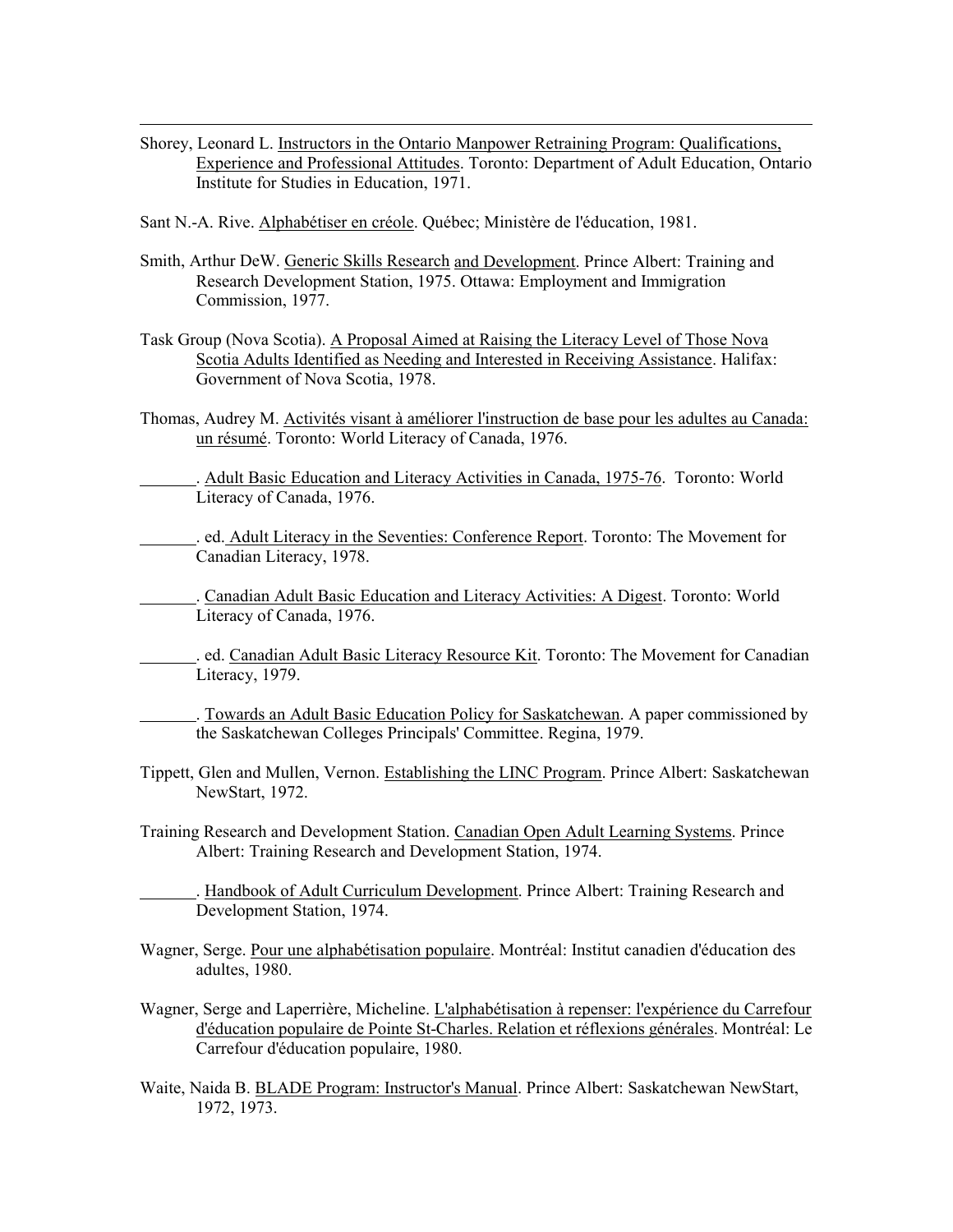. Theory and Methods of the BLADE Program. Prince Albert: Saskatchewan NewStart, 1972.

Waniewicz, Ignacy. Demand for Part-time Learning in Ontario. Toronto: OECA/OISE, 1976

Articles

 $\overline{a}$ 

- Adams, Roy J. "Day Release for Literacy Education." Literacy/Alphabétisation, Vol. 5, No. 1, 1980, 3-6.
- Adamson, Edith. "Measuring the Need for Adult Basic Education." Continuous Learning, Vol. V, No. 3, May-June 1966, 115-126.

Cairns, John. "Adult Functional Illiteracy in Canada." Convergence, Vol. X, No. 1, 1977.

Callaghan, Mollie. "Fight for Adult Literacy." Quill and Quire, Vol. 45, No. 7, June 1979, 13.

Collins, Larry. "The Secret Shame of Illiteracy." Reader's Digest (Canadian), April 1977, 35-39.

Dickinson, Gary. "Adult Basic Education in British Columbia: Needs, Policies and Programs." PACE Newsletter, Vol. 10, No. 2, 13-22.

. "Adult Illiteracy in Canada and British Columbia." **PACE Newsletter**, Vol. 9, No. 1, 21-31.

- . "Canada's Undereducated Adults." Learning, Vol. 2, No. 1, 1978, 9-11.
- Flannagan, Mary and Moore, Cheryl. "Materials for Adult Basic Reading." Ontario Library Review, December 1977, 280-287.
- Hautecoeur, Jean-Paul. "Éléments Critiques Sur I'Alphabétisation Au Québec." Literacy/Alphabétisation, Vol. 5, No. 2, 1980, 10-13. Literacy/Alphabétisation, Vol. 5, No. 3, 1980, 8-13.

. L'alphabétisation: quelques questions." Literacy/Alphabétisation, Vol. 3, No. 3, Summer 1978, 8-11.

. "Le point sur l'alphabétisation au Québec". Revue internationale d'action communautaire/International Review for Community Development, 3/43, printemps 1980, pp. 111-126.

. "Télévision et politique de l'alphabétisation au Québec". Le Grain de Sel. Québec; Ministère de l'éducation, 1981.

. "Une Expérience d'Alphabétisation à Longueuil: l'école hors de l'école." Literacy/ Alphabétisation. Vol. 3, No. 4, Fall 1978, 9-12.

Landy, Sarah. "The Right to Read: Regina Public Library Accepts the Challenge." Canadian Library Journal, September/October 1974, 442-445.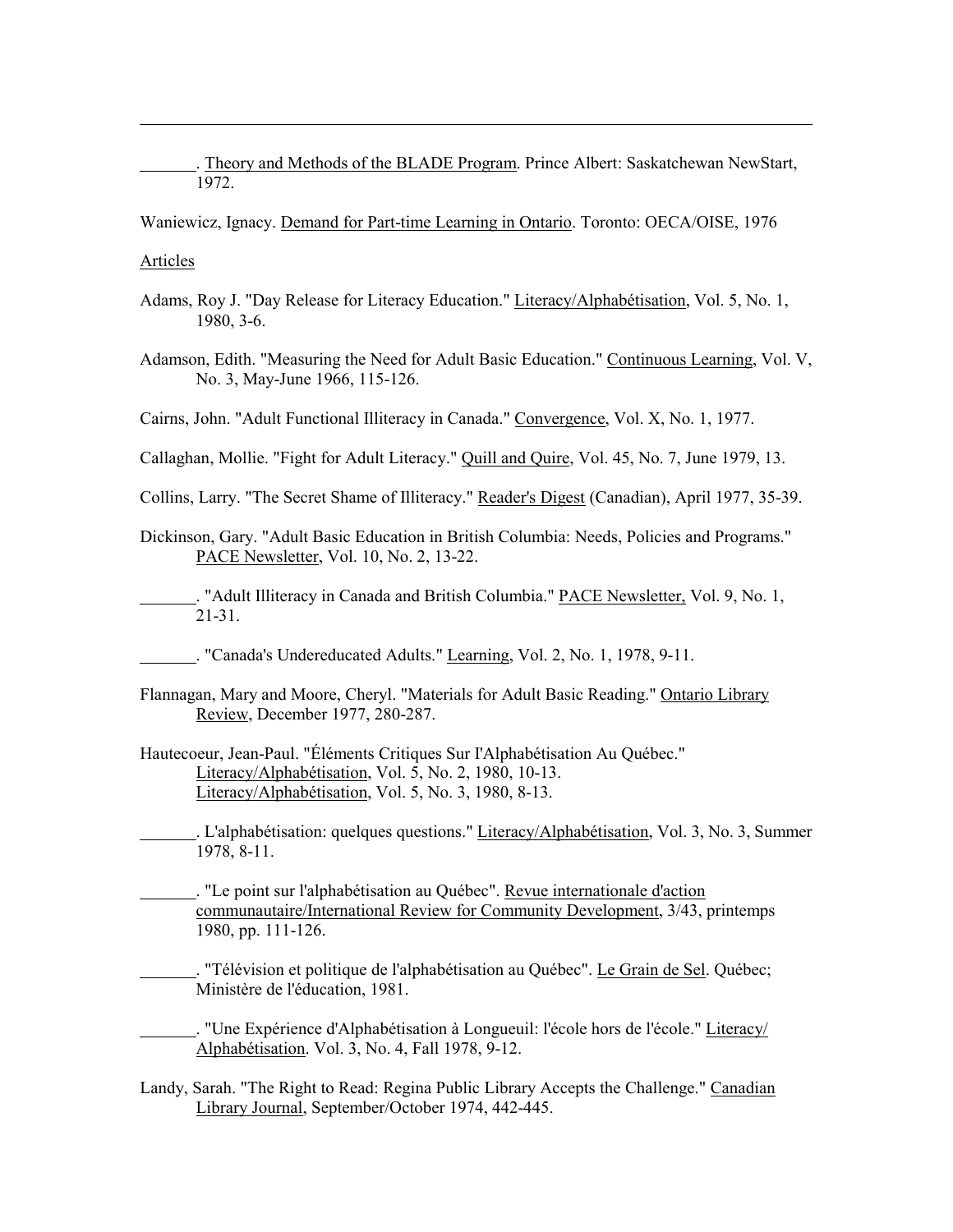- Lidster, Echo L.R. "Adult Education in the Northwest Territories." Literacy Work, Vol. III, No. 1-2, July/October 1973, 23-34.
- MacKenzie, Janet and Reimers, Alfred. "Illiteracy Among Immigrants to Canada." Literacy Discussion, Vol. III, No. 4, Autumn 1971, 31-47.

 $\overline{a}$ 

- MacKinnon, Neil J. "Waste and Recycling in the Educational Process: The Motivational Problem in Adult Retraining." Education, Change and Society: A Sociology of Canadian Education. Edited by R.A. Carlton, L.A. Coffey and N.J. MacKinnon. Toronto: Gage, 1977.
- Makletzoff, Ann. "Literacy in Ontario." Ontario Library Review, Vol. 62, No. 2 June 1978, 119-123.
- Ross, R.R. "Literacy Training in Canadian Corrections: A Basic Human Right for Penitentiary Inmates?" Literacy/Alphabétisation, Vol. 3, No. 3, 1978, 4-7.

. "Remedial Reading Research with Delinquents." Literacy/Alphabétisation, Vol. 3, No. 4, 1978, 13-22.

- Saucier, Robert. "Télévision et alphabétisation dans une perspective québécoise." Le grain de sel, Québec; Ministère de l'éducation, 1981.
- Thomas, Audrey M. "Adult Illiteracy A Concern for Librarians?" Ontario Library Review, Vol. 62 No. 2, June 1978, 159-161.
- . "Adult Literacy in Industrialized Countries." Literacy/Alphabétisation. Vol. 6, No. 3/4, 1981, 37-41.
- . "Adult Literacy A Challenge for the '80s." VIEWS The Adult Education Journal of the Saskatchewan Association for Lifelong Learning, 1980, 29-37.
- . "Adult Literacy New Challenges." Learning, Vol. 2, No. 3, Spring 1979, 10.
- . "Functional Literacy f or Inmates." Learning, Vol. III: No. 3, 1981; 8-10.
- . "Illiteracy in Canada." Canadian Library Journal, Vol. 37, No. 4 August 1980, 215-218.
- . "Organizational Models for Literacy Programs." Canadian Library Journal, Vol. 37, No. 4, August 1980, 261-264.
	- . "Some Facts, Misconceptions and a Plea." Reading, The Future and Us. Edited by Dick MacDonald. Toronto: CDNPA, 1979.
- . "The Forgotten People." Oracle, Vol. V, No. 6, October 1976, 2-5.
- . The Movement for Canadian Literacy." The Reader, Vol. 1, No. 2, 1979, 5-11.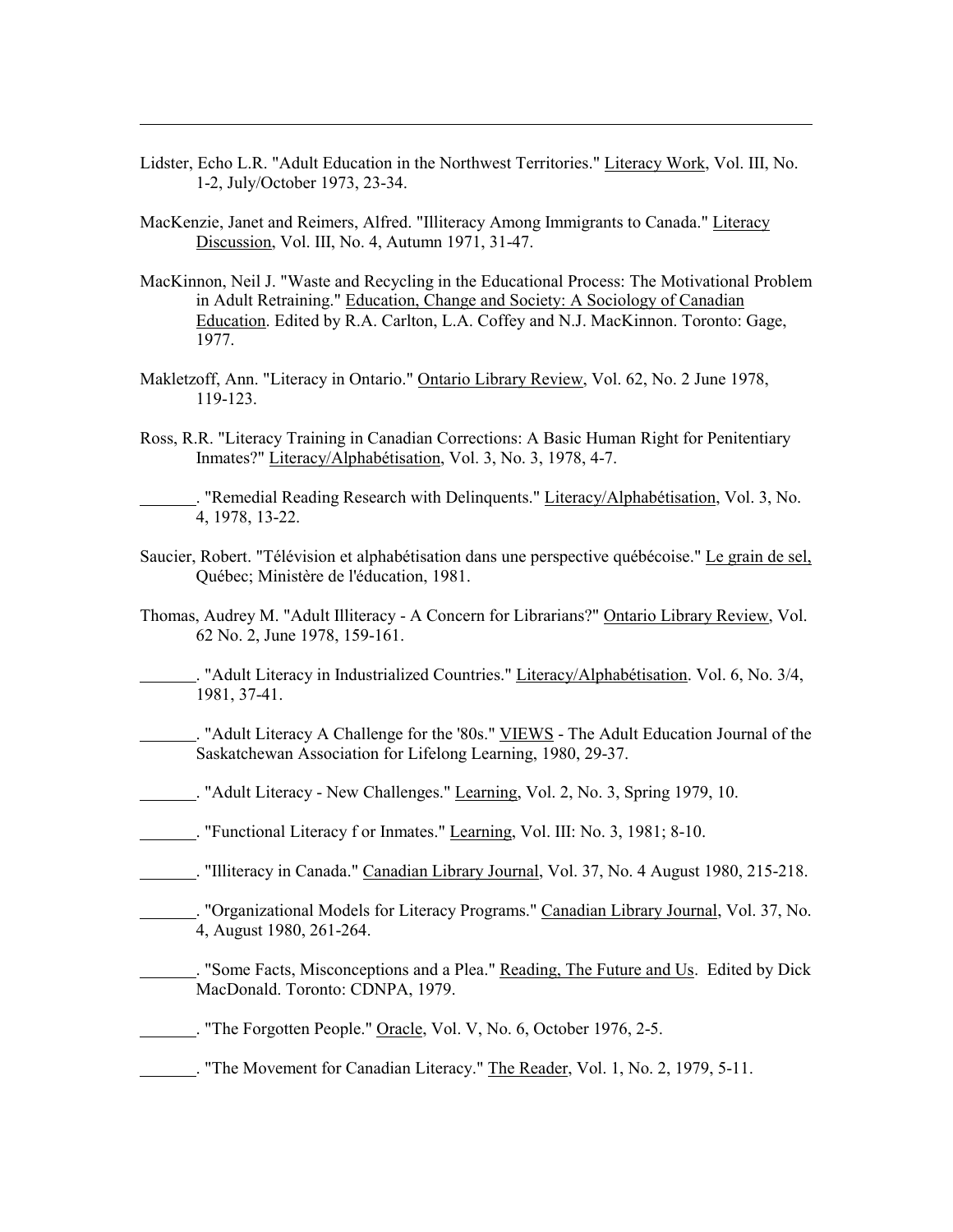. and Brooke, W. Michael. "Adult Literacy in the '70's." Learning. Vol. 1, No. 4, Spring 1978, 11-13.

Verner, Coolie. "Adult Illiteracy 1921-196l." The Faculty of Education, U.B.C., Journal of Education, No. 10, April 1964, 99-109.

 $\overline{a}$ 

- Wagner, Serge. "Literacy and Citizenship The Experiment of Carrefour ("Crossroads") Pointe-St. Charles Community Education." Literacy Discussion, Vol. V, No. 4, Winter 1974, pp. 559-572.
- . and Laperrière, Micheline. "L'alphabétisation à Pointe-St. Charles." Revue internationale d'action communautaire/International Review for Community Development, 3/43, printemps 1980, pp. 127-144.

#### **Useful Periodicals and Journals in which there are many articles devoted to literacy and ABE work:**

- Alphaliaison. Bulletin de liaison des alphabétiseurs du Québec Distribution: CSR Chambly, S.E.A. a/s Marc Thiffault, 25, chemin de Chambly, Longueuil, Québec, J4H 3L2.
- Alphabétisation Populaire. Bulletin de liaison des groupes en alphabétisation Distribution: 1475 Bourbonnière, Montréal, Québec, H1W 3N2.
- BTSD Review. Seven issues from June 1972 to February 1975. Issued by the Manpower Training Branch, Department of Manpower and Immigration, Ottawa. Superseded by Training 75 and Adult Training. (No longer produced.)

Canadian Library Journal, Vol. 37, No. 4, August 1980. Special issue: "Action for Literacy."

Convergence. Especially issues Vol. 1, No. 3, 1968; Vol. VIII, No. 4, 1975; Vol. X, No. 1, 1977; Vol. X, No. 3, 1977. Convergence is the publication of the International Council for Adult Education and is based in Toronto.

Literacy/Alphabétisation. The quarterly publication of the Movement for Canadian Literacy.

Literacy Discussion. Especially the following issues: Vol. V, No. 1, 1974. Issue devoted to Paulo Friere. Theme: "Literacy through Conscientization." Vol. V, No. 2, 1974. Issue devoted to Canadian Literacy. Theme: "The Literacy Experience: Reflections by Canadian Educationists." Vol. V, No. 4, 1974. Follow-up issue devoted to "Canadian Adult Basic Education."

Prospects. Vol. VI, No. 1, 1976. Elements for a dossier: a turning point in literacy. 68-126.

The Unesco Courier, June 1980. Special literacy issue - "Literacy: Gateway to fulfilment."

**Canadian-Produced Audio Visual Material on ABE/Literacy.** (for correct mailing addresses, see Directory).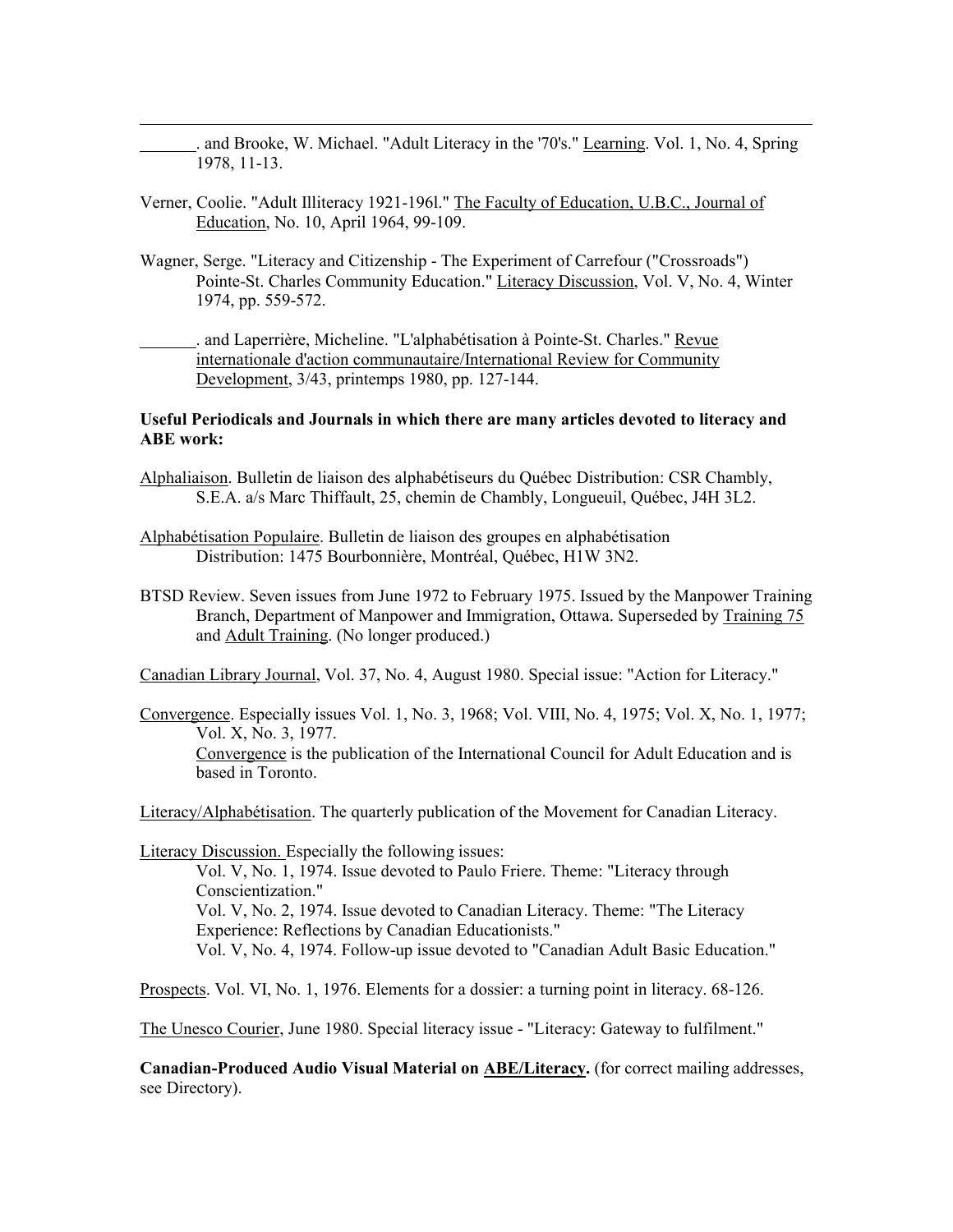1. Films:

 $\overline{a}$ 

- J'ai pas mes lunettes, réalisé par Robert Verge, Office national du film du Canada, Montréal, 1978.
- Lettre morte, de Richard Lahaie (films Stock). 30 min., 16 mm, couleur, produit par le ministère de l'Éducation.

Available from/on peut le commander au:

 Ministère de l'Éducation Service général des moyens d'enseignement Service de distribution 600, rue Fullum, 3e étage MONTRÉAL, Québec H2K 4L1

(Like J'ai pas mes lunettes, Lettre morte is a film of consciousness-raising about adult illiteracy.)

2. Slide-tapes:.

Content Analysis of Literacy Materials. Toronto: Literacy Working Group. St. Christopher

House, 1977. Available, on loan, from Ontario Ministry of Culture and Recreation. A slide and script presentation based on a content analysis of adult literacy material. Although a limited selection of materials is analyzed this presentation will give the A.B.E. instructor a new way of looking at available literacy publications.

One Million and Me. Toronto: Literacy Working Group, St. Christopher House, 1979. Available, on loan, from Ontario Ministry of Culture and Recreation.

A slide-tape presentation on the plight of the adult illiterate in Canada, and what is being done about it. Stresses role of materials and libraries, especially in Toronto.

Saskatchewan Adult Literacy. Regina: Programme Development Branch, Saskatchewan

Continuing Education and SaskMedia, 1980. 22 minute slide-tape production. Designed for the general community as a motivator to become a volunteer tutor. Can also be used in volunteer tutor-training orientation sessions. The show looks at the importance of print in everyday society; outlines three human interest stories of Saskatchewan residents; gives an explanation of the problem in Canada and Saskatchewan; focuses on Saskatchewan programmes; and outlines reading techniques for tutors. Available, on loan, from. Programme Development Branch, Saskatchewan Continuing Education, Regina. SaskMedia copyright.

Words Within Reach. Edmonton: Library Association of Alberta/ACCESS, 1980. A 10 minute orientation to the adult literacy issue for librarians and the general public. For further information contact Michele Welsh, ACCESS Alberta.

3. Videotapes

Alpha 80, réalisé par Claude Savard, C.A.P.A.V., Commission scolaire des Laurentides, 2, rue St-Joseph, Ste-Agathe-des-Monts, Québec, J8C IM4, 1981.

Record of some of proceedings at the conference Alpha 80 held in Quebec in October , 1980. Theme: Popular literacy in Québec.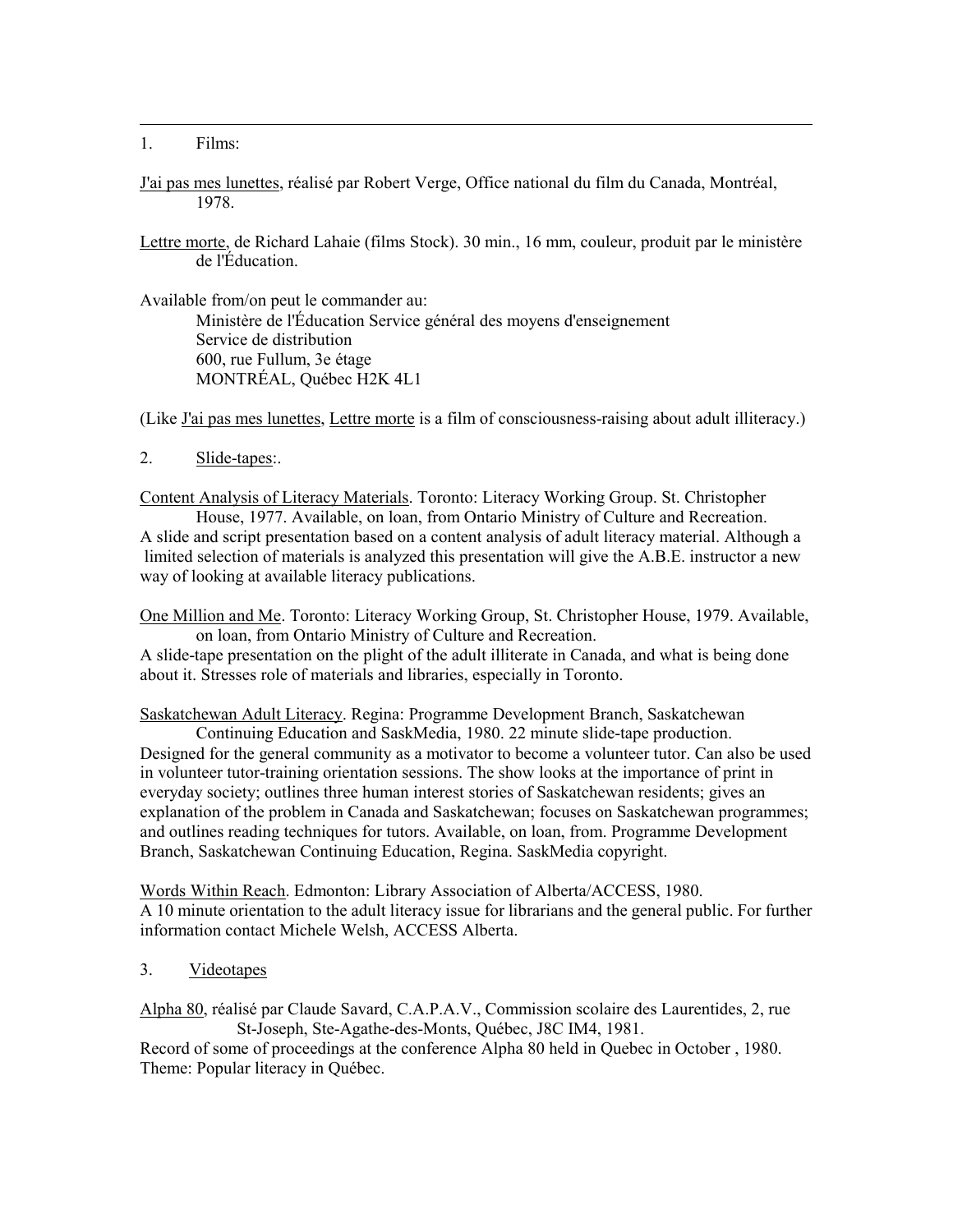As-tu vu, c'est écrit? Produced by Service de l'éducation des adultes de la Commission des écoles catholiques de Montréal (CECM), 3737 est, rue Sherbrooke, MONTRÉAL, Québec, HIX 3B3 (1981).

Theme: An illiterate man faces a number of problem situations including a visit to the hospital.

Illiteracy. Toronto: OECA, 1977.

 $\overline{a}$ 

59 minute interview show with Judy La Marsh interviewing a variety of people on the issue as well as illiterate adult students. Colour. Available from OECA. (Power Play. No. 160810).

Pouvez-vous lire ceci? Produced by Té1évision communautaire de la région Amiante (TUCRA) 37, rue Notre-Dame sud, THETFORD MINES, Québec, G6G 2J6 (1981).

Theme: Experiences of teachers and adult students in a literacy project of a Quebec regional school board.

Teaching Adult Basic Education. The above production was a project sponsored by the Industrial Training Branch, Province of Ontario and the Canada Department of Manpower and Immigration in cooperation with the Ontario Institute for Studies in Education and the Ontario Education Communications Authority, 1977.

An accompanying book of readings and explanation of the project are available under the same title from O.I.S.E. Four of the tapes are available from OECA:

|  | "Outside IW"                   | No. 155601 |
|--|--------------------------------|------------|
|  | 2. "Inside Out"                | No. 155602 |
|  | "Food and Flowers'. No. 155603 |            |

- 
- 4. "Next Steps" No. 155604

All tapes are in colour and just under 30 minutes in length. They explore the Canadian issue and programmes and compare these with situations in selected overseas countries.

Une fleur qui a mal a l'œil. Produced by Centre d'animation et de production audio-visuelles CAPAV) de la CSR des Laurentides. Realized by Claude Savard, Commission scolaire régionale des Laurentides, 2, rue St-Joseph, STE-AGATHE-DES-MONTS, Québec, 38C IM4. Theme: Deals with illiteracy in school.

Une autre solitude, réalisé par Marie Larouche, S.A.V.A., Commission des écoles catholiques de Québec, 1160, rue Boulamarque, Québec, GIR 2P7, 1980. Deals with animation and recruitment for literacy programmes in Jean Talon School Board, Québec.

#### **F. SOURCES PERTAINING TO SOCIO-ECONOMIC AND POLITICAL CONDITIONS FACING ABE**

A Statement by Canadian Authorities for the OECD Appraisal of Country Educational Policy Reviews. Toronto/Ottawa: Council of Ministers of Education, Canada/Government of Canada, 1978.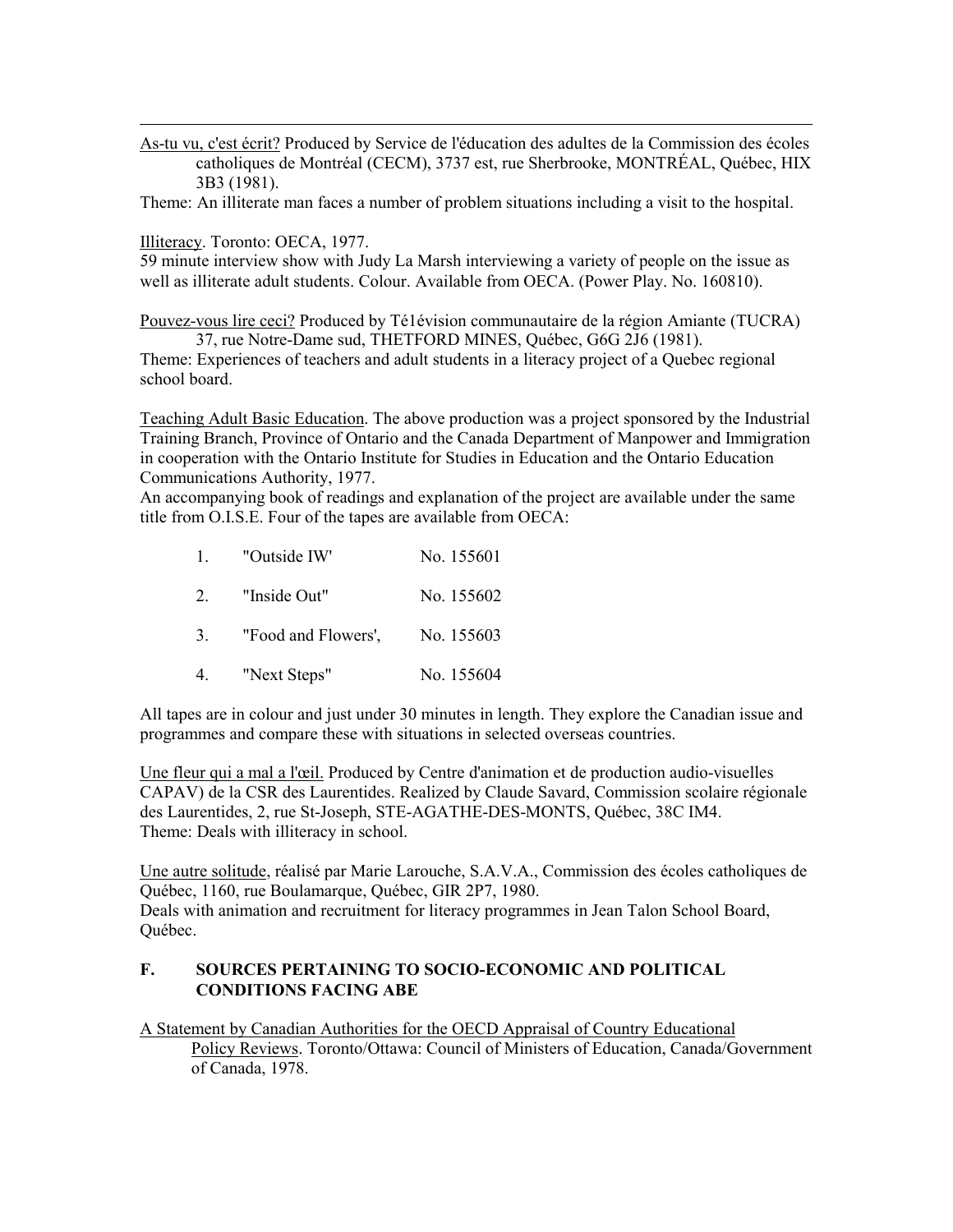A Time for Reason. Fifteenth Annual Review, Economic Council of Canada. Ottawa: Supply and Services, 1978.

- Adams, Ian, Cameron, William, Hill, Brian and Penz, Peter. The Real Poverty Report. Edmonton: M.G. Hurtig Ltd., 1971.
- Armstrong, Kathleen Anne. Masters of Their Own Destiny: A Comparison of the Thought of Coady and Freire. Occasional Paper in Continuing Education, No. 13. Vancouver: Centre for Continuing Education, The University of British Columbia, 1977.
- Bertram, Gordon W. The Contribution of Education to Economic Growth. Economic Council of Canada, Staff Study No. 12. Ottawa: Information Canada,1966.
- Boyd, Monica and Humphreys, Elizabeth. Labour Markets and Sex Differences in Canadian Incomes. Discussion Paper No. 143. Ottawa: Economic Council of Canada, 1979.
- Caskie, Donald M. The Canadian Fact Book on Poverty. 2nd ed. Ottawa: Canadian Council on Social Development, 1979.
- Coady, Moses Michael. Masters of Their Own Destiny. New York: Harper, 1939.
- Cousin, J., Fortin, J.P. and Wenaas, C.J. Some Economic Aspects of Provincial Educational Systems. Economic Council of Canada, Staff Study No. 27. Ottawa: Information Canada, 1971.
- Couture, Joseph E. Secondary Education for Canadian Registered Indians Past, Present and Future: A Commentary. 2nd Provisional Report. Ottawa: Indian and Northern Affairs,1979.
- Dosman, Edgar 3. Indians: The Urban Dilemma. Toronto: McClelland & Stewart, 1972.
- Economic Council of Canada. People and Jobs: A Study of the Canadian Labour Market. Ottawa: Information Canada, 1976.
- Freire, Paulo. Education for Critical Consciousness. New York: Seabury Press, 1973.
- . Pedagogy of the Oppressed. New York: Herder and Herder, 1970.
- Grabowski, Stanley M., ed. Paulo Freire: A Revolutionary Dilemma for the Adult Educator. Syracuse: ERIC Clearinghouse on Adult Education, 1972.
- Hall, Oswald and Carlton, Richard. Basic Skills at School and Work: The Study of Albertown, an Ontario Community. Ontario Economic Council, Occasional Paper 1. Toronto: Ontario Economic Council, 1977.
- Illich, Ivan D. Celebration of Awareness: A Call for Institutional Revolution. Garden City, N.Y.: Doubleday, 1970.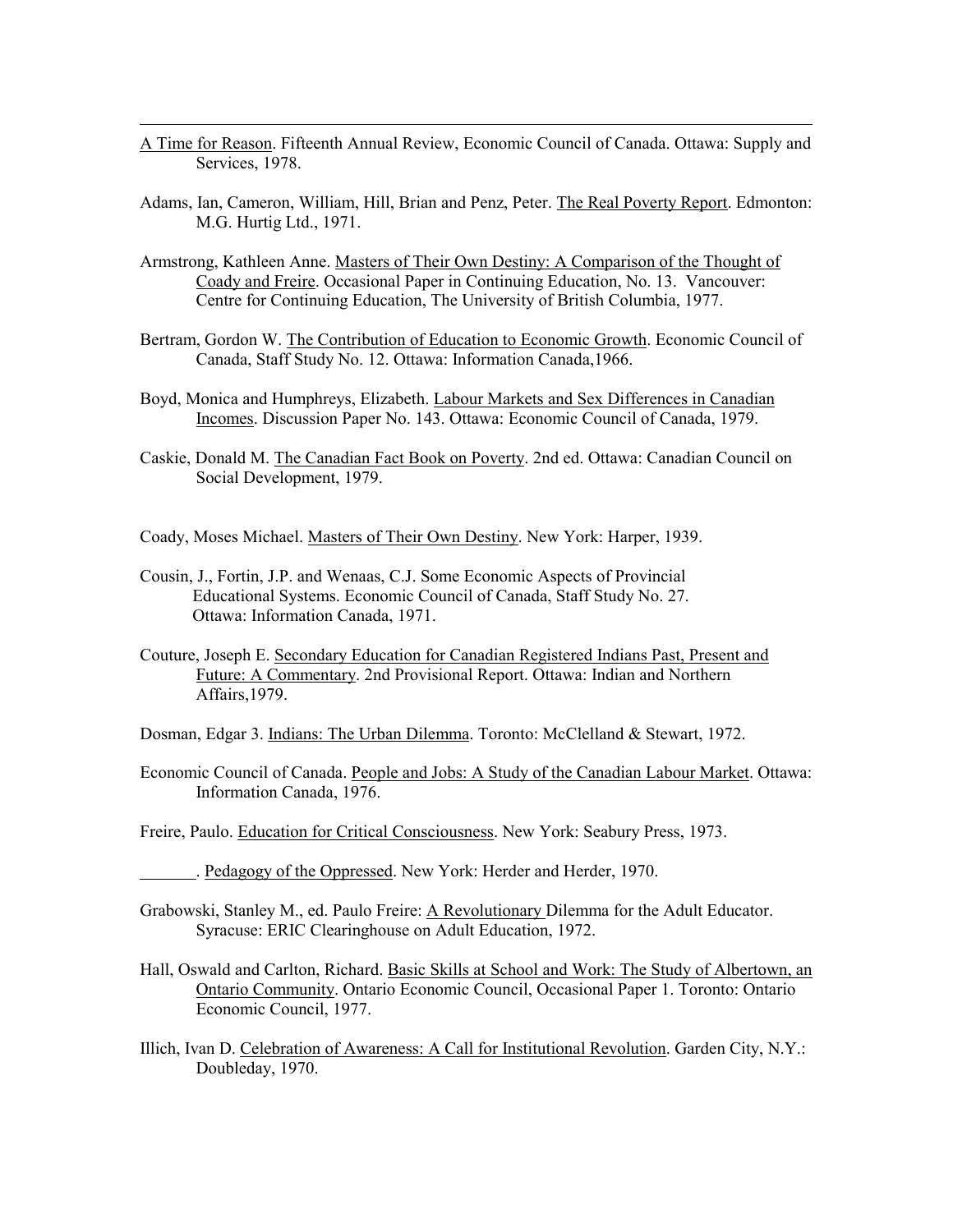- . Deschooling Society. New York: Harper and Row, 1971. (World Perspectives Series, Vol. 44).
- . The Right to Useful Unemployment and Its Professional Enemies. Don Mills, Ontario: Burns & MacEachern, 1978.
- . Towards a History of Needs. New York: Pantheon, 1978.

- . et al., After Deschooling What? New York: Harper and Row, 197 3.
- Indian and Inuit Affairs Program. Indian Conditions: A Survey. Ottawa: Indian Affairs and Northern Development, 1980.
- Kidd, ].R., ed. Learning and Society. Toronto: Canadian Association for Adult Education, 1963.
- Kuch, Peter and Haessel, Walter. An Analysis of Earnings in Canada. Statistics Canada Catalogue 99-758E. Ottawa: Supply and Services, 1979.
- Mann, W.E. and Wheatcroft, Les, ed. Canada: A Sociological Profile. Toronto: Copp Clark Publishing, 1976.
- Nagler, Mark. Natives Without a Home. Don Mills, Ontario: Longman Canada Ltd., 1975.
- OECD. Reviews of National Policies for Education: Canada. Paris., OECD, 1976.
- Olson, David R. Book Review of Toward a Literate Society ed. by John B. Carroll and Jeanne Chall. Reprinted from Proceedings of the National Academy of Education, Vol. 2, 1975.
- Ohliger, John and McCarthy, Coleen. Lifelong Learning or Lifelong Schooling? A tentative view of the ideas of Ivan Illich with a quotational bibliography. Syracuse, N.Y.: ERIC, 1971.
- Picot, G. The Changing Education Profile of Canadians, 1961 to 2000. Projections Section, Education, Science and Culture Division, Statistics Canada. Ottawa: Treasury Board, 1980.
- Poverty in Canada: Highlights from the Report of the Special Senate Committee. Ottawa: Information Canada, 1971.
- Report on Basic Educational Skills. Prepared by the Education Committee of Canadian Chamber of Commerce, June 1975. Montreal: CCC, 1975.
- Ross, David P. The Canadian Fact Book on Income Distribution. Ottawa: Canadian Council on Social Development, 1980.
- Ryan, William. Blaming the Victim. New York: Pantheon Books, 1971.
- Secretary of State, Education Support Branch. Some Characteristics of Post-Secondary Students in Canada. Ottawa: Supply and Services, 1976.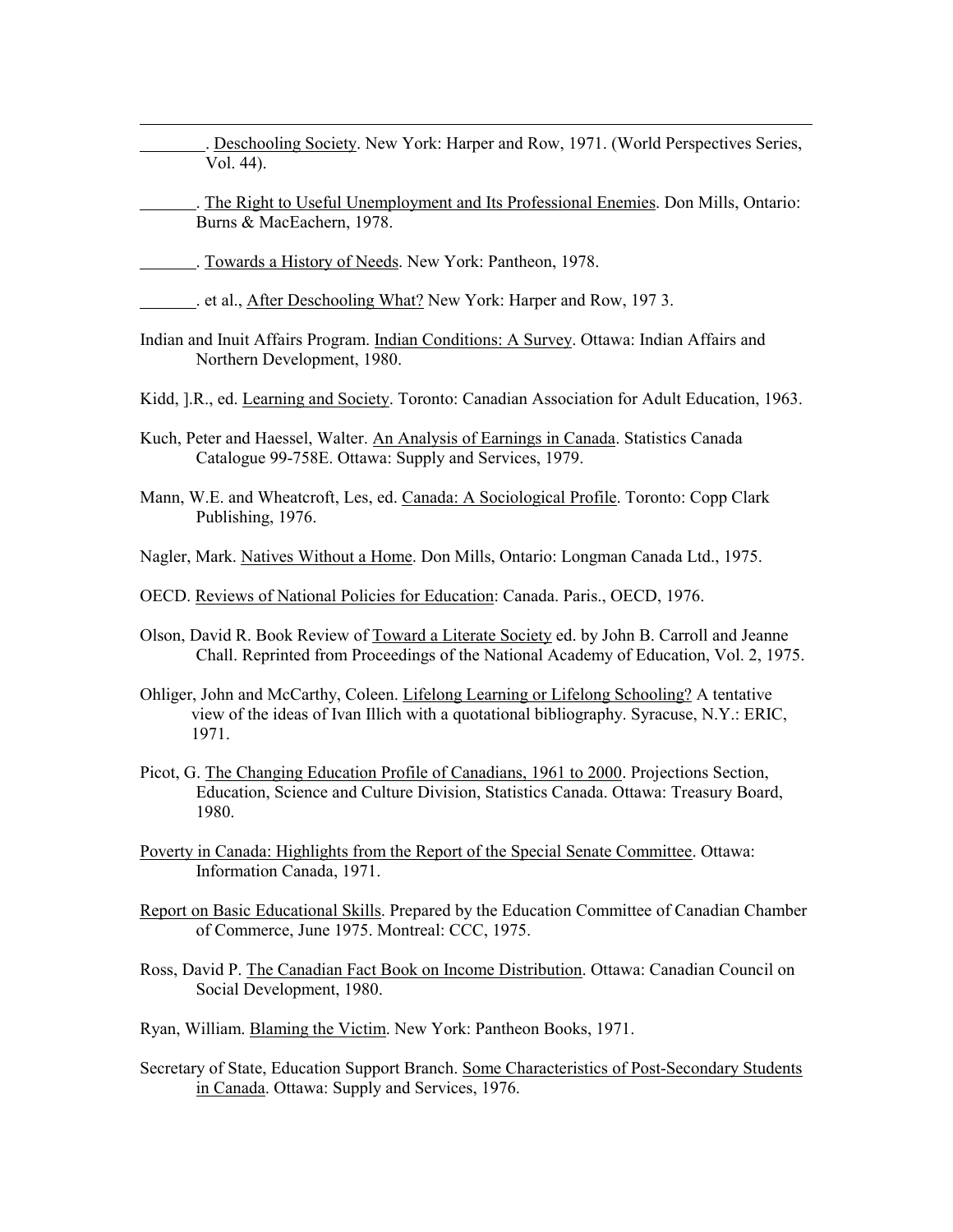Two Cheers for the Eighties. Sixteenth Annual Review, Economic Council of Canada. Ottawa: Supply and Services, 1979.

- Winkeljohann, Sr. Rosemary, ed. The Politics of Reading: Point-Counterpoint. Newark, Del: International Reading Association, 1973.
- Zsigmond, Z., Picot, G., Clark, W. and Devereaux, M.S. Out of School Into the Labour Force. Statistics Canada Catalogue 81-570E Occasional. Ottawa: Ministry of Industry. Trade and Commerce, 1978.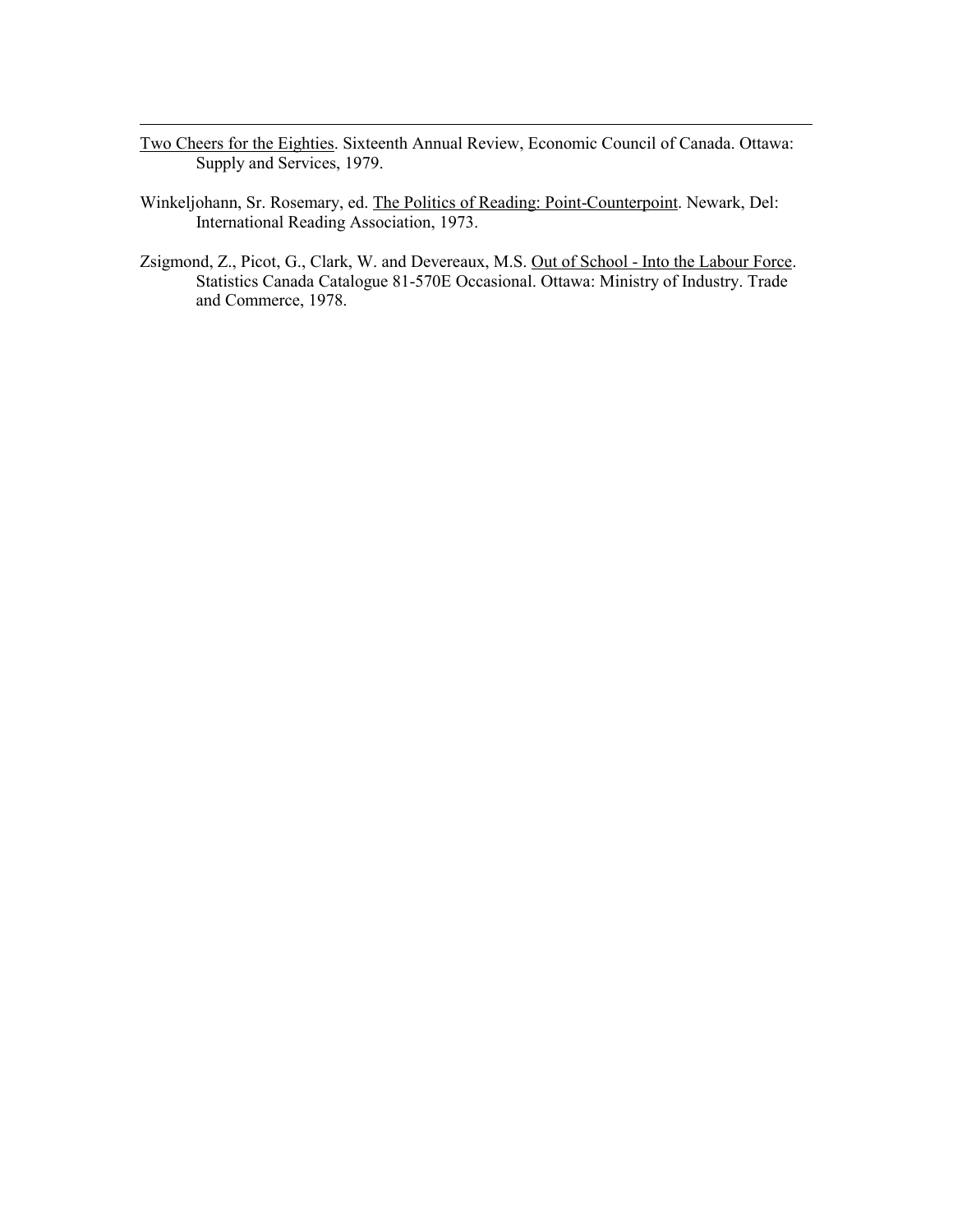# **DIRECTORY OF SOME ORGANIZATIONS INVOLVED IN LITERACY, ABE, and ADULT EDUCATION**

**(Note:** Addresses, contact people and information may have changed since time of writing.)

## **1. ADULT BASIC EDUCATION ASSOCIATION OF BRITISH COLUMBIA**

President (1982-83): Steve Hilbert

 $\overline{a}$ 

 Box 4518 Quesnel, British Columbia V2J 3J8

| Membership information and application | Membership Secretary      |
|----------------------------------------|---------------------------|
| from:                                  | Chrystine Smaill          |
|                                        | 488 MacLean Street        |
|                                        | Quesnel, British Columbia |

 The Association was founded in the Spring of 1979 and is an umbrella organization for all those practising and interested in ABE in the province (and elsewhere). It sponsors conferences and workshops; has a number of standing committees.

V2J 2P2

 Membership rates vary from \$1.00 to \$50.00 according to category. Publication: Groundwork.

## **2**. **ACCESS Alberta**

16930 -114 Avenue Edmonton, Alberta. T5M 3S2 Contact. Michele Welsh

 Ms. Welsh is the Project Coordinator for the proposed literacy series. Information on the pilot programme "Safer than a Sock" and the slide tape presentation on literacy is available from her.

## **3. B.C. Ministry of Education**

 Continuing Education Division 835 Humboldt Street Victoria, British Columbia. V8W 2M4

 For information on various ABE materials contact: Shel Harvey, ABE Coordinator.

 Continuing Education Bulletin supersedes the former ABE Bulletin and ESL Network and contains news and information related to ABE, ESL and Community Education. Six issues a year.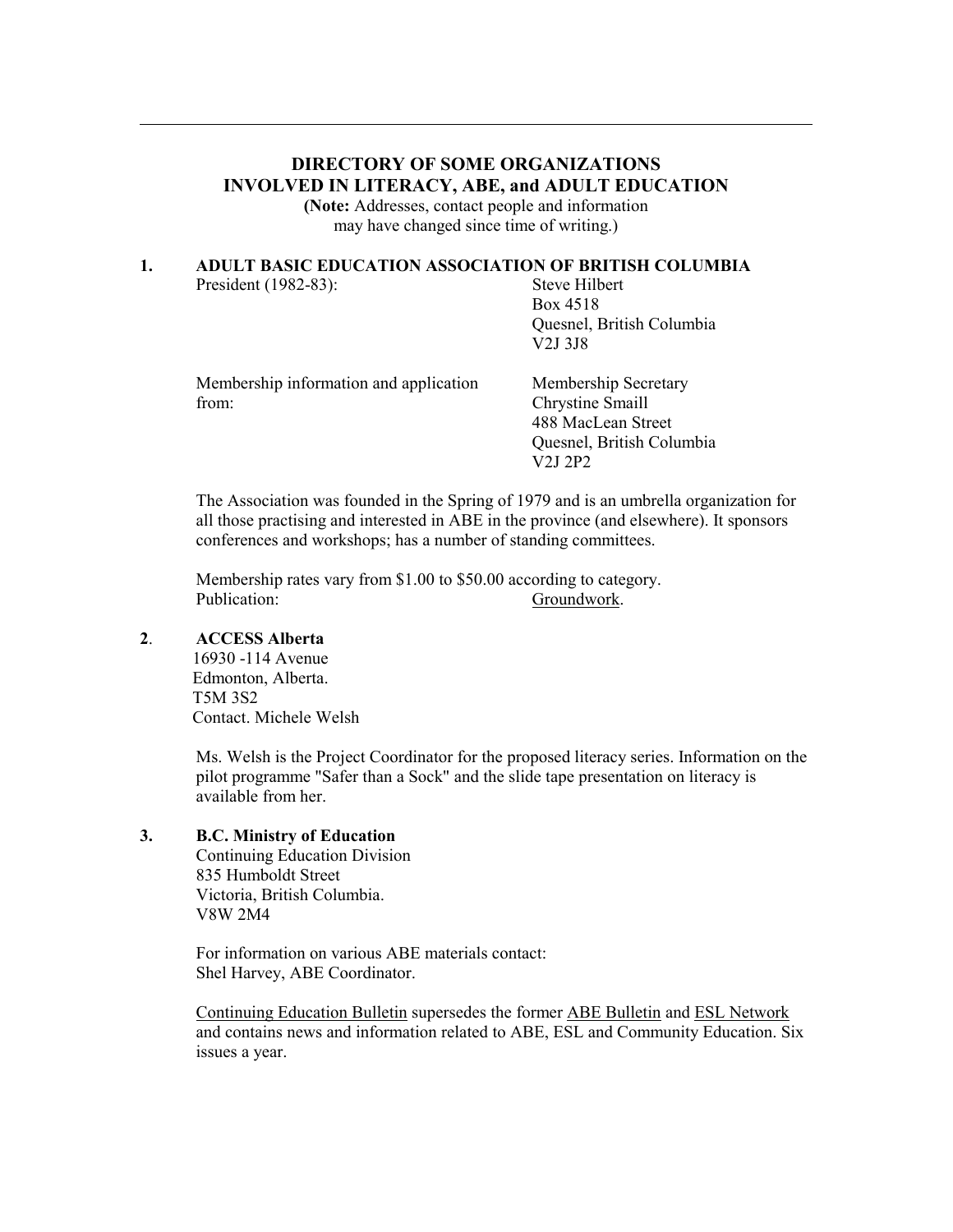#### $\overline{a}$ **4. CANADIAN ASSOCIATION FOR ADULT EDUCATION**

Executive Director: Ian Morrison

 Corbett House 29 Prince Arthur Avenue Toronto, Ontario. M5R IB2

 CAAE is involved in a wide range of adult education activities in Canada. Its quarterly journal, Learning and the bimonthly Resource Kit often have useful articles and information related to literacy and ABE. Individual membership: \$25.00. Other rates available.

## 5. **CANADIAN LIBRARY ASSOCIATION - ACTION FOR LITERACY COMMITTEE**

 Chairperson: John Marshall Faculty of Library Science University of Toronto Toronto, Ontario M5S 1A1

 CLA-AFL was formed in 1979 and has a seven-point programme to involve provincial library associations in adult literacy. Produced a special issue of the Canadian Library Journal - Action for Literacy, in August 1980.

## 6. **CANADIAN CONGRESS FOR LEARNING OPPORTUNITIES FOR WOMEN**

National Coordinator: Susan Van der Voet 692 Coxwell Avenue Toronto, Ontario M4C 3B6

 A national voluntary organization which has worked since 1972 towards the improvement of learning opportunities for women in Canada.

 Recent publications have dealt with issues in Adult Basic Education as they affect women.

 Newsletter with membership. Membership rates \$5.00 to \$ 100.00 according to categories.

## 7. **DEC (DEVELOPMENT EDUCATION CENTRE)**

121 Avenue Road Toronto, Ontario M5R 2G3

 Provides Development Education materials, some of which are literacy related and based on Freirean concepts.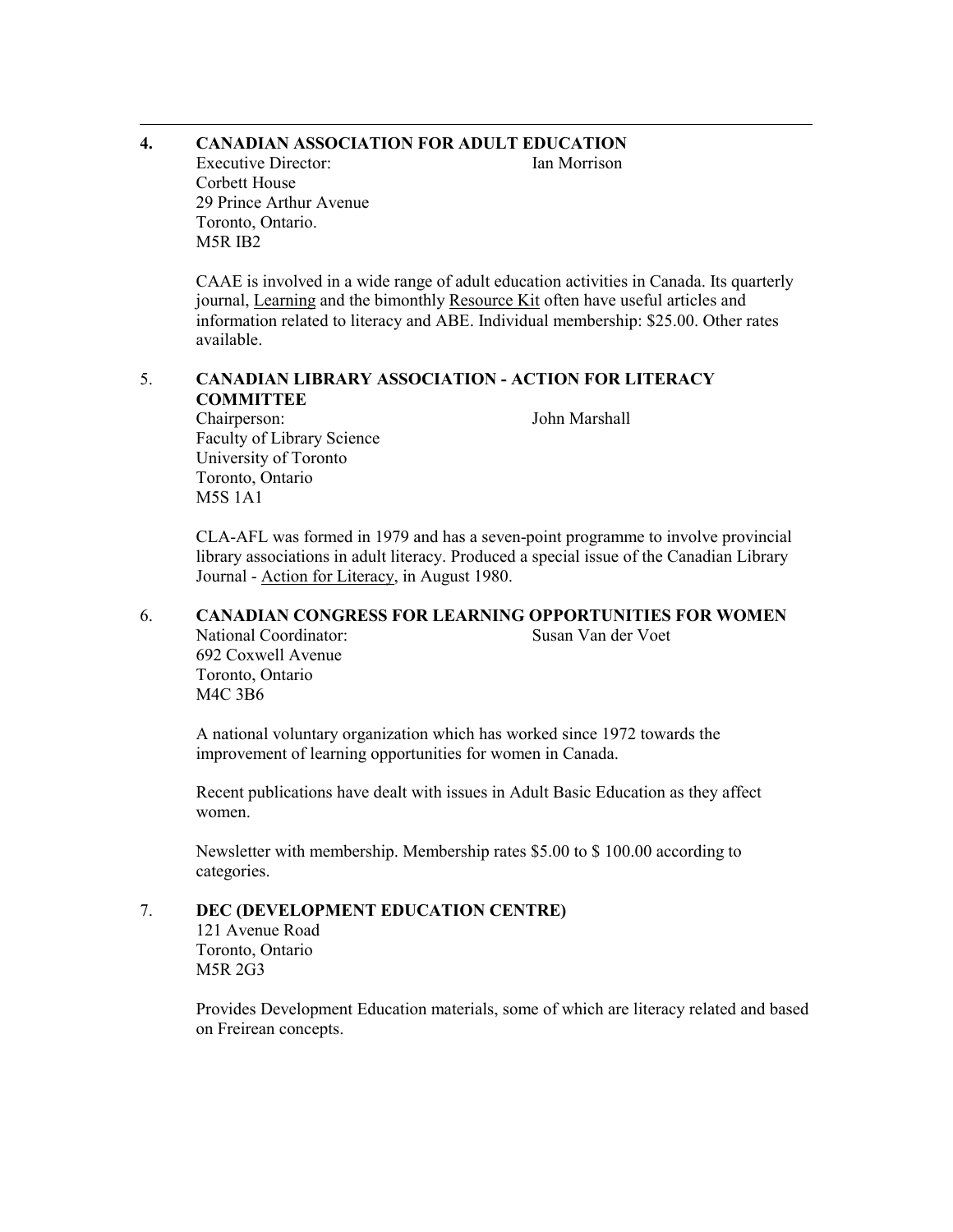## **8. FRONTIER COLLEGE**

 $\overline{a}$ 

President Jack Pearpoint 31 Jackes Avenue Toronto, Ontario M4T 1E2

 Canada's oldest adult education institution, (founded 1899). Network of life members and friends most of whom have been labourer teachers or worked with the College in one form or another in the past.

Publications - Chimo for current workers; Frontiers - a newsheet for Life members and Friends: Annotated Bibliography for "The Room at the Back" - a Literacy Resource Centre; Teaching and Learning with Common Sense; and About Teaching.

## **9. INSTITUT CANADIEN D'ÉDUCATION DES ADULTES (ICEA)**

 Executive Director: Paul Bélanger 506 est, Ste-Catherine Suite 800 Montréal, Québec H2L 2C7

 ICEA is particularly active as an advocacy group promoting educational, community and voluntary group interests and activities, including those of literacy workers.

 In October, 1980 it published: 10 éléments-clés pour un démocratisation de 1'éducation des adultes of which the seventh booklet dealt with popular literacy (Pour une alphabétisation populaire by Serge Wagner).

## **10. INTERNATIONAL COUNCIL FOR ADULT EDUCATION**

**Secretary-General:** Dr. Budd Hall 29 Prince Arthur Avenue Toronto, Ontario M5R IB2

 Network of constituent national adult education organizations. Regular publication: Convergence (quarterly). Sometimes has special issues on literacy. Also has related articles on development and adult education. (Subscription (Canada): \$18.00 for one year. (Other rates available) Editor: Margaret Gayfer. Address as above.

#### **11. LE CARREFOUR DE LÉDUCATION POPULAIRE**

 2356, rue Centre Pointe St.-Charles Montréal, Québec H3K 1J6

Literacy animator: Micheline Laperrière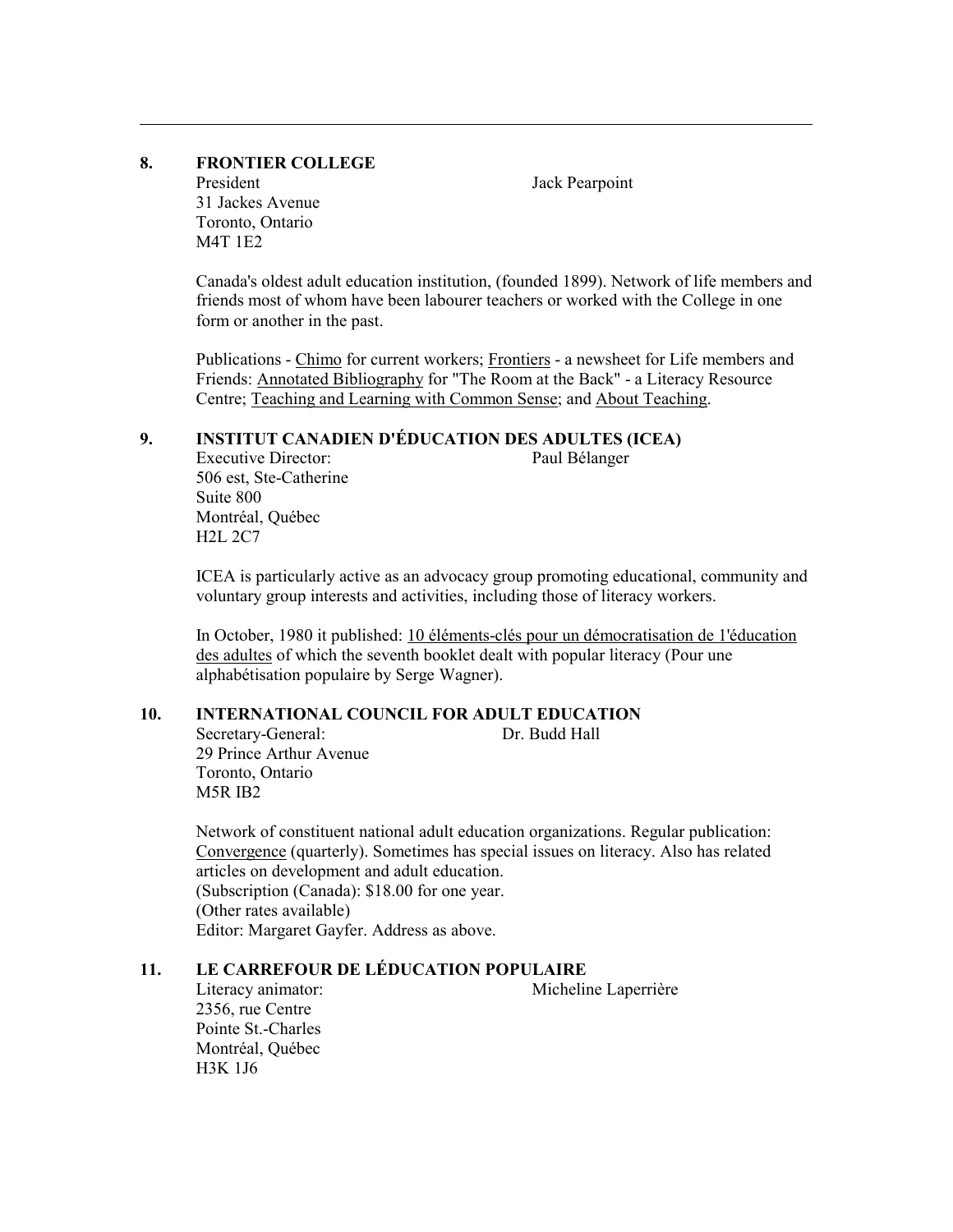"Crossroads" (Le Carrefour) is a community education group in Montreal. It initiated popular literacy experiments and programmes in Québec and has carried on practical/action research. (See Bibliography.)

 This group, along with other autonomous groups in Québec which have literacy activities, belongs to:

> Le Regroupement des groupes populaires en alphabétisation 1475, rue Bourbonnière Montréal, Québec H1W 3N3

#### **12. LITERACY VOLUNTEERS OF AMERICA, INC.**

**Headquarters**  404 Oak Street Syracuse, N.Y., 13203 U. S. A.

 $\overline{a}$ 

Contact: Jonathan McKallip, Director of Field Services

 LVA, has conducted training workshops in Basic Reading and English as a Second Language in Saskatchewan and Technical Assistance Workshops in Toronto. other Canadians have gone to Syracuse for the training. The training methods are in use in Newfoundland, Ontario and Saskatchewan.

## **13. MINISTÈRE DE L'MMIGRATION**

Gouvernement du Québec Bureau de pédagogie et d'évaluation 355 McGill Montréal, Québec H2Y 2E8

Researchers: Aloise Freitag, Doris Weber

 This Ministry is responsible for literacy training of immigrants in the orientation centres for immigrants (C.O.F.I.) The above researchers have published a report on their work in literacy for immigrants; Rapport sur l'élaboration d'un programme d'alphabétisation et son expérimentation, 1979.

#### **14. THE MOVEMENT FOR CANADIAN LITERACY/RASSEMBLEMENT CANADIEN POUR L'ALPHABÉTISATION**

 President (1981-83): Percy Barrett Movement for Canadian Literacy P.O. Box 533, Postal Station P Toronto, Ontario M5S 2TI

 Formed in 1977 at a national conference, the Movement is a voluntary membership network which links together various institutions, groups and individuals working in or interested in adult literacy in Canada. It is a registered charitable organization which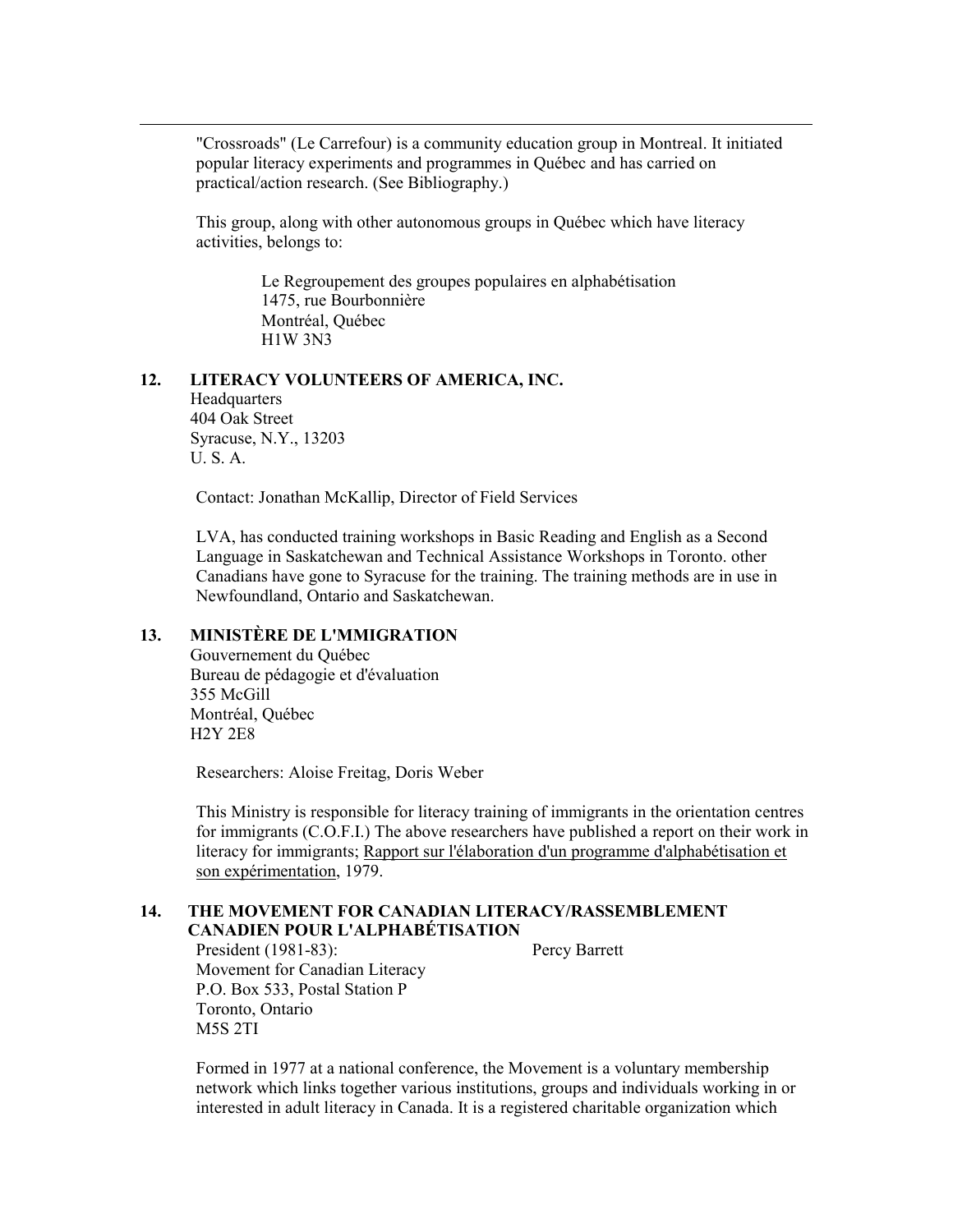depends on membership income and donations for its operation. There are no staff employees at present.

Membership rates: \$15.00 to \$200.00 depending on category.

 Publications: In the past, the Movement has produced useful publications for adult literacy workers - Bibliography, Reports, Directory and Resource Kits. Periodical: Literacy/Alphabétisation is available with membership.

 There are regional groupings within MCL, for example: Metropolitan Toronto Movement for Literacy

Publication: Starting Out available through MCL's P.O. Box in Toronto.

## **15. NALA IN CANADA - LAUBACH LITERACY OF CANADA (1981)**

President: Howard Cogswell

 Laubach Literacy of Canada P.O. Box 6548, Station "A" Saint John, New Brunswick E2L 4R9

 $\overline{a}$ 

 Headquarters: Laubach Literacy International and New Readers Press Box 131 Syracuse, N.Y. 13210 U. S. A.

 NALA affiliated groups in Canada are usually literacy councils made up of volunteer tutors who have received training from tutor-trainers in the Laubach method. They have recently formed a new entity Laubach Literacy of Canada with the help of Laubach Literacy International.

# **16. NATIONAL FILM BOARD OF CANADA**

 P.O. Box 6100 Montréal, Québec H3C 3H5

## **17. NATIONAL LIBRARY OF CANADA**

 Reference and Bibliography Section 395 Wellington Ottawa, Ontario KIA ON4,

 All Canadian publications are legally deposited in the National Library which can make them available through inter-library loan.

## **18. ONTARIO EDUCATIONAL COMMUNICATIONS AUTHORITY**

P.O. Box 200, Station "T Toronto, Ontario M4T 2T1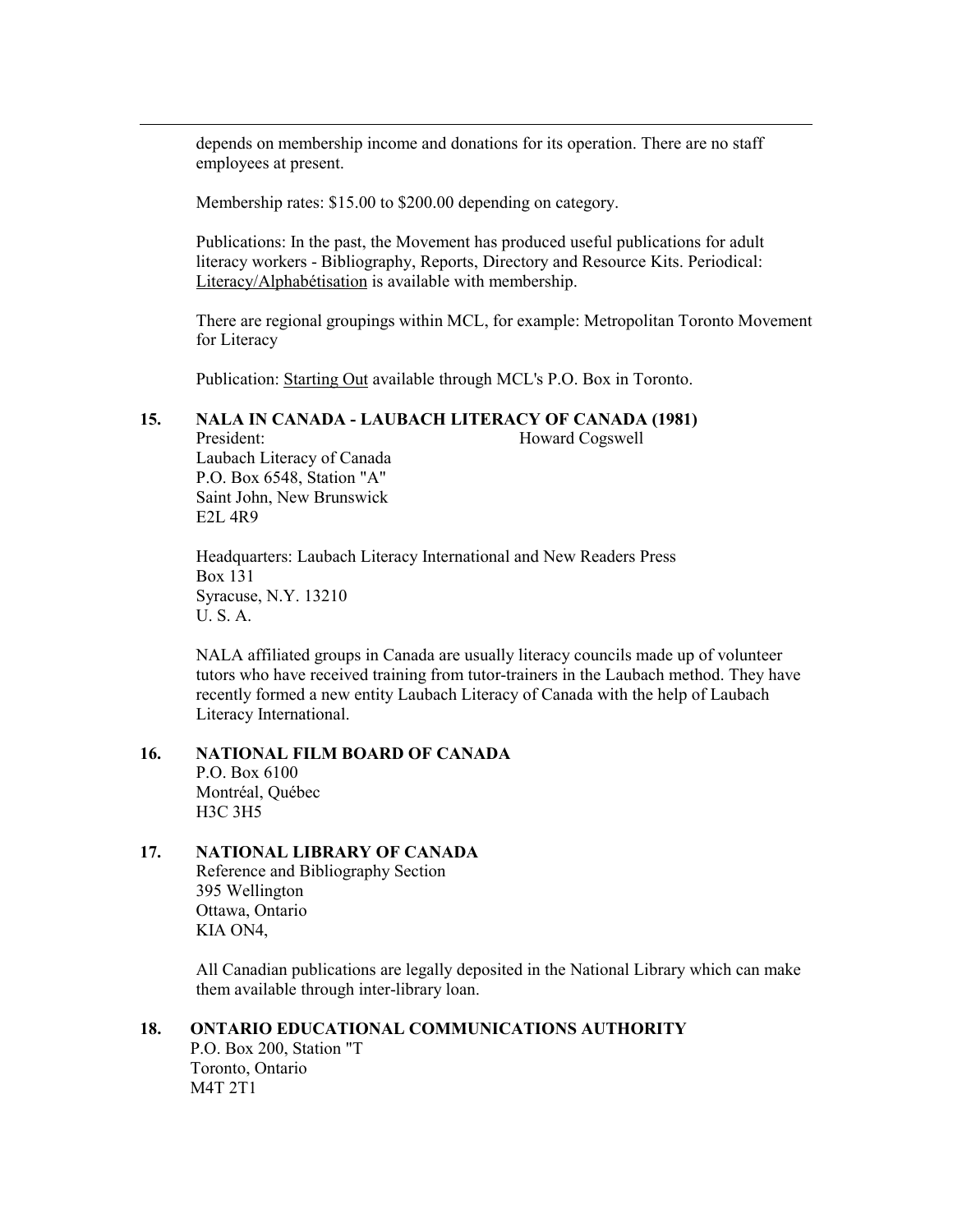Contact: Linda Rainsberry

 $\overline{a}$ 

 Has produced several productions and programmes, some with print back-up, related to all phases of literacy. (See Bibliography.)

## **19. ONTARIO INSTITUTE FOR STUDIES IN EDUCATION**

Chairperson: Dr. D.H. Brundage Adult Education Department 252 Bloor Street West Toronto, Ontario. M5S 1V6

 Graduate studies courses and research in adult education (including ABE). Houses the Paulo Freire Resource Collection for Studies in Cultural Action. OISE also has a publications outlet for various studies and educational works.

## **20. ONTARIO LITERACY GUILD**

c/o OLA, Suite 402 73 Richmond Street West Toronto, Ontario. M5H IZ4

 Conducts workshops on literacy and libraries. Links Ontario librarians interested in supporting the literacy effort. Has produced some publications.

## **21. ONTARIO MINISTRY OF CITIZENSHIP AND CULTURE**

Resource Centre, 9th Floor 77 Bloor Street West Toronto, Ontario. M7A 2R9

Houses a literacy collection and the Ontario slide-tapes mentioned in the bibliography.

Literacy specialist with this Ministry: Ms. Sidney Pratt

#### **22. PUBLICATIONS SATELLITE**

P.O. Box 1565 Prince Albert, Saskatchewan. S6V 5T2

Provides publications developed under Saskatchewan NewStart and TRANDS.

# **23. QUÉBEC MINISTRY OF EDUCATION/MINISTÈRE DE L'ÈDUCATION**

Direction générale de 1'éducation des adultes Édifice "G", 21e étage 1035 De La Chevrotière Québec, Québec GIR 5A5